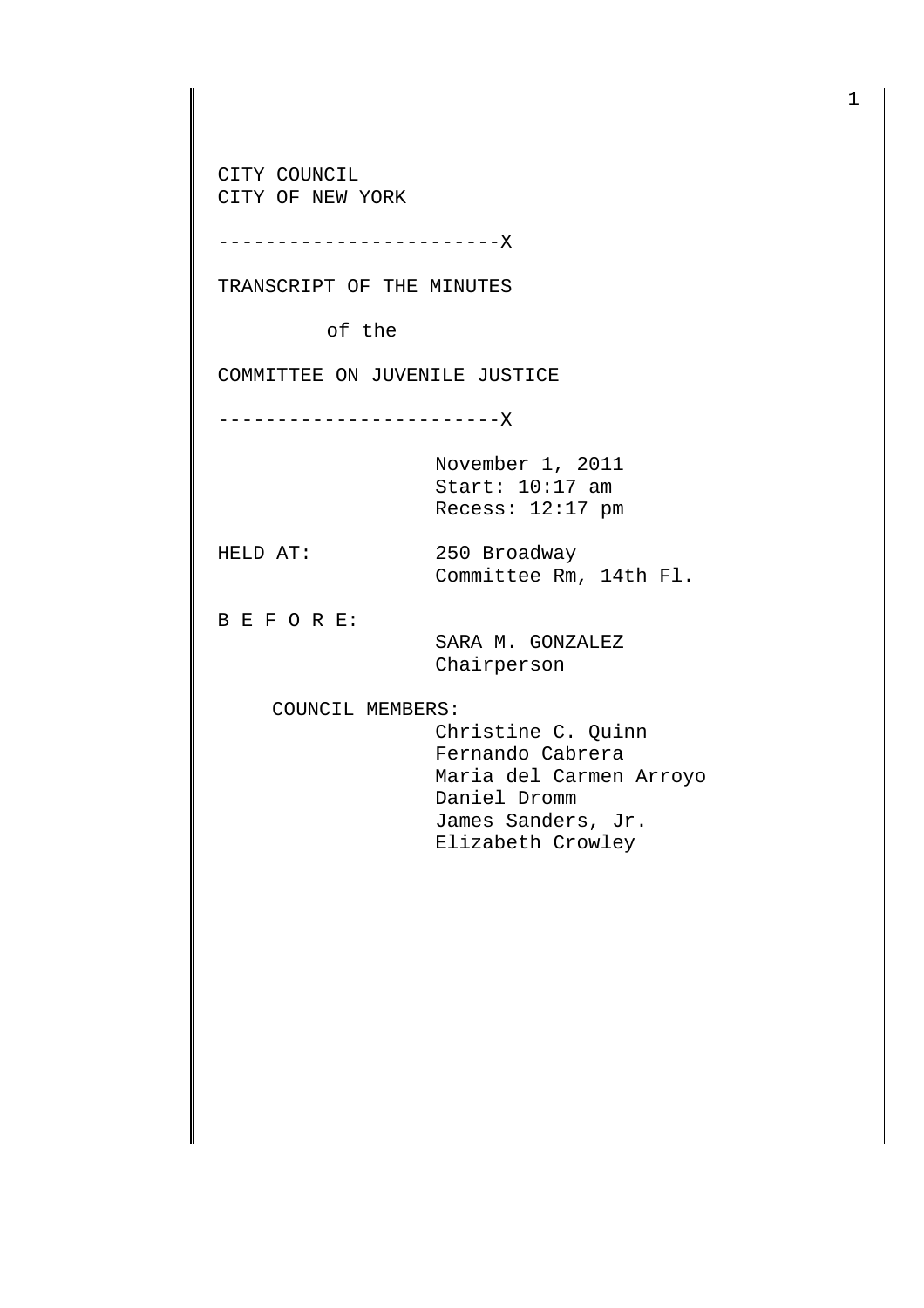## A P P E A R A N C E S (CONTINUED)

Jonathan Lippman Chief Judge NYS Unified Court System

Michael Corriero Executive Director and Founder New York Center for Juvenile Justice

Raye Barbieri Director Implementation at the Center for Court Innovation

Steven Banks Attorney-in-Chief Legal Aid Society

Andrew Kalloch Scott Stringer Manhattan Borough President

Liz Ryan Campaign for Youth Justice

Stephanie Gendell Associate Executive Director for Policy and Public Affairs Citizens' Committee for Children

Avery Irons Director of Youth Justice Programs Children's Defense Fund New York

Gabrielle Prisco Director of the Juvenile Justice Project Correctional Association of New York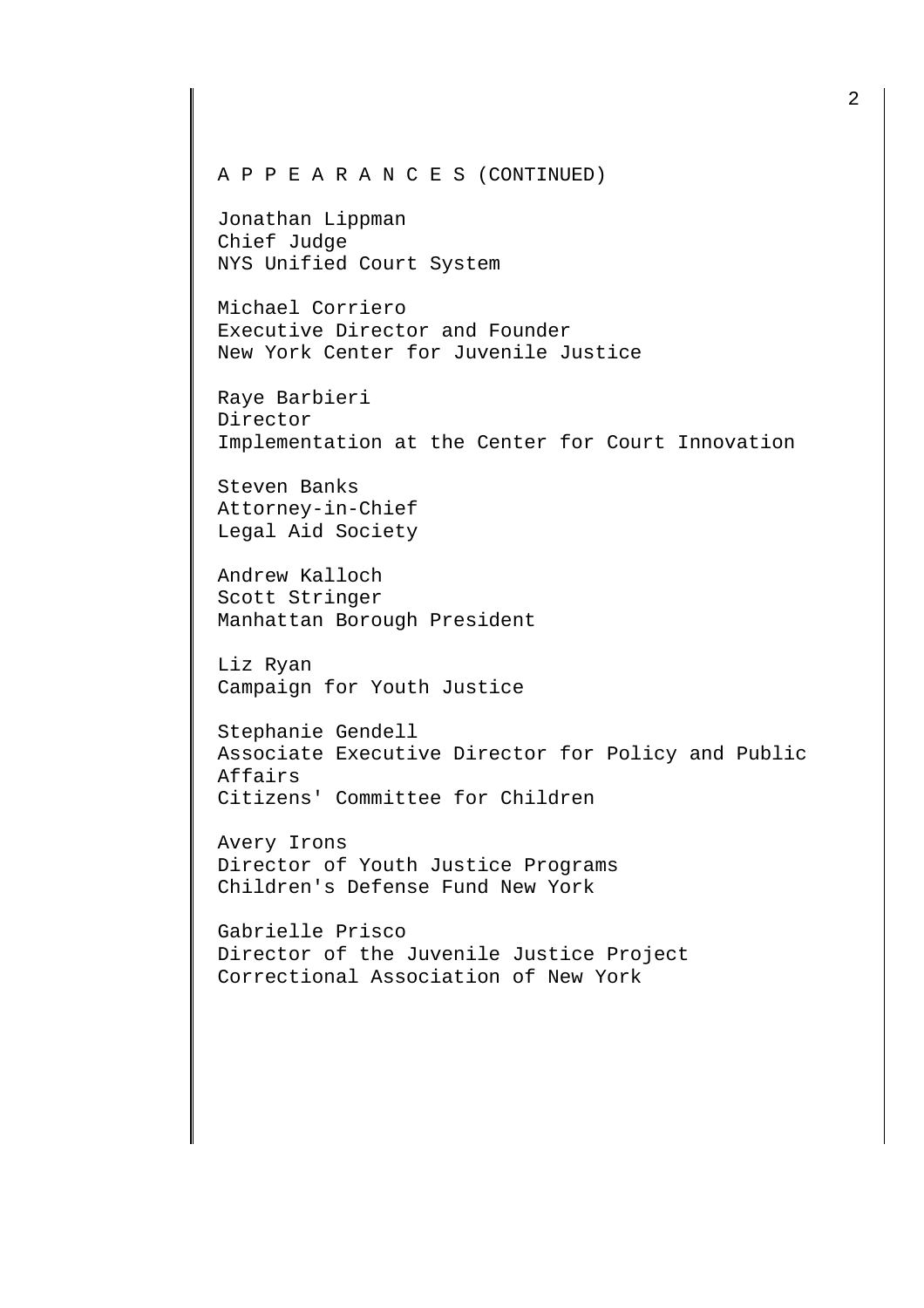| $\mathbf{1}$   | $\mathsf{3}$<br>COMMITTEE ON JUVENILE JUSTICE        |
|----------------|------------------------------------------------------|
| $\overline{2}$ | CHAIRPERSON GONZALEZ: is                             |
| 3              | November 1st, 2011. I am Council Member Sara         |
| 4              | Gonzalez, this is a Committee on Juvenile Justice.   |
| 5              | Again, good morning, my name is                      |
| 6              | Sara Gonzalez, I am the Chair of Council's           |
| 7              | Juvenile Justice Committee. Today, the Committee     |
| 8              | will discuss Resolution 1067, which I introduced     |
| $\mathsf 9$    | with Council Member Elizabeth Crowley.               |
| 10             | Resolution 1067 supports New York                    |
| 11             | State Chief Judge Jonathan Lippman's call on the     |
| 12             | New York State Legislature to pass and the           |
| 13             | Governor to sign legislation raising the age of      |
| 14             | criminal responsibility for nonviolent offenses      |
| 15             | from 16 to 18, and permit the cases of 16 and 17-    |
| 16             | year-olds charged with such offenses to be           |
| 17             | adjudicated in the family court, rather than the     |
| 18             | adult criminal justice system.                       |
| 19             | Before I continue, I want to                         |
| 20             | recognize the other Council Members who are here     |
| 21             | today, and also Christine Quinn, our Speaker.<br>And |
| 22             | also Fernando Cabrera and Peggy, our counsel and     |
| 23             | also William Hongach, our counsel. And--             |
| 24             | [Off mic]                                            |
| 25             | CHAIRPERSON GONZALEZ: Okay.                          |
|                |                                                      |
|                |                                                      |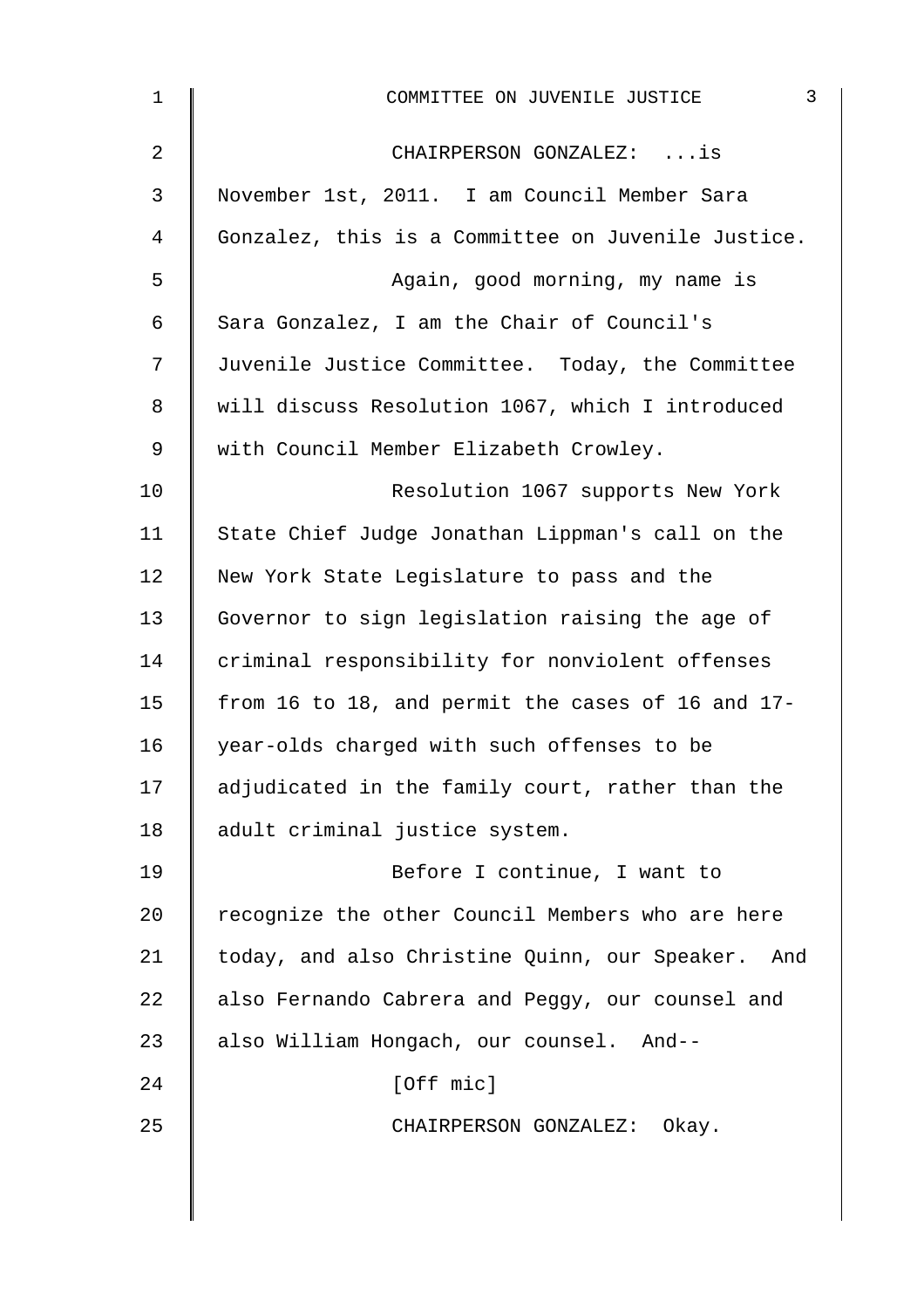| $\mathbf 1$     | 4<br>COMMITTEE ON JUVENILE JUSTICE                |
|-----------------|---------------------------------------------------|
| $\overline{a}$  | Sorry, want to make sure I cover everyone, okay.  |
| 3               | So I would also like to thank Chief               |
| 4               | Judge Lippman for being here today, for his       |
| 5               | efforts to advance these changes, and for his     |
| 6               | long-standing dedication to serving the people of |
| 7               | New York. Additionally, thanks to all the         |
| 8               | advocates who have attended the Juvenile Justice  |
| 9               | Committee hearings over the years, and for your   |
| 10 <sub>1</sub> | unwavering commitment to improving the lives of   |
| 11              | youth involved in the juvenile justice system and |
| 12              | the public.                                       |
| 13              | New York has long been considered a               |
| 14              | leader in justice-related issues, however, I feel |
| 15              | we are falling behind other states when it comes  |
| 16              | to the issue of criminal responsibility. As most  |
| 17              | of us in this room know, New York is one of only  |
| 18              | two states that currently automatically prosecute |
| 19              | 16-year-olds as adults. As Council Member and     |
| 20              | Chair to this committee, I understand that        |
| 21              | sometimes children deviate from their normal      |
| 22              | character and I find it troubling that youth, who |
| 23              | would otherwise be tried as juveniles in 48 other |
| 24              | states, are currently tried in New York State's   |
| 25              | criminal court.                                   |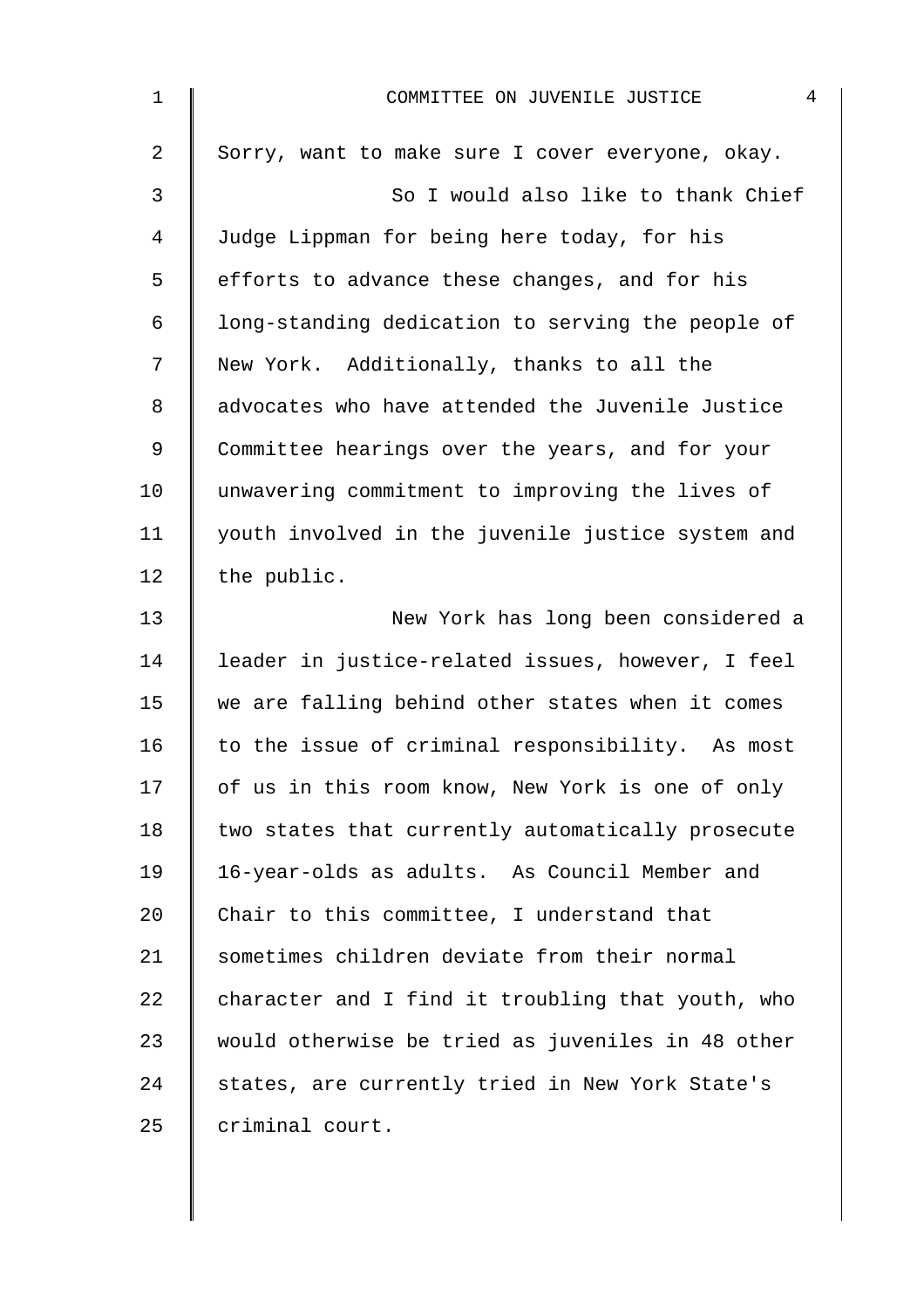| $\mathbf 1$    | 5<br>COMMITTEE ON JUVENILE JUSTICE                 |
|----------------|----------------------------------------------------|
| $\overline{2}$ | Research shows that the adolescent                 |
| 3              | brain is not as fully developed as the adult       |
| $\overline{4}$ | brain, and this development difference limits use  |
| 5              | capacity to exercise sound judgment and reasoning. |
| 6              | This alone should warrant that youth not be        |
| 7              | treated the same way as adults, but rather the     |
| 8              | punishment should be proportionate to their        |
| $\mathsf 9$    | diminished responsibility.                         |
| 10             | By raising the age of criminal                     |
| 11             | responsibility and trying youth in the juvenile    |
| 12             | justice system, we are able to offer therapeutic   |
| 13             | options and alternative services. It is time for   |
| 14             | New York to recognize that many of the offenses    |
| 15             | committed by adolescents are low-level, nonviolent |
| 16             | crimes and that these youth and all of us will be  |
| 17             | better served if provided options to address their |
| 18             | problems and underlying causes of their behavioral |
| 19             | issues, rather than being exposed to the criminal  |
| 20             | justice system which focuses on punishment.        |
| 21             | I would like to conclude by saying                 |
| 22             | that I have been at the forefront of the City's    |
| 23             | juvenile justice issues since I was elected to the |
| 24             | City Council, and have always been committed to    |
| 25             | promoting the best interests for our youth and the |
|                |                                                    |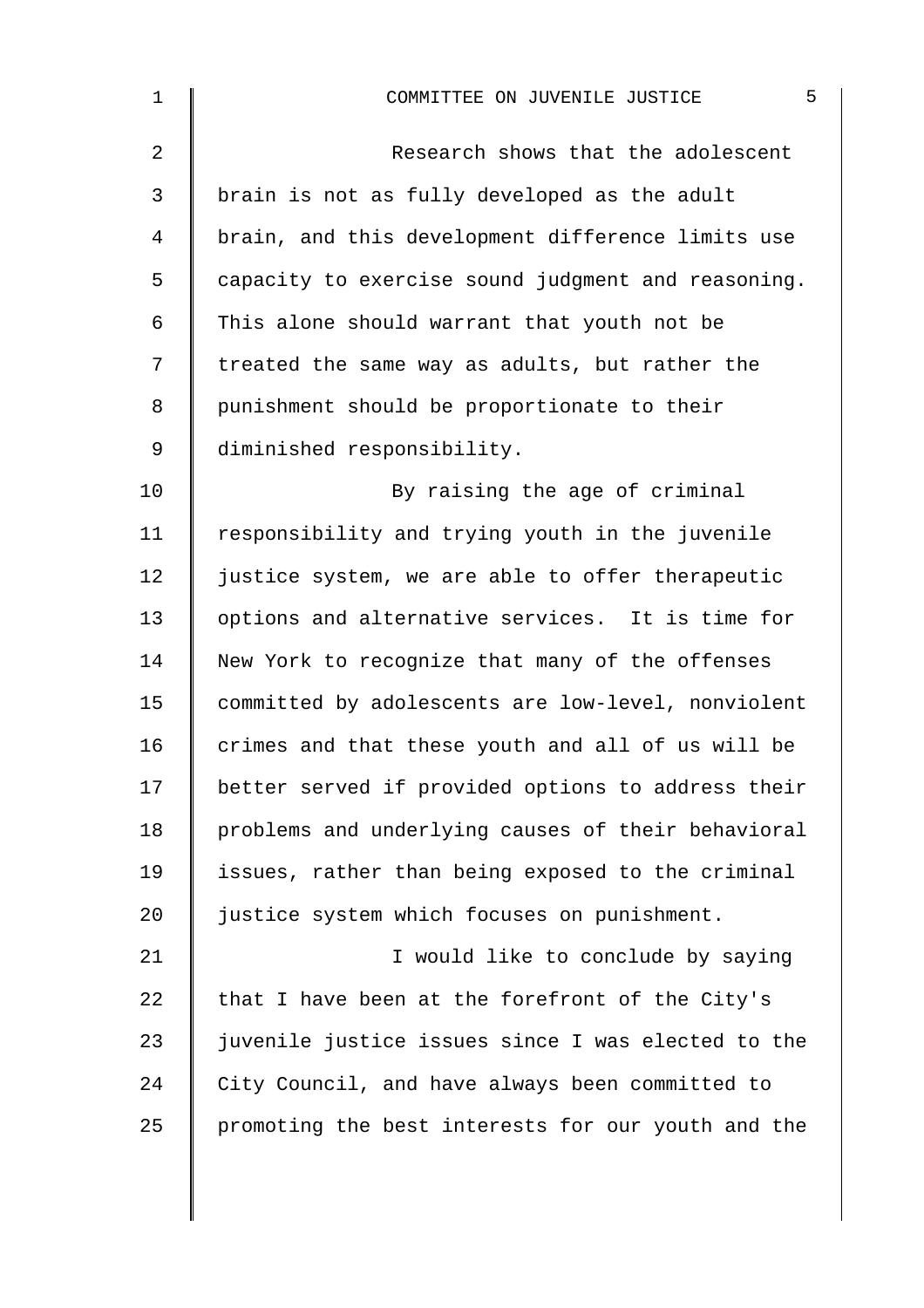| $\mathbf 1$    | 6<br>COMMITTEE ON JUVENILE JUSTICE                 |
|----------------|----------------------------------------------------|
| $\overline{2}$ | public at large. I believe Chief Judge Lippman's   |
| 3              | proposal does both of those things.                |
| 4              | Again, I will like to thank you all                |
| 5              | for being here today, and I look forward to        |
| 6              | testimony from Chief Judge Lippman.                |
| 7              | And right now, I would like to                     |
| 8              | introduce our Speaker, a person who has been in    |
| 9              | the forefront for so many years who has definitely |
| 10             | worked on a lot of vital issues in respect to      |
| 11             | juvenile justice in the city. Her leadership, her  |
| 12             | thoughtfulness, and care when it comes to this     |
| 13             | population has helped for us to be here today. I   |
| 14             | thank her for all her hard work on behalf of some  |
| 15             | of New York's most vulnerable youth. Our Speaker,  |
| 16             | Christine Quinn.                                   |
| 17             | SPEAKER QUINN: Thank you very                      |
| 18             | much, Chair Gonzalez, and thank you, Chair and     |
| 19             | also Council Member Crowley, for introducing this  |
| 20             | resolution; but, Sara, more importantly thank you  |
| 21             | and your staff for organizing today's hearing and  |
| 22             | for all of your work on behalf of young people in  |
| 23             | the city of New York. So thank you very much.      |
| 24             | I want to thank our Chief Judge                    |
| 25             | Jonathan Lippman for being with us today and also  |
|                |                                                    |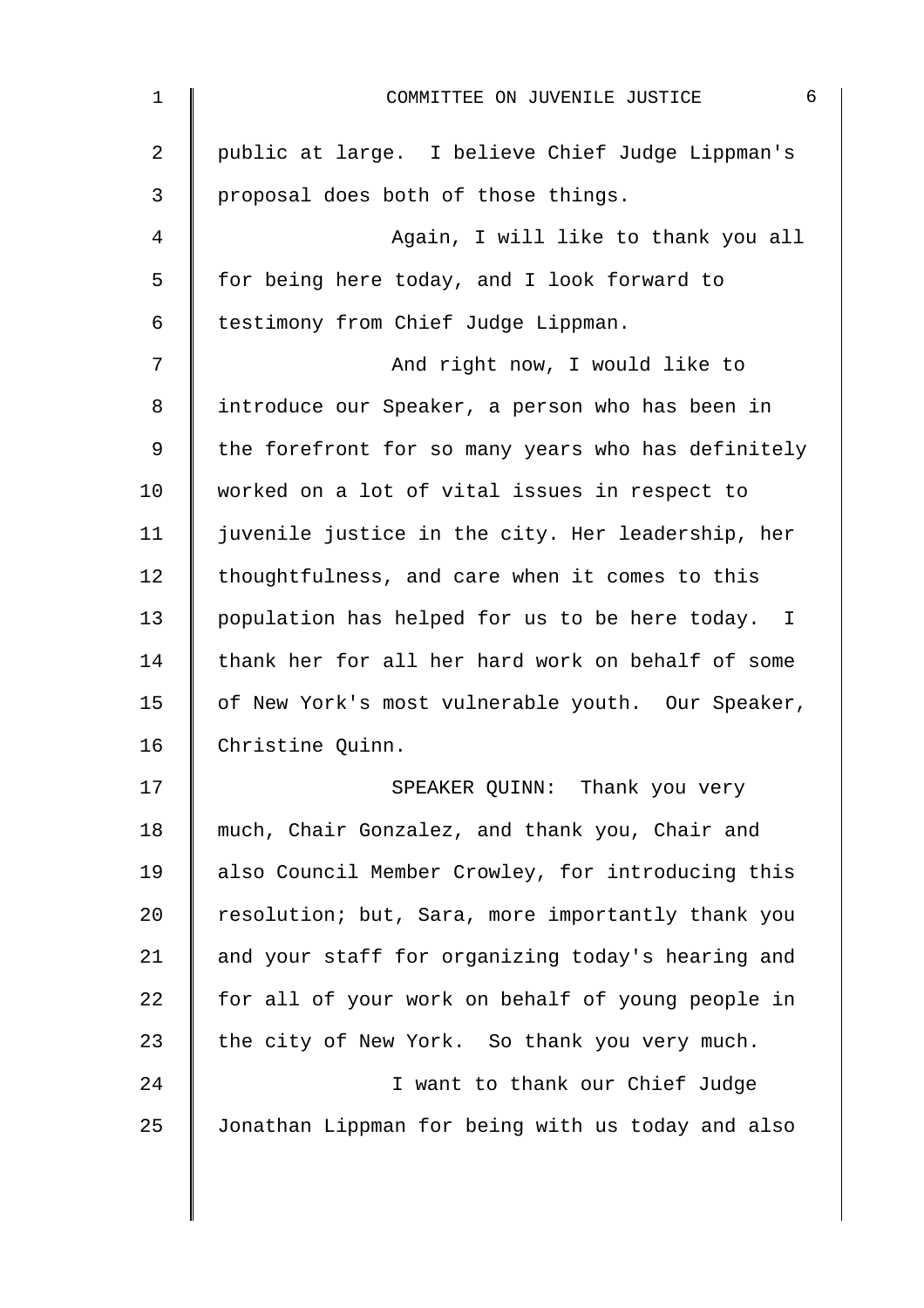| $\mathbf 1$ | 7<br>COMMITTEE ON JUVENILE JUSTICE                 |
|-------------|----------------------------------------------------|
| 2           | Judge Gail Prudenti for being with us today as     |
| 3           | well.                                              |
| 4           | Resolution 1067 supports the Chief                 |
| 5           | Judge's call for nonviolent offenses committed by  |
| 6           | individuals 16 to 18 to be handled outside of      |
| 7           | criminal court and in the family court. If you     |
| 8           | look at the facts, the vast majority of crimes     |
| 9           | committed by people 16 and 17 are not violent      |
| 10          | crimes, are misdemeanors. And how often have we    |
| 11          | heard people say that they got sent away to learn  |
| 12          | how to be better criminals or to learn how to be   |
| 13          | criminals? Facts have shown in 48 other states     |
| 14          | that when you to take children--and they're really |
| 15          | just children, they're older children, but they're |
| 16          | children--who are at this point in their life who  |
| 17          | have done something wrong and put them through the |
| 18          | family court system, they'll end up in alternative |
| 19          | programs, they'll end up in some type of programs  |
| 20          | that help address what the underlying issues are   |
| 21          | for them. And that makes a difference. That        |
| 22          | prevents them from ending up in a life of crime.   |
| 23          | It makes a mistake be a one-time thing, not a fork |
| 24          | in the road they can never go back on.             |
| 25          | That's why 48 other states treat 16                |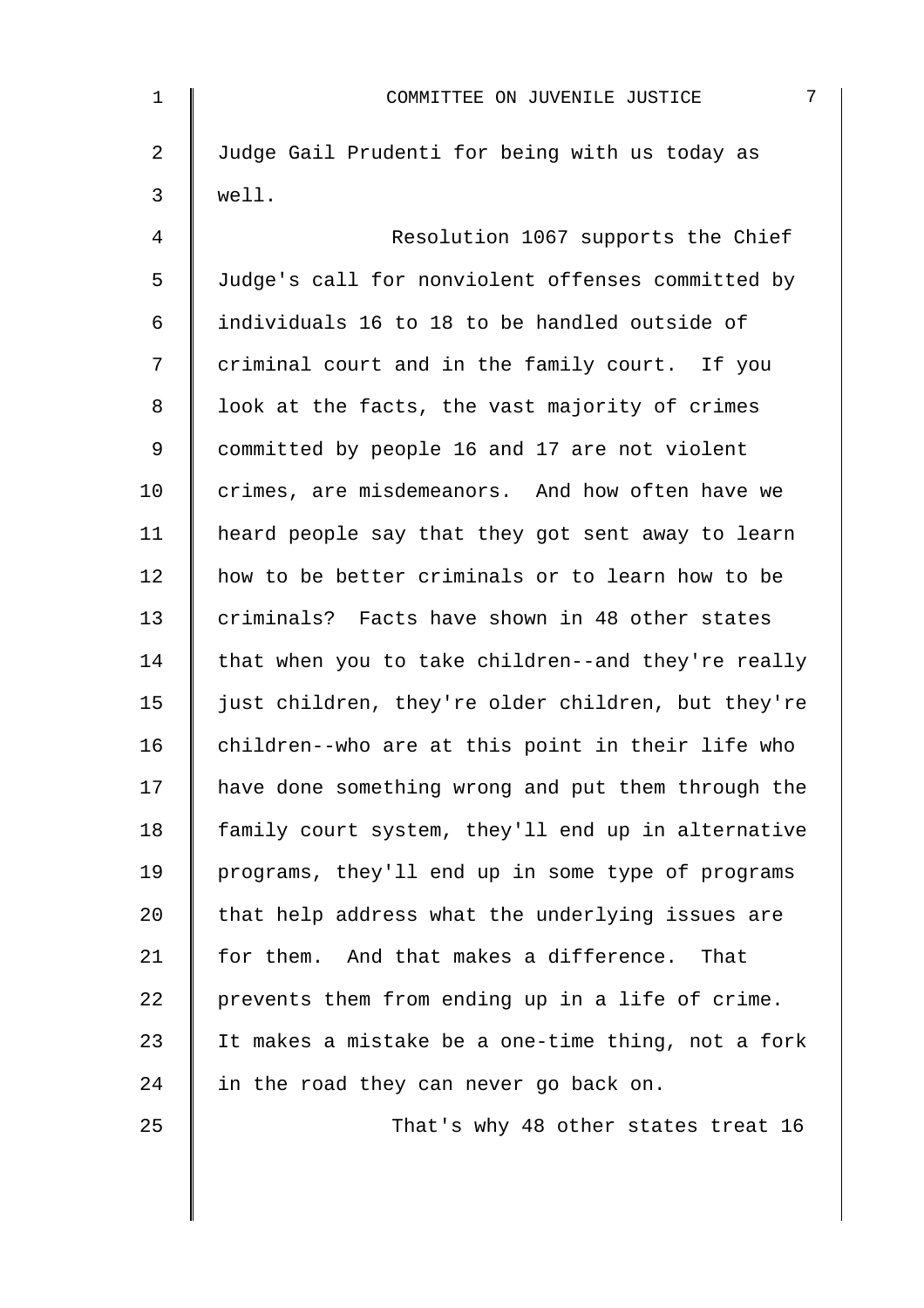| 1  | 8<br>COMMITTEE ON JUVENILE JUSTICE                 |
|----|----------------------------------------------------|
| 2  | and 17-year-olds this way; that's why the state of |
| 3  | North Carolina, the only other state that does it, |
| 4  | recently introduced legislation to change and      |
| 5  | follow the direction of the rest of the country.   |
| 6  | I hate to see New York State as a follower, but    |
| 7  | we're not in the right place here.                 |
| 8  | It's a mistake that we've stayed                   |
| 9  | here so long, and I applaud the Chief Judge, which |
| 10 | is not an easy thing for the Chief Judge to say    |
| 11 | part of our criminal justice system isn't right;   |
| 12 | part of our judicial system isn't treating people  |
| 13 | the way it should. But a real act of bravery is    |
| 14 | standing up and saying that what you are in charge |
| 15 | of isn't going the right way.                      |
| 16 | So I just want to applaud you so                   |
| 17 | much for that, Chief Judge. I know this is not     |
| 18 | going to be easy, nothing in Albany ever is, but   |
| 19 | we in the Council stand at the ready to make this  |
| 20 | a central part of our state legislative agenda to  |
| 21 | work with you because I would argue a significant  |
| 22 | majority of the 16 and 17-year-olds we're talking  |
| 23 | about come from the five boroughs. So this is a    |
| 24 | statewide issue, but it's really a New York City   |
| 25 | issue.                                             |
|    |                                                    |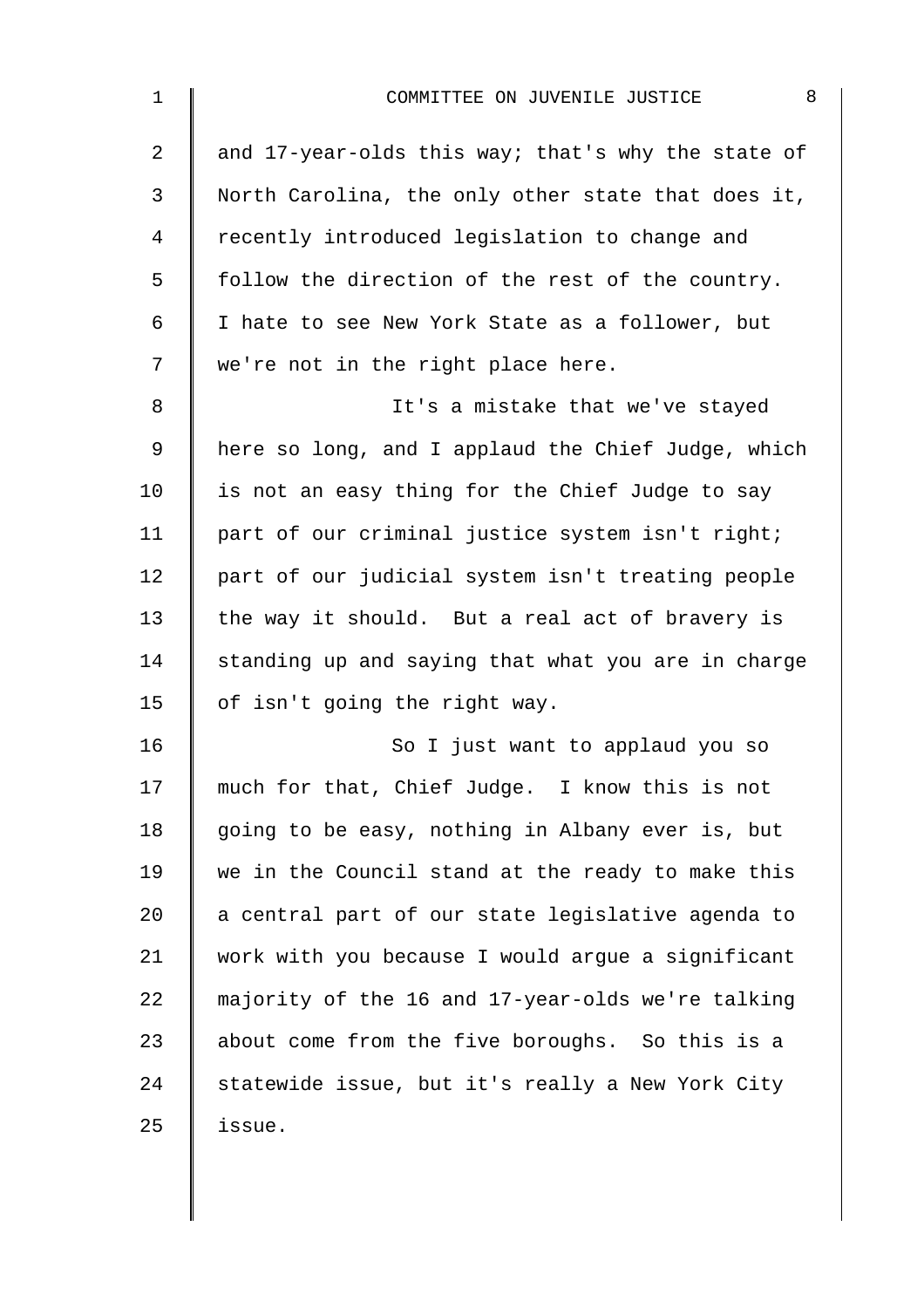| $\mathbf 1$    | 9<br>COMMITTEE ON JUVENILE JUSTICE                |
|----------------|---------------------------------------------------|
| $\overline{a}$ | We recently have faced a, you know,               |
| $\mathsf{3}$   | just a rash, unfortunately, of sex-related crimes |
| 4              | in this city, and recently we were--the police,   |
| 5              | working with myself and some of the Council       |
| 6              | Members, were able to apprehend an individual we  |
| 7              | believe was committing rapes in Queens. That      |
| 8              | person's 15 years old. Hopefully, you know        |
| 9              | something will be done to get him back on the     |
| 10             | right track. But a 12-month difference and he     |
| 11             | wouldn't have gotten maybe the help he needs or,  |
| 12             | you know, or other situations like that.          |
| 13             | And what really we want the                       |
| 14             | juvenile justice system and the criminal justice  |
| 15             | system to do is rehabilitate people. And, Judge,  |
| 16             | your call is saying we can rehabilitate these     |
| 17             | children, set them on the path that their life is |
| 18             | supposed to be that. And I just applaud you so    |
| 19             | much for making this call, and we stand at the    |
| 20             | ready to do that.                                 |
| 21             | And I understand the 15-year-old I                |
| 22             | just mentioned was a violent crime and this isn't |
| 23             | the case with everything we're talking about, but |
| 24             | I think it makes my point, do you know I mean?    |
| 25             | That one 12-month difference can change totally   |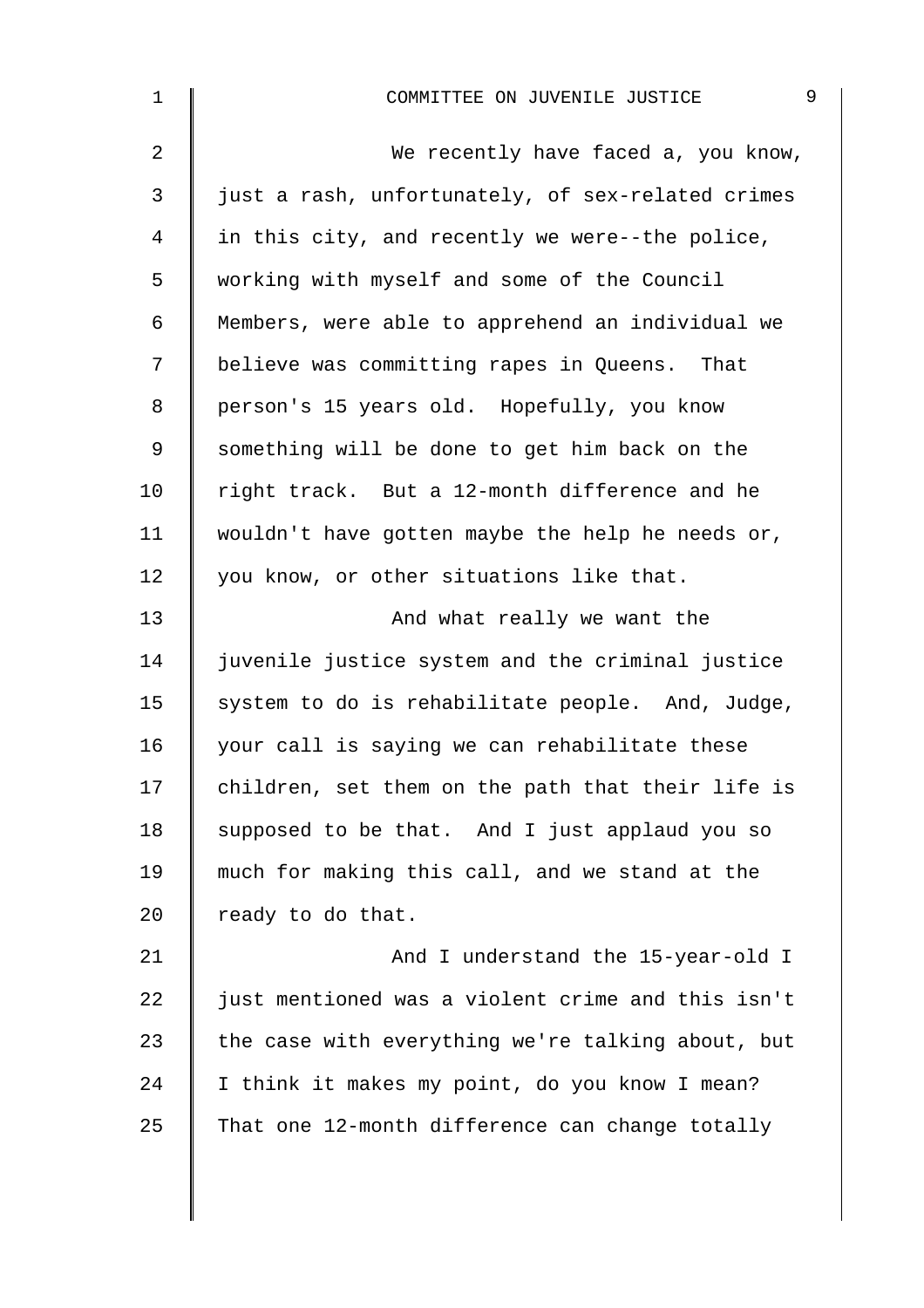| $\mathbf 1$ | 10<br>COMMITTEE ON JUVENILE JUSTICE                |
|-------------|----------------------------------------------------|
| 2           | how we treat somebody.                             |
| 3           | And, Judge, when you hear about a                  |
| 4           | young person who has done something wrong and then |
| 5           | their entire life is ruined, it's another kind of  |
| 6           | thing that breaks your heart, and today we're      |
| 7           | going to make sure--a step towards making sure     |
| 8           | that doesn't happen anymore.                       |
| 9           | I also want to recognize Judge                     |
| 10          | Michael Corriero of the New York Center for        |
| 11          | Juvenile Justice who's with us as well today.      |
| 12          | Thank you.                                         |
| 13          | [Pause]                                            |
| 14          | CHAIRPERSON GONZALEZ: Okay. We                     |
| 15          | lost our mic, sorry.                               |
| 16          | SPEAKER QUINN: Here you go.                        |
| 17          | CHAIRPERSON GONZALEZ: Okay.<br>I'd                 |
| 18          | like to now introduce Chief Judge Jonathan         |
| 19          | Lippman, please proceed, and welcome. Thank you.   |
| 20          | [Pause]                                            |
| 21          | HON. JONATHAN LIPPMAN: Good                        |
| 22          | morning. It really is a pleasure to be here. I     |
| 23          | want to start by recognizing Speaker Christine     |
| 24          | Quinn for so many things, but in particular, for   |
| 25          | her testimony just a few short weeks ago at the    |
|             |                                                    |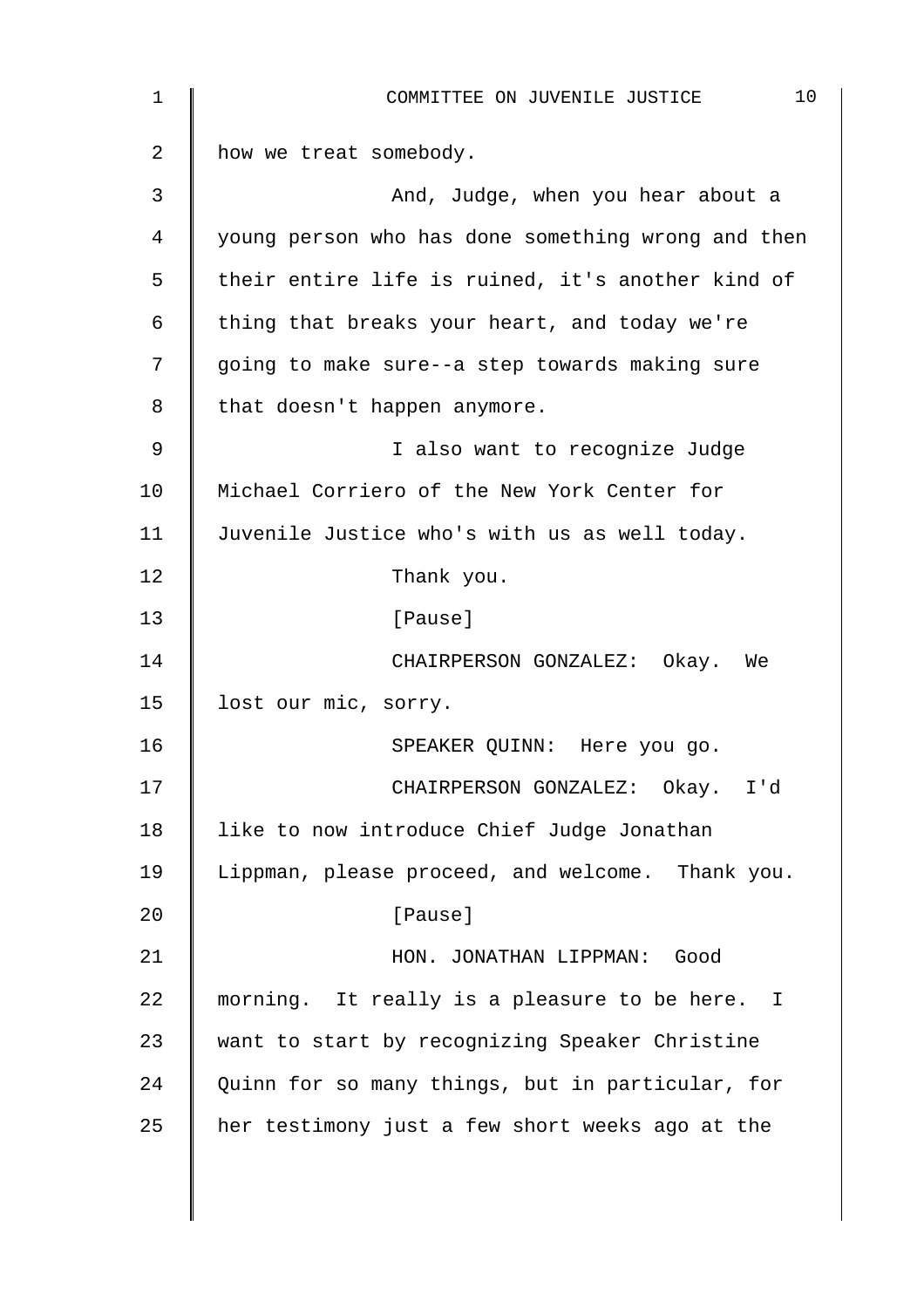| $\mathbf 1$    | 11<br>COMMITTEE ON JUVENILE JUSTICE                |
|----------------|----------------------------------------------------|
| $\overline{a}$ | Judiciary's Hearing on Civil Legal Services. That  |
| 3              | was so insightful and persuasive with regard to    |
| 4              | ensuring that there is equal justice for every New |
| 5              | Yorker who comes to our courthouses seeking        |
| 6              | justice. I think Speaker Quinn represents the      |
| 7              | City Council with such great distinction and I     |
| 8              | appreciate her proactive and eloquent support for  |
| 9              | the judiciary on issues on justice issues which    |
| 10             | matter so much in this city and the state.         |
| 11             | I also want to thank Council Member                |
| 12             | Sara Gonzalez for her energy in support of this    |
| 13             | issue and so many other issues relating to         |
| 14             | juvenile justice. I so greatly appreciate it.      |
| 15             | And I want to thank the Members of the Committee   |
| 16             | on Juvenile Justice for inviting me to testify     |
| 17             | this morning on this issue, which I believe is of  |
| 18             | critical importance to our city and the well-being |
| 19             | of its residents.                                  |
| 20             | I come here today to discuss what                  |
| 21             | remains a glaring problem for all of us in New     |
| 22             | York--the age of criminal responsibility. Every    |
| 23             | year, about 45,000 to 50,000 young people aged 16  |
| 24             | and 17--and, as the Speaker indicated, so many of  |
| 25             | them here in New York City--are arrested in New    |
|                |                                                    |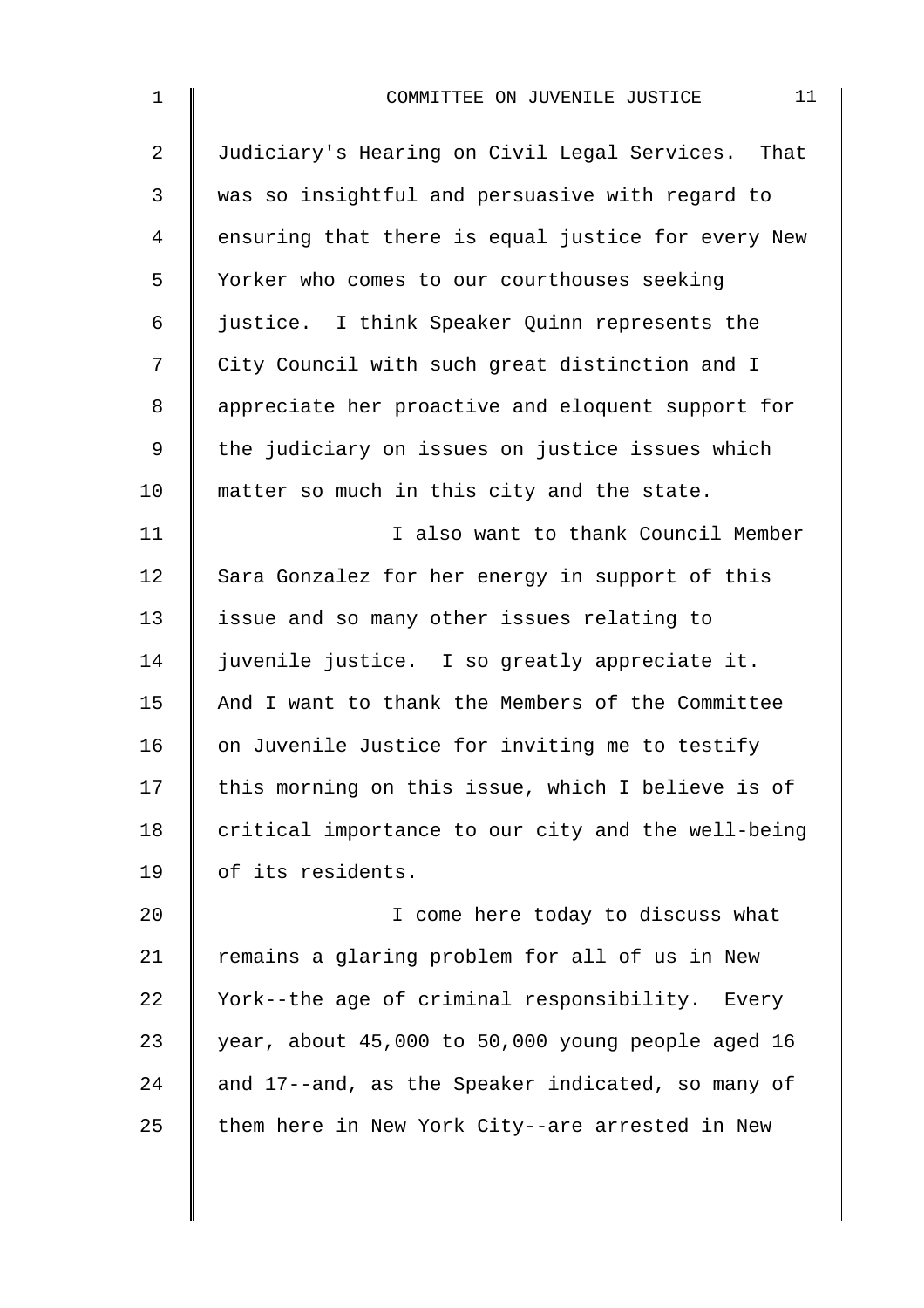| 1  | 12<br>COMMITTEE ON JUVENILE JUSTICE                |
|----|----------------------------------------------------|
| 2  | York and prosecuted as adults in our criminal      |
| 3  | courts--overwhelmingly for minor crimes.           |
| 4  | In 37 other states and the District                |
| 5  | of Columbia, the age of criminal responsibility    |
| 6  | starts at 18; 11 states have set the age at 17;    |
| 7  | New York and North Carolina, alone in the nation,  |
| 8  | continue to prosecute 16-year-olds as adult        |
| 9  | criminals. And, based on recent developments that  |
| 10 | was mentioned before, in the North Carolina        |
| 11 | legislature, New York may soon be the last state   |
| 12 | to do so.                                          |
| 13 | Before going on, I want to clarify                 |
| 14 | what the focus of my remarks are today, is on less |
| 15 | serious crimes committed by adolescents. As you    |
| 16 | know, the age of criminal responsibility for       |
| 17 | murder starts at 13, and at 14 for major felonies. |
| 18 | Those juveniles who commit serious offenses of     |
| 19 | this nature can and should be prosecuted in the    |
| 20 | criminal courts. However, the fact is that only a  |
| 21 | very small fraction of juvenile cases in New York  |
| 22 | involve serious crimes like murder, aggravated     |
| 23 | assault, robbery, rape.                            |
| 24 | So the question of the day for us                  |
| 25 | in New York is this: Are 16 and 17 year olds,      |
|    |                                                    |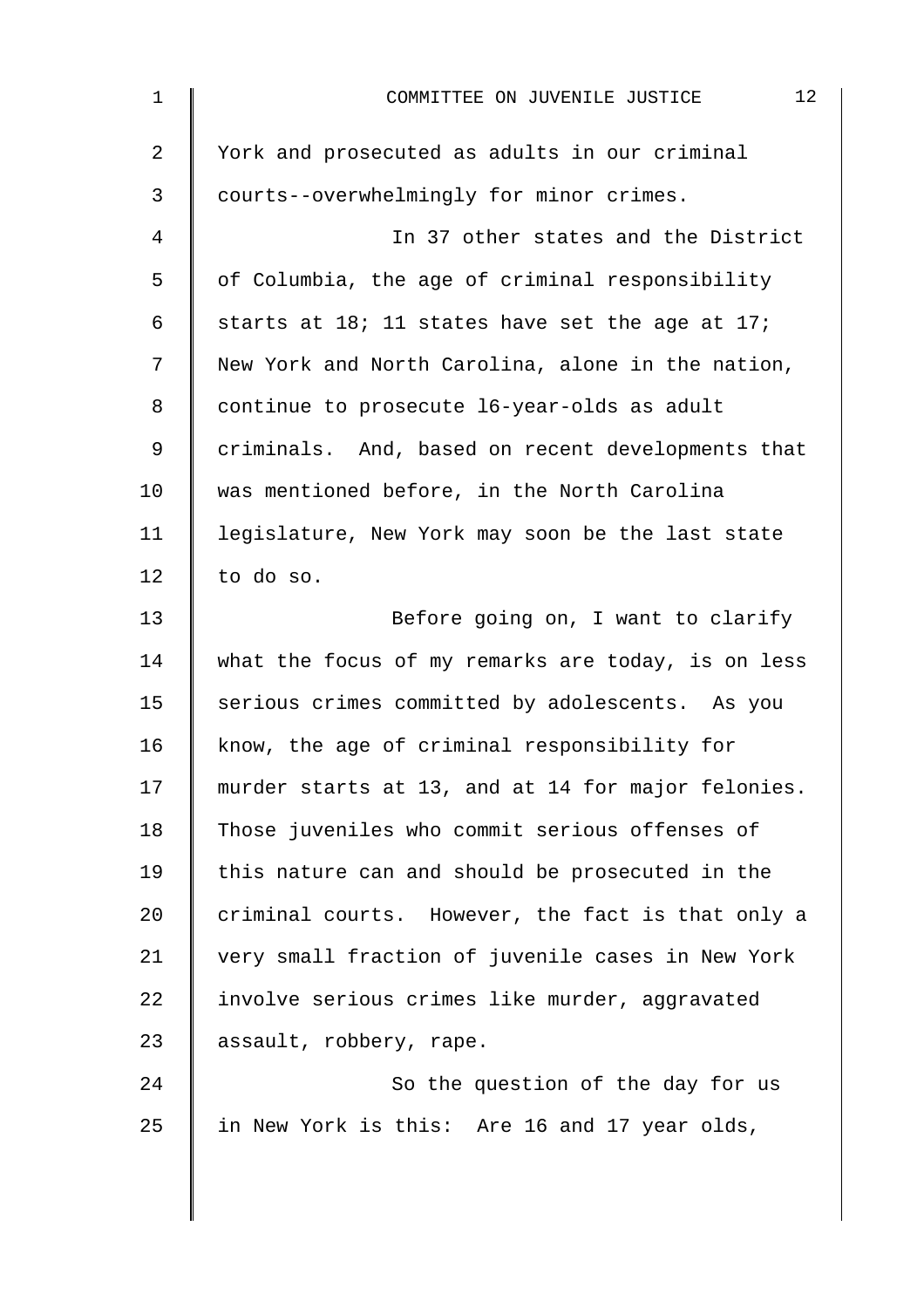| $\mathbf 1$    | 13<br>COMMITTEE ON JUVENILE JUSTICE                |
|----------------|----------------------------------------------------|
| $\overline{2}$ | arrested for minor drug offenses, shoplifting,     |
| 3              | vandalism, trespassing, fare-beating, and the      |
| 4              | like, better served by going to criminal court or  |
| 5              | family court? Do we in New York and in our state   |
| 6              | want to see adolescents processed in an adult      |
| 7              | criminal justice system focused on punishment and  |
| 8              | incarceration, where rehabilitative options are    |
| 9              | limited, where they may be jailed, where they may  |
| 10             | be victimized, and from where they emerge with a   |
| 11             | criminal record that bars them from future         |
| 12             | employment and educational opportunities? Or do    |
| 13             | we want to see these young people in family court, |
| 14             | which is focused on rehabilitation and is equipped |
| 15             | to get kids back on the right track, which offers  |
| 16             | supervision, mental health treatment, remedial     |
| 17             | education, and other services and programs; a      |
| 18             | system where judges are obligated by law to act in |
| 19             | the best interests of the child who comes before   |
| 20             | them--a mandate that just does not exist in        |
| 21             | criminal court. The answer, to me, is obvious:     |
| 22             | Teenagers do stupid, impulsive, irrational things- |
| 23             | -we've all experienced that--                      |
| 24             | CHAIRPERSON GONZALEZ:<br>By.                       |
| 25             | definition.                                        |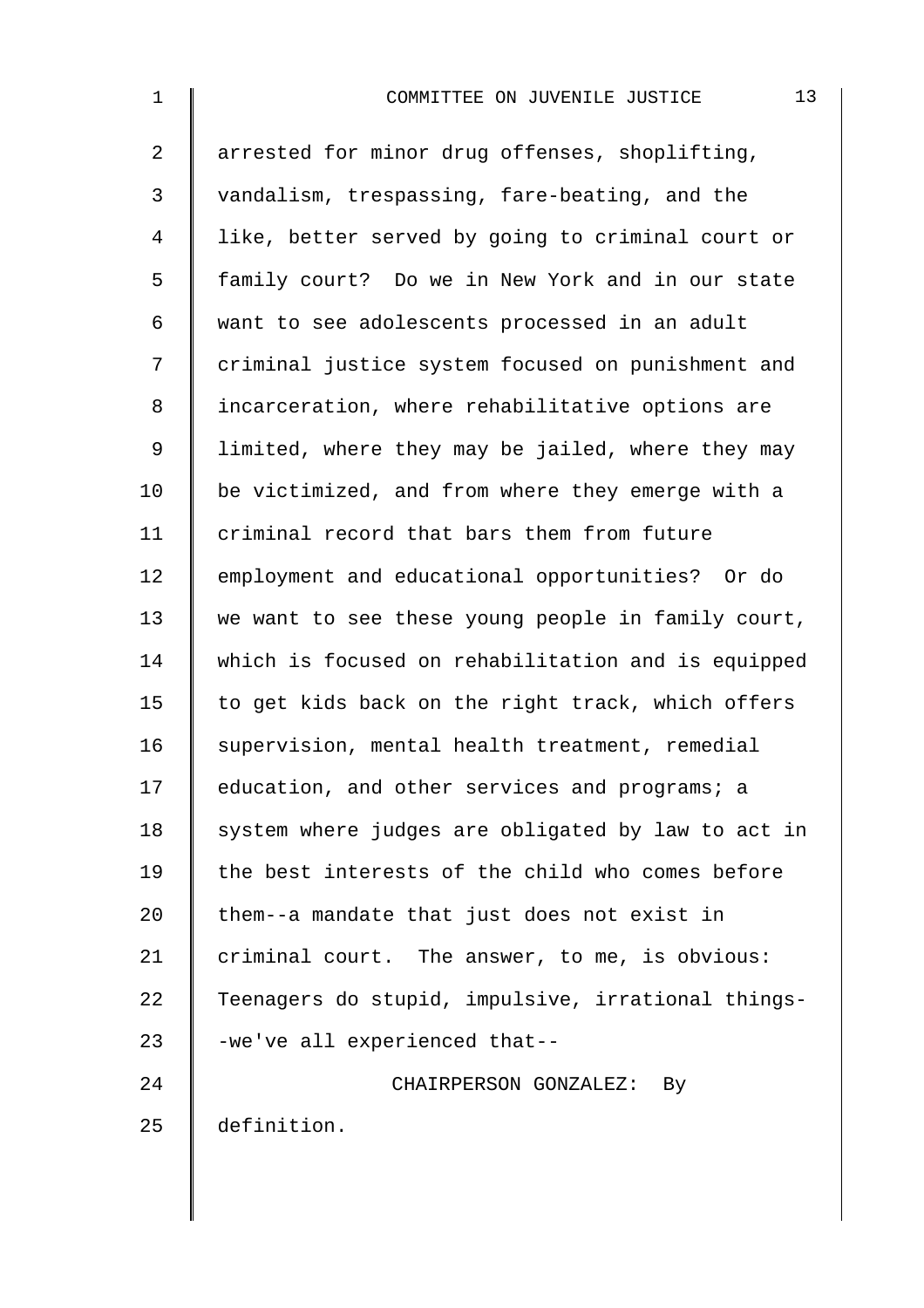| 1              | 14<br>COMMITTEE ON JUVENILE JUSTICE                |
|----------------|----------------------------------------------------|
| $\overline{2}$ | HON. JONATHAN LIPPMAN: By                          |
| $\mathfrak{Z}$ | definition, yes. That leave you shaking your head  |
| 4              | and pulling your hair out. Scientific research     |
| 5              | has made clear that adolescents are different than |
| 6              | adults and that teenage brains are not fully       |
| 7              | matured, which limits their ability to make        |
| 8              | reasoned judgments and engage in the kind of       |
| 9              | thinking that weighs risks and consequences.       |
| 10             | That's why teens have difficulty with impulse      |
| 11             | control, and with resisting outside influences,    |
| 12             | and peer pressure. That's why the United States    |
| 13             | Supreme Court has stated that, although young      |
| 14             | offenders should not be absolved of responsibility |
| 15             | for their actions, they need to be treated         |
| 16             | differently because their transgressions are not   |
| 17             | as quote morally reprehensible as that of an       |
| 18             | adult.                                             |
| 19             | There is also plenty of research                   |
| 20             | confirming that older adolescents tried and        |
| 21             | sentenced in criminal courts have higher           |
| 22             | recidivism rates, re-offend sooner, and go on to   |
| 23             | commit violent crimes and felony property crimes   |
| 24             | at a higher rate than young people who go through  |
| 25             | family court. I would mention particularly to you  |
|                |                                                    |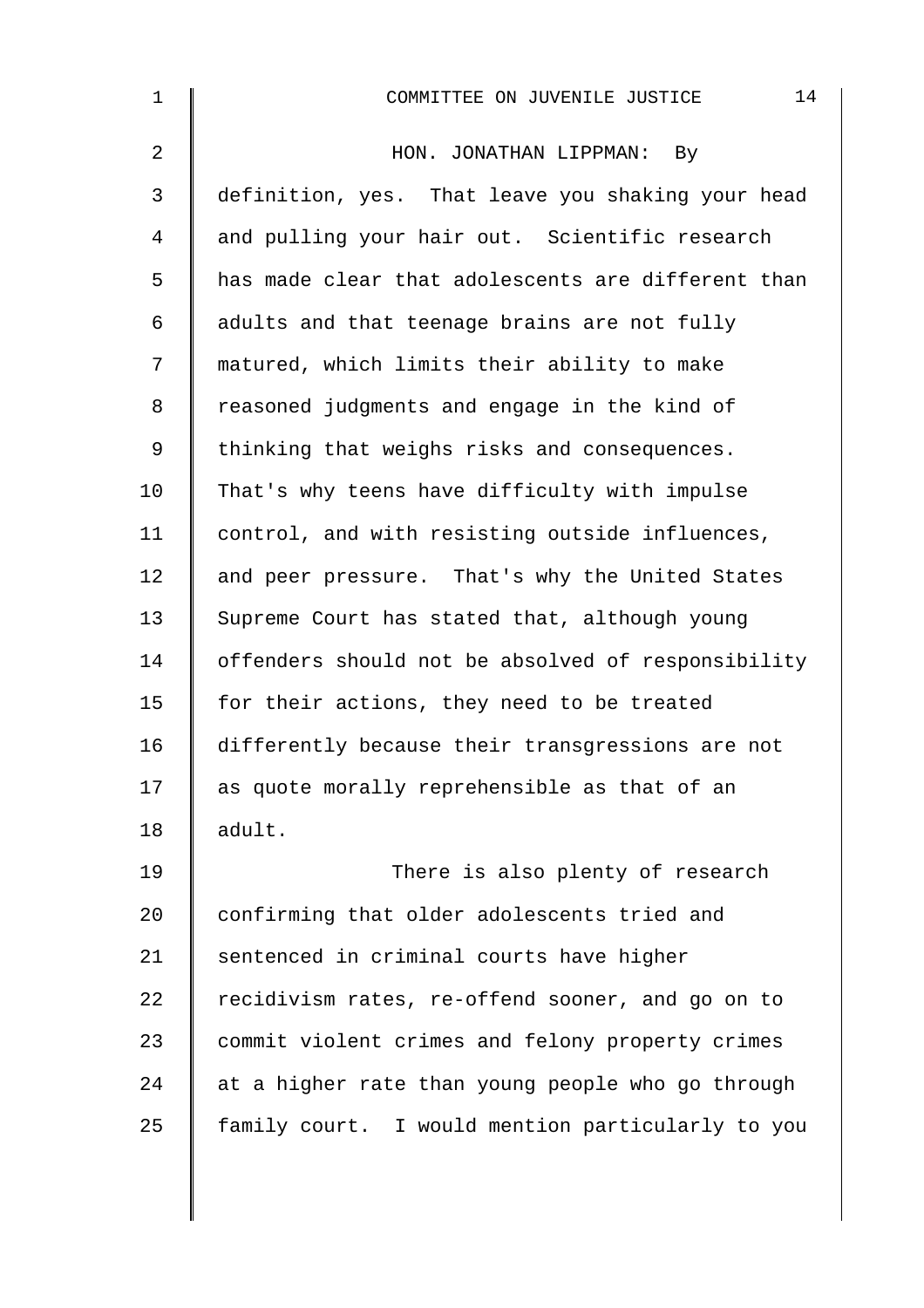| $\mathbf 1$    | 15<br>COMMITTEE ON JUVENILE JUSTICE                |
|----------------|----------------------------------------------------|
| $\overline{2}$ | a study in New Jersey which has the age where it   |
| 3              | should be at 18, that 85 % of the kids in New      |
| $\overline{4}$ | Jersey who went through the family court, in New   |
| 5              | York, they're 85 % more likely to commit violent   |
| 6              | crimes than the kids in New Jersey who went        |
| 7              | through the family court and 45 % more likely to   |
| 8              | commit property crimes in New York than, again,    |
| $\mathsf 9$    | the adolescents that go through the family court   |
| 10             | in New Jersey. And those numbers are really        |
| 11             | startling and I think reflect the facts. There is  |
| 12             | plenty of research confirming this fact and I      |
| 13             | think this is undisputable, you know, it's         |
| 14             | something that we should be well aware of.         |
| 15             | This should not be surprising. The                 |
| 16             | whole culture and philosophy of family court is to |
| 17             | focus on the problems specific to children and     |
| 18             | young people, and to promote rehabilitation        |
| 19             | whenever possible. In family court, there are      |
| 20             | off-ramps at every stage of the process--from      |
| 21             | arrest to adjudication to sentencing. In fact,     |
| 22             | many juvenile cases never even make it to court    |
| 23             | but are instead adjusted by probation, as they     |
| 24             | should be. If the young person complies with       |
| 25             | whatever conditions probation imposes--anything    |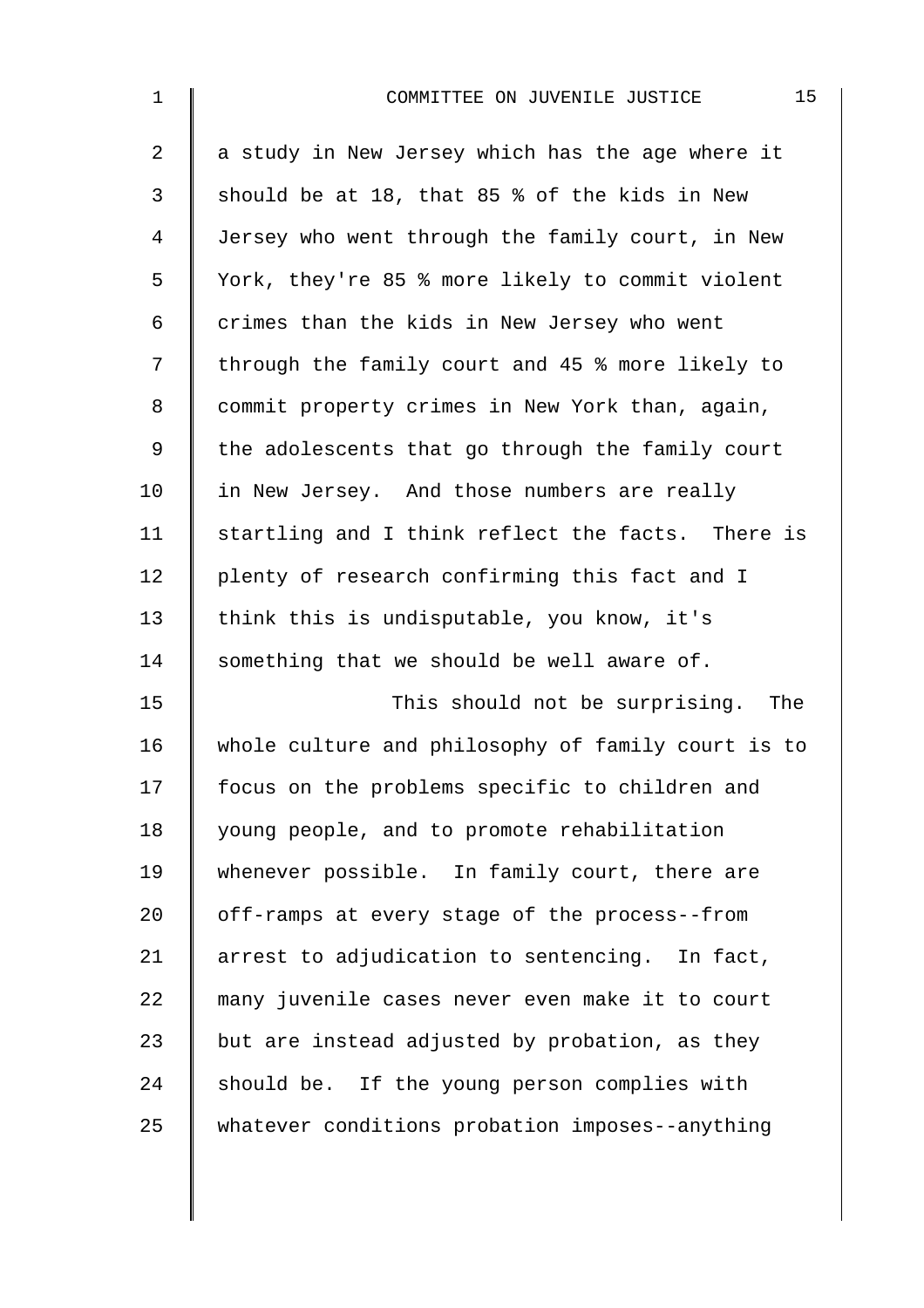| $\mathbf 1$    | 16<br>COMMITTEE ON JUVENILE JUSTICE                |
|----------------|----------------------------------------------------|
| $\overline{a}$ | from curfews, to letters of apology, to links to   |
| 3              | services--then the case is closed and sealed and   |
| 4              | no further action is taken.                        |
| 5              | Teenagers in family court are                      |
| 6              | technically charged--and this is very, very        |
| 7              | important--with delinquency and not crimes--a      |
| 8              | distinction with far-reaching implications.        |
| 9              | Someone charged with delinquency does not receive  |
| 10             | a criminal record, which means that he or she can  |
| 11             | honestly state on applications for employment,     |
| 12             | financial aid, and housing that they have never    |
| 13             | been convicted of a crime. This can often be the   |
| 14             | difference between someone who goes on to be a     |
| 15             | gainfully employed productive citizen and the      |
| 16             | person who becomes dependent on social services    |
| 17             | or, worse, gets caught in the revolving door of    |
| 18             | the criminal justice system.                       |
| 19             | If we as a City and State want to                  |
| 20             | achieve better outcomes for juveniles that change  |
| 21             | their behavior and promote public safety, then the |
| 22             | right approach could not be any clearer: Better    |
| 23             | outcomes would be achieved for everyone concerned  |
| 24             | by adjudicating these cases in family court. The   |
| 25             | bottom line is that the family court system gives  |
|                |                                                    |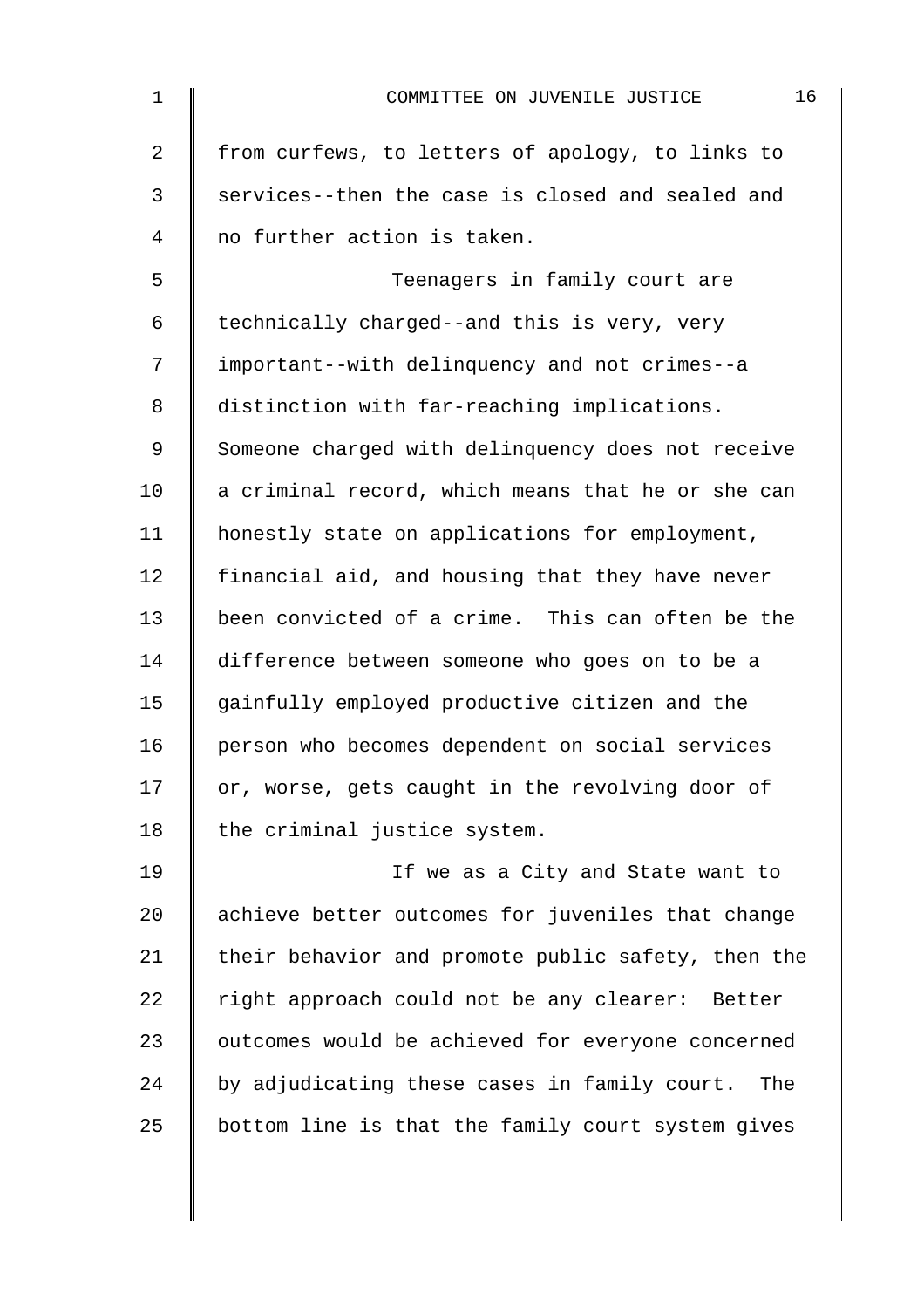| $\mathbf 1$    | 17<br>COMMITTEE ON JUVENILE JUSTICE                |
|----------------|----------------------------------------------------|
| $\overline{2}$ | us a much better ability to intervene meaningfully |
| 3              | in the lives of troubled young people--before      |
| 4              | minor problems escalate into major problems, and   |
| 5              | without subjecting them to a criminal record.      |
| 6              | So why haven't lawmakers raised the                |
| 7              | age of criminal responsibility in New York? It     |
| 8              | starts with just plain inertia. When the current   |
| 9              | Family Court Act was adopted in 1962, the          |
| 10             | legislature could not agree on the age of criminal |
| 11             | responsibility and so age 16 was chosen as a       |
| 12             | temporary expedient until public hearings could be |
| 13             | held and additional research could be presented.   |
| 14             | Unfortunately, the issue was never revisited, and  |
| 15             | the temporary fix of 16, which even in 1962 was    |
| 16             | already out of step with most of the country, has  |
| 17             | remained frozen in time.                           |
| 18             | Of course, there are obvious fiscal                |
| 19             | and logistical challenges that come with shifting  |
| 20             | many thousands of cases a year from criminal court |
| 21             | to an already overburdened family court and        |
| 22             | juvenile justice system. We may need additional    |
| 23             | judges, certainly many more community service      |
| 24             | options, and a stronger juvenile probation system. |
| 25             | Creating more alternatives to                      |
|                |                                                    |
|                |                                                    |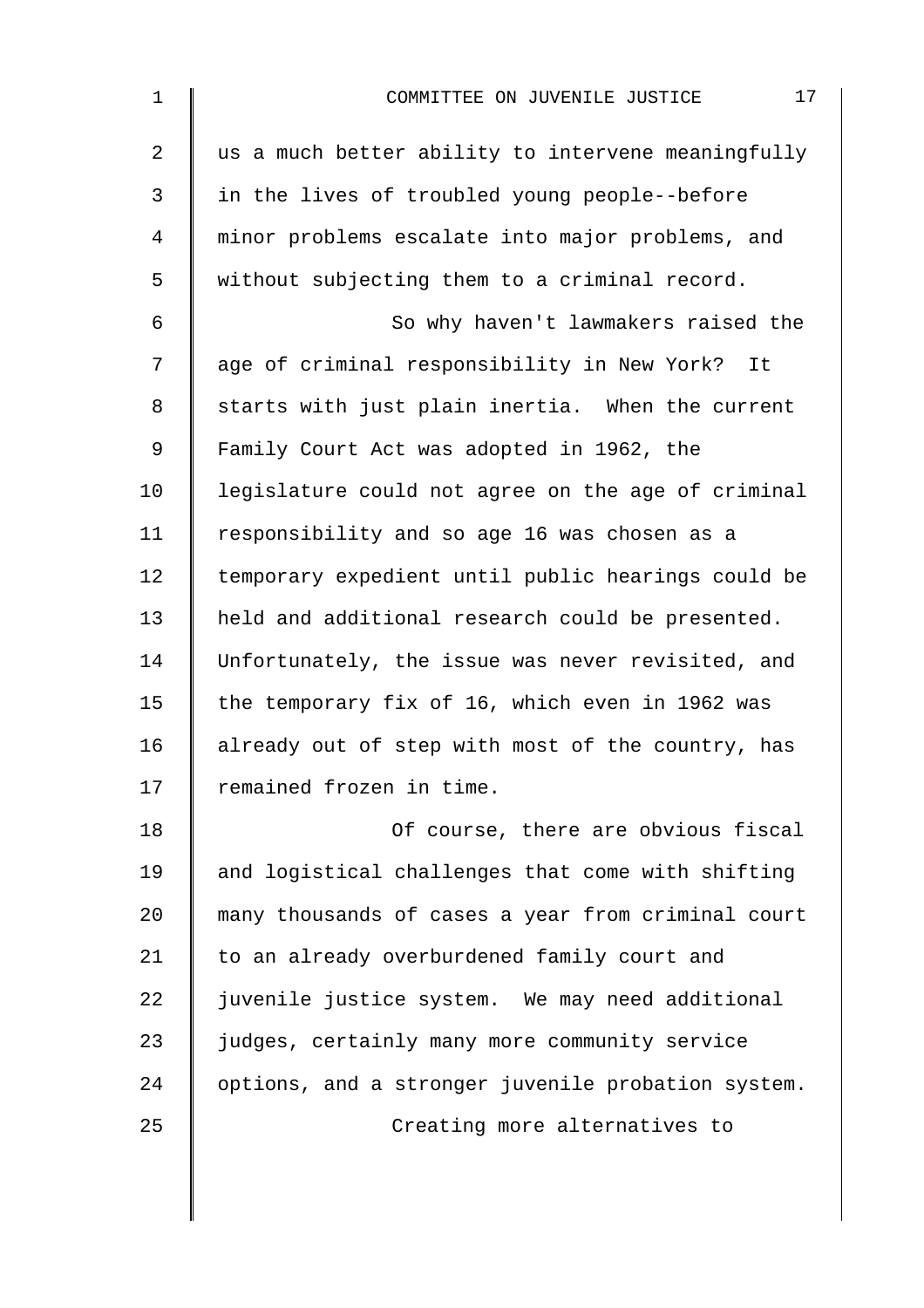| $\mathbf{1}$   | 18<br>COMMITTEE ON JUVENILE JUSTICE                |
|----------------|----------------------------------------------------|
| $\overline{a}$ | incarceration also requires greater up-front       |
| $\mathsf{3}$   | investment, however, the long-term benefits and    |
| 4              | cost savings to the City and State will greatly    |
| 5              | outweigh the initial outlays. In this regard, the  |
| 6              | VERA Institute of Justice recently completed a     |
| 7              | detailed cost-benefit analysis of North Carolina's |
| 8              | efforts to raise the age of criminal               |
| 9              | responsibility to age 18, which found that the     |
| 10             | short- and long-term economic benefits to the      |
| 11             | State would far exceed the costs.                  |
| 12             | Clearly, many legitimate and                       |
| 13             | complex issues have to be addressed before we      |
| 14             | raise the age of criminal responsibility--the      |
| 15             | financial costs and benefits; the legal; public    |
| 16             | safety; service delivery; and demographic          |
| 17             | implications; and the inter-agency collaboration   |
| 18             | that will be required among the courts, probation, |
| 19             | correction, prosecutors, defense providers, and    |
| 20             | agencies dealing with families and children and    |
| 21             | criminal justice. In order to work through these   |
| 22             | issues and draft legislation for introduction      |
| 23             | immediately at the beginning of the 2012 state     |
| 24             | legislative session, I have asked the New York     |
| 25             | State Permanent Sentencing Commission, Co-chaired  |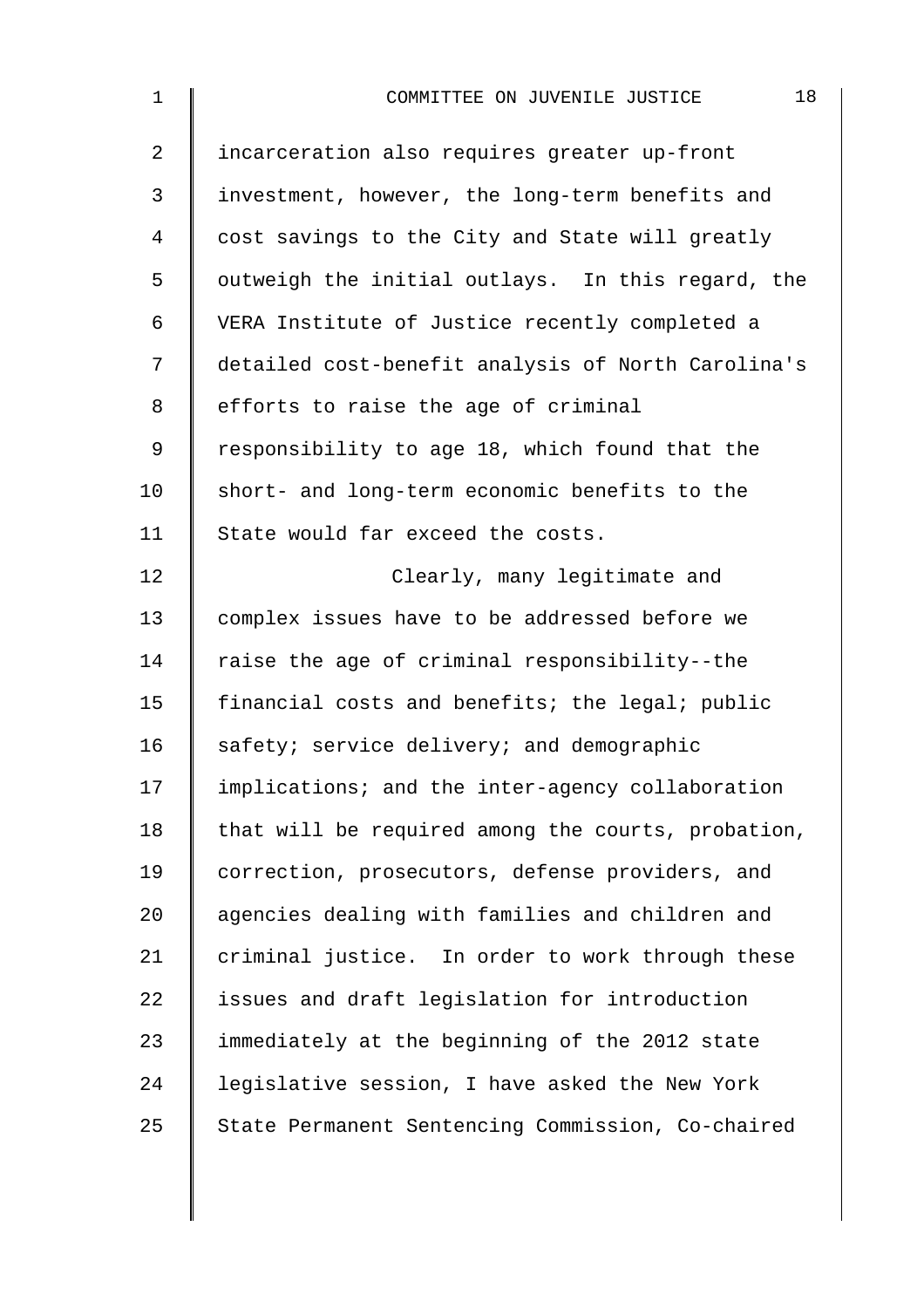| $\mathbf 1$    | 19<br>COMMITTEE ON JUVENILE JUSTICE                |
|----------------|----------------------------------------------------|
| $\overline{a}$ | by District Attorney Cyrus Vance and Judge Barry   |
| 3              | Kamins, to combine its expertise and resources     |
| 4              | with that of Michael Corriero, who you'll hear     |
| 5              | from today, the Executive Director and Founder of  |
| 6              | the New York Center for Juvenile Justice. With     |
| 7              | the support of our partners in government,         |
| 8              | including the New York City Council, and by        |
| 9              | reaching out to the many affected constituencies,  |
| 10             | and to the many organizations that have already    |
| 11             | done such terrific work in this area, I believe we |
| 12             | can produce a blueprint for a modern, effective    |
| 13             | juvenile justice system that we can all be proud   |
| 14             | of.                                                |
| 15             | I want to thank, again, Council                    |
| 16             | Members Sara Gonzalez and Elizabeth Crowley for    |
| 17             | co-sponsoring Resolution 1067, which calls on the  |
| 18             | Legislature and the Governor to enact legislation  |
| 19             | raising the age of criminal responsibility for     |
| 20             | nonviolent offenders to 18 and permitting the      |
| 21             | cases of 16 and 17-year-olds charged with such     |
| 22             | offenses to be adjudicated in family court.        |
| 23             | But even while we work together to                 |
| 24             | revise the law in New York, I believe we cannot    |
| 25             | simply stand by and accept the status quo--not     |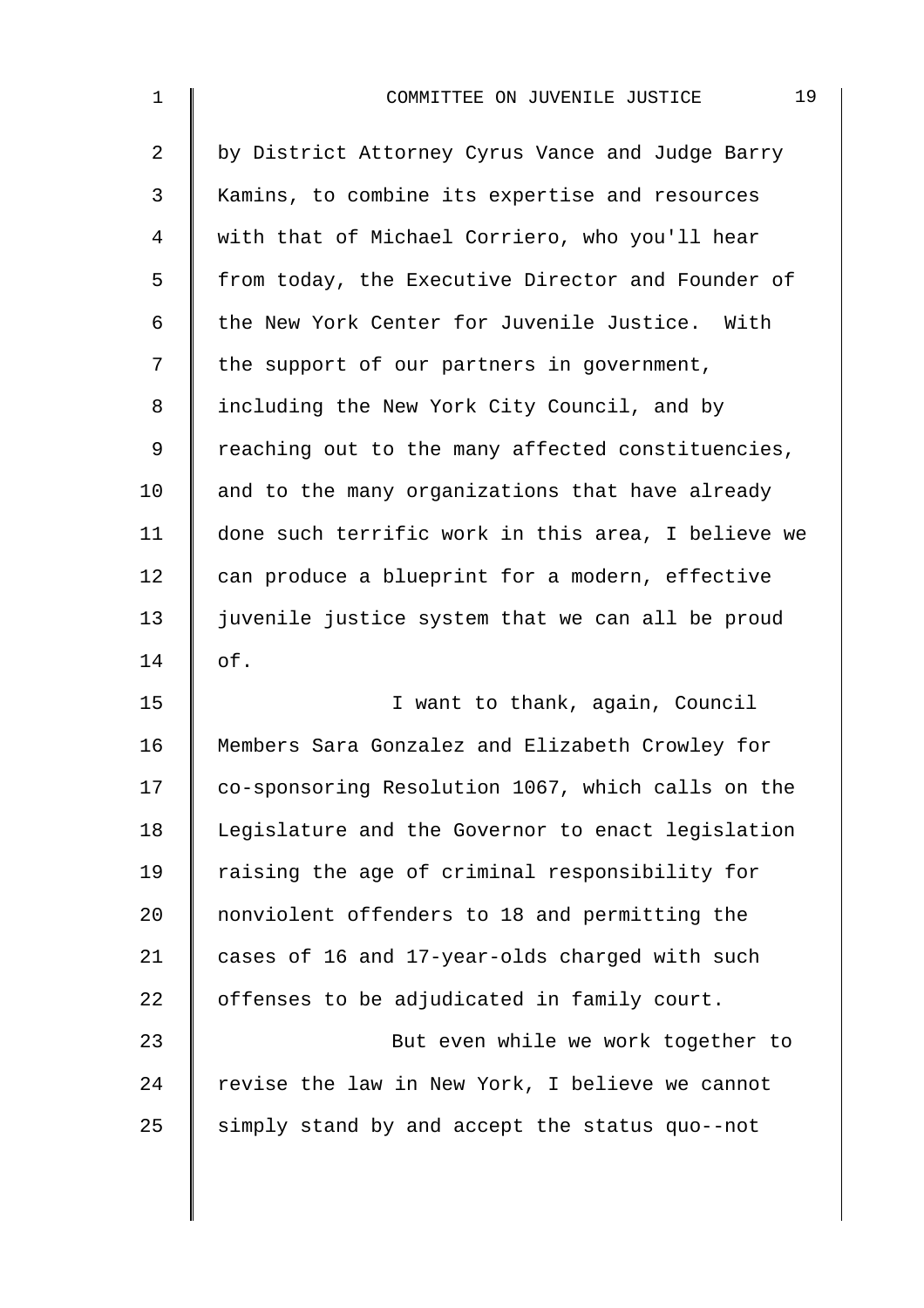| $\mathbf 1$    | 20<br>COMMITTEE ON JUVENILE JUSTICE                  |
|----------------|------------------------------------------------------|
| $\overline{2}$ | when there are steps we can take now to improve      |
| 3              | the way we handle older teenagers in our criminal    |
| 4              | courts. That is why, also beginning in January       |
| 5              | 2012, we will establish new adolescent diversion     |
| 6              | criminal court parts under the direction of Judge    |
| 7              | Kluger, the Chief of Policy and Planning for the     |
| 8              | Courts, in consultation with our Center for Court    |
| 9              | Innovation. We will establish these pilot parts      |
| 10             | in each and every borough of New York City, in       |
| 11             | Nassau and Westchester, and in Syracuse and          |
| 12             | Buffalo. Young people ages 16 and 17 charged with    |
| 13             | misdemeanors and certain Class D and E non-violent   |
| 14             | felonies will be assigned to specially-trained       |
| 15             | criminal court judges with access to age-            |
| 16             | appropriate services for troubled adolescents.<br>In |
| 17             | these new court parts, judges will be specially      |
| 18             | trained in adolescent brain development, trauma,     |
| 19             | substance abuse, mental health, education, and       |
| 20             | family issues, and will have access to new           |
| 21             | sentencing options, including community service      |
| 22             | and age-appropriate social service options that      |
| 23             | promote personal accountability and build life       |
| 24             | skills. The goal is to bring most of the benefits    |
| 25             | of family court to criminal court, particularly      |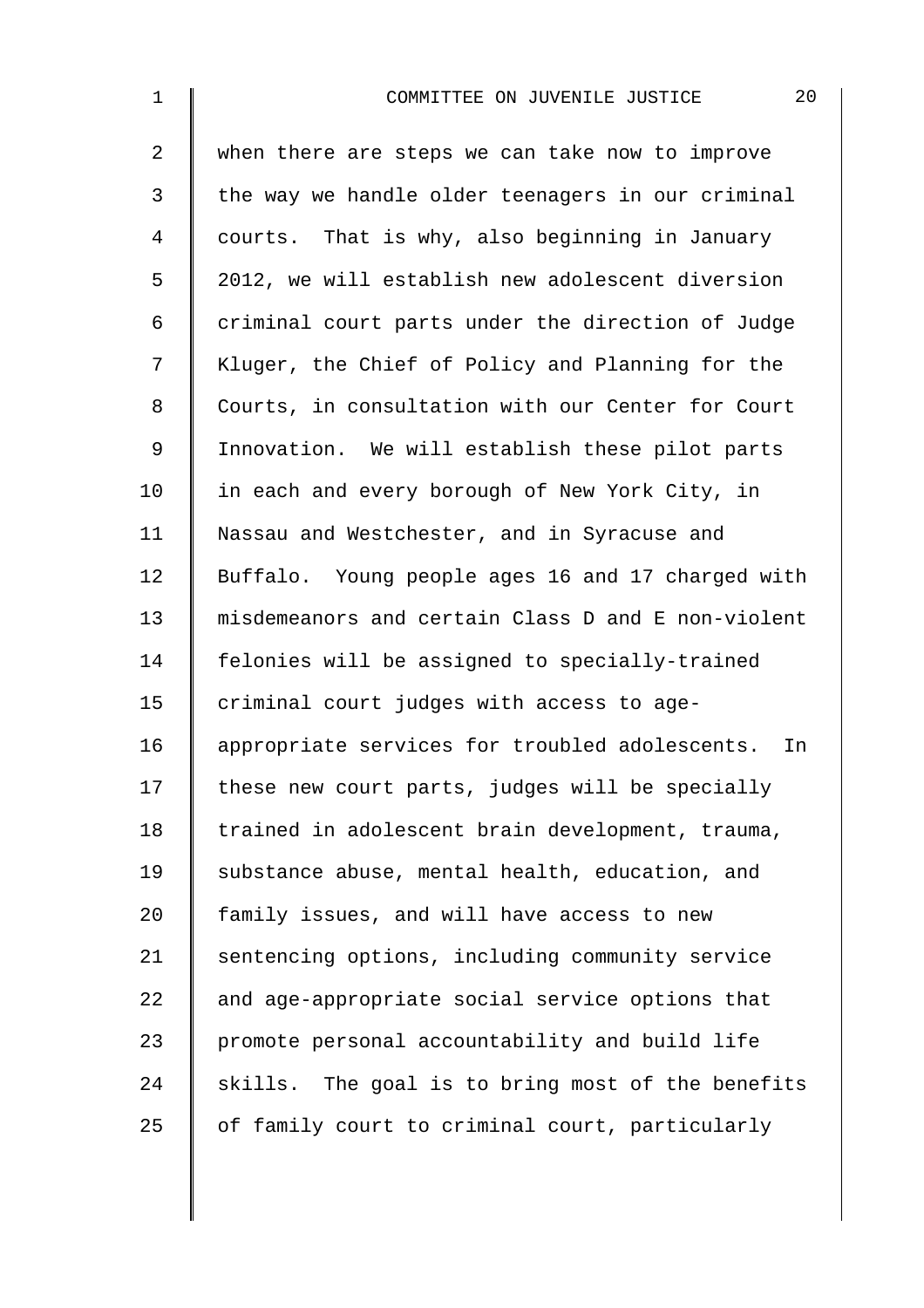| $\mathbf 1$    | 21<br>COMMITTEE ON JUVENILE JUSTICE                  |
|----------------|------------------------------------------------------|
| $\overline{a}$ | the ability to divert cases from the court system    |
| 3              | through linkage to community-based services. By      |
| 4              | complying with the conditions imposed by the         |
| 5              | court, participating youth will be able to have      |
| 6              | their charges dismissed or reduced to non-criminal   |
| 7              | violations.                                          |
| 8              | New York has a proud history of                      |
| 9              | being at the cutting edge when it comes to           |
| 10             | juvenile justice reform. In the 1800s, this was      |
| 11             | the first state to construct special facilities      |
| 12             | that enabled children to be removed from adult       |
| 13             | penitentiaries. As is so often the case, New York    |
| 14             | set the bar back then, and other states followed.    |
| 15             | With this kind of history and tradition, I just      |
| 16             | cannot fathom how New York has allowed itself to     |
| 17             | get so out of step with the rest of the country.     |
| 18             | It really says something when avowedly tough-on-     |
| 19             | crime states like Texas, Georgia, and Mississippi,   |
| 20             | to name just a few, have all seen the wisdom of      |
| 21             | prosecuting troubled young people in family court,   |
| 22             | while New York continues to expose teenagers to an   |
| 23             | adult criminal justice system that so often serves   |
| 24             | as a breeding ground for career criminals.<br>Let us |
| 25             | not be the last place in the entire country that     |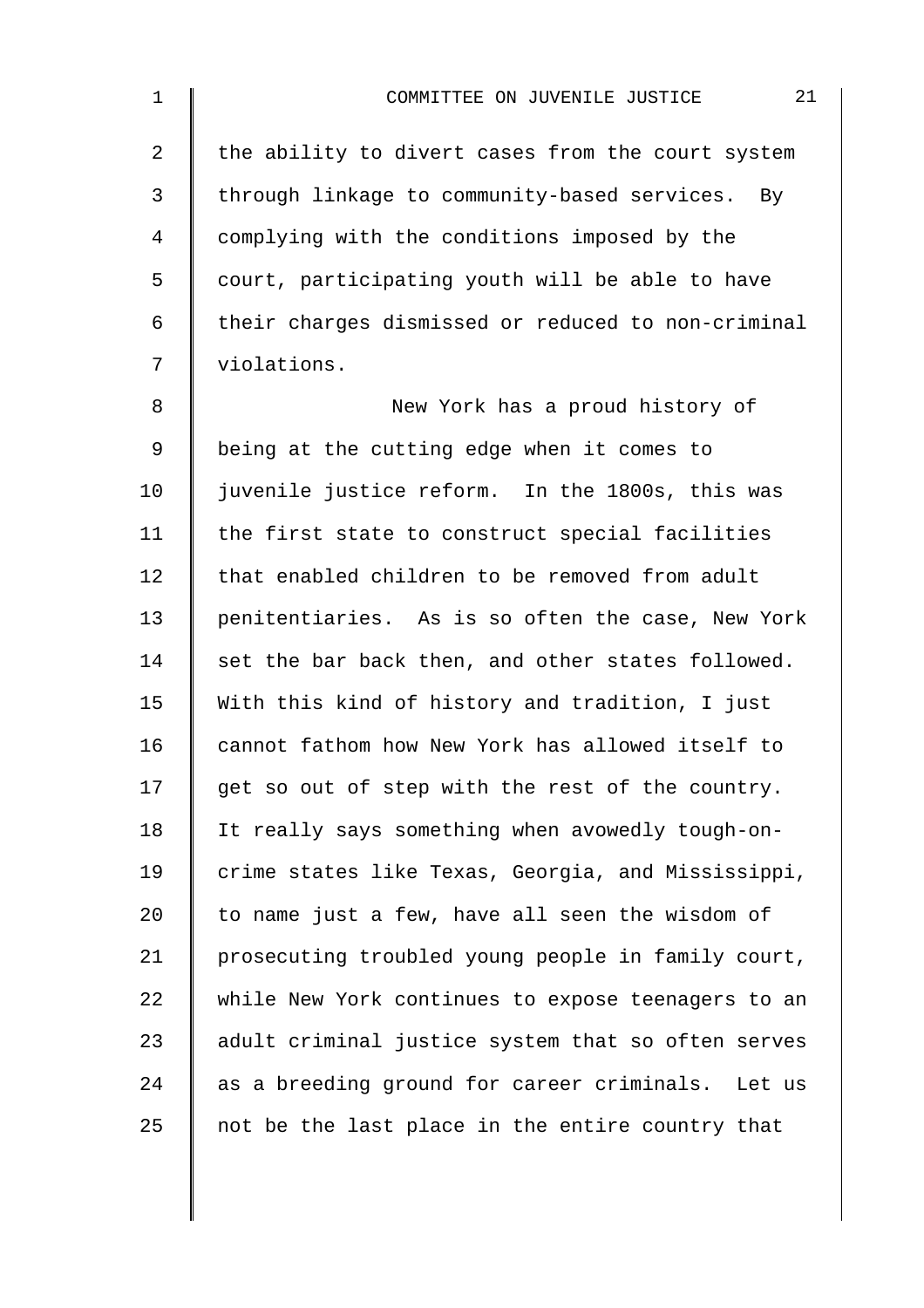| 22<br>COMMITTEE ON JUVENILE JUSTICE                |
|----------------------------------------------------|
| prosecutes 16-year-olds as adult criminals. This   |
| cannot be what any of us wants for our city and    |
| our state or for the future of our young people.   |
| It is time for New York to once again take our     |
| place at the national forefront of juvenile        |
| justice reform.                                    |
| I thank the Speaker, I thank the                   |
| Council, I thank Sara Gonzalez, and the entire     |
| Members of the Committee for your support and for  |
| having me here today to speak on this issue.       |
| Thank you so much.                                 |
| SPEAKER QUINN: Thank you very                      |
| much, Chair Gonzalez. Chair, before I ask a        |
| couple questions, do you want to recognize the     |
| other members who have come in?                    |
| CHAIRPERSON GONZALEZ: Yes, we have                 |
| Council Member Maria del Carmen Arroyo that has    |
| joined us, and also Council Member Dromm, welcome. |
| SPEAKER QUINN: First, Chief Judge,                 |
| I just want to thank you again.                    |
| HON. JONATHAN LIPPMAN: Thank you.                  |
| SPEAKER QUINN: And I want to thank                 |
| you for putting in kind of a historical context,   |
| which I certainly wasn't aware of. There's a good  |
|                                                    |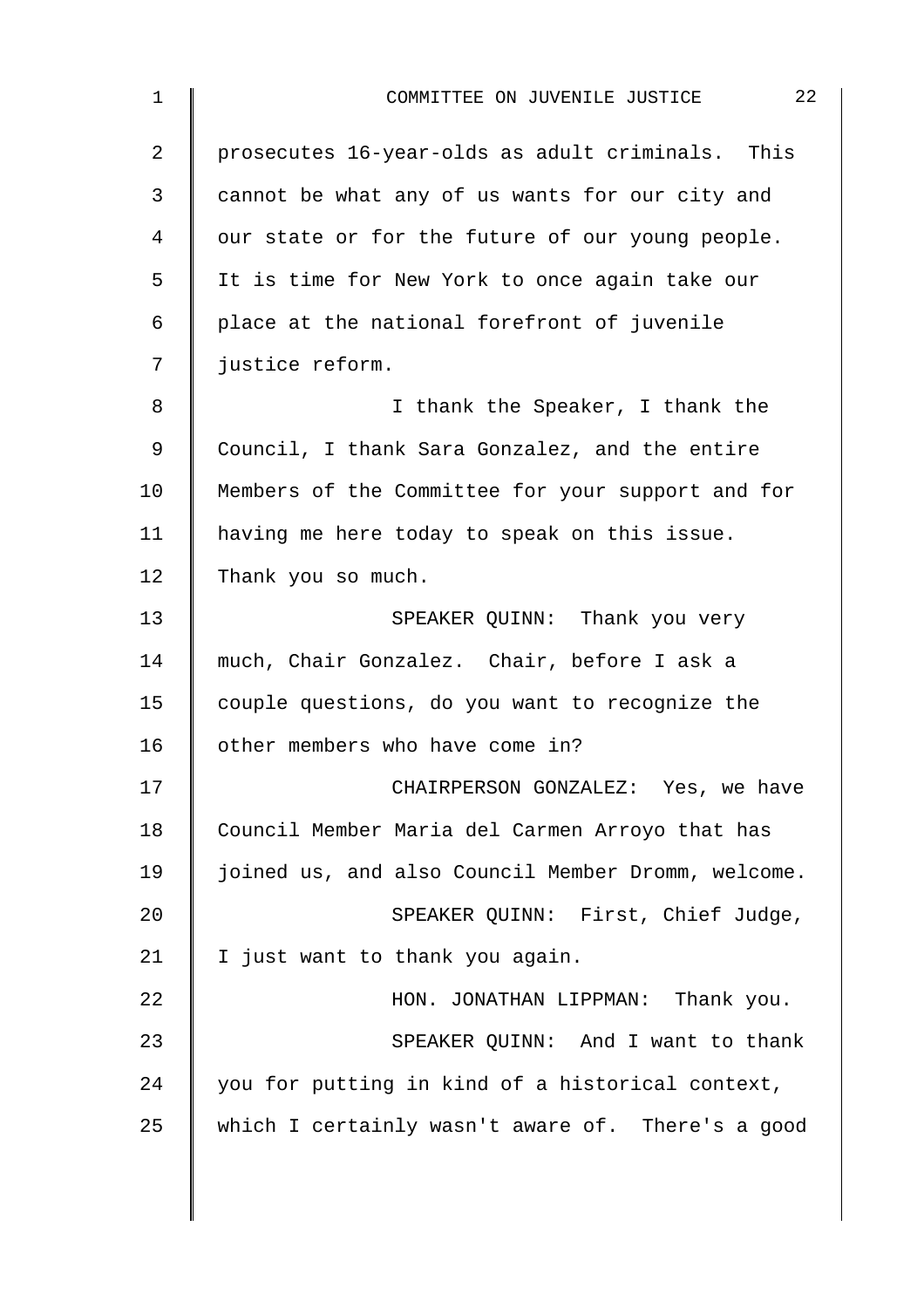| 1              | 23<br>COMMITTEE ON JUVENILE JUSTICE                |
|----------------|----------------------------------------------------|
| $\overline{2}$ | additional [off mic] for me and there is a         |
| 3              | legislator, which is avoid saying you'll go back   |
| 4              | and fix something you couldn't figure out, make a  |
| 5              | decision when you have to make a decision; and if  |
| 6              | you do punt, make sure somebody put on the to-do   |
| 7              | list to go back and address the punt--             |
| 8              | HON. JONATHAN LIPPMAN: Exactly.                    |
| 9              | SPEAKER OUINN: --later on.                         |
| 10             | HON. JONATHAN LIPPMAN: Exactly.                    |
| 11             | SPEAKER QUINN: And it's just a                     |
| 12             | shame that, what ended up getting punted was       |
| 13             | children's lives and--                             |
| 14             | [Crosstalk]                                        |
| 15             | SPEAKER QUINN: --you know, thank                   |
| 16             | God, at least we're coming back around now to try  |
| 17             | to address that. And I think, you know, I can      |
| 18             | only imagine--look, I can't imagine any legitimate |
| 19             | arguments to come up on this 'cause it seems like  |
| 20             | a no-brainer, particularly when you have such      |
| 21             | compelling facts from places right next-door--     |
| 22             | HON. JONATHAN LIPPMAN: Right.                      |
| 23             | SPEAKER QUINN: --like New Jersey,                  |
| 24             | and I would bet--and we might work through your    |
| 25             | staff to do this--if we pulled out, you know,      |
|                |                                                    |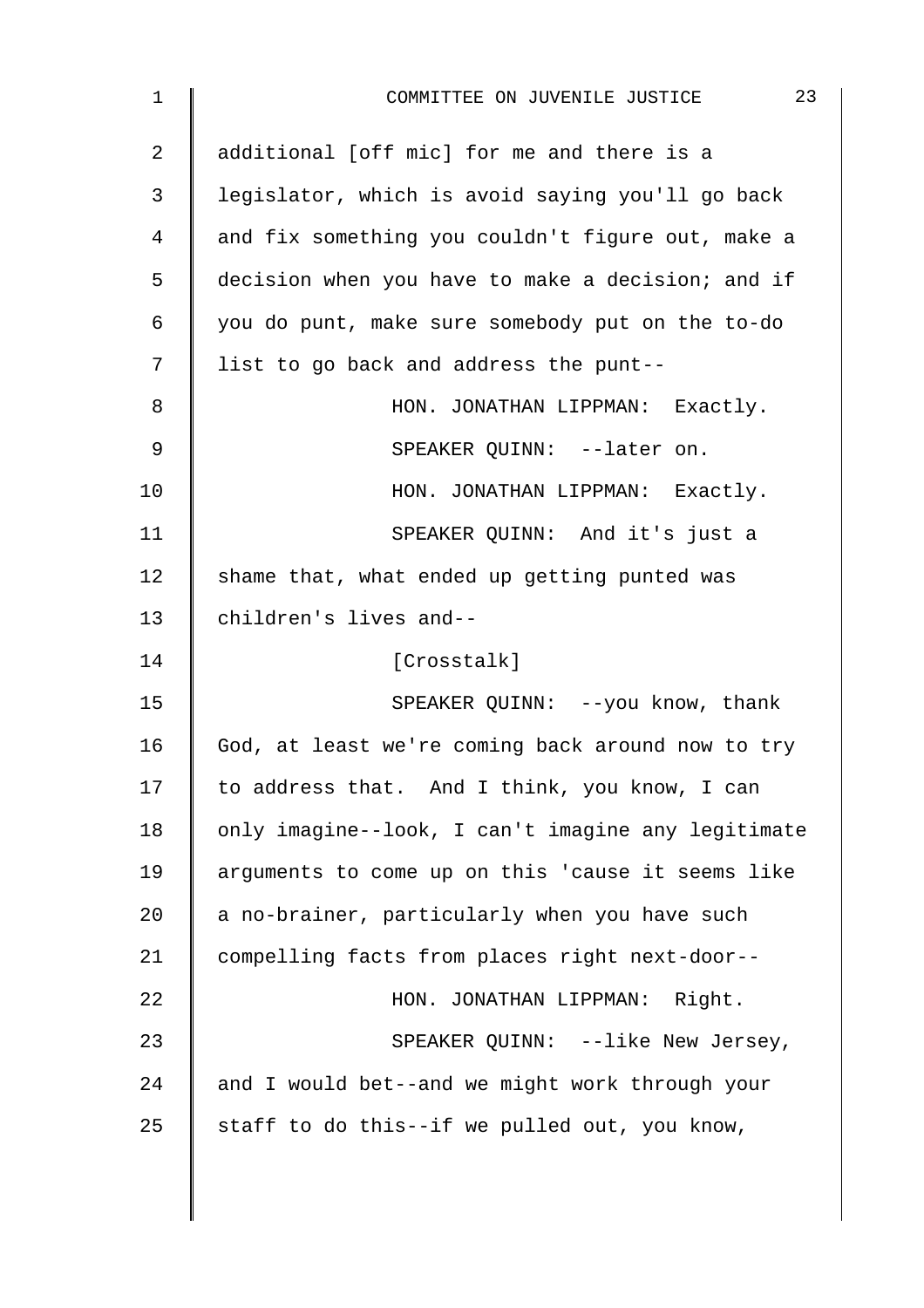| $\mathbf 1$    | 24<br>COMMITTEE ON JUVENILE JUSTICE                |
|----------------|----------------------------------------------------|
| 2              | Essex County or parts of--                         |
| 3              | HON. JONATHAN LIPPMAN: Yes.                        |
| $\overline{4}$ | SPEAKER QUINN: --the state that                    |
| 5              | are more similar--                                 |
| $\epsilon$     | HON. JONATHAN LIPPMAN: Absolute.                   |
| 7              | SPEAKER QUINN: -- to New York, you                 |
| 8              | see the same results, right?                       |
| $\mathsf 9$    | HON. JONATHAN LIPPMAN: Even                        |
| 10             | greater, I would guess.                            |
| 11             | SPEAKER QUINN: So there's a                        |
| 12             | direct, you know, parallel there. That said, I     |
| 13             | think, you know, people will say in their          |
| 14             | arguments two things: One, this will foster        |
| 15             | crime, you've refuted that, you know?              |
| 16             | HON. JONATHAN LIPPMAN: Yeah, this                  |
| 17             | does not promote safety on our streets, what we're |
| 18             | doing, it's the opposite. You're breeding a whole  |
| 19             | generation of criminals, it's an absolutely        |
| 20             | counterproductive system.                          |
| 21             | SPEAKER QUINN: You know, and then                  |
| 22             | just a whole generation of hopelessness, do you    |
| 23             | know what I mean?                                  |
| 24             | HON. JONATHAN LIPPMAN: Without                     |
| 25             | question.                                          |
|                |                                                    |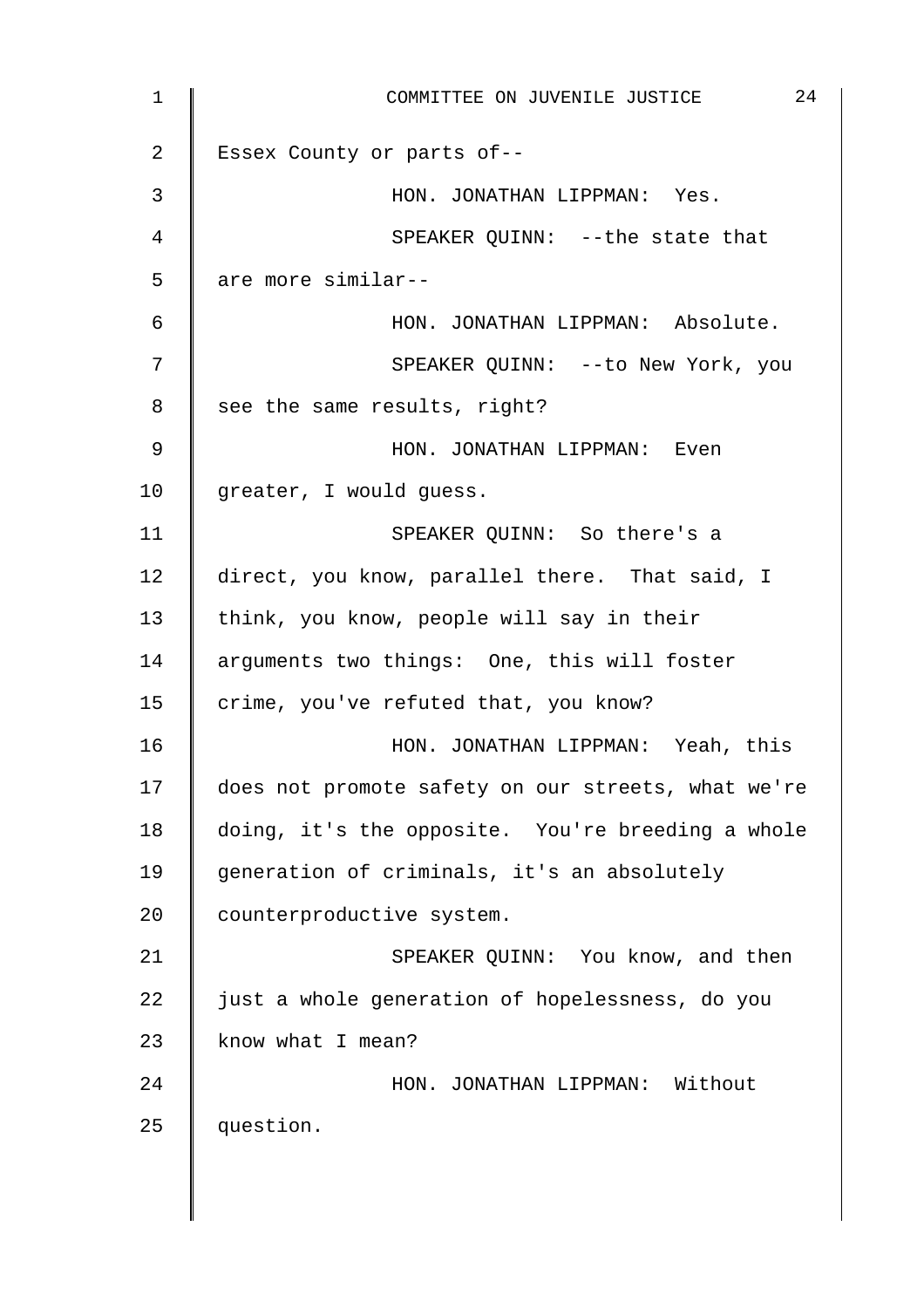| $\mathbf{1}$ | 25<br>COMMITTEE ON JUVENILE JUSTICE                |
|--------------|----------------------------------------------------|
| 2            | SPEAKER QUINN: Think of it, in all                 |
| 3            | of our lives, there's mistakes we made, and if     |
| 4            | that one mistake cost you everything, that         |
| 5            | question, have you ever been convicted of a crime, |
| 6            | we ask that here and when someone says, yes, I'm   |
| 7            | made aware of it.                                  |
| 8            | HON. JONATHAN LIPPMAN: Yes.                        |
| 9            | SPEAKER QUINN: Now we are                          |
| 10           | different than, you know, some other places, often |
| 11           | we find out the circumstances and say--            |
| 12           | HON. JONATHAN LIPPMAN: Yeah.                       |
| 13           | SPEAKER QUINN: --good for you, you                 |
| 14           | know, come on, whatever, you know, come on board.  |
| 15           | But think of it, it's such a serious thing that    |
| 16           | the Speaker is notified, right? That means it's    |
| 17           | serious, and in most places I'd bet the latitude   |
| 18           | is not given that is given here and somebody's     |
| 19           | life could just be completely, completely ruined.  |
| 20           | HON. JONATHAN LIPPMAN: And it's                    |
| 21           | that one word, Speaker, that to use the word       |
| 22           | accused of delinquency instead of crime--          |
| 23           | SPEAKER QUINN: Absolutely.                         |
| 24           | HON. JONATHAN LIPPMAN: --is night                  |
| 25           | and day for the lives of so many people, so many   |
|              |                                                    |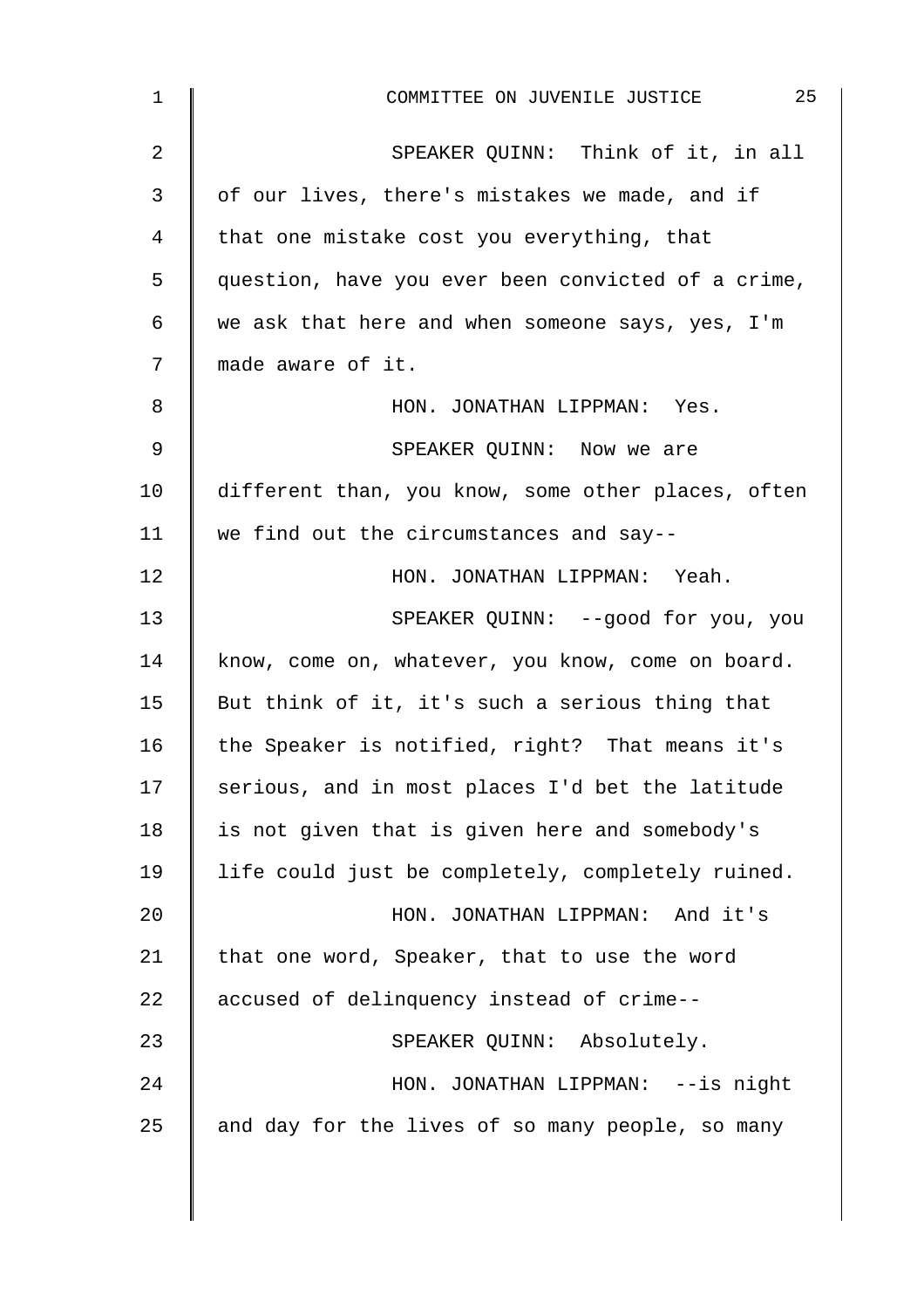| $\mathbf 1$ | 26<br>COMMITTEE ON JUVENILE JUSTICE                |
|-------------|----------------------------------------------------|
| 2           | young people can go on and again lead a useful and |
| 3           | meaningful life.                                   |
| 4           | SPEAKER QUINN: And, you know, and                  |
| 5           | at times, honestly a better life because they've   |
| 6           | had a second chance and often--                    |
| 7           | HON. JONATHAN LIPPMAN: Yes.                        |
| 8           | SPEAKER QUINN: --when you're given                 |
| $\mathsf 9$ | that second chance, you take it more seriously--   |
| 10          | [Crosstalk]                                        |
| 11          | SPEAKER QUINN: --you know, in my                   |
| 12          | opinion. I think the other argument people will    |
| 13          | raise that will sound as if they're maybe not      |
| 14          | objecting to the underlying issues is the issue of |
| 15          | logistics on this: Won't it cost a lot; isn't the  |
| 16          | criminal justice system too overburdened. And you  |
| 17          | began to talk about that, but just talk about it a |
| 18          | little more because--                              |
| 19          | HON. JONATHAN LIPPMAN: Yeah.                       |
| 20          | SPEAKER QUINN: --you know, sure,                   |
| 21          | it'll be a challenge, but other states have done   |
| 22          | it, so it's obviously doable.                      |
| 23          | HON. JONATHAN LIPPMAN: There's no                  |
| 24          | question. I think the analysis in North Carolina   |
| 25          | that VERA did was based in part on, obviously, you |
|             |                                                    |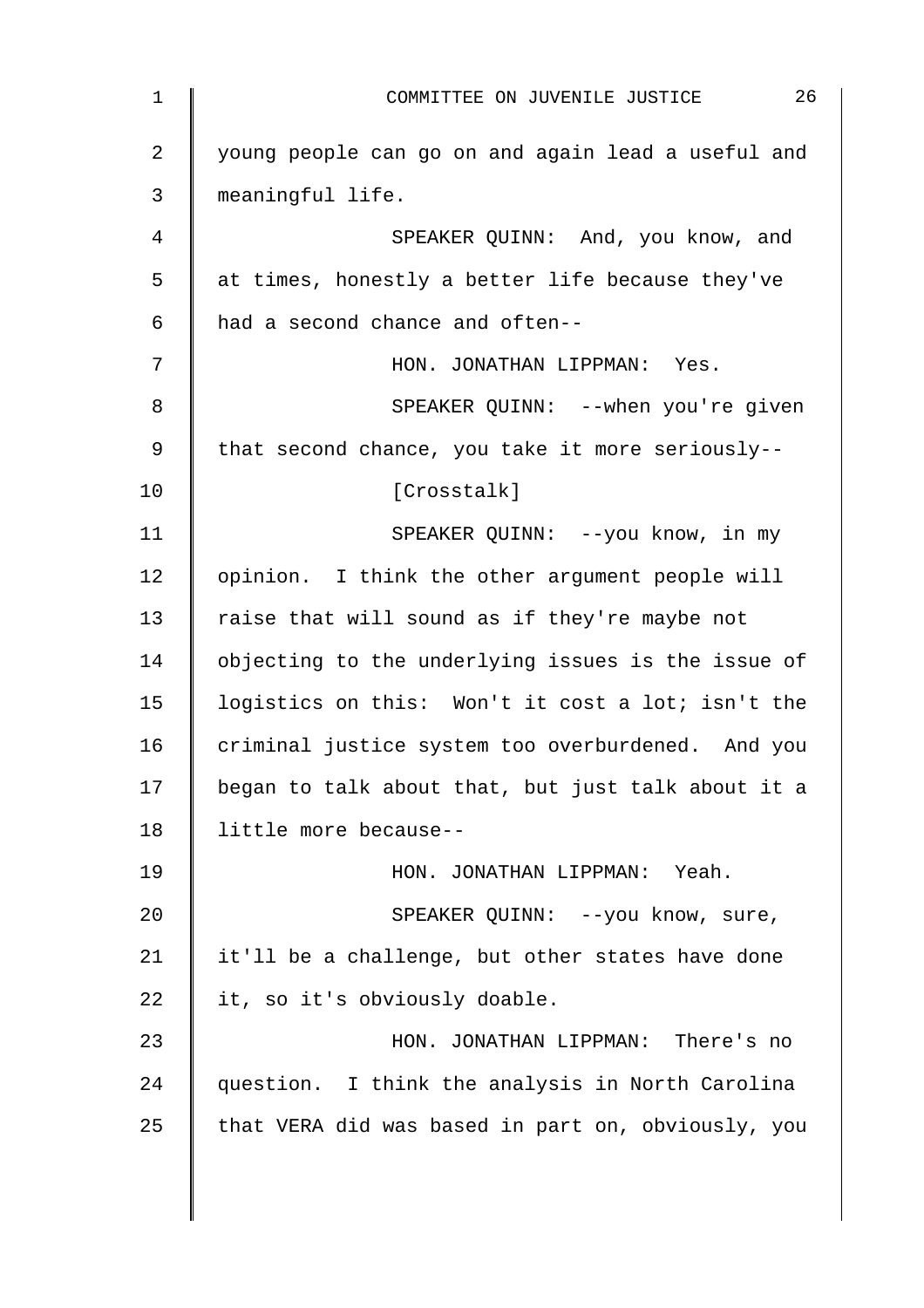| $\mathbf 1$    | 27<br>COMMITTEE ON JUVENILE JUSTICE                |
|----------------|----------------------------------------------------|
| $\overline{a}$ | may be increasing costs in one part of the system, |
| 3              | but you're reducing it in other parts of the       |
| 4              | system. And also what their analysis was based     |
| 5              | on, this issue that you just raised, you're        |
| 6              | reducing crime, you're reducing incarceration. So  |
| 7              | I think, while there may be some initial outlays,  |
| 8              | like I think it is very possible we'll need more   |
| 9              | family court judges, on the whole, I believe that  |
| 10             | the VERA study is right--not only in the short     |
| 11             | range--not only in the long range, but in the      |
| 12             | short range, I believe the costs will pan out on   |
| 13             | the side of savings, not cost. And in the long     |
| 14             | run, I absolutely in terms of, again, social       |
| 15             | services, incarceration, the costs will be         |
| 16             | dramatically different.                            |
| 17             | The other word that you used and I                 |
| 18             | think is important, and people do raise that, and  |
| 19             | I don't think it's--again, it's a way to slow      |
| 20             | things down, but it's not a meaningful as this     |
| 21             | word logistics. Yes, I do believe it requires      |
| 22             | collaboration between the different parts of the   |
| 23             | criminal justice system, but we've done it on so   |
| 24             | many issues it's not going to be a problem.<br>In  |
| 25             | fact, the people pulling together, including the   |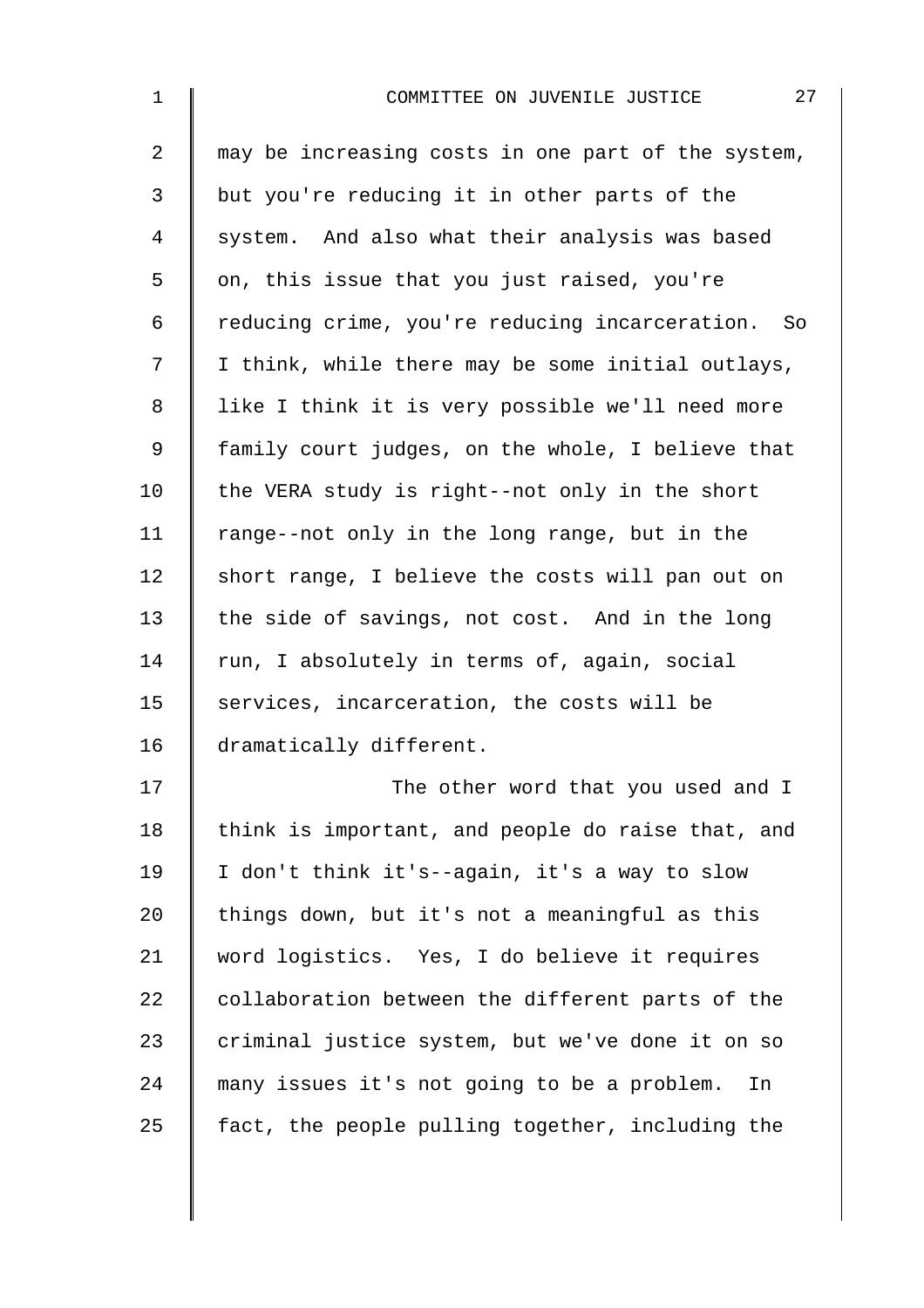| 1  | 28<br>COMMITTEE ON JUVENILE JUSTICE                |
|----|----------------------------------------------------|
| 2  | City Council, on this issue cross that whole       |
| 3  | divide between all the different parts of the      |
| 4  | criminal justice system and all the different      |
| 5  | levels of state and city government.               |
| 6  | So I see it already in trying to                   |
| 7  | work out legislation, get it before the            |
| 8  | Legislature, I think this issue uniquely, of all   |
| 9  | the criminal justice issues that we're dealing     |
| 10 | with today, this is one that the Speaker called it |
| 11 | a no-brainer, and I agree, for any thoughtful      |
| 12 | person, you know--in 2011, remember, this is since |
| 13 | 1962, I think there's only one answer and I think  |
| 14 | we're going to get the logistics in line, I do not |
| 15 | think that's a problem, I don't think the costs    |
| 16 | are an issue.                                      |
| 17 | I think the whole question is                      |
| 18 | getting out of this inertia that sometimes we have |
| 19 | these things are the way they are, well change is  |
| 20 | difficult--we know change is difficult, but this   |
| 21 | is an issue with long, long, long overdue.         |
| 22 | SPEAKER QUINN: Thank you very                      |
| 23 | much, Judge, and, Judge--                          |
| 24 | [Crosstalk]                                        |
| 25 | SPEAKER QUINN: --I just want to                    |
|    |                                                    |
|    |                                                    |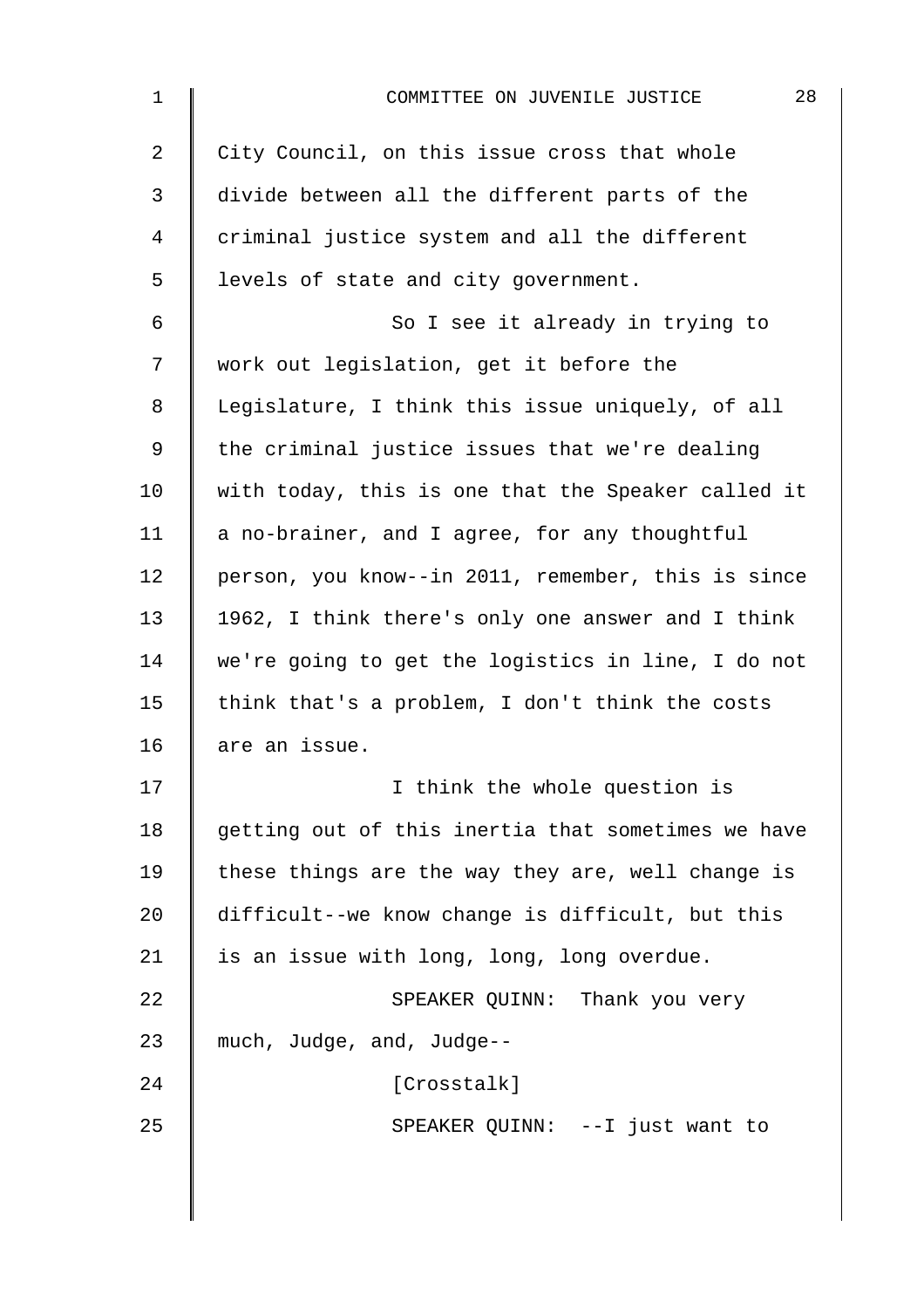| $\mathbf 1$    | 29<br>COMMITTEE ON JUVENILE JUSTICE               |
|----------------|---------------------------------------------------|
| $\overline{2}$ | apologize, in about ten minutes I have to leave   |
| 3              | because I have to go to another appointment, but  |
| 4              | thank you--                                       |
| 5              | HON. JONATHAN LIPPMAN: Oh, thanks.                |
| 6              | SPEAKER QUINN: --and everyone                     |
| 7              | very, very much. Thank you, Chair Gonzalez.       |
| 8              | CHAIRPERSON GONZALEZ: Well I just                 |
| 9              | want to say before I begin to ask questions, I    |
| 10             | especially want to thank Christine Quinn for her  |
| 11             | leadership. Again, it takes that kind of person   |
| 12             | and these kind of people like you, sir, Chief     |
| 13             | Judge Lippman, to move forward. And I have to     |
| 14             | say, as far as I'm concerned today, history is    |
| 15             | being altered and--                               |
| 16             | HON. JONATHAN LIPPMAN: Well thank-                |
| 17             |                                                   |
| 18             | CHAIRPERSON GONZALEZ: --I know                    |
| 19             | that as a mother, a grandmother, a person in my   |
| 20             | district, and I can speak for the entire city     |
| 21             | because I represent part of this body, but I also |
| 22             | represent Brooklyn and my area, Sunset Park and   |
| 23             | Red Hook, I know there have been a lot of parents |
| 24             | that have been devastated by the fact that their  |
| 25             | children have been arrested, they're nonviolent   |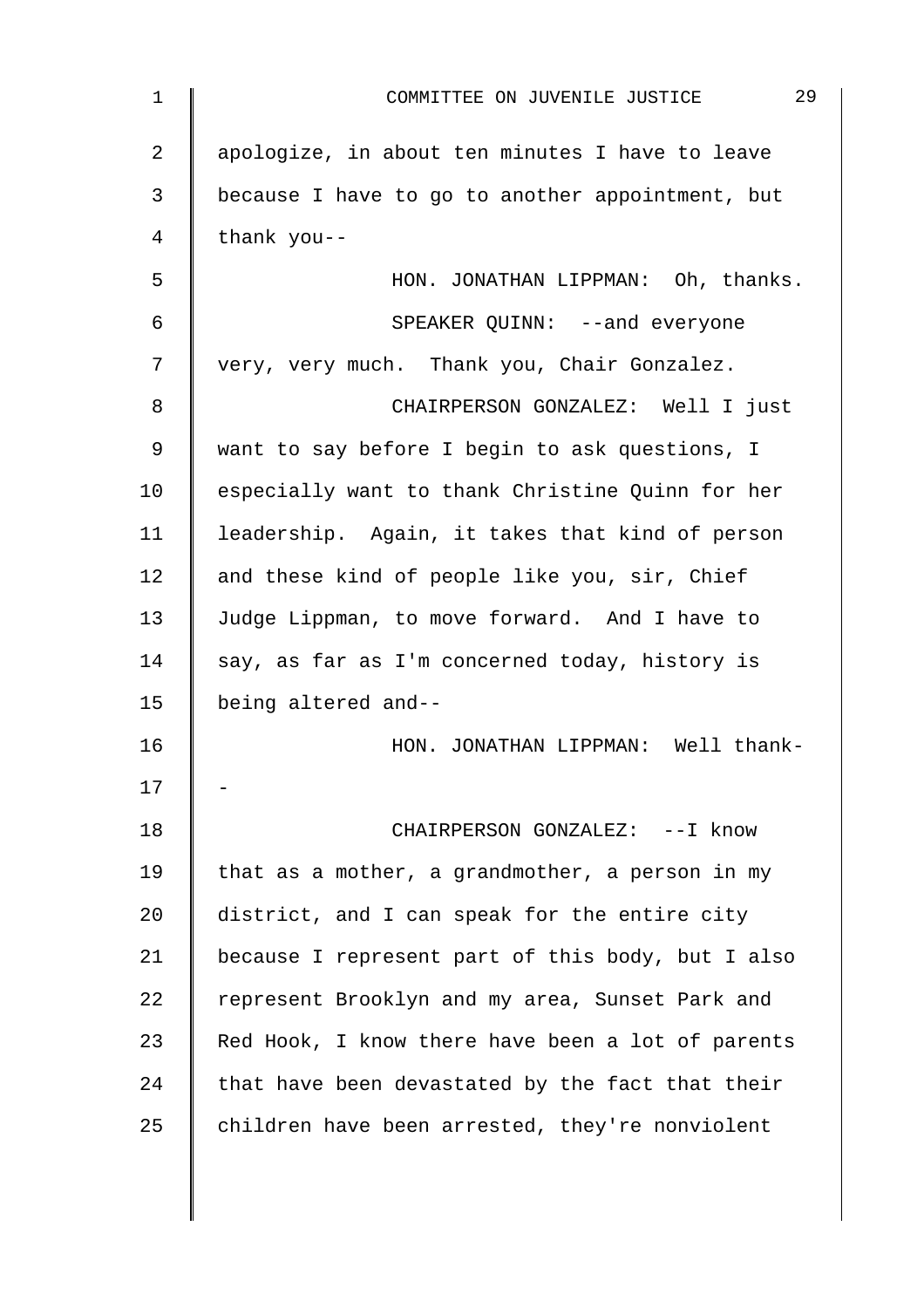| 1  | 30<br>COMMITTEE ON JUVENILE JUSTICE                |
|----|----------------------------------------------------|
| 2  | crimes, they end up having to hire--               |
| 3  | HON. JONATHAN LIPPMAN: Yes.                        |
| 4  | CHAIRPERSON GONZALEZ: -- tremendous                |
| 5  | lawyers without money, they end up going through   |
| 6  | the system, sometimes even facing a lot of time on |
| 7  | issues that probably were not that significant.    |
| 8  | And then later on as they get older--              |
| 9  | HON. JONATHAN LIPPMAN: Exactly.                    |
| 10 | CHAIRPERSON GONZALEZ: -- then they                 |
| 11 | go back to school, they get their masters, they    |
| 12 | get everything they need, and then they go and try |
| 13 | to get a job, and boom, there's the problem facing |
| 14 | them again. So                                     |
| 15 | HON. JONATHAN LIPPMAN: It's a                      |
| 16 | problem that shouldn't--they shouldn't have to     |
| 17 | navigate and I truly believe that, and I think I   |
| 18 | indicated this before, with the support of Speaker |
| 19 | Quinn, with your support, with the support we have |
| 20 | across the juvenile and criminal justice system,   |
| 21 | this is something I truly believe we can get done. |
| 22 | You know, it's not like so many issues are so      |
| 23 | complex; here, it seems the optics of this to me   |
| 24 | are so clear.                                      |
| 25 | CHAIRPERSON GONZALEZ: So again, I                  |
|    |                                                    |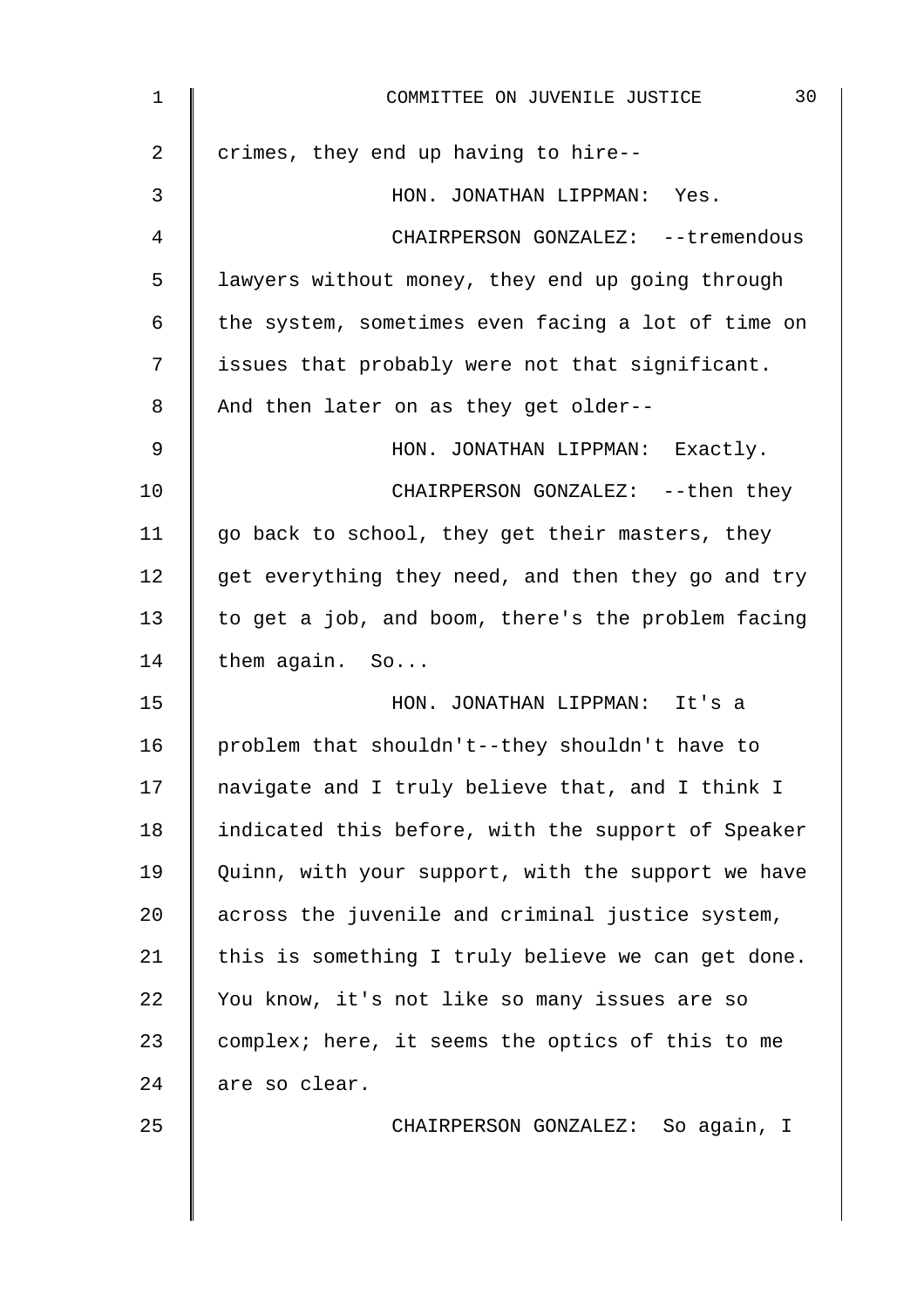| $\mathbf{1}$   | 31<br>COMMITTEE ON JUVENILE JUSTICE                |
|----------------|----------------------------------------------------|
| $\overline{a}$ | just want to thank you, and I'll--                 |
| 3              | SPEAKER QUINN: [Interposing] It's                  |
| 4              | funny, I'm sorry, just when you were thinking is,  |
| 5              | want to say one thing. You know, I aggressively    |
| 6              | tell young people I know and people in my life,    |
| 7              | don't put pictures where you look like you're      |
| 8              | doing something wrong on Facebook because          |
| 9              | employers look at Facebook, right? And I've tried  |
| 10             | to get young people to get that through your head: |
| 11             | Colleges, employers look at Facebook. We're        |
| 12             | talking about a criminal record here, right? Not   |
| 13             | Facebook--                                         |
| 14             | [Crosstalk]                                        |
| 15             | SPEAKER QUINN: --and I tried to                    |
| 16             | get that through people's heads. You know, so      |
| 17             | it's something that will never ever go away. And   |
| 18             | I'll just share one last thing and then I'll try   |
| 19             | to shut up, but I feel so strongly about what the  |
| 20             | judge is doing. Recently I tried to get the exact  |
| 21             | number of times I had been arrested for civil      |
| 22             | disobedience as an adult and I couldn't because    |
| 23             | they were all DATs, except for once when I went to |
| 24             | trial and lost--I know I was going to lose, that   |
| 25             | wasn't the point--but they go away. Think about    |
|                |                                                    |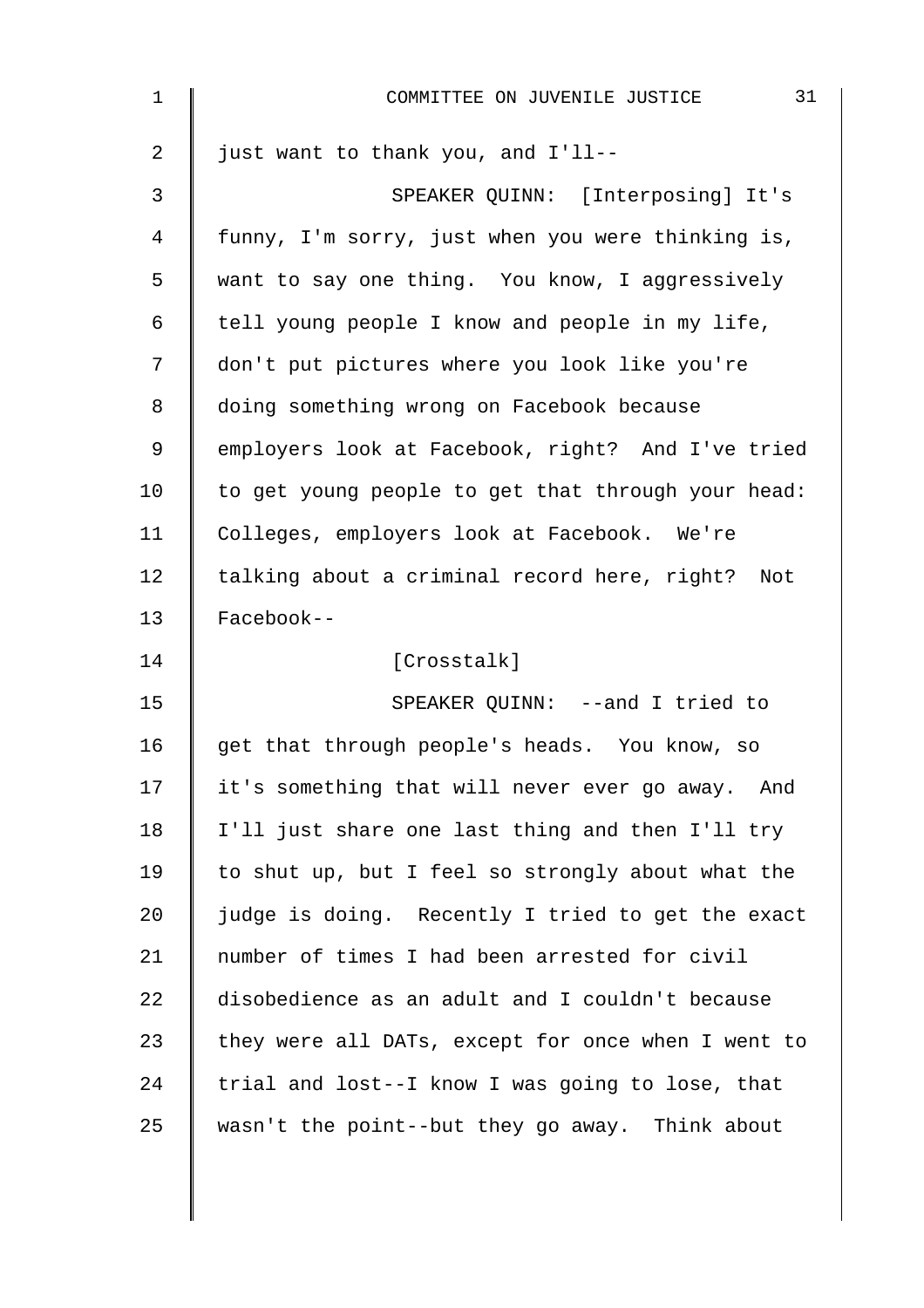| $\mathbf 1$ | 32<br>COMMITTEE ON JUVENILE JUSTICE                |
|-------------|----------------------------------------------------|
| 2           | that.                                              |
| 3           | HON. JONATHAN LIPPMAN: Exactly.                    |
| 4           | SPEAKER QUINN: They go away, you                   |
| 5           | know, I got a DAT, but for this child--            |
| 6           | HON. JONATHAN LIPPMAN: Yes--                       |
| 7           | [Crosstalk]                                        |
| 8           | SPEAKER QUINN: --they'll never go                  |
| 9           | away.                                              |
| 10          | HON. JONATHAN LIPPMAN: Yeah.                       |
| 11          | SPEAKER QUINN: Never go, for love                  |
| 12          | or money I couldn't get the exact number, I didn't |
| 13          | want to lie to the New York Times, but, you know,  |
| 14          | that's a real statement, for this child, they'll   |
| 15          | never--                                            |
| 16          | HON. JONATHAN LIPPMAN: Yes, yeah.                  |
| 17          | SPEAKER QUINN: --and they're just                  |
| 18          | a child.                                           |
| 19          | HON. JONATHAN LIPPMAN: Yeah, and                   |
| 20          | you know what it highlights, we were talking about |
| 21          | it before, but brain development.                  |
| 22          | SPEAKER QUINN: Yeah--                              |
| 23          | [Crosstalk]                                        |
| 24          | HON. JONATHAN LIPPMAN: They want                   |
| 25          | to be on Facebook, they want to have--             |
|             |                                                    |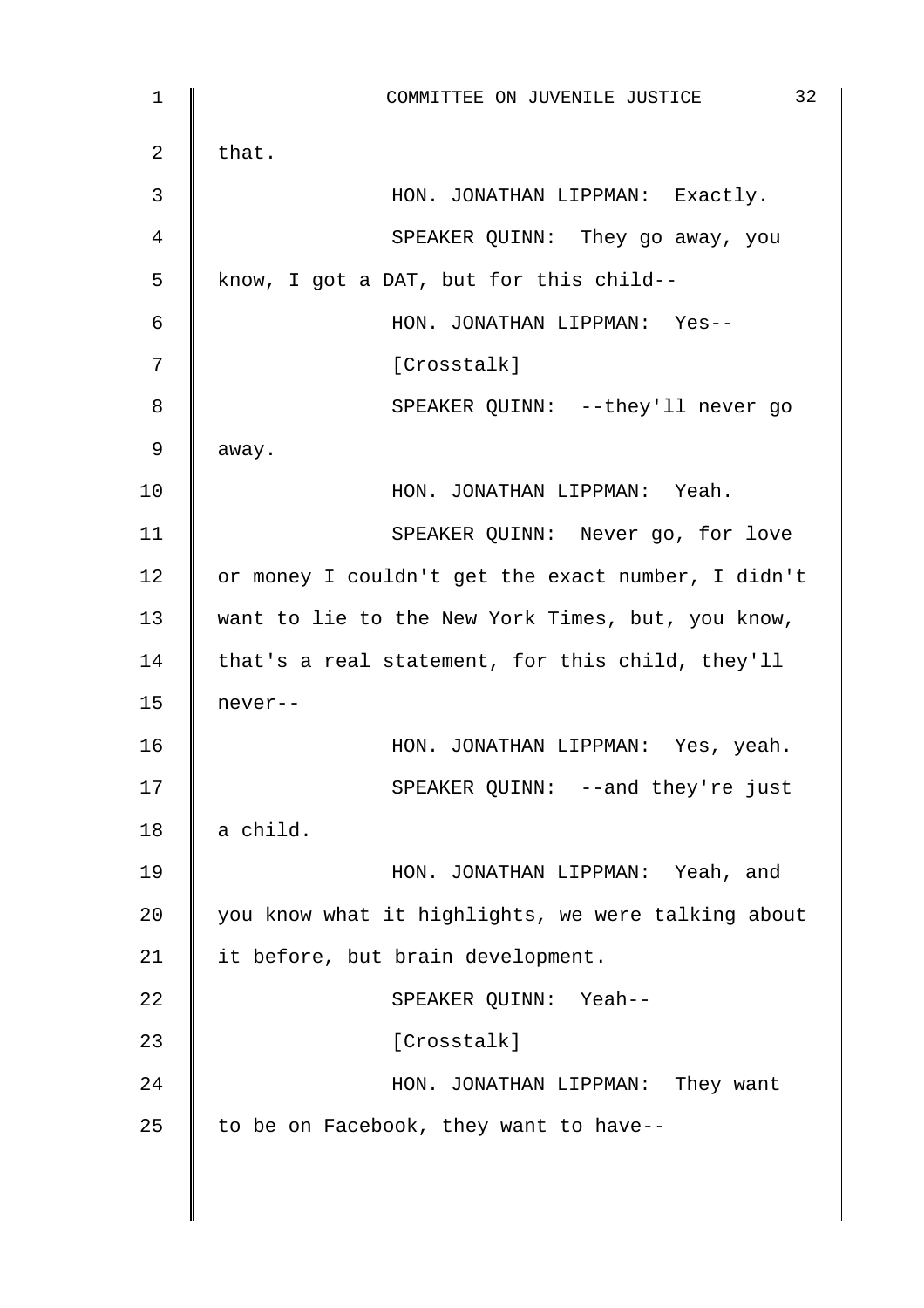| $\mathbf 1$    | 33<br>COMMITTEE ON JUVENILE JUSTICE                |
|----------------|----------------------------------------------------|
| $\overline{2}$ | SPEAKER QUINN: Right.                              |
| 3              | HON. JONATHAN LIPPMAN: --their                     |
| 4              | picture doing whatever it is, but it doesn't mean  |
| 5              | that they'd act the same way, you know, as a child |
| 6              | than they do as an adult. Children are different,  |
| 7              | and we have to recognize that.                     |
| 8              | SPEAKER QUINN: Right, and you make                 |
| 9              | that point always so well, sir, so thank you.      |
| 10             | [Pause]                                            |
| 11             | CHAIRPERSON GONZALEZ: And, again,                  |
| 12             | you know, they do deviate from their characters    |
| 13             | and we need to remember this, but it's us in       |
| 14             | government and people like yourselves that are     |
| 15             | going to change history--                          |
| 16             | HON. JONATHAN LIPPMAN: Thank you.                  |
| 17             | CHAIRPERSON GONZALEZ: -- so thank                  |
| 18             | you. I just have a question in reference to        |
| 19             | obstacles. Do you foresee any obstacles in         |
| 20             | pushing your proposal along the state legislature? |
| 21             | HON. JONATHAN LIPPMAN: Well I                      |
| 22             | think, as I think the Speaker mentioned before,    |
| 23             | doing anything in Albany is not the easiest job in |
| 24             | the world, but I do think that we have a governor  |
| 25             | who is interested in getting things done; I think  |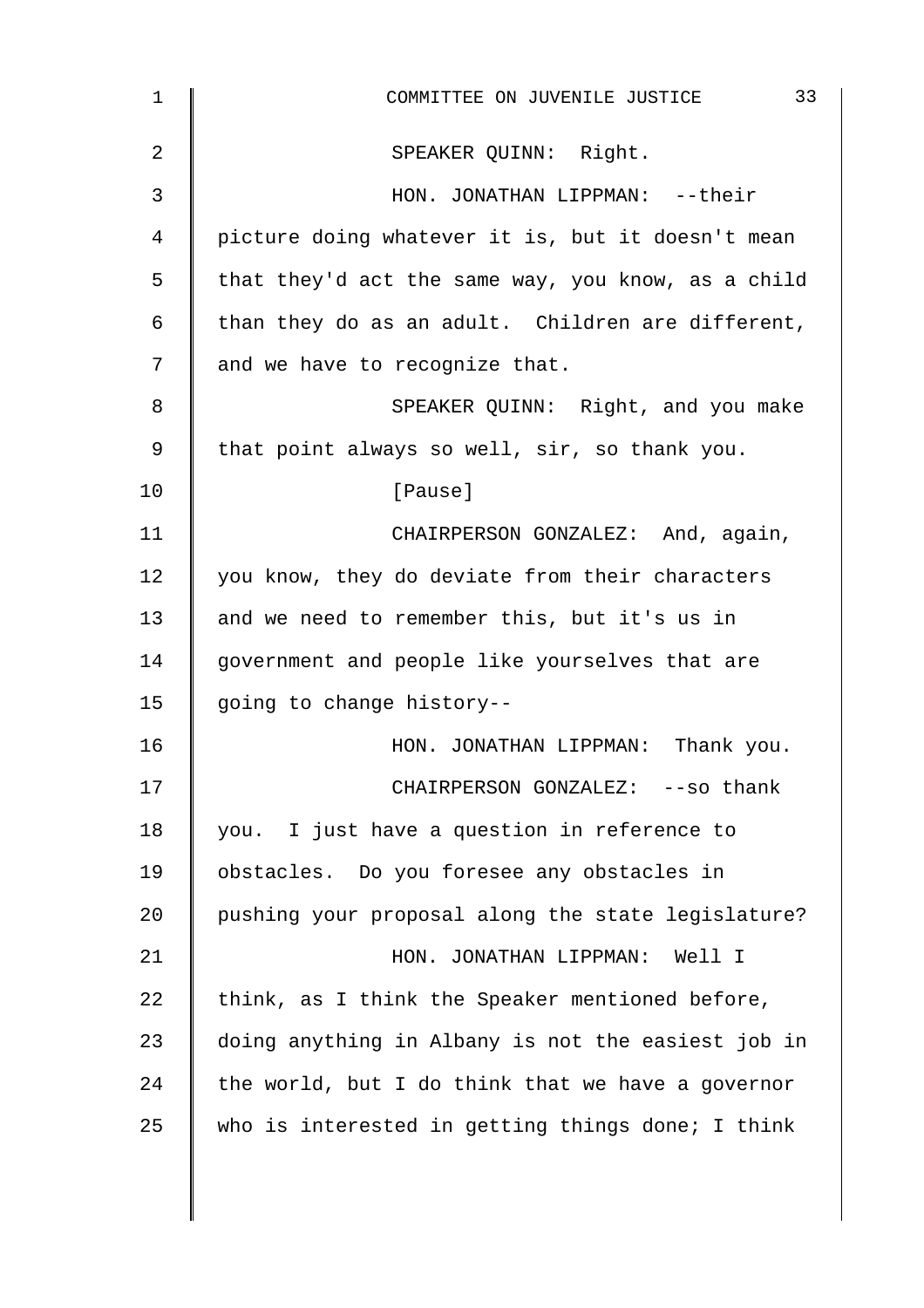| 1              | 34<br>COMMITTEE ON JUVENILE JUSTICE               |
|----------------|---------------------------------------------------|
| $\overline{2}$ | we have a legislature that recognizes this issue, |
| $\mathfrak{Z}$ | I've talked to them both in the Assembly and the  |
| 4              | Senate aside, we've had a lot of contact. So      |
| 5              | while, of course, there's always the hurdle of    |
| 6              | getting legislate, especially one as important as |
| 7              | this one. I think we can get this done, I really  |
| 8              | do. And I say that in contrast to some other      |
| 9              | issues where maybe there isn't the same public    |
| 10             | support across the divide, as we like to say.     |
| 11             | CHAIRPERSON GONZALEZ: Okay. Thank                 |
| 12             | you. And how do you think that New York will      |
| 13             | overcome the logistical? Because I know we spoke  |
| 14             | a little bit and you spoke about the financial    |
| 15             | hurdles of moving tens of thousands of cases each |
| 16             | year from the criminal justice system to the      |
| 17             | juvenile justice system.                          |
| 18             | HON. JONATHAN LIPPMAN: Well I                     |
| 19             | don't think--we want to demonstrate, that's why   |
| 20             | we're putting up these parts right now, these     |
| 21             | special parts in criminal court, we want to       |
| 22             | demonstrate that this is not going to be some     |
| 23             | Herculean effort to get done. We think we can do  |
| 24             | it relatively seamlessly, we think we'll show all |
| 25             | of us here in the city and in the state           |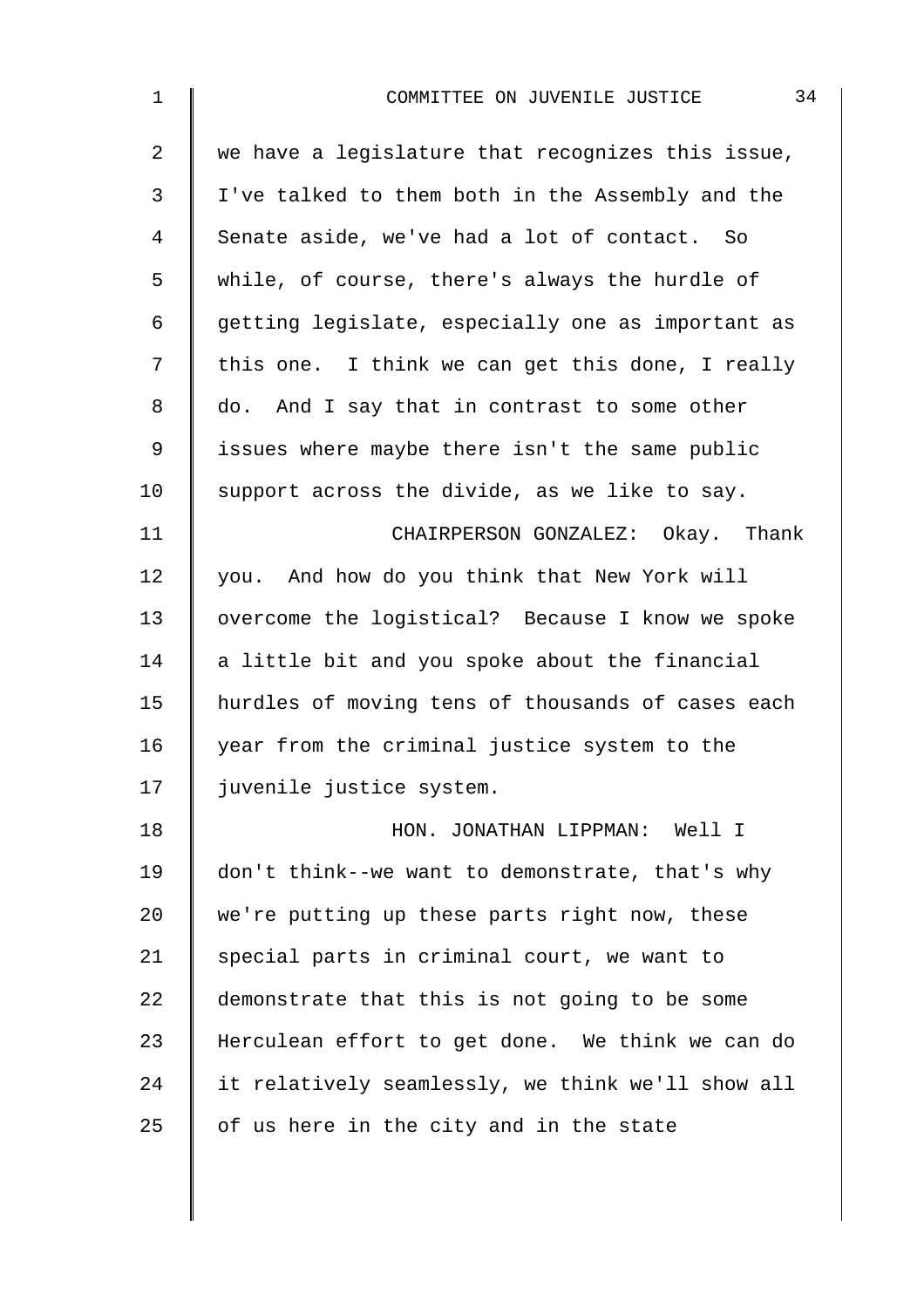| $\mathbf 1$ | 35<br>COMMITTEE ON JUVENILE JUSTICE                |
|-------------|----------------------------------------------------|
| 2           | legislature that this can be done, so I don't      |
| 3           | think the logistical hurdles are that different.   |
| 4           | I think there is a little bit of a difference--and |
| 5           | I was talking with Judge Corriero about that       |
| 6           | before we went on--there's a little bit of a       |
| 7           | difference between upstate and downstate in how    |
| 8           | our family and criminal courts work. But again,    |
| $\mathsf 9$ | we're doing these pilots across the city and       |
| 10          | throughout the rest of the state, and I think      |
| 11          | we'll be able to do this relatively seamlessly.    |
| 12          | CHAIRPERSON GONZALEZ: And then                     |
| 13          | also, Chief Judge, in respect to family court and  |
| 14          | the increase in the dockets, would that, in these  |
| 15          | tough economic times, be something that, I guess,  |
| 16          | as you go along, you look at as well?              |
| 17          | HON. JONATHAN LIPPMAN: Well                        |
| 18          | without question, look, family court is really the |
| 19          | nitty-gritty of the court system, the judge is     |
| 20          | there day in, day out, face all of the human       |
| 21          | problems of families and children that are so      |
| 22          | vital to this city and state, and I think they're  |
| 23          | up to the task. Again, I would think we may need   |
| 24          | some more family court judges, but they understand |
| 25          | how important the work is that they do and I think |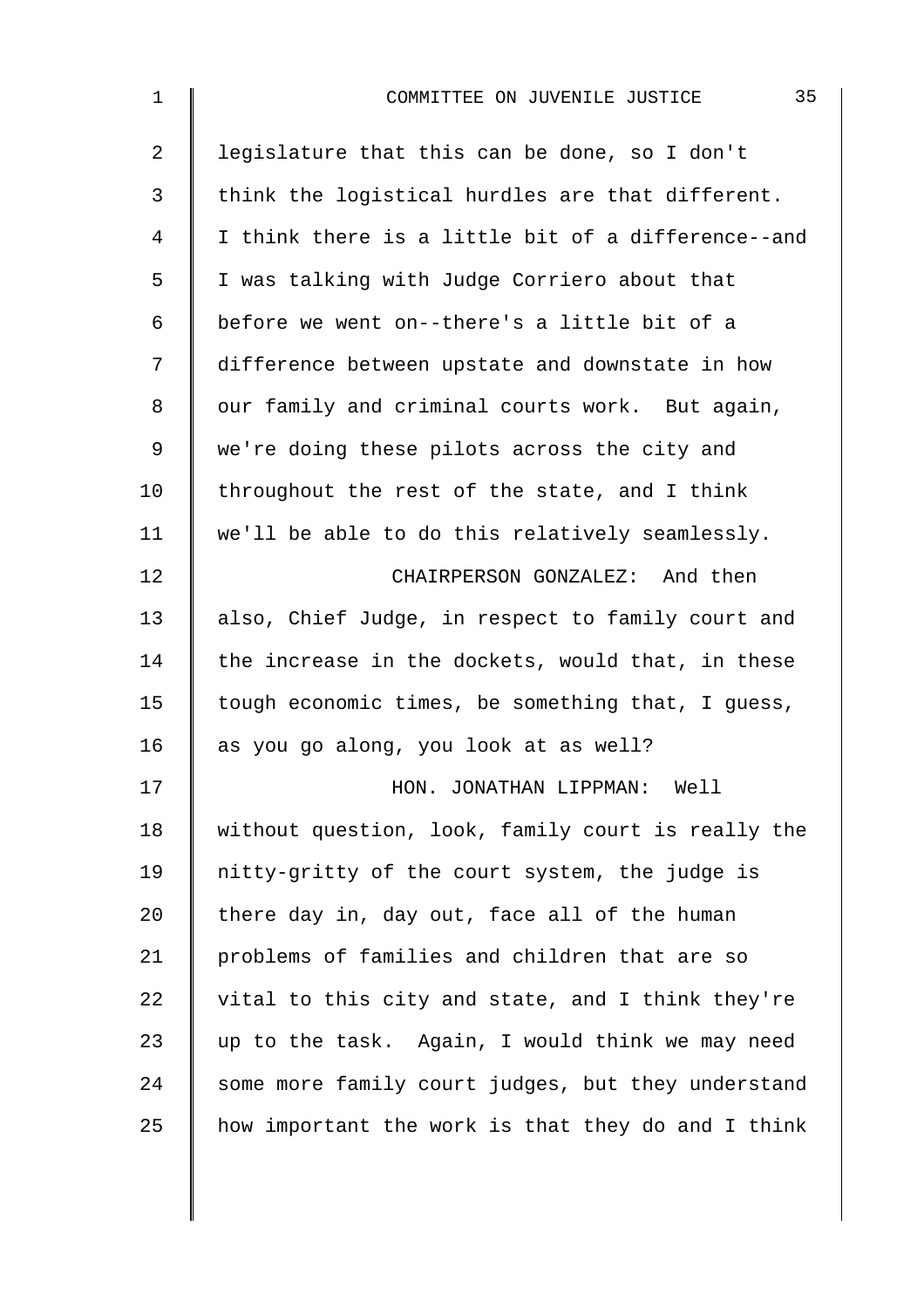| $\mathbf 1$    | 36<br>COMMITTEE ON JUVENILE JUSTICE                |
|----------------|----------------------------------------------------|
| $\overline{2}$ | that the family court, again, is the right place   |
| 3              | to rehabilitate and to provide options. I use the  |
| $\overline{4}$ | word in my statement off-ramps, that's what family |
| 5              | court had. Instead of going, here we go,           |
| 6              | punishment and incarceration, we say, gee, these   |
| 7              | are children, what can we do to make their lives   |
| $\,8\,$        | better to salvage, in many cases, their lives.     |
| $\mathsf 9$    | The family court asks what's the                   |
| 10             | problem behind--why is this person, this young     |
| 11             | person in court, they say what's the family        |
| 12             | problem, what are the issues. And you know what's  |
| 13             | funny, we're talking about some people talk about  |
| 14             | being tough on crime, soft on crime, when in many  |
| 15             | cases, make no mistake, the family court on these  |
| 16             | issues will be tougher than the criminal courts    |
| 17             | that slap on the wrist and put them back on the    |
| 18             | street. Family court says what's going on with     |
| 19             | this family and they take steps to make it, you    |
| 20             | know, work within the child's basic everyday       |
| 21             | contact so                                         |
| 22             | CHAIRPERSON GONZALEZ: Okay. And                    |
| 23             | then as we go along, and I know throughout the     |
| 24             | years we worked really hard on the Council with    |
| 25             | all our advocates and all our organizations in     |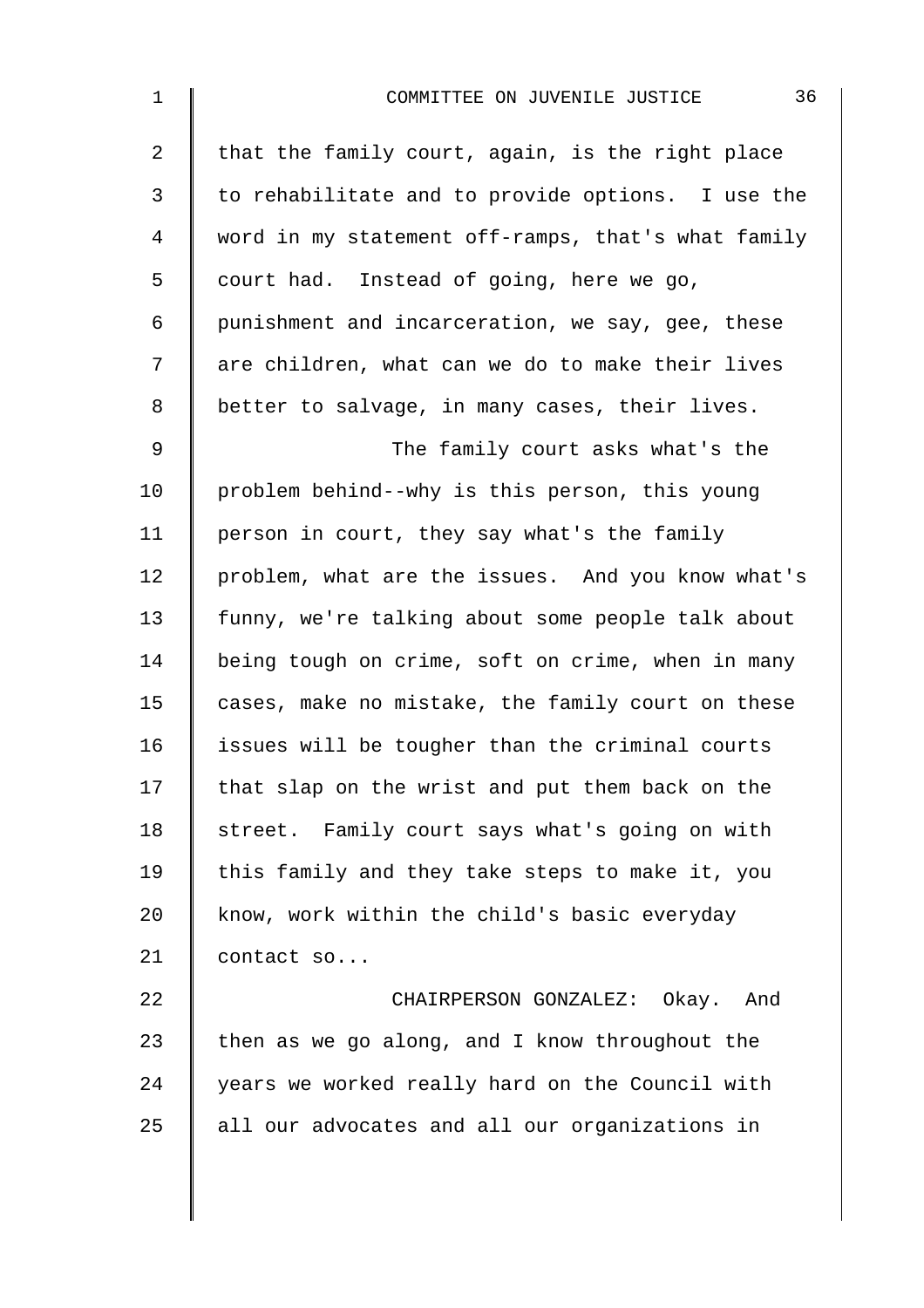| $\mathbf 1$ | 37<br>COMMITTEE ON JUVENILE JUSTICE                |
|-------------|----------------------------------------------------|
| 2           | respect to alternatives to incarceration, and I    |
| 3           | wonder do you believe that it would increase--will |
| 4           | we have more funding for alternatives to           |
| 5           | incarceration? There will be a need for it         |
| 6           | considering that these young people will have a    |
| 7           | different direction.                               |
| 8           | HON. JONATHAN LIPPMAN: I think                     |
| $\mathsf 9$ | there's absolutely no question that the            |
| 10          | fundamental difference between the criminal court  |
| 11          | and the family court in regard to these children   |
| 12          | will be that there will be more alternatives to    |
| 13          | incarceration, more community-based alternatives.  |
| 14          | So, yes, without question, I think that's a basic  |
| 15          | part of this program, and you'll see it in the     |
| 16          | pilots that we run, we will be connected to        |
| 17          | community services. Again, this is what children   |
| 18          | need; they don't need to be put in jail to make    |
| 19          | their lives better.                                |
| 20          | CHAIRPERSON GONZALEZ: And in                       |
| 21          | respect to the nonviolent felonies, do you think   |
| 22          | that any will fall under this?                     |
| 23          | HON. JONATHAN LIPPMAN: Yes.                        |
| 24          | CHAIRPERSON GONZALEZ: Yes?                         |
| 25          | HON. JONATHAN LIPPMAN: We're                       |
|             |                                                    |
|             |                                                    |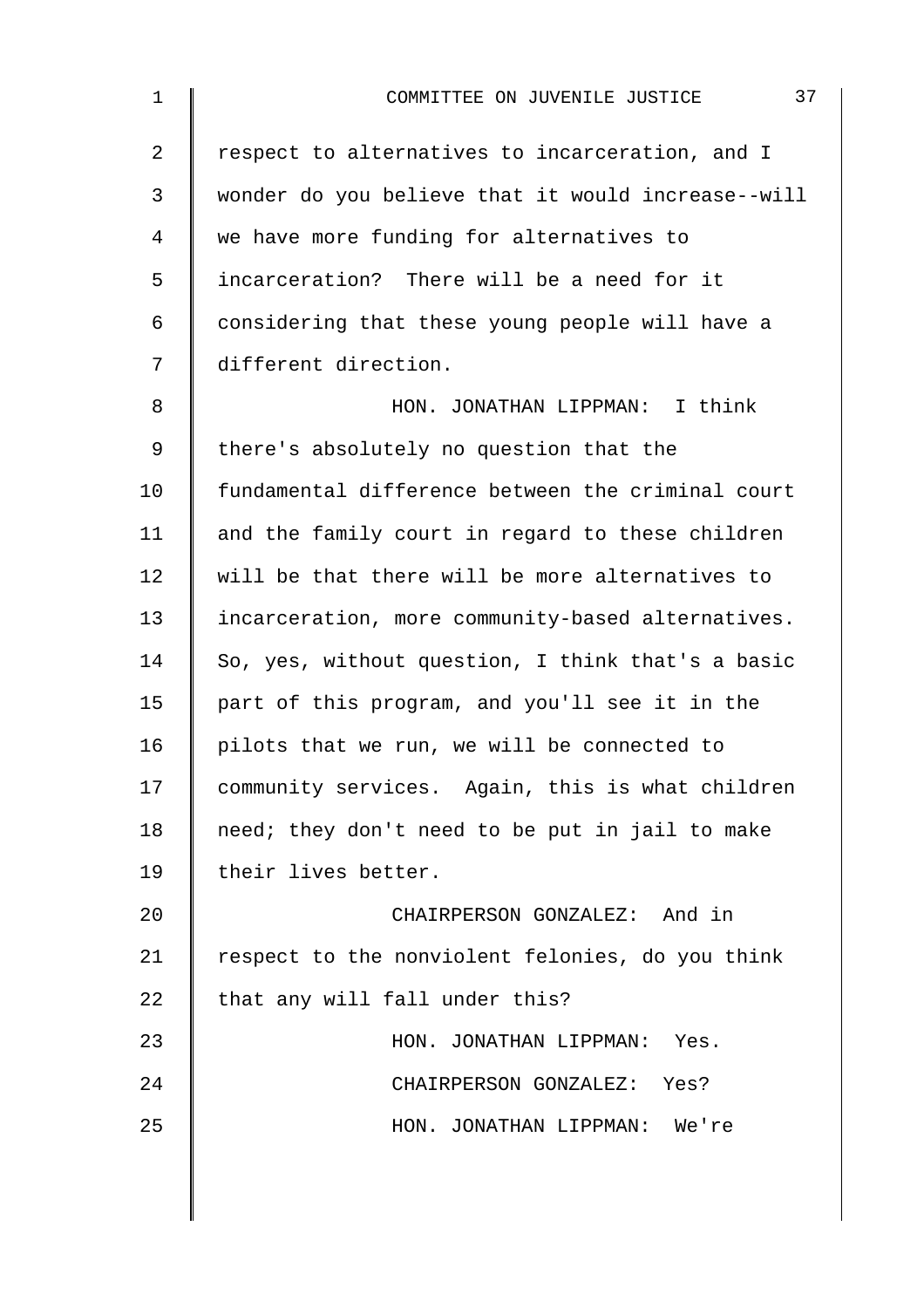| $\mathbf{1}$ | 38<br>COMMITTEE ON JUVENILE JUSTICE                |
|--------------|----------------------------------------------------|
| 2            | working on that. That's some of the issues that    |
| 3            | we're trying to work out in these pilot parts and  |
| 4            | in the legislation. We've been talking to Judge    |
| 5            | Corriero and so many others, and that the          |
| 6            | sentencing commissioners are looking at. Yes,      |
| 7            | there definitely will be nonviolent felonies that  |
| 8            | will fall into this.                               |
| 9            | We're not talking about, you know,                 |
| 10           | the violent, violent crime, the very serious       |
| 11           | crime, where, again, the age is even lower, you    |
| 12           | know, on murder and the really violent felonies.   |
| 13           | CHAIRPERSON GONZALEZ: Chief Judge,                 |
| 14           | in your testimony spoke of about 45 to 50,000--    |
| 15           | HON. JONATHAN LIPPMAN: Yeah.                       |
| 16           | CHAIRPERSON GONZALEZ: -- young                     |
| 17           | people between 16 and 17. Would you say that       |
| 18           | approximately that many offenders will be affected |
| 19           | or on a yearly basis or--                          |
| 20           | HON. JONATHAN LIPPMAN:                             |
| 21           | [Interposing] Yeah, I think it's a good starting   |
| 22           | point. We're looking at all the numbers and        |
| 23           | seeing exactly what the impact would be, but,      |
| 24           | yeah, I think that's a good ballpark figure of     |
| 25           | young people that age who get into the adult       |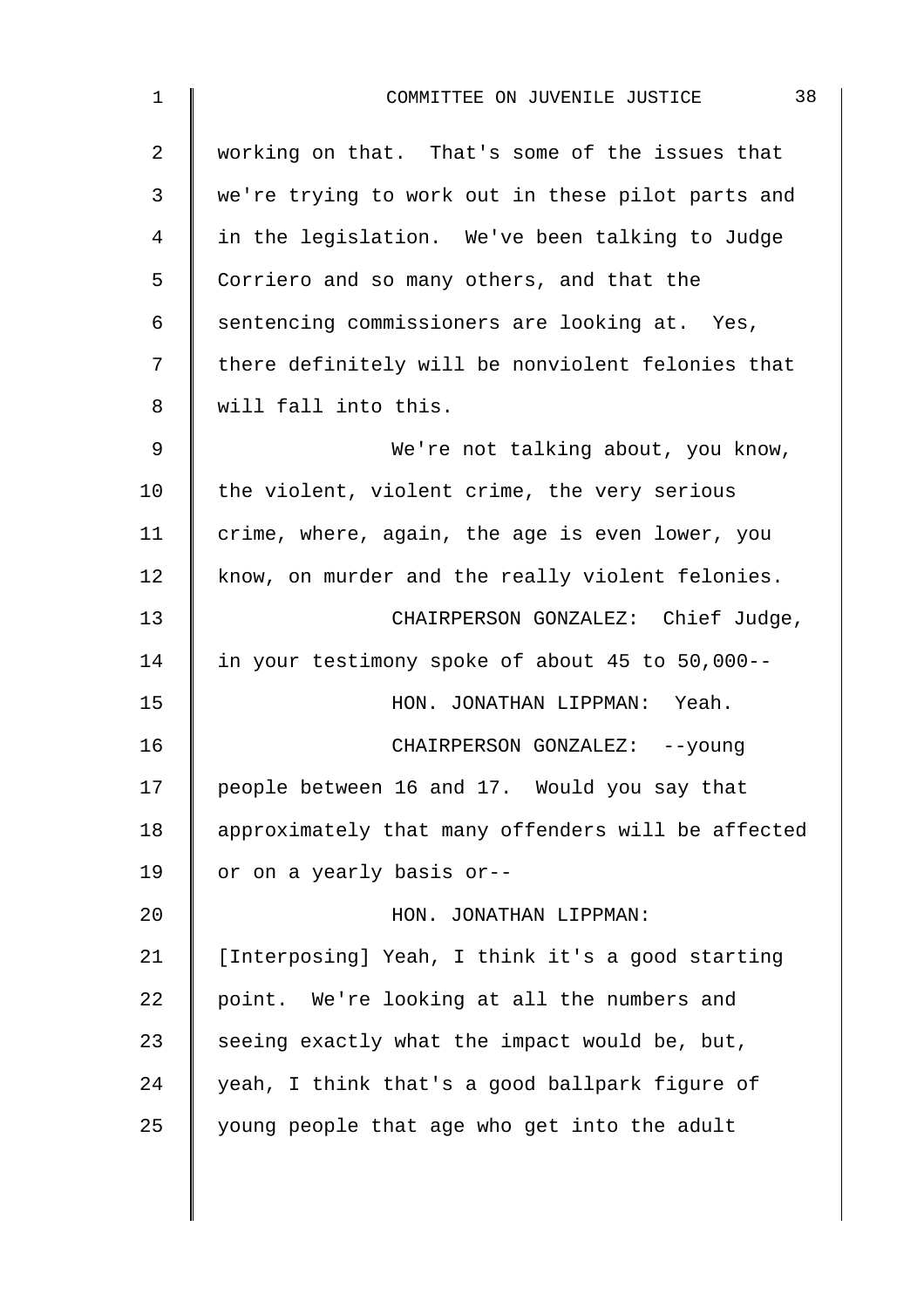| 1  | 39<br>COMMITTEE ON JUVENILE JUSTICE                |
|----|----------------------------------------------------|
| 2  | system that, at least in our minds, shouldn't be   |
| 3  | there.                                             |
| 4  | CHAIRPERSON GONZALEZ: Exactly. I                   |
| 5  | would like to defer to Council Member Fernando     |
| 6  | Cabrera, he has some questions.                    |
| 7  | HON. JONATHAN LIPPMAN: Sure.                       |
| 8  | CHAIRPERSON GONZALEZ: Thank you.                   |
| 9  | [Pause]                                            |
| 10 | COUNCIL MEMBER CABRERA: Thank you                  |
| 11 | so much, Madam Chair. Chief Judge, welcome, I'm    |
| 12 | so excited about this bill, I love young people, I |
| 13 | love working with young people, and thank you for  |
| 14 | being a champion in this respect.                  |
| 15 | I want to go back to a question                    |
| 16 | that Chair Gonzalez mentioned regarding these off- |
| 17 | ramps that you're--                                |
| 18 | HON. JONATHAN LIPPMAN: Yeah.                       |
| 19 | COUNCIL MEMBER CABRERA: --talking                  |
| 20 | about, we're talking about 40,000--                |
| 21 | HON. JONATHAN LIPPMAN: Yeah.                       |
| 22 | COUNCIL MEMBER CABRERA: -- youth.                  |
| 23 | Right now, the ATIs, many of the ATIs are in       |
| 24 | overload. How are we going to be able to handle    |
| 25 | all of these young people and it's quite a bit of- |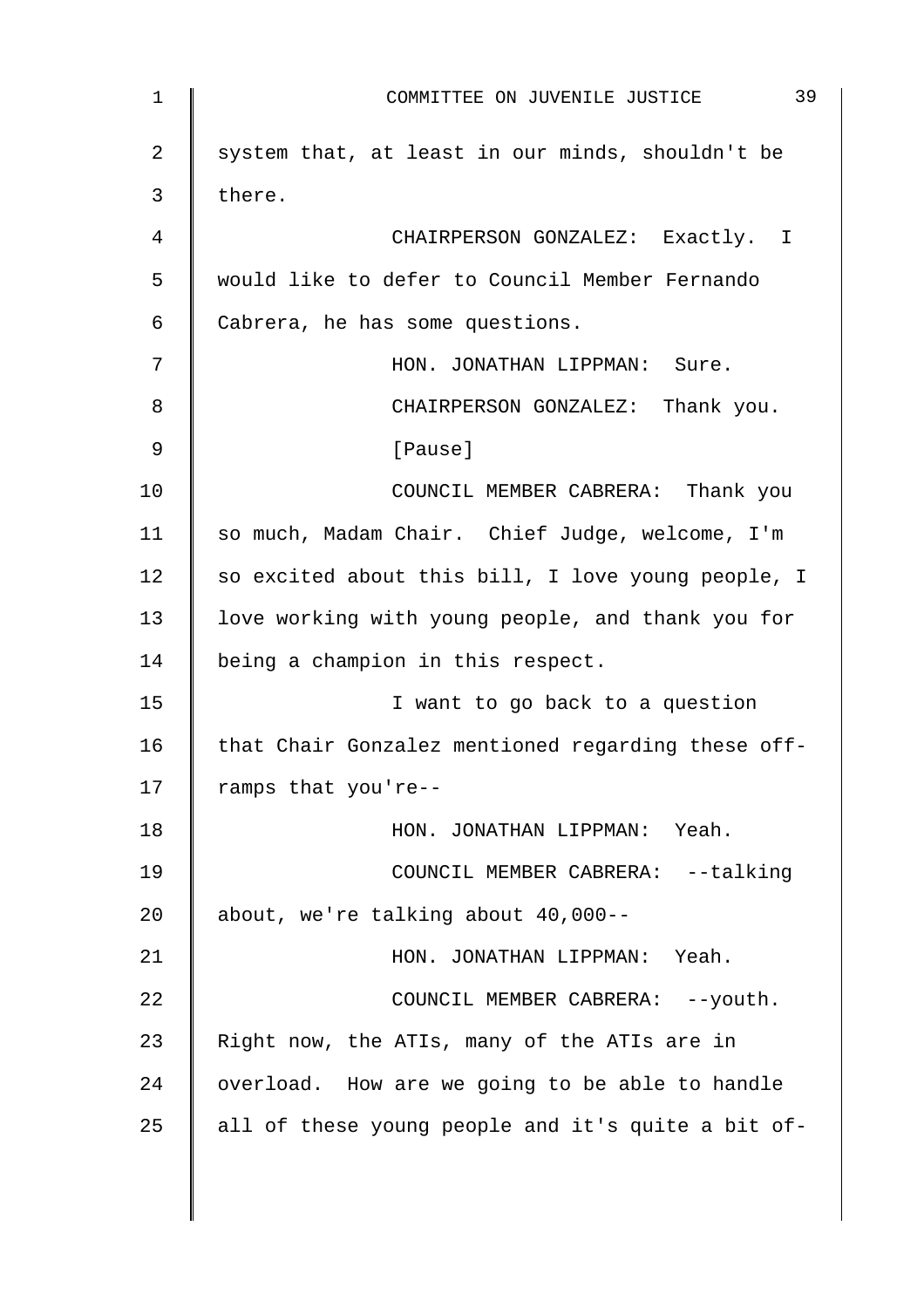| 1  | 40<br>COMMITTEE ON JUVENILE JUSTICE                |
|----|----------------------------------------------------|
| 2  |                                                    |
| 3  | [Crosstalk]                                        |
| 4  | HON. JONATHAN LIPPMAN:                             |
| 5  | [Interposing] I think it's a good question.        |
| 6  | COUNCIL MEMBER CABRERA: -- of                      |
| 7  | youth.                                             |
| 8  | HON. JONATHAN LIPPMAN: Yeah, I                     |
| 9  | think part of it, first of all, is to feed off     |
| 10 | existing resources, you know, in a lot of our      |
| 11 | court approaches we do community diversion, the    |
| 12 | drug courts, so many other of the so-called        |
| 13 | problem-solving courts, so I think to some degree  |
| 14 | we can feed off those resources. We're looking     |
| 15 | at, certainly, to support the pilot parts, grants  |
| 16 | and foundation money to do some of that, but look  |
| 17 | in the bottom line I have to tell you, whether     |
| 18 | it's the City Council or the state legislature, we |
| 19 | need to support alternatives to incarcerating      |
| 20 | people.                                            |
| 21 | COUNCIL MEMBER CABRERA: Indeed.                    |
| 22 | HON. JONATHAN LIPPMAN: It's money                  |
| 23 | well spent in my mind, but I think we can do,      |
| 24 | certainly at the initial stages, we can do a lot   |
| 25 | of this with existing resources. But down the      |
|    |                                                    |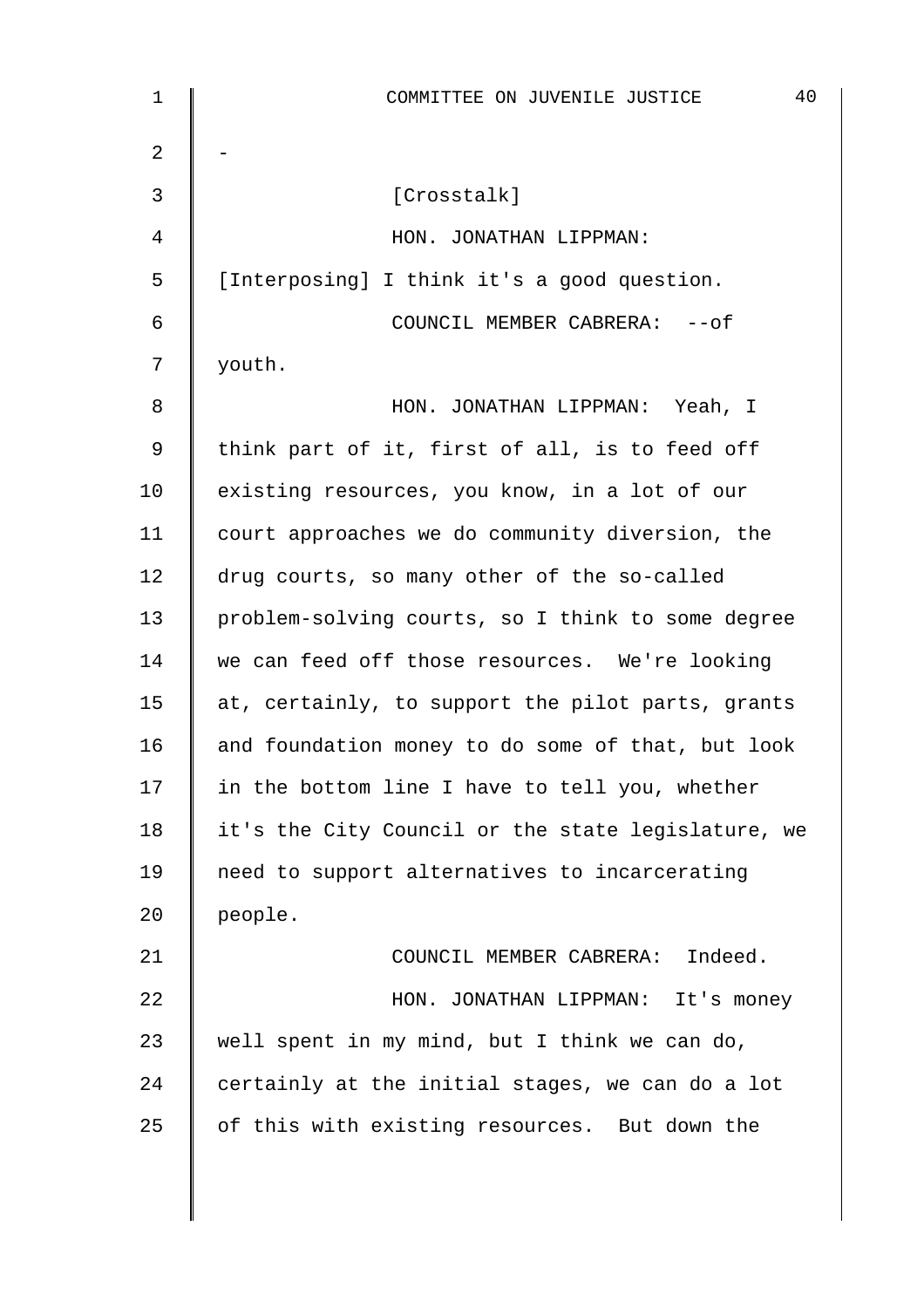| $\mathbf 1$    | 41<br>COMMITTEE ON JUVENILE JUSTICE                |
|----------------|----------------------------------------------------|
| $\overline{a}$ | road, this is the answer. Look at the savings in   |
| 3              | general between putting people--look at the young  |
| 4              | people when they put them in these horrible        |
| 5              | places, there were high schools for crime at a     |
| 6              | cost of \$200,000 a year per child, what a         |
| 7              | travesty, what a horrible thing.                   |
| 8              | COUNCIL MEMBER CABRERA: Right.                     |
| $\mathsf 9$    | HON. JONATHAN LIPPMAN: And a                       |
| 10             | diversion program, which costs a fraction of that, |
| 11             | can, again, save someone's life, particularly a    |
| 12             | young person.                                      |
| 13             | COUNCIL MEMBER CABRERA: Is there a                 |
| 14             | potential for in case that we don't have enough    |
| 15             | ramps, off-ramps, at the beginning that since the  |
| 16             | judges won't be able to find places or have places |
| 17             | available to them--no fault of their own, of       |
| 18             | course--                                           |
| 19             | HON. JONATHAN LIPPMAN: Right.                      |
| 20             | COUNCIL MEMBER CABRERA: -- that we                 |
| 21             | will find some of the youth being detained, be in  |
| 22             | juvenile detention because we don't have a--       |
| 23             | [Crosstalk]                                        |
| 24             | HON. JONATHAN LIPPMAN:                             |
| 25             | [Interposing] No, I don't think so.                |
|                |                                                    |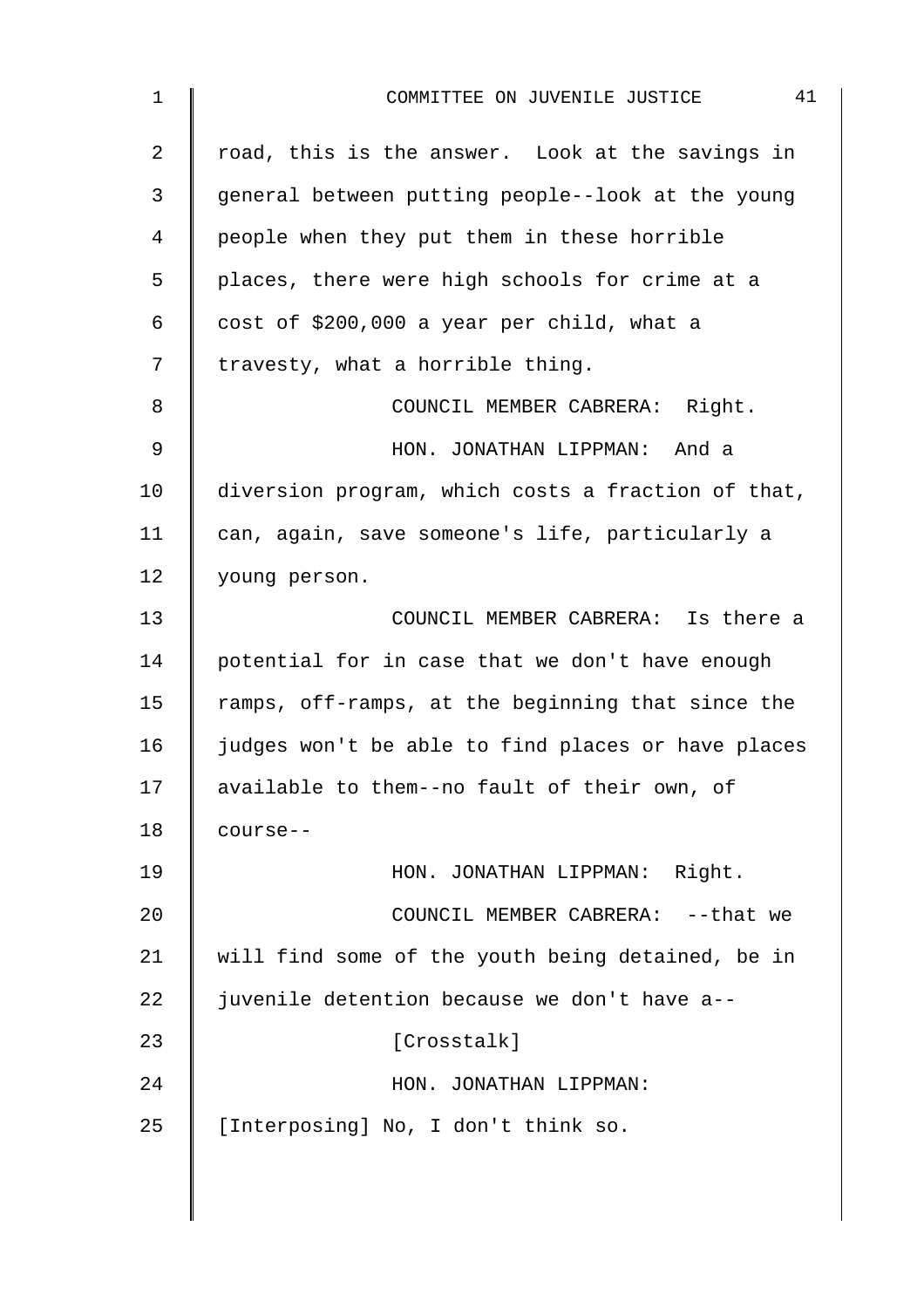| $\mathbf 1$    | 42<br>COMMITTEE ON JUVENILE JUSTICE                |
|----------------|----------------------------------------------------|
| $\overline{a}$ | COUNCIL MEMBER CABRERA: No? Oh--                   |
| 3              | HON. JONATHAN LIPPMAN: I think                     |
| 4              | we're going to--you know, this is part of--we used |
| 5              | that word, logistics before, this is part of       |
| 6              | running a quality court system and being able to   |
| 7              | give judges the training and the options that they |
| 8              | need, but I think you're right, we have to really  |
| 9              | choreograph this in the right way. But, no, I      |
| 10             | think we can do that, I don't think--you know, I   |
| 11             | think it's going be opposite, you're going to have |
| 12             | less children detained, you know, is in my fervent |
| 13             | hope and expectation.                              |
| 14             | COUNCIL MEMBER CABRERA: And here's                 |
| 15             | my last question--                                 |
| 16             | HON. JONATHAN LIPPMAN: Sure.                       |
| 17             | COUNCIL MEMBER CABRERA: --and that                 |
| 18             | is, because I'm not familiar with the judicial     |
| 19             | system in this respect, you're going to have 40,   |
| 20             | 50,000 cases being moved, is it possible to move   |
| 21             | some of those judges that were dealing with--      |
| 22             | [Crosstalk]                                        |
| 23             | HON. JONATHAN LIPPMAN:                             |
| 24             | [Interposing] It is possible, they don't always    |
| 25             | like it, but, yes--                                |
|                |                                                    |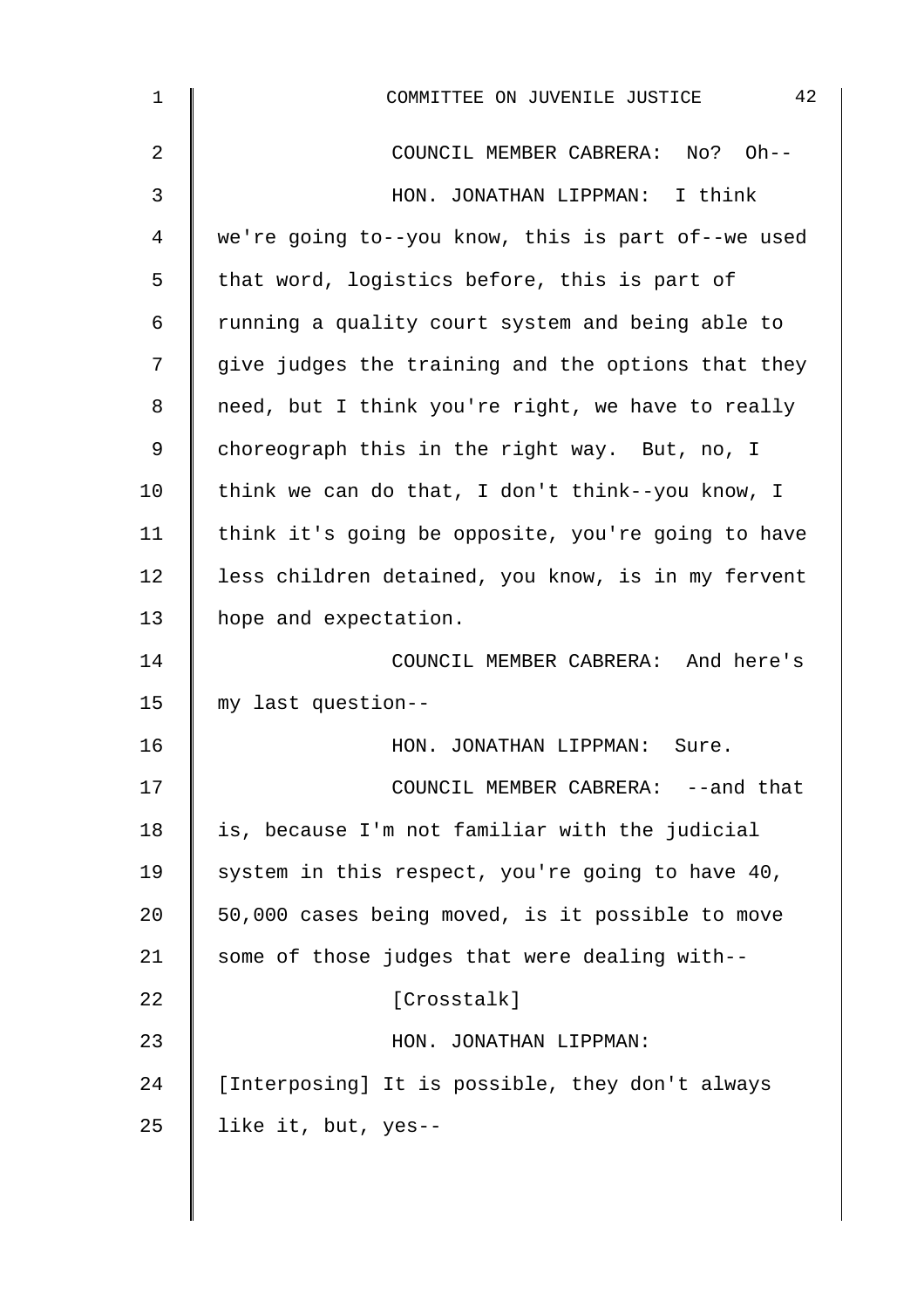| $\mathbf 1$    | 43<br>COMMITTEE ON JUVENILE JUSTICE               |
|----------------|---------------------------------------------------|
| $\overline{2}$ | COUNCIL MEMBER CABRERA: Okay.                     |
| 3              | HON. JONATHAN LIPPMAN: --yes,                     |
| 4              | there is.                                         |
| 5              | COUNCIL MEMBER CABRERA: You're the                |
| 6              | chief.                                            |
| 7              | HON. JONATHAN LIPPMAN: Yes, exact-                |
| 8              | -I have the new Chief Administrative Judge here-- |
| 9              | COUNCIL MEMBER CABRERA: Okay.                     |
| 10             | HON. JONATHAN LIPPMAN: --Judge                    |
| 11             | Prudenti, she's going to tell them they're going  |
| 12             | $\text{to}$ --                                    |
| 13             | [Crosstalk]                                       |
| 14             | COUNCIL MEMBER CABRERA: Okay.                     |
| 15             | Well, Chief Judge, thank you so much, what you're |
| 16             | doing requires tremendous amount of courage--     |
| 17             | HON. JONATHAN LIPPMAN:<br>Well thank              |
| 18             | you.                                              |
| 19             | COUNCIL MEMBER CABRERA: -- and you                |
| 20             | put yourself out there, but you're not out there  |
| 21             | by yourself--                                     |
| 22             | [Crosstalk]                                       |
| 23             | HON. JONATHAN LIPPMAN: Oh, I                      |
| 24             | appreciate it.                                    |
| 25             | COUNCIL MEMBER CABRERA: -- behind                 |
|                |                                                   |
|                |                                                   |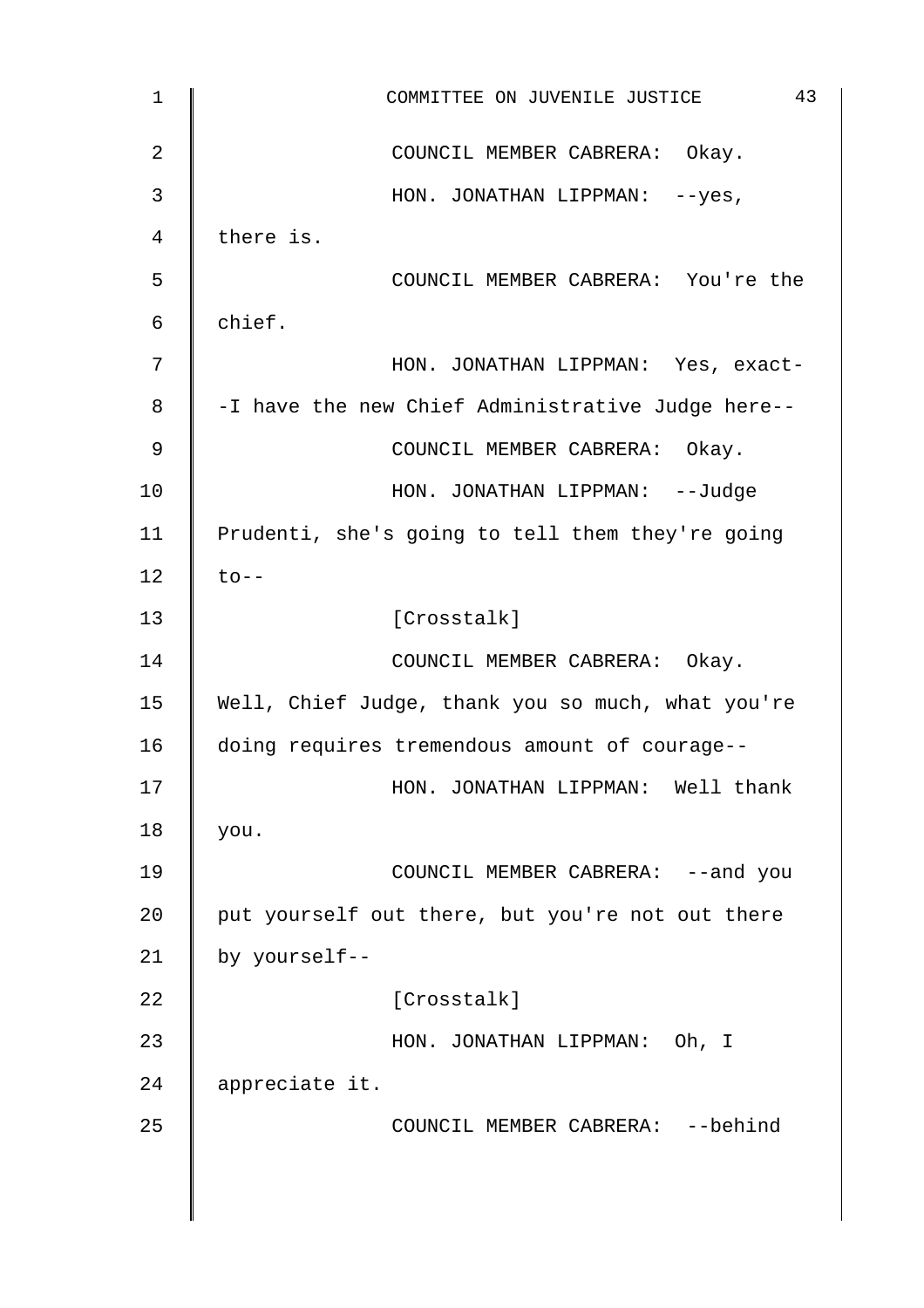| 1              | 44<br>COMMITTEE ON JUVENILE JUSTICE                |
|----------------|----------------------------------------------------|
| 2              | you, there's an army of people that really believe |
| 3              | in what you're doing, thank you so much.           |
| $\overline{4}$ | HON. JONATHAN LIPPMAN: Well thank                  |
| 5              | you so much, greatly appreciate it, Councilman.    |
| 6              | CHAIRPERSON GONZALEZ: Thank you,                   |
| 7              | Council Member Cabrera. Okay. Oh, Daniel Dromm.    |
| 8              | COUNCIL MEMBER DROMM: Thank you.                   |
| 9              | I also agree with what has been said and with      |
| 10             | almost everything that you've said in your         |
| 11             | testimony, and I--                                 |
| 12             | HON. JONATHAN LIPPMAN: Thank you.                  |
| 13             | COUNCIL MEMBER DROMM: --applaud                    |
| 14             | you as well, and I am a proud cosponsor of the     |
| 15             | resolution as well.                                |
| 16             | HON. JONATHAN LIPPMAN: Thank you,                  |
| 17             | appreciate it.                                     |
| 18             | COUNCIL MEMBER DROMM: Thank you,                   |
| 19             | and I've heard you speak before, I heard you at    |
| 20             | the lesbian and gay dinner about a year or so ago- |
| 21             |                                                    |
| 22             | HON. JONATHAN LIPPMAN: Yes.                        |
| 23             | COUNCIL MEMBER DROMM: --and I                      |
| 24             | appreciate your remarks in that regard as well so- |
| 25             |                                                    |
|                |                                                    |
|                |                                                    |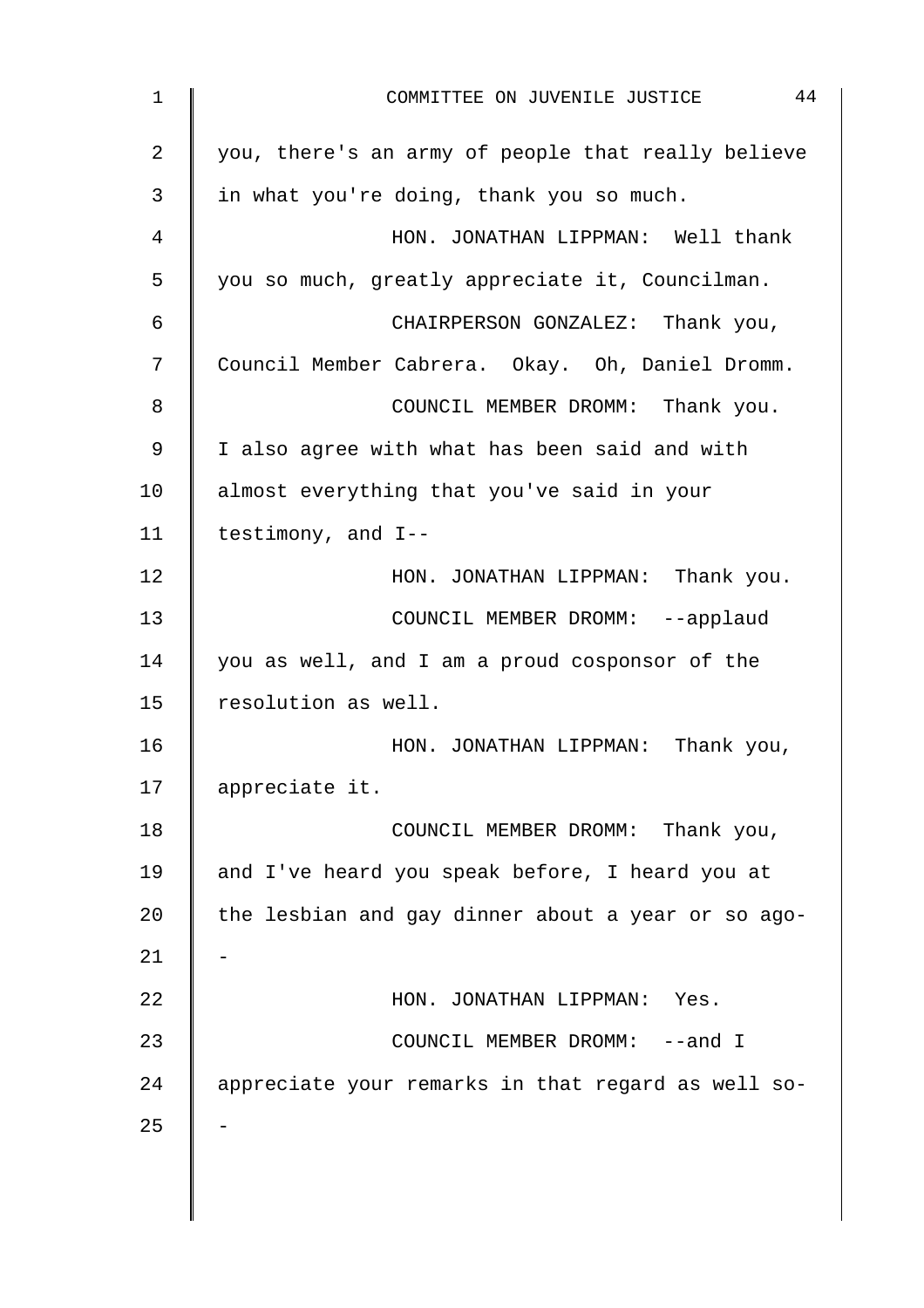| $\mathbf 1$ | 45<br>COMMITTEE ON JUVENILE JUSTICE                |
|-------------|----------------------------------------------------|
| 2           | [Crosstalk]                                        |
| 3           | HON. JONATHAN LIPPMAN: Thank you.                  |
| 4           | COUNCIL MEMBER DROMM: -- very much.                |
| 5           | Just one thing that you had mentioned just         |
| 6           | briefly, the nonviolent felonies--                 |
| 7           | HON. JONATHAN LIPPMAN: Yeah.                       |
| 8           | COUNCIL MEMBER DROMM: --for us,                    |
| 9           | when we argue this with our colleagues or          |
| 10          | whomever, what are those nonviolent felonies that  |
| 11          | you're envisioning?                                |
| 12          | HON. JONATHAN LIPPMAN: Well it's                   |
| 13          | not clear yet, you know, we're talking about the   |
| 14          | low-level Ds and Es, we're just not sure. You      |
| 15          | know, this is the--you know, whenever you deal     |
| 16          | with criminal justice legislation, we have to be   |
| 17          | very careful that we don't make people feel that,  |
| 18          | gee, safety on the streets is being compromised,   |
| 19          | and I think there's a delicate line here as to the |
| 20          | nonviolence and, you know, and how they should be  |
| 21          | treated. So at this point, I don't want to even    |
| 22          | put a list, this is what we're working on Judge    |
| 23          | Corriero, the sentencing commission, taking a look |
| 24          | at what the law--and they're almost negotiations   |
| 25          | with the different DAs around the city and the     |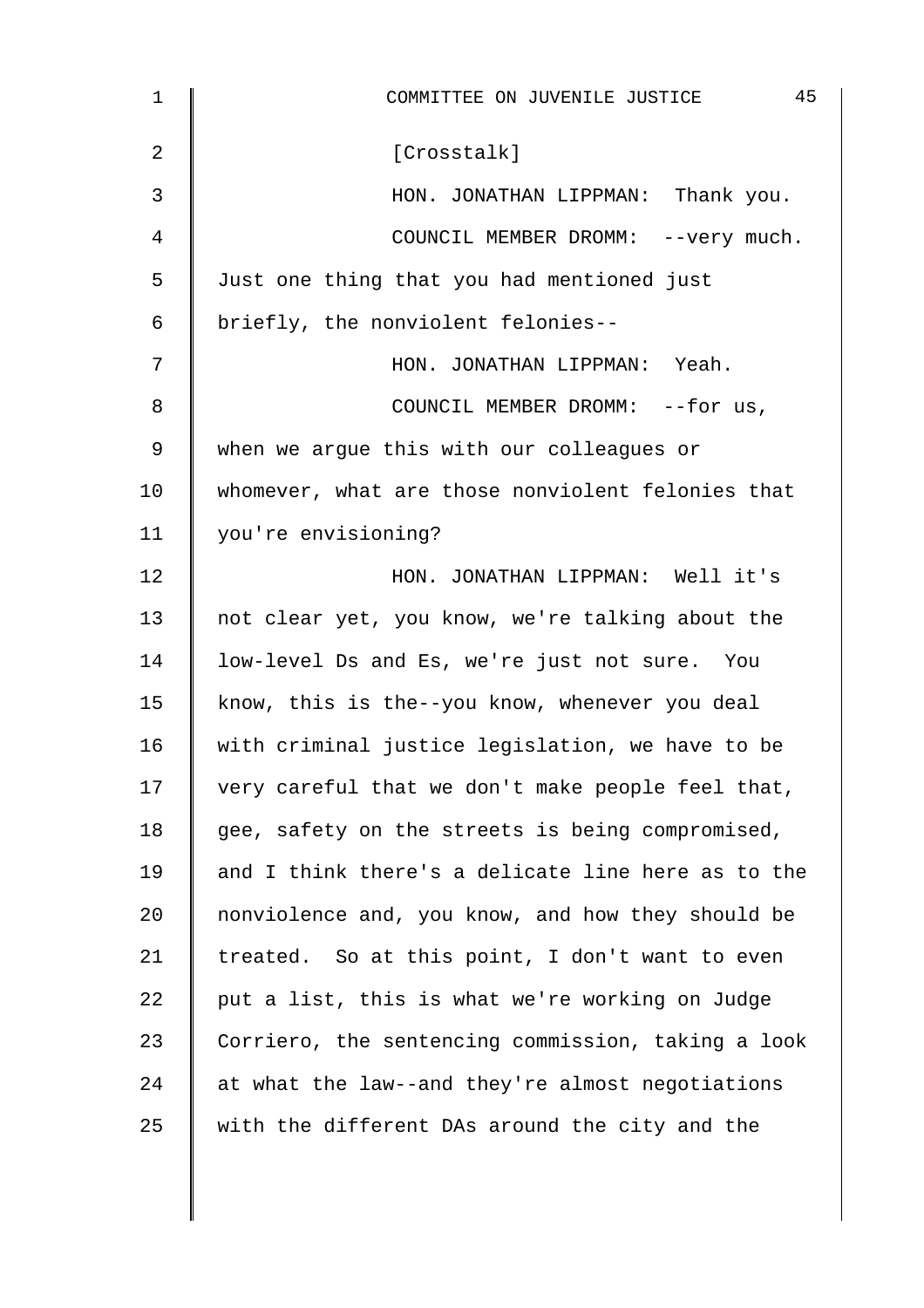| $\mathbf 1$ | 46<br>COMMITTEE ON JUVENILE JUSTICE                |
|-------------|----------------------------------------------------|
| 2           | state to say what kinds of cases, you know, should |
| 3           | go into this pilot and ultimately into the         |
| 4           | legislation. So we're working on it. Look, my      |
| 5           | view is, if it doesn't compromise safety on the    |
| 6           | streets, kids are better treated with this         |
| 7           | approach. Where we draw that line, you know, not   |
| 8           | clear yet.                                         |
| 9           | COUNCIL MEMBER DROMM: Maybe I'm                    |
| 10          | thinking out loud--                                |
| 11          | HON. JONATHAN LIPPMAN: Sure.                       |
| 12          | COUNCIL MEMBER DROMM: -- but drug                  |
| 13          | issues come into mind and--                        |
| 14          | [Crosstalk]                                        |
| 15          | HON. JONATHAN LIPPMAN: --drug                      |
| 16          | issues, absolutely.                                |
| 17          | COUNCIL MEMBER DROMM:<br>And I just                |
| 18          | think that, you know--                             |
| 19          | HON. JONATHAN LIPPMAN: Without                     |
| 20          | question.                                          |
| 21          | COUNCIL MEMBER DROMM: What I've                    |
| 22          | seen happen sometimes is that young people get     |
| 23          | caught up and they're selling drugs, they're       |
| 24          | charged because of the amount perhaps, but         |
| 25          | basically it's for their own usage and they get    |
|             |                                                    |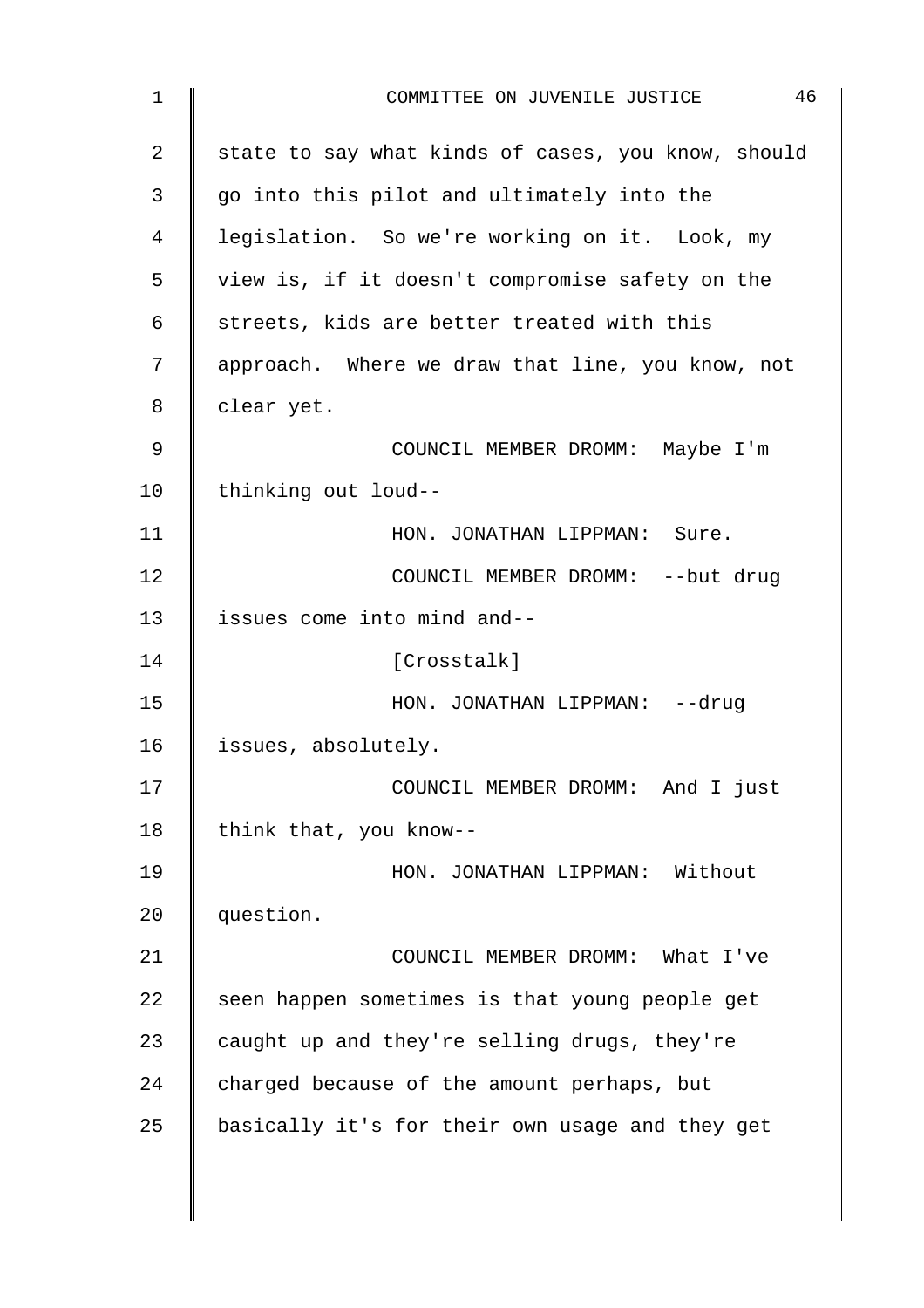| $\mathbf 1$    | 47<br>COMMITTEE ON JUVENILE JUSTICE                |
|----------------|----------------------------------------------------|
| $\overline{2}$ | put into the system, they're 18 years old or       |
| 3              | whatever, and they never seem to be able to get    |
| 4              | out.                                               |
| 5              | HON. JONATHAN LIPPMAN: You are                     |
| 6              | entirely 100 % right, the minor drug offenses are  |
| 7              | certainly, you know, high up on that list of       |
| 8              | thinking out loud.                                 |
| 9              | COUNCIL MEMBER DROMM: Okay.                        |
| 10             | Great, thank you.                                  |
| 11             | HON. JONATHAN LIPPMAN: Oh, my                      |
| 12             | pleasure.                                          |
| 13             | CHAIRPERSON GONZALEZ: Thank you.                   |
| 14             | Well I just want to say, Chief Judge Lippman, I    |
| 15             | thank you, it's an incredible honor to have you    |
| 16             | today here with us. I know, and I will repeat and  |
| 17             | be redundant in respect to you altering history, I |
| 18             | look forward to it. I hope that I'll be there      |
| 19             | when they sign that legislation. You have a        |
| 20             | friend--                                           |
| 21             | HON. JONATHAN LIPPMAN:                             |
| 22             | [Interposing] We'll be there together.             |
| 23             | CHAIRPERSON GONZALEZ: Okay. Got                    |
| 24             | it. You have a friend here definitely, and I       |
| 25             | thank you because the future is our children.      |
|                |                                                    |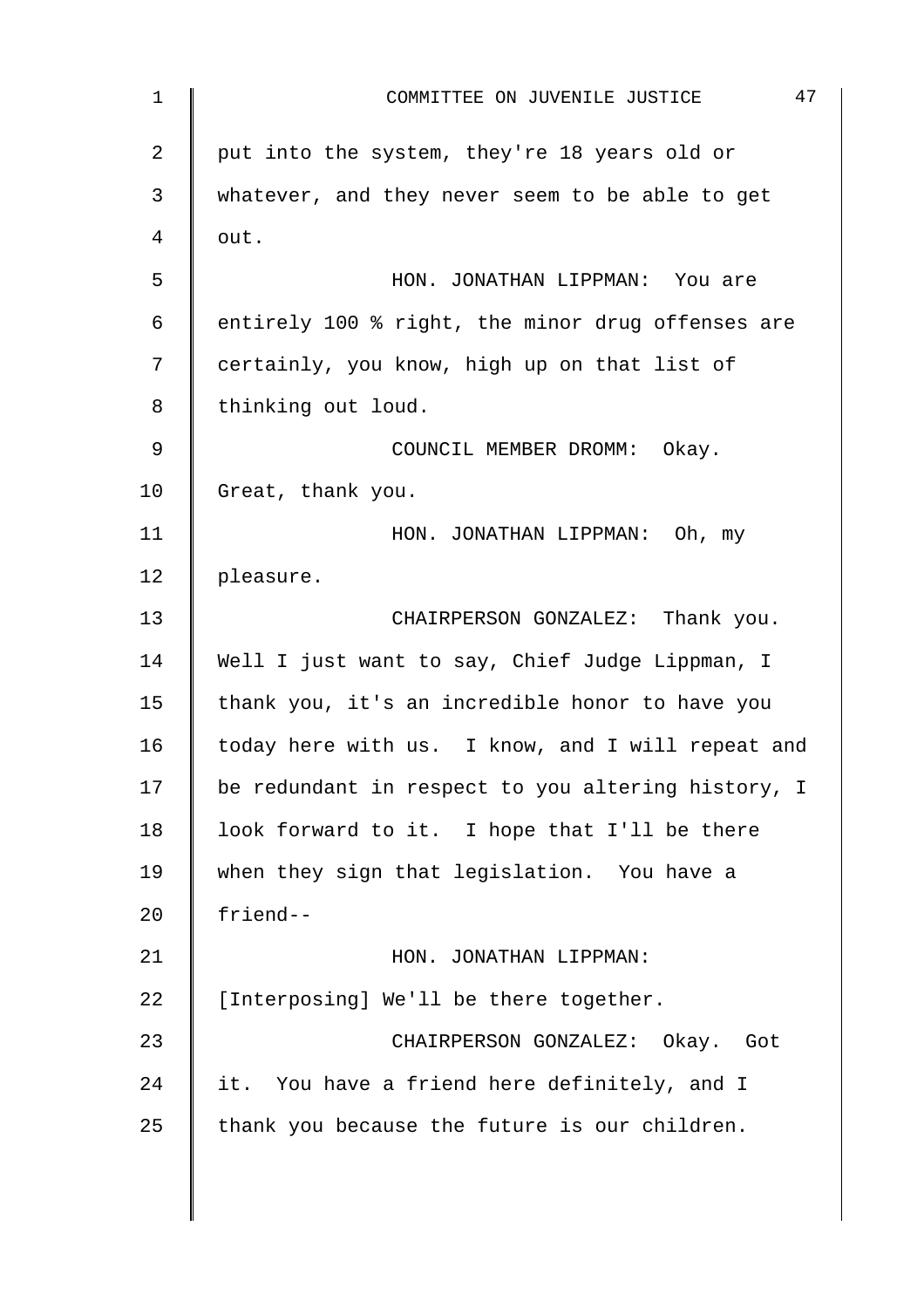| $\mathbf 1$    | 48<br>COMMITTEE ON JUVENILE JUSTICE               |
|----------------|---------------------------------------------------|
| $\overline{2}$ | Even if they do deviate from their character, we  |
| 3              | need to be responsible as government and ensure   |
| 4              | that they become productive citizens and I thank  |
| 5              | you for your commitment to them.                  |
| 6              | HON. JONATHAN LIPPMAN: And I thank                |
| 7              | you for your--                                    |
| 8              | CHAIRPERSON GONZALEZ: Have a good                 |
| 9              | day.                                              |
| 10             | HON. JONATHAN LIPPMAN: -- support--               |
| 11             | CHAIRPERSON GONZALEZ: Thank you.                  |
| 12             | HON. JONATHAN LIPPMAN: -- of this                 |
| 13             | resolution and your support on this issue and all |
| 14             | the Council Members here today and Speaker Quinn, |
| 15             | it really is great, it gets us off to a really    |
| 16             | strong start, because, again, as I think the      |
| 17             | Speaker, you mentioned before, so many of these   |
| 18             | kids are here in New York City--                  |
| 19             | CHAIRPERSON GONZALEZ: Yes, New                    |
| 20             | York City, exactly.                               |
| 21             | HON. JONATHAN LIPPMAN: --and we                   |
| 22             | have a responsibility to them. And, again, I      |
| 23             | thank you all greatly for your support.           |
| 24             | CHAIRPERSON GONZALEZ: Well, Judge                 |
| 25             | Lippman, you have certainly made my day, thank    |
|                |                                                   |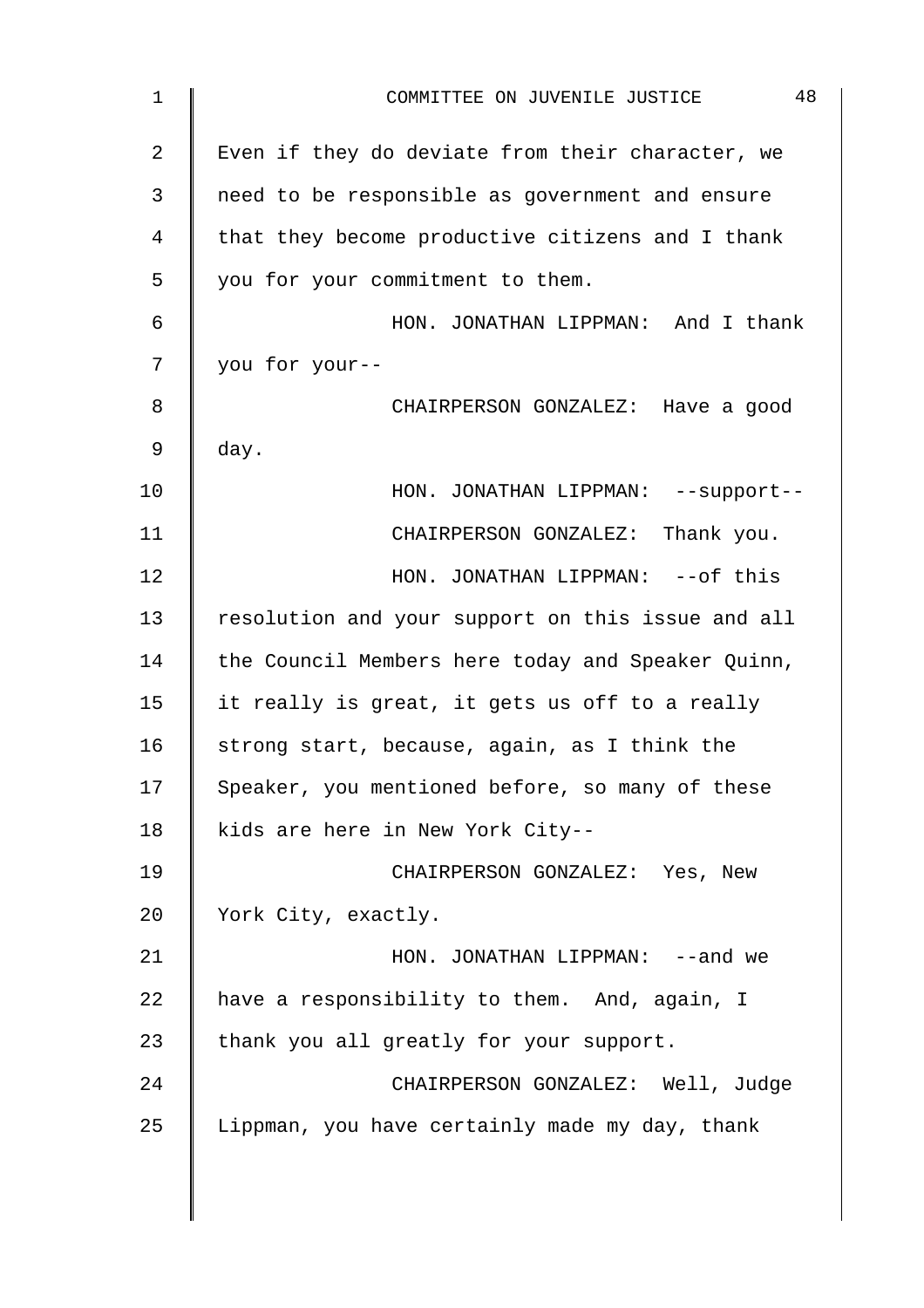1 || COMMITTEE ON JUVENILE JUSTICE 49 2 |  $you.$ 3 HON. JONATHAN LIPPMAN: Oh, thank  $4 \parallel$  you.  $5 \parallel$  [Off mic] 6 | COUNCIL MEMBER DROMM: Okay. While 7 | our chair steps out for a moment, I'd like to call 8 || up the next panel. Michael Corriero, our judge; 9 | Raye Barbieri, Director of Implementation, Center 10 | for Court Innovation. 11 | [Off mic] 12 **COUNCIL MEMBER DROMM:** Andrew 13 Kalloch, I hope I pronounced your first name 14 correctly, on behalf of Manhattan Borough 15 | President; and Steven Banks from the Legal Aid 16 Society. 17 | [Off mic] 18 | CHAIRPERSON GONZALEZ: I just want 19 | to apologize to those folks sitting there, I was a 20  $\parallel$  little bit excited with Chief Judge and you too, 21 Judge Corriero. 22 | MICHAEL CORRIERO: Well, well, 23 | thank you. 24 | RAYE BARBIERI: We're all excited.  $25$  [Off mic]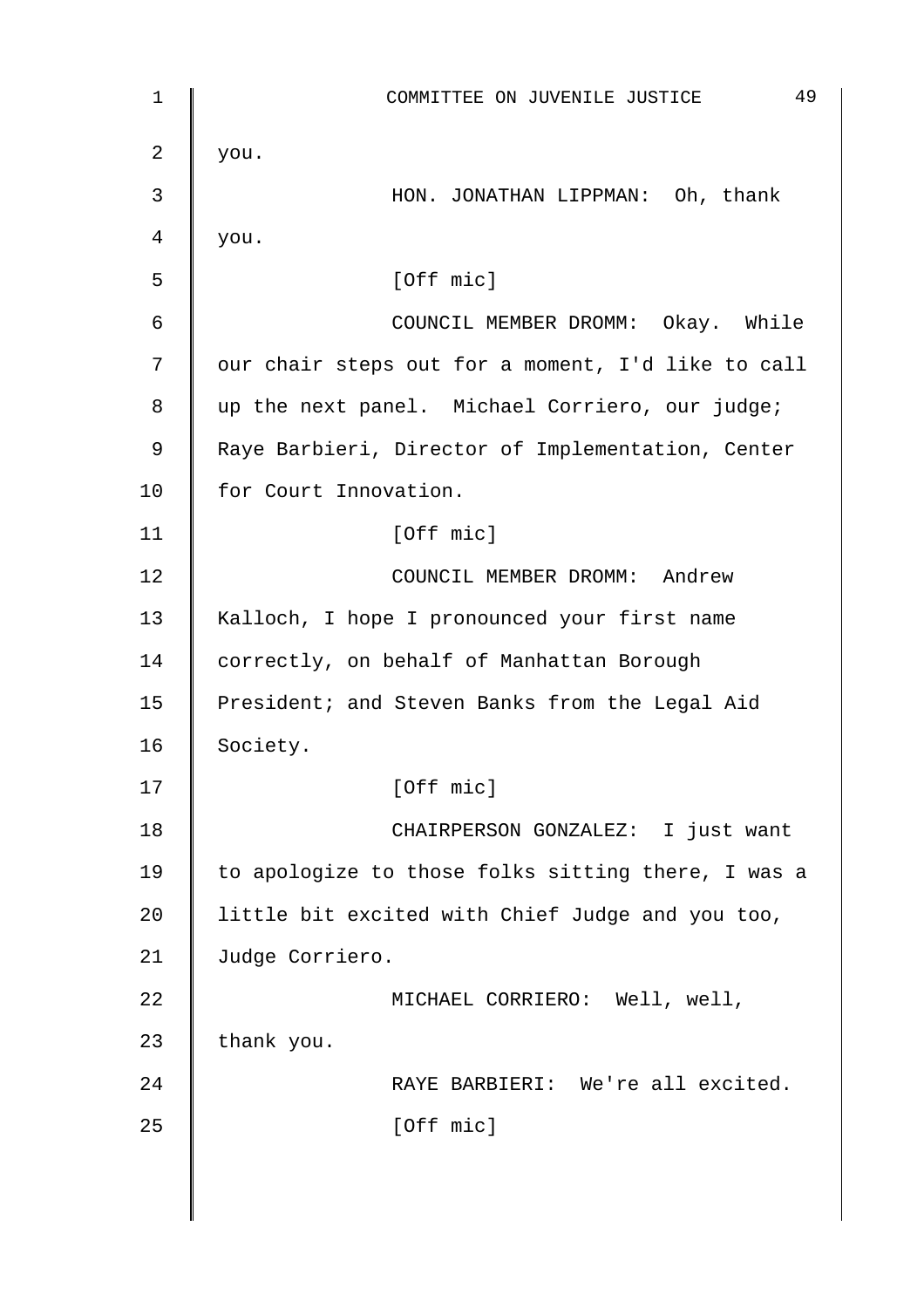| $\mathbf 1$ | 50<br>COMMITTEE ON JUVENILE JUSTICE                |
|-------------|----------------------------------------------------|
| 2           | RAYE BARBIERI: It's an exciting                    |
| 3           | day.                                               |
| 4           | [Off mic]                                          |
| 5           | CHAIRPERSON GONZALEZ: As soon as                   |
| 6           | you're ready, you may proceed. State your name     |
| 7           | for the record. Thank you.                         |
| 8           | MICHAEL CORRIERO: Michael                          |
| 9           | Corriero--                                         |
| 10          | [Pause]                                            |
| 11          | MICHAEL CORRIERO: Would you like                   |
| 12          | me to just e-mail, Chairperson Gonzalez? Well      |
| 13          | first of all, I thought it was going to be a       |
| 14          | terrific day--is my mic on?                        |
| 15          | CHAIRPERSON GONZALEZ: Yeah--                       |
| 16          | [background noise]                                 |
| 17          | [Off mic]                                          |
| 18          | MICHAEL CORRIERO: Thank you, thank                 |
| 19          | you. I thought it was going to be a great day      |
| 20          | because we came up in the elevator together,       |
| 21          | Councilwoman Gonzalez. First of all, I think you   |
| 22          | look around the room and you see, what I think,    |
| 23          | what I think is the Golden Age of juvenile justice |
| 24          | reform in New York. I mean, we have a group of     |
| 25          | advocates in New York, who I'm sure you're going   |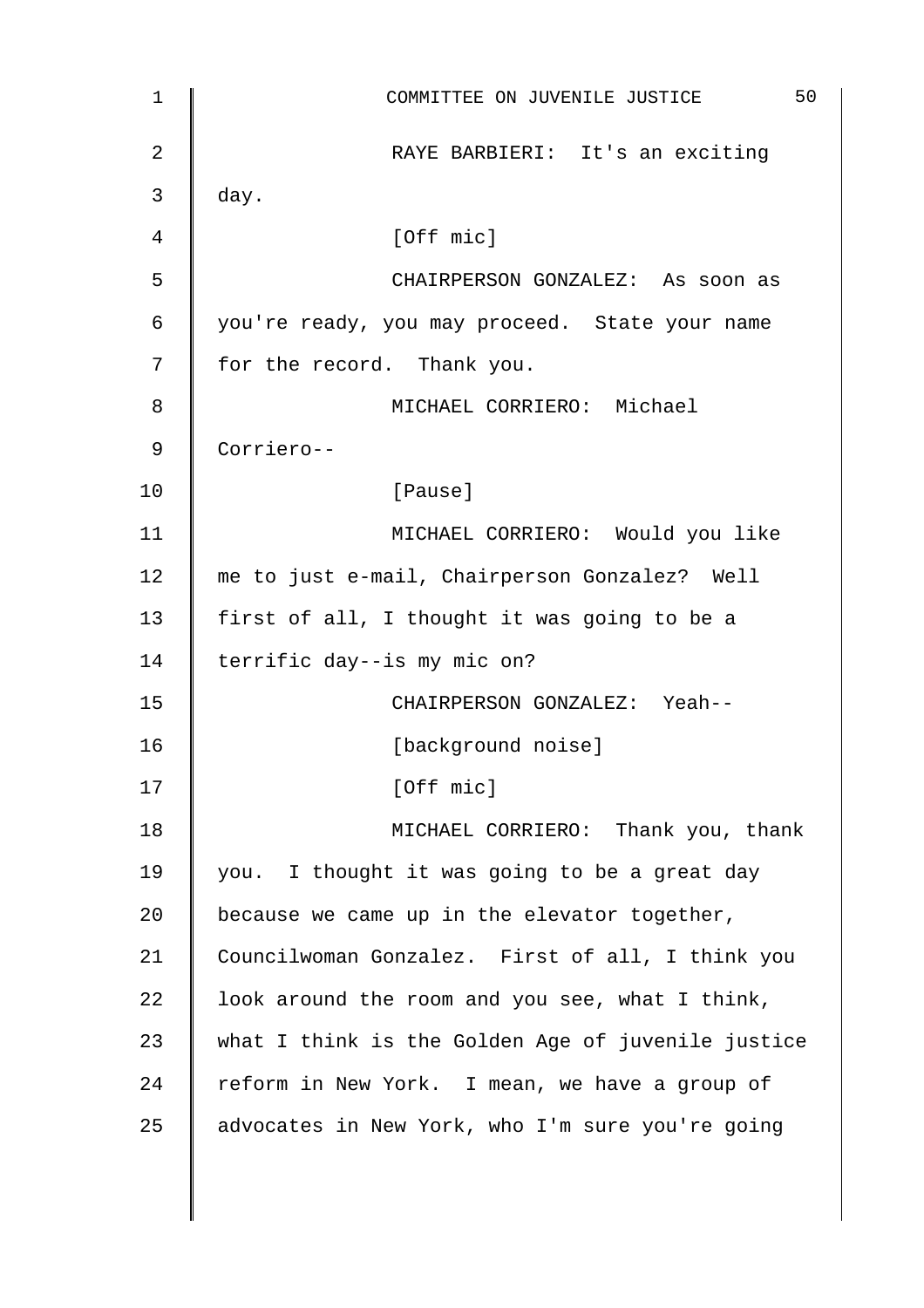| $\mathbf 1$    | 51<br>COMMITTEE ON JUVENILE JUSTICE                |
|----------------|----------------------------------------------------|
| $\overline{2}$ | to be hearing from and I want you to listen to     |
| 3              | them, because the level of sophistication and      |
| 4              | understanding of these issues is unsurpassed in    |
| 5              | the nation, as far as I'm concerned. And what      |
| 6              | we're talking about here is really restoring New   |
| 7              | York to its rightful place as a progressive leader |
| 8              | with respect to juvenile justice issues.           |
| 9              | And let me tell you how I look at                  |
| 10             | this issue and make myself very clear about where  |
| 11             | I stand. You know, I am a child of this city, I    |
| 12             | grew up in one of its immigrant neighborhoods--    |
| 13             | Little Italy--I lived literally across the street  |
| 14             | from the Tombs, the criminal court building. We    |
| 15             | lived on the fifth floor of a tenement, three      |
| 16             | small rooms. My father didn't have a steady job    |
| 17             | until he was over 30, he became a longshoreman, or |
| 18             | he did the work of a longshoreman; my mother was a |
| 19             | seamstress on Lower Broadway in a sweatshop. They  |
| 20             | sent me to school as quickly as they could because |
| 21             | they knew I was quite mischievous and trouble. As  |
| 22             | my grandmother would say in Italian, she called me |
| 23             | in Neapolitan dialect, Mr. Fuoco [phonetic], Mr.   |
| 24             | Fire, and I never knew what she meant until I got  |
| 25             | a little older and I understood what she was       |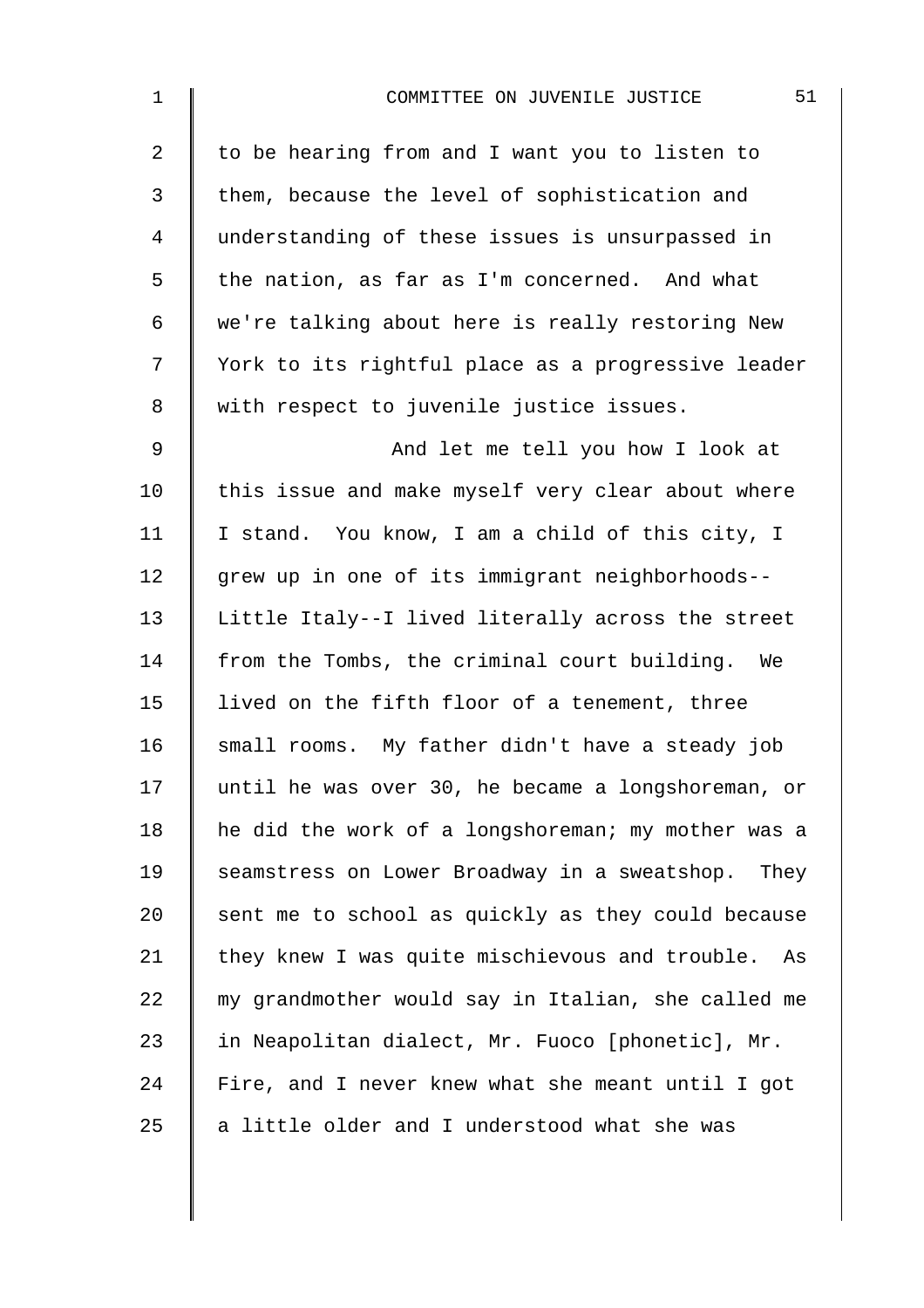| $\mathbf{1}$   | 52<br>COMMITTEE ON JUVENILE JUSTICE                |
|----------------|----------------------------------------------------|
| $\overline{2}$ | saying. But they sent me to school in Chinatown,   |
| 3              | I went to school in Transfiguration.               |
| 4              | And so the way I look at this                      |
| 5              | entire issue about how we're dealing with children |
| 6              | is framed by that experience. You know, a few      |
| 7              | miles from here in our harbor stands a statue, the |
| 8              | Statue of Liberty, and it's no accident that it's  |
| $\mathsf 9$    | in New York's harbor because New York has always   |
| 10             | been a place that was welcoming to the poor, the   |
| 11             | vulnerable, and the displaced. And somehow or      |
| 12             | another over the last 50 years or so we've lost    |
| 13             | sight of the fact that we were synonymous with the |
| 14             | concept of the American dream, because in one      |
| 15             | generation we went from that poor tenement         |
| 16             | household to a judge. And as a 14-year-old kid, a  |
| 17             | 15-year-old kid standing on the corner of Mulberry |
| 18             | and Hester Street in Little Italy in the fifties   |
| 19             | and the sixties, no one would have said that       |
| 20             | Michael Corriero would be a judge. If anything,    |
| 21             | they thought I'd be before a judge quite soon.     |
| 22             | In any event, that's what animates                 |
| 23             | me, because I saw as a teenager how easily a       |
| 24             | careless choice could draw one into a situation    |
| 25             | that could affect your life forever. And so I      |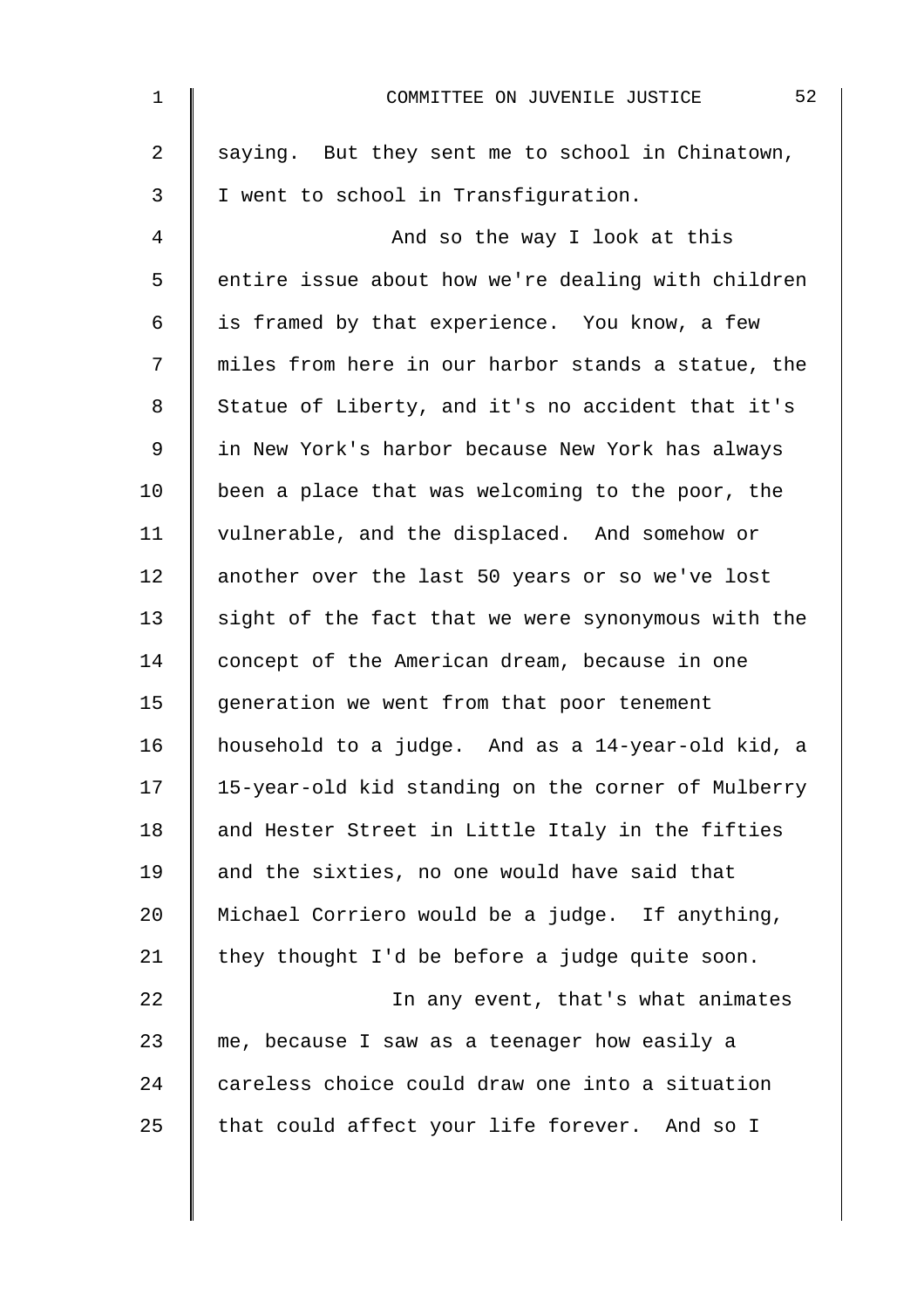| $\mathbf 1$ | 53<br>COMMITTEE ON JUVENILE JUSTICE                |
|-------------|----------------------------------------------------|
| 2           | approach this whole issue from the perspective of  |
| 3           | remembering what my adolescence was like and       |
| 4           | remembering the fact that there were people and    |
| 5           | institutions that treated me as a youth, that      |
| 6           | treated me as someone with potential, that assured |
| 7           | me that I could go as far as my talent and hard    |
| 8           | work would take me. And that there would be no     |
| 9           | barriers to that progression that did not reflect  |
| 10          | a true basis and common sense or nature.           |
| 11          | So we already have initiated in the                |
| 12          | city and state a number of efforts that are        |
| 13          | beginning to look at this juvenile justice issue   |
| 14          | in a more appropriate way.                         |
| 15          | And I want to commend, Chairwoman                  |
| 16          | Gonzalez, your staff because if you read the       |
| 17          | preamble to this resolution, it is beautiful, it   |
| 18          | is powerful, and it resonates the truth. And too   |
| 19          | long we've denied the truth about children in this |
| 20          | city and this cannot be countenanced. And I think  |
| 21          | the chief judge says that the optics here are so   |
| 22          | clear that we are not treating children in the     |
| 23          | right way, and I have to agree with him in that    |
| 24          | regard.                                            |
| 25          | So we have a mayor that's trying to                |
|             |                                                    |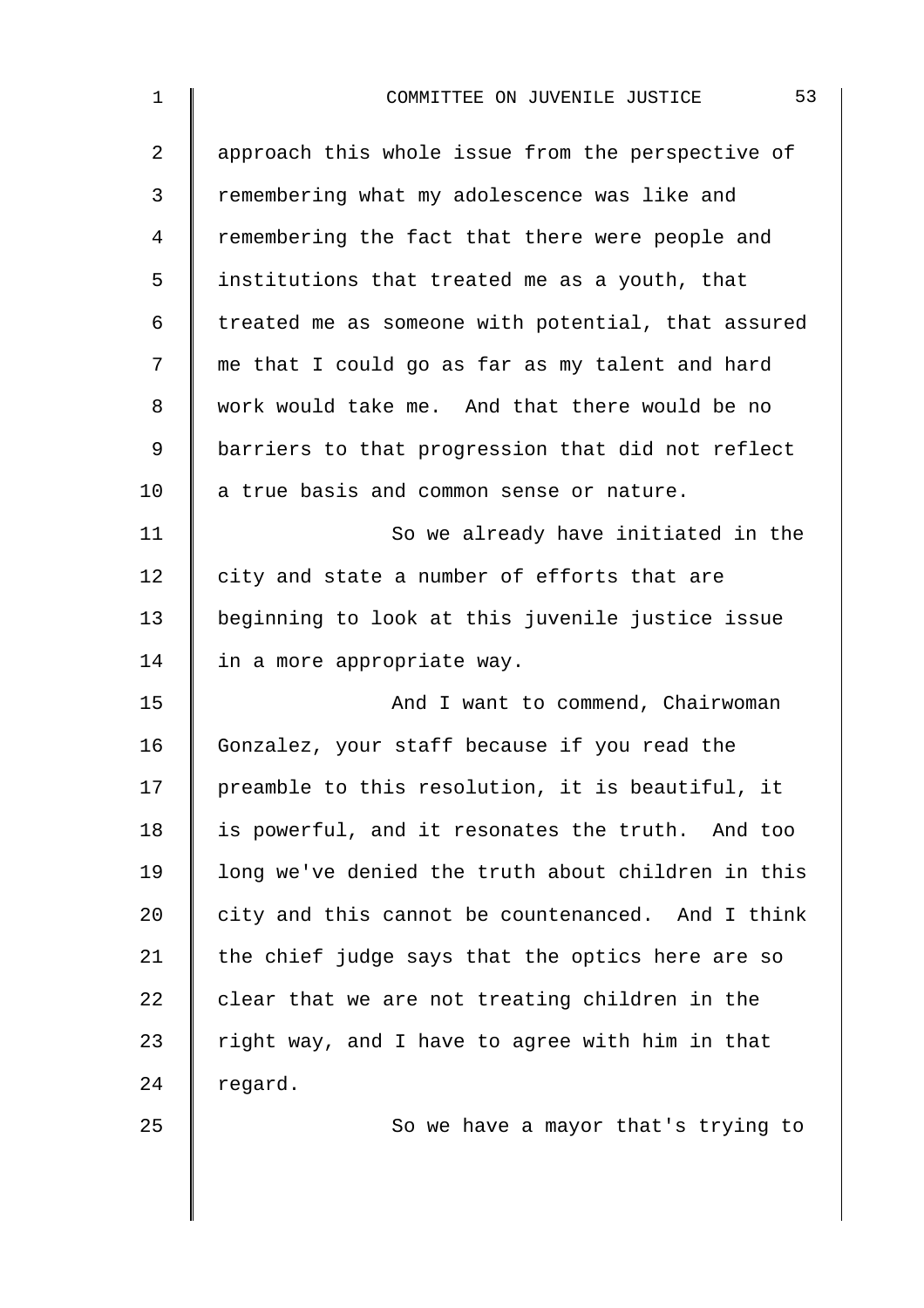| $\mathbf 1$    | 54<br>COMMITTEE ON JUVENILE JUSTICE                |
|----------------|----------------------------------------------------|
| $\overline{2}$ | look at the issues in a more productive way by     |
| 3              | trying to take over community-based programming,   |
| 4              | we have a governor who has an urban agenda that    |
| 5              | incorporated certain reforms, and now we have the  |
| 6              | Chief Judge who's come out with a proposal that    |
| 7              | impacts a significant number of young people under |
| 8              | our system. And in my view, not being a            |
| $\mathsf 9$    | politician, but being someone who is affected by   |
| 10             | politicians, I want you all to work together--the  |
| 11             | city, the state, the third branch of government,   |
| 12             | the judiciary--to improve the lives of children,   |
| 13             | work together in a spirit of collaboration and     |
| 14             | coordination. Because everything that's done here  |
| 15             | cannot be viewed in a piecemeal fashion because if |
| 16             | we tinker with one part of the system, it affects  |
| 17             | the entire system. So we need to have an           |
| 18             | overarching, an overarching strategy to deal with  |
| 19             | this issue.                                        |
| 20             | And that's what we've been trying                  |
| 21             | to work on in the New York Center for Juvenile     |
| 22             | Justice. We can condense the mission of the        |
| 23             | Center to four words: Judging children as          |
| 24             | children. And that challenges all of us to         |

 $25$  establish a legal framework for the adjudication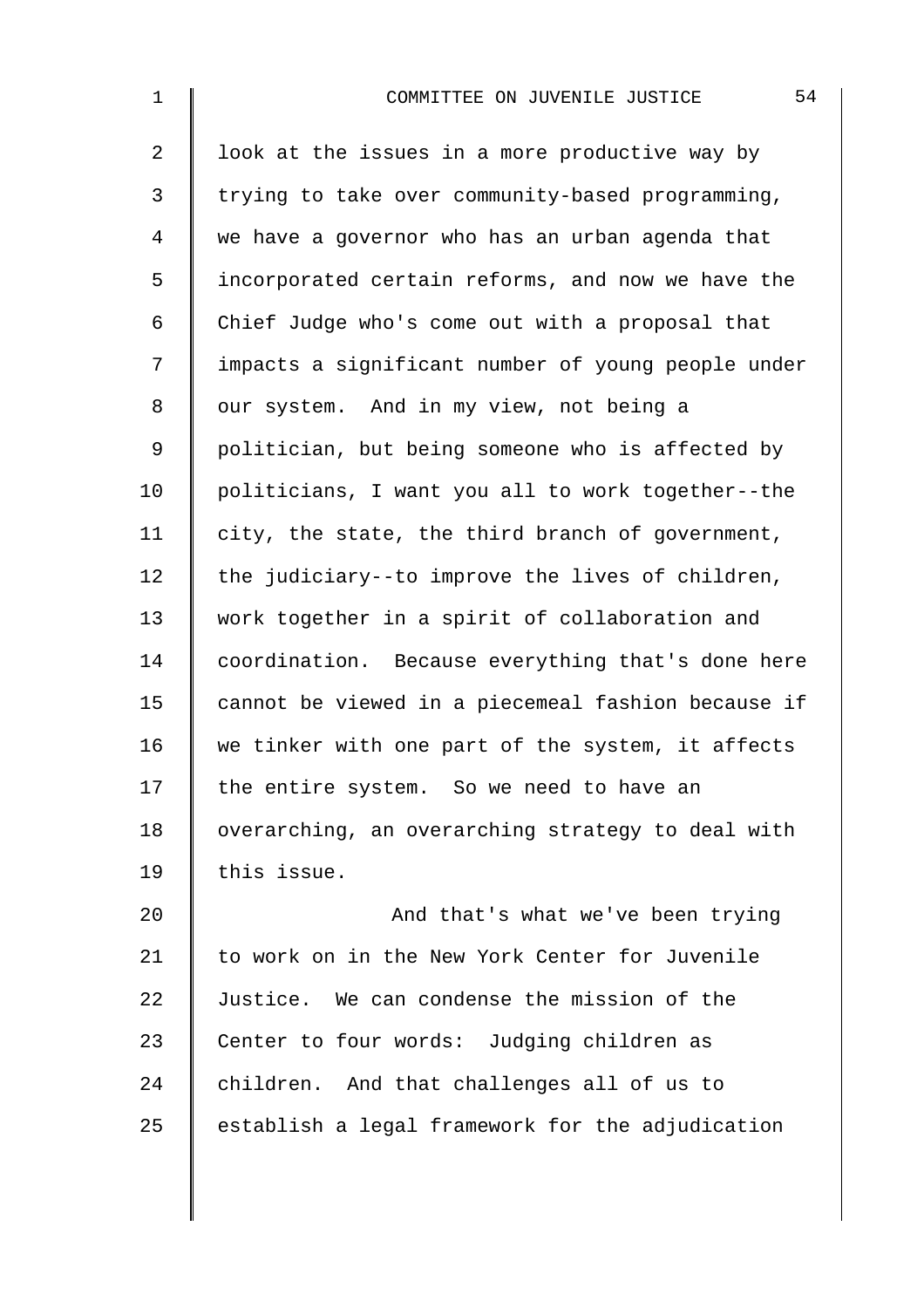| 1              | 55<br>COMMITTEE ON JUVENILE JUSTICE                |
|----------------|----------------------------------------------------|
| $\overline{2}$ | of young offenders that recognizes the             |
| 3              | developmental differences between children and     |
| $\overline{4}$ | adults, that responds to children's misconduct     |
| 5              | with developmentally sensitive programming, and    |
| 6              | provides room to reform through sentencing         |
| 7              | strategies designed to avoid unnecessary           |
| 8              | criminalization while simultaneously ensuring the  |
| $\mathsf 9$    | safety of the community.                           |
| 10             | I'm not going to review with you                   |
| 11             | the fact that there are 27,000 approximately kids  |
| 12             | each year that in New York City that come in       |
| 13             | contact with our criminal justice system, adult    |
| 14             | criminal justice system. Nor am I going to review  |
| 15             | the fact that we have one of the most draconian    |
| 16             | laws that impact 13, 14, and 15-year-olds, never   |
| 17             | mind the fact that we already set the age of       |
| 18             | criminal responsibility as low as 16, where if you |
| 19             | steal a hubcap, you're going to be treated as an   |
| 20             | adult. But if you're 14 years of age and you're    |
| 21             | with your friends and one of them decides to do    |
| 22             | something stupid, you're going to come into the    |
| 23             | adult criminal court in any event and we don't     |
| 24             | have the flexibility to deal appropriately with    |
| 25             | those 13, 14, and 15-year-olds. And nor do we      |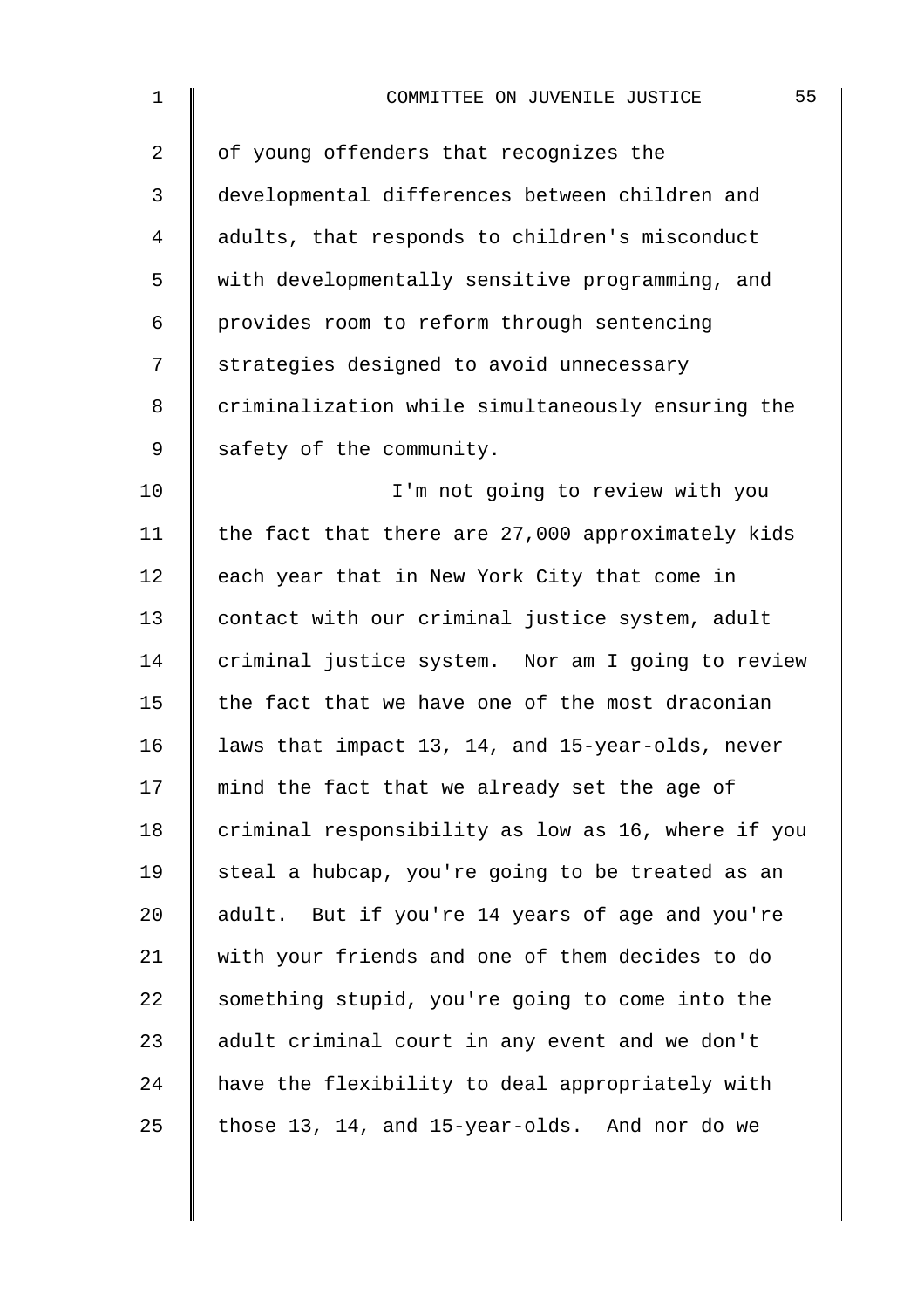| $\mathbf 1$    | 56<br>COMMITTEE ON JUVENILE JUSTICE                |
|----------------|----------------------------------------------------|
| $\overline{a}$ | have that flexibility with respect to the 16 year  |
| $\mathfrak{Z}$ | olds that are coming into the system.              |
| 4              | So altering the prosecution of                     |
| 5              | minors is more than merely a matter of principle,  |
| 6              | it's about refining perceptions and, ultimately,   |
| 7              | values regarding the lives of New York's children. |
| 8              | And that's probably as difficult, if not more      |
| 9              | difficult, than getting legislation passed in the  |
| 10             | state legislature. Increasing the age of criminal  |
| 11             | responsibility and opening the family court        |
| 12             | therapeutic services to all children under the age |
| 13             | of 18 will essentially transform the culture of    |
| 14             | prosecution of minors from an intrinsically        |
| 15             | punitive approach to a rehabilitative base model.  |
| 16             | And this revision will have a complementary impact |
| 17             | on the collateral consequences of juvenile         |
| 18             | misconduct by reducing unnecessary criminalization |
| 19             | of many youth currently subject to adult court     |
| 20             | jurisdiction.                                      |
| 21             | Now, the New York Center for                       |
| 22             | Juvenile Justice believes that New York must       |
| 23             | replace the current unyielding statutory structure |
| 24             | and embrace a robust evidence-based juvenile       |
| 25             | justice system that judges children as children.   |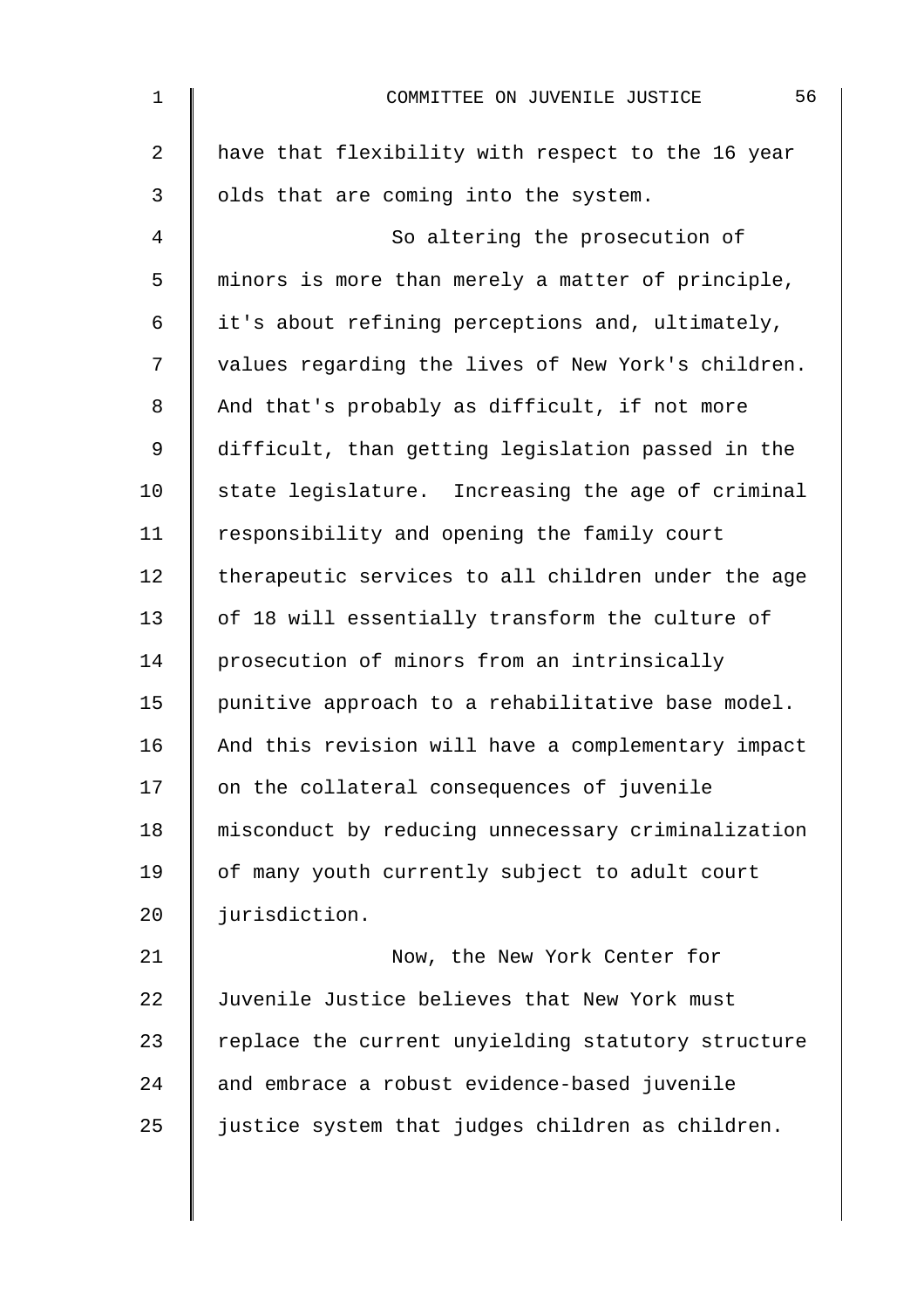| $\mathbf 1$    | 57<br>COMMITTEE ON JUVENILE JUSTICE                |
|----------------|----------------------------------------------------|
| $\overline{2}$ | That's a system that recognizes the developmental  |
| 3              | differences of children, responds to their         |
| 4              | misconduct with developmentally sensitive          |
| 5              | programming, and provides them with room to        |
| 6              | reform. In sum, there cannot be true systemic      |
| 7              | reform of New York sentencing structure as it      |
| 8              | applies to adolescent offenders unless New York    |
| 9              | sets a fair, rational, and just age of criminal    |
| 10             | responsibility. Expanding the age of juvenile      |
| 11             | family court jurisdiction will result in fewer     |
| 12             | adolescents prosecuted as adults and automatically |
| 13             | criminalized for their childish mistakes.          |
| 14             | Although Judge Lippman's proposal                  |
| 15             | does not extend the age of criminal responsibility |
| 16             | to all youth under 18 years of age, we view the    |
| 17             | chief judge's proposal as a significant            |
| 18             | preliminary step in that direction. By offering    |
| 19             | to expand the jurisdiction of the family court to  |
| 20             | include almost all 16 and 17-year-olds who come    |
| 21             | into contact with the adult criminal court, Chief  |
| 22             | Judge Lippman has ignited a serious and productive |
| 23             | discussion about so many of the teenagers who come |
| 24             | into contact with our system and, up until now,    |
| 25             | have simply been perceived and treated as adults.  |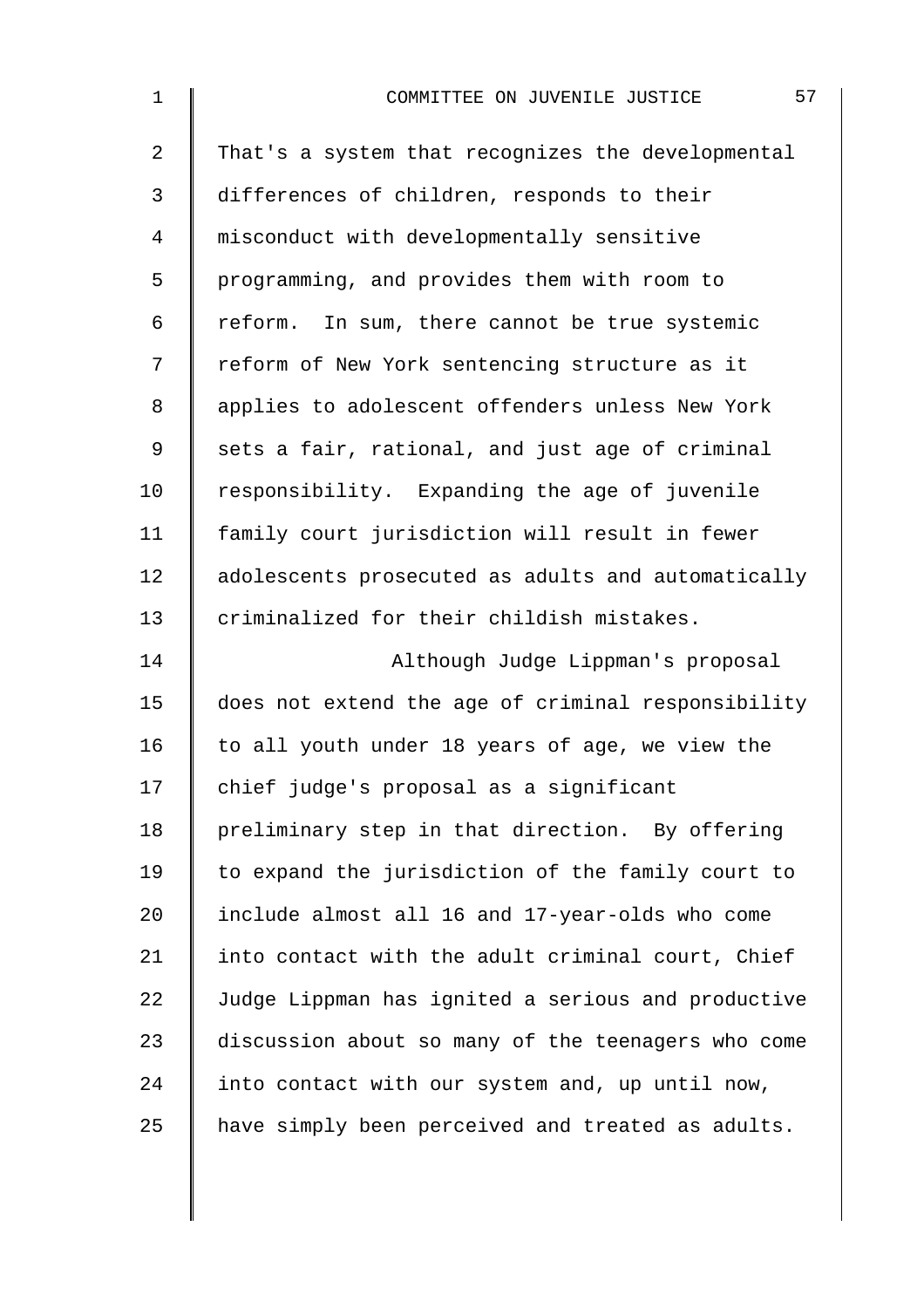| 1              | 58<br>COMMITTEE ON JUVENILE JUSTICE                |
|----------------|----------------------------------------------------|
| $\overline{2}$ | The Chief Judge's proposal will                    |
| 3              | sharpen the lens by which we view children under   |
| 4              | 18 years of age who are accused of crimes. It      |
| 5              | will move us closer to a model of juvenile justice |
| 6              | that will restore New York to its rightful place   |
| 7              | as a progressive leader, making good on the        |
| 8              | promise etched in stone at the base of that statue |
| 9              | in our harbor.                                     |
| 10             | Thank you.                                         |
| 11             | CHAIRPERSON GONZALEZ: Before we                    |
| 12             | proceed, because I'm not sure whether you're going |
| 13             | to stay or--                                       |
| 14             | MICHAEL CORRIERO: I'll stay.                       |
| 15             | CHAIRPERSON GONZALEZ: Oh, good,                    |
| 16             | okay, so because I did have something I wanted to  |
| 17             | share with you, but--                              |
| 18             | MICHAEL CORRIERO: Sure.                            |
| 19             | CHAIRPERSON GONZALEZ: --let's move                 |
| 20             | on to the next                                     |
| 21             | MICHAEL CORRIERO: Sure.                            |
| 22             | RAYE BARBIERI: Sorry.                              |
| 23             | MALE VOICE: Sorry.                                 |
| 24             | RAYE BARBIERI: Good morning, I                     |
| 25             | have the challenge of following Judge Corriero,    |
|                |                                                    |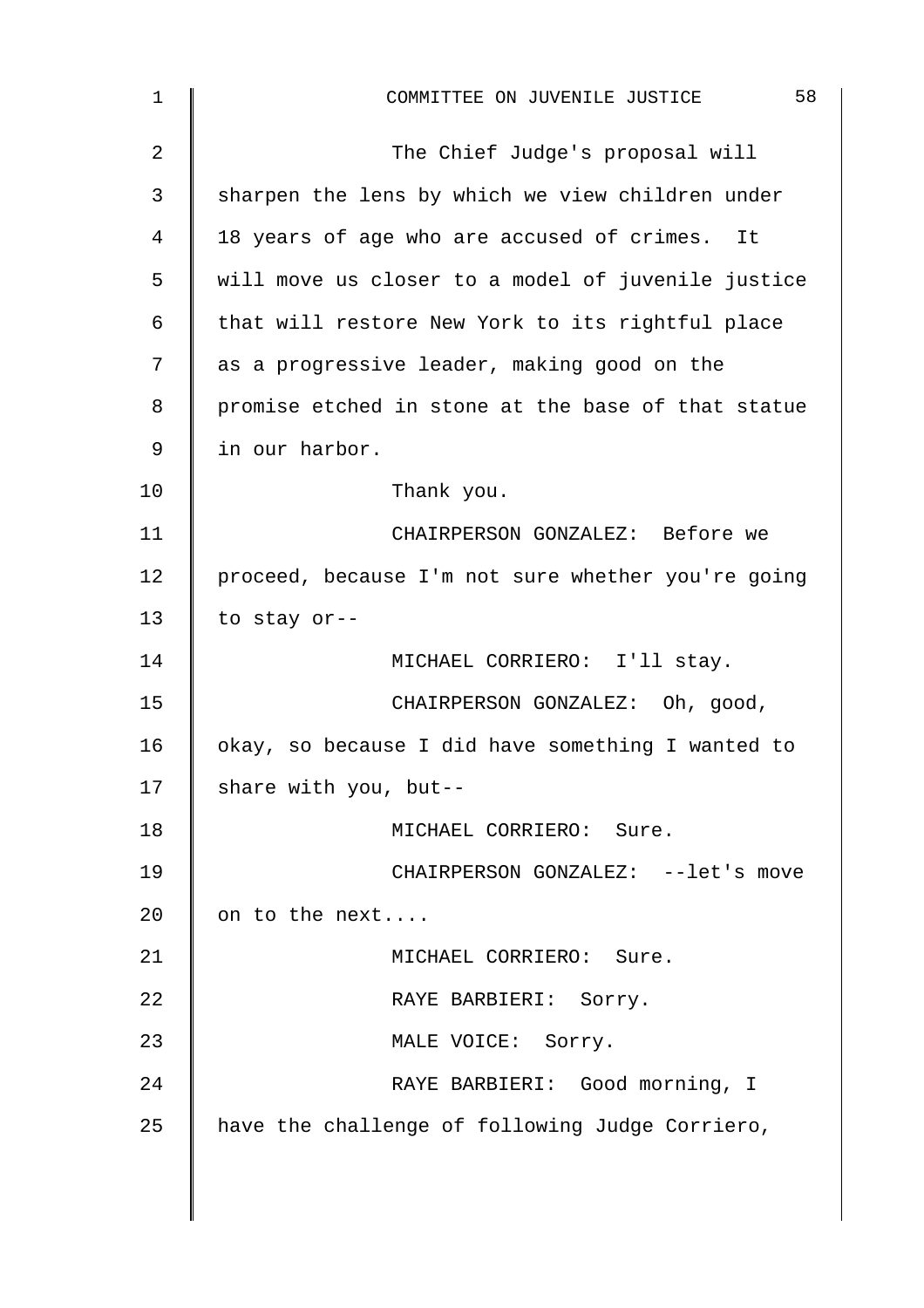| $\mathbf 1$    | 59<br>COMMITTEE ON JUVENILE JUSTICE                |
|----------------|----------------------------------------------------|
| $\overline{2}$ | always a very difficult challenge, I find myself   |
| 3              | getting choked up.                                 |
| 4              | Good morning, I'm Raye Barbieri,                   |
| 5              | I'm the Director of Implementation at the Center   |
| $\epsilon$     | for Court Innovation. And thank you for giving me  |
| 7              | this opportunity to speak on and to support Judge  |
| 8              | Lippman's proposal to raise the age of criminal    |
| 9              | responsibility, and to support Resolution 1067.    |
| 10             | And also to support Judge Lippman's proposal that  |
| 11             | he discussed to create specialized adolescent      |
| 12             | diversion parts in the criminal courts that can    |
| 13             | help us navigate and chart a course for continued  |
| 14             | change as we move forward.                         |
| 15             | Excuse me. As many of you know,                    |
| 16             | the Center for Court Innovation is a public-       |
| 17             | private partnership and we're devoted to improving |
| 18             | public confidence in the justice system. We do     |
| 19             | that through research, technical assistance, and   |
| 20             | through many demonstration projects, many of which |
| 21             | focus on juvenile justice. We currently operate    |
| 22             | juvenile justice projects in each of the city's    |
| 23             | five boroughs. Among our programs are              |
| 24             | alternatives to detention; alternatives to         |
| 25             | placement; teen courts, which we call youth courts |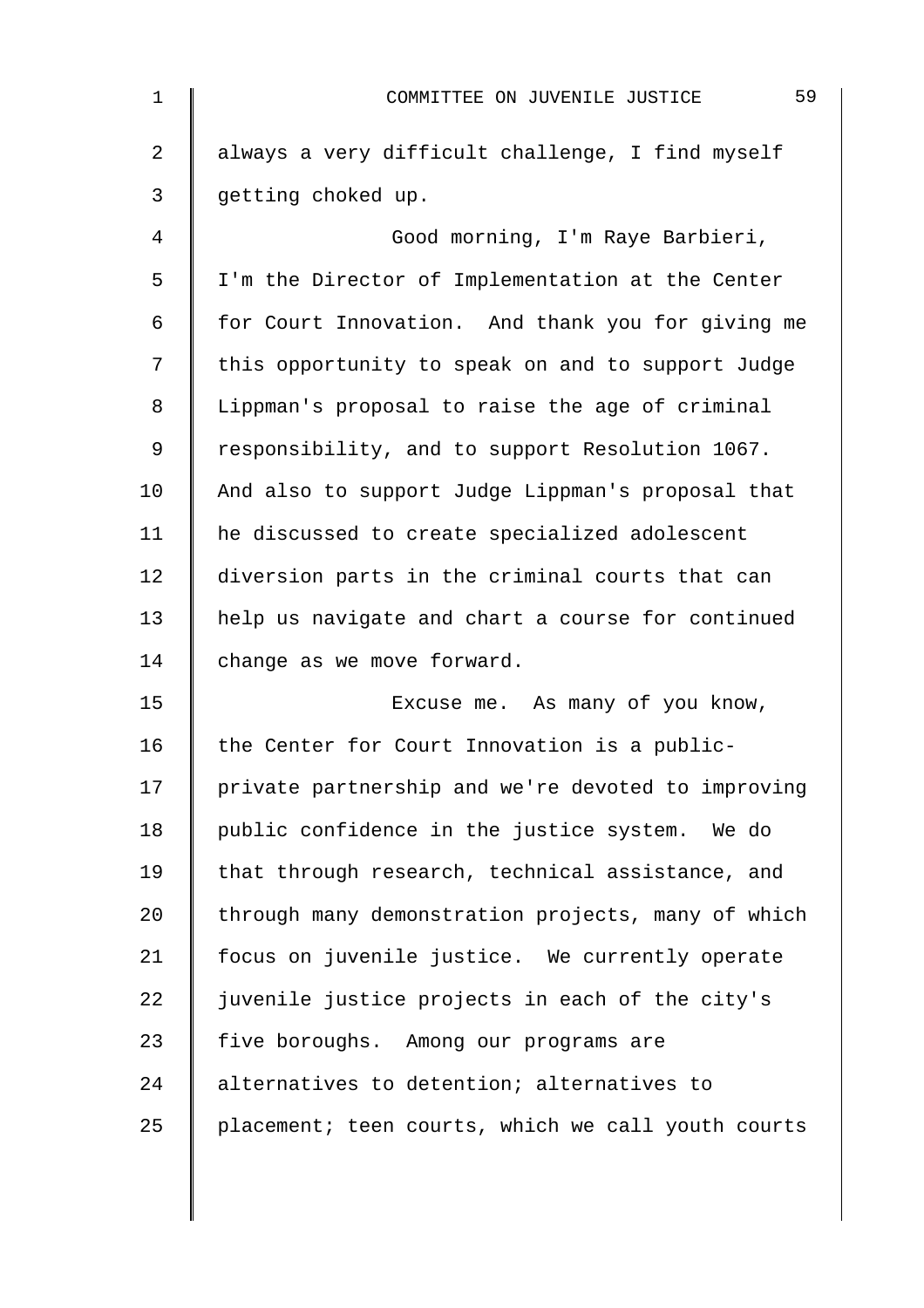| $\mathbf 1$    | 60<br>COMMITTEE ON JUVENILE JUSTICE                |
|----------------|----------------------------------------------------|
| $\overline{a}$ | that serve as diversion from the justice system    |
| 3              | for young people cited and arrested by the police; |
| $\overline{4}$ | we have a unique juvenile mental health program in |
| 5              | Queens and in the Bronx; an anti-gun violence      |
| 6              | program in Crown Heights; a special respite        |
| 7              | program in Staten Island that keeps young people   |
| 8              | in schools and out of detention while their cases  |
| $\mathsf 9$    | proceed through family court; and then we have     |
| 10             | community courts in Red Hook, Harlem, Midtown,     |
| 11             | and, in the not-too-distant future, Brownsville,   |
| 12             | Brooklyn.                                          |
| 13             | Our extensive work with young                      |
| 14             | people caught up in and at risk for involvement    |
| 15             | with the justice system has given us a pretty      |
| 16             | unique perspective on the need for comprehensive   |
| 17             | reforms and strategies and has also positioned us  |
| 18             | to be a eager participant in that process.         |
| 19             | As both Judge Lippman and Judge                    |
| 20             | Corriero have noted, New York will soon be the     |
| 21             | only state in the nation where 16 and 17-year-olds |
| 22             | are treated as adults. This can't continue, we     |
| 23             | need change. And we know what to do, we can learn  |
| 24             | much from many of the other jurisdictions that     |
| 25             | have already made the necessary changes and that   |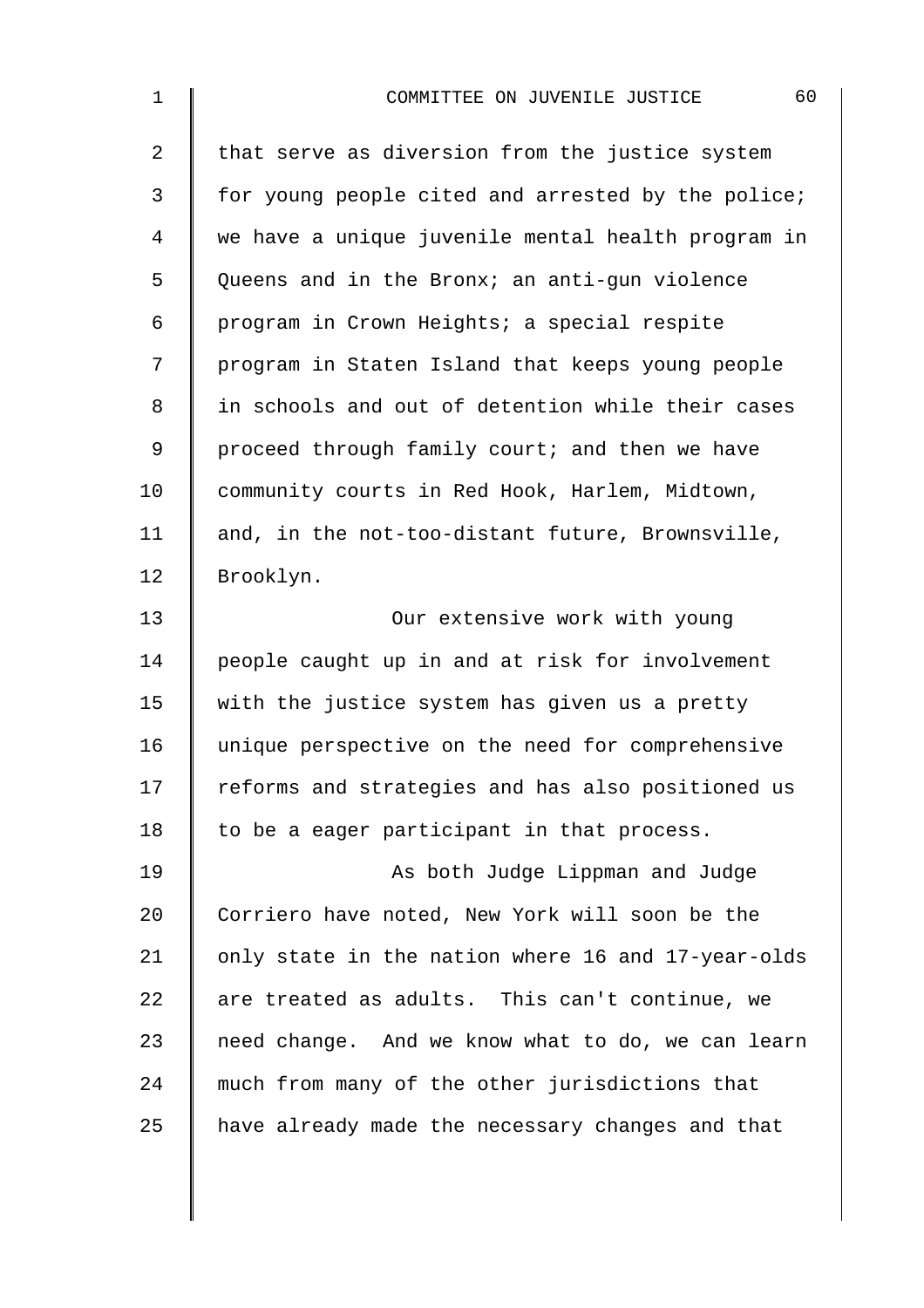| $\mathbf 1$    | 61<br>COMMITTEE ON JUVENILE JUSTICE                |
|----------------|----------------------------------------------------|
| $\overline{a}$ | have demonstrated that we also can continue to     |
| 3              | reduce reliance on confinement while               |
| 4              | simultaneously reducing offending.                 |
| 5              | I think one of the issues that                     |
| 6              | keeps coming up is logistics, and I want to talk a |
| 7              | little bit more specifically about the adolescent  |
| 8              | initiative, the diversion parts that Judge Lippman |
| 9              | discussed because I think that it speaks to that   |
| 10             | issue in particular. As you know, young people     |
| 11             | who are under 16 at the time of an offense are     |
| 12             | processed through the juvenile justice system      |
| 13             | where the Department of Probation is the initial   |
| 14             | gatekeeper. Probation conducts an intake           |
| 15             | interview with each case, contacts complaining     |
| 16             | witnesses, and determines if diversion, or         |
| 17             | adjustment from the court system through the       |
| 18             | provision of individualized social services and    |
| 19             | monitoring, might be an appropriate option in the  |
| 20             | case. In cases where complaining witnesses         |
| 21             | consent, and where parents and/or quardians are    |
| 22             | willing and able to provide supervision and        |
| 23             | support, probation can elect to adjust the case    |
| 24             | while linking that young person to age-appropriate |
| 25             | services in the community. If that youth           |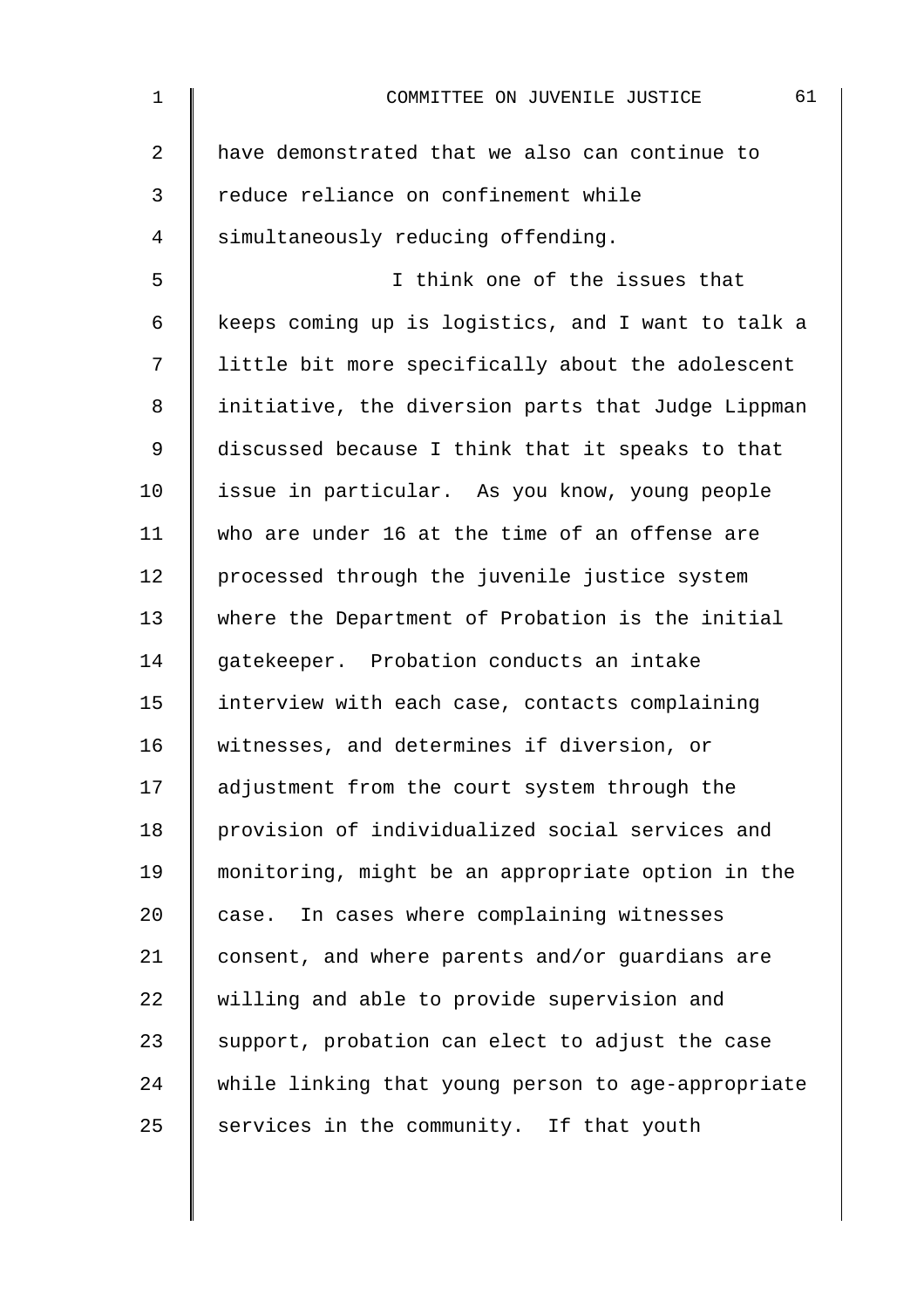| $\mathbf{1}$   | 62<br>COMMITTEE ON JUVENILE JUSTICE                |
|----------------|----------------------------------------------------|
| $\overline{2}$ | successfully completes those services, the case is |
| $\mathfrak{Z}$ | concluded and the record is sealed.                |
| 4              | In this way, thousands of low risk                 |
| 5              | young people in the city are successfully diverted |
| 6              | from the system while being linked with precisely  |
| 7              | the social services they need to avoid further     |
| 8              | contact with the justice system. So adjustment in  |
| 9              | many ways out of family court is one of the best   |
| 10             | things about family court.                         |
| 11             | Unfortunately, the criminal justice                |
| 12             | system offers no such off-ramp--I'll steal Judge   |
| 13             | Lippman's terminology, apologies--but there's no   |
| 14             | such off-ramp, there's no such thing as adjustment |
| 15             | for these same kids one month later being charged  |
| 16             | as adults. Regardless of the severity of the       |
| 17             | offense, once arrested and a decision to prosecute |
| 18             | is made, the young person's case goes through the  |
| 19             | gauntlet of the criminal system's process.         |
| 20             | Thousands of these cases are processed through the |
| 21             | criminal court every year. We've heard up to       |
| 22             | 26,000 cases in New York City alone. And of those  |
| 23             | cases, between 75 and 80 % are misdemeanors,       |
| 24             | mostly low-level offenses. Now while some of       |
| 25             | these matters might be appropriate for the         |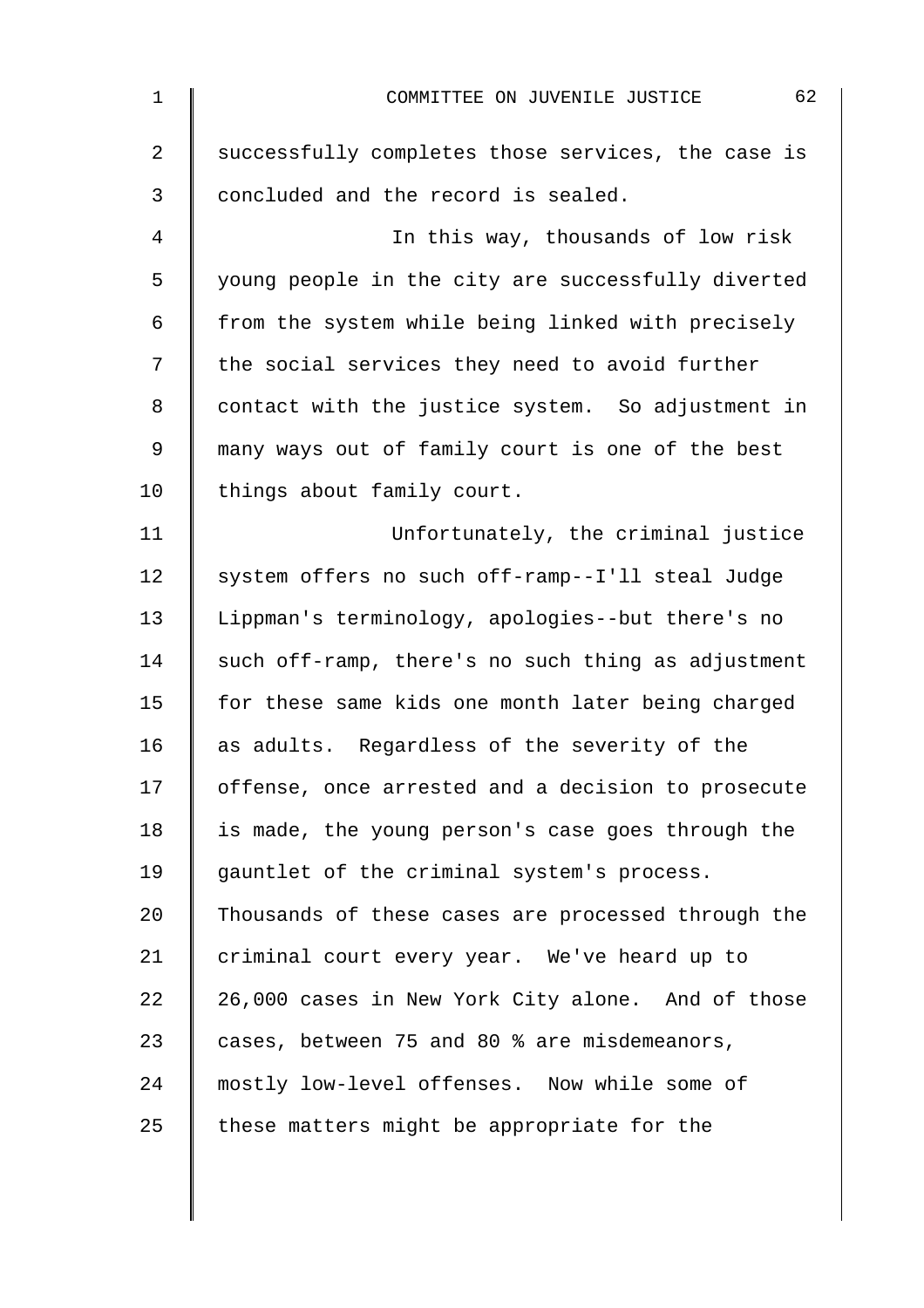| $\mathbf 1$ | 63<br>COMMITTEE ON JUVENILE JUSTICE                |
|-------------|----------------------------------------------------|
| 2           | criminal system, many of these cases would benefit |
| 3           | much more from an approach that mirrors the        |
| 4           | juvenile adjustment process, with diversion from   |
| 5           | court through linkages to services.                |
| 6           | Beyond reducing the burden on the                  |
| 7           | court system--quite frankly, many of the cases     |
| 8           | don't need to be in court in the first place--     |
| $\mathsf 9$ | diversion for these low-level offenses will help   |
| 10          | young people avoid the criminal record and the     |
| 11          | potentially devastating consequences that flow     |
| 12          | from a negative criminal case outcome. Judge       |
| 13          | Lippman's adolescent diversion parts would         |
| 14          | emphasize court outcomes designed to help teenage  |
| 15          | defendants avoid legal and collateral consequences |
| 16          | associated with criminal prosecution and put in    |
| 17          | place links to services to help young people       |
| 18          | pursue law-abiding, productive futures. Specially  |
| 19          | trained judges--with training in adolescent brain  |
| 20          | development, youth skill building techniques,      |
| 21          | evidence-based techniques and practices, mental    |
| 22          | health issues, substance abuse, as well as         |
| 23          | educational issues--would oversee these parts and  |
| 24          | would have access to enhanced sentencing options   |
| 25          | that include short-term social service             |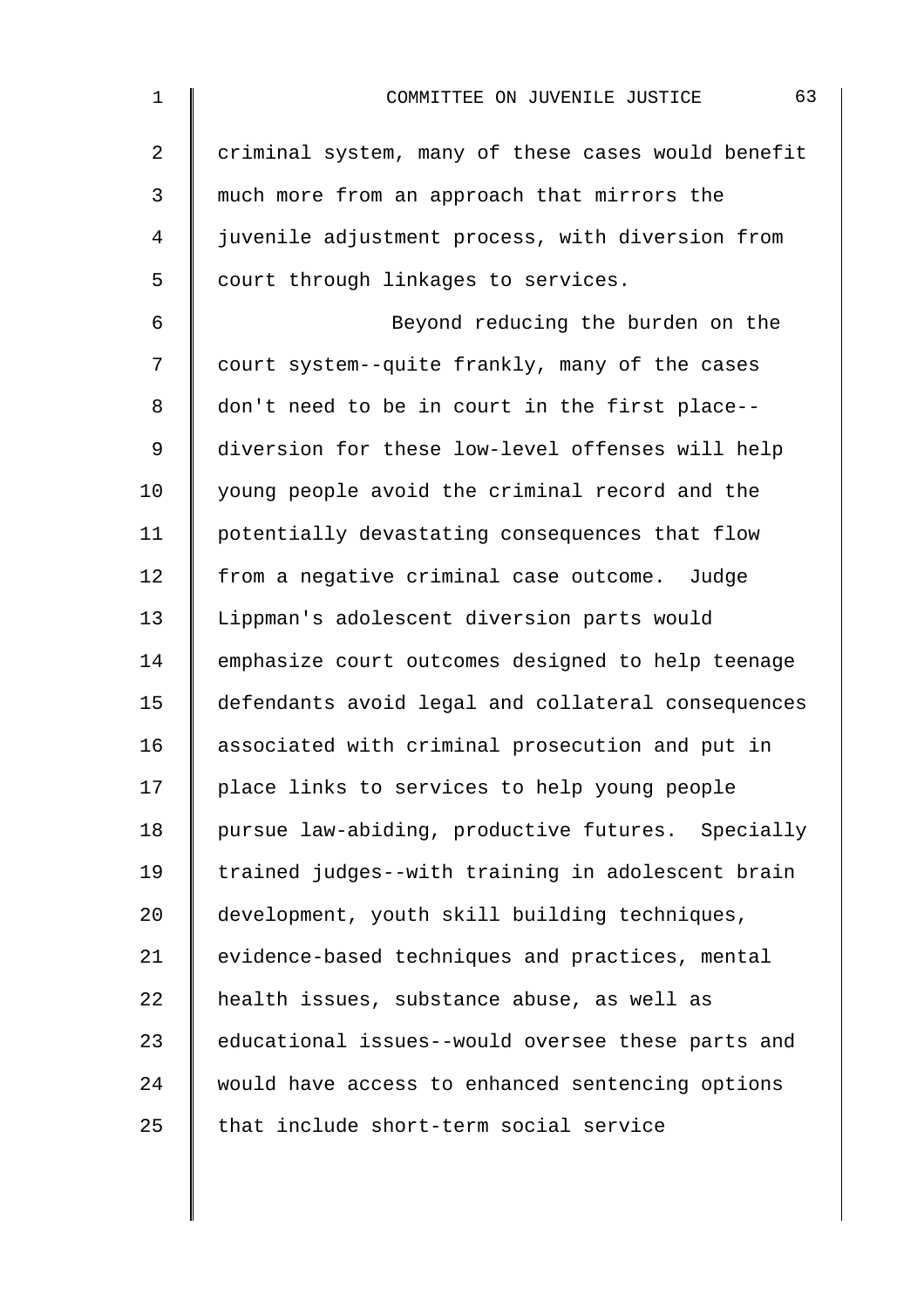| $\mathbf 1$    | 64<br>COMMITTEE ON JUVENILE JUSTICE                |
|----------------|----------------------------------------------------|
| $\overline{a}$ | interventions--assessments, workshops devoted to   |
| 3              | conflict resolution, civic responsibility, life    |
| 4              | mapping, mental health, vocational and educational |
| 5              | goal setting, as well as community service. In     |
| 6              | general, these programs would seek to use short-   |
| 7              | term interventions as a springboard to voluntary   |
| 8              | engagement in longer-term services. In many        |
| 9              | instances, adolescents could be referred to teen-  |
| 10             | led youth courts where they would appear in front  |
| 11             | of a true jury of their peers and receive          |
| 12             | sanctions that are both restorative and designed   |
| 13             | to engage young people in ongoing services. In     |
| 14             | fact, the utilization of a youth court in Staten   |
| 15             | Island has already proven to be a highly effective |
| 16             | criminal court disposition option.                 |
| 17             | The goal of this adolescent                        |
| 18             | initiative, the adolescent diversion parts, would  |
| 19             | be to bring some of the benefits of the family     |
| 20             | court to criminal court. And, given the absence    |
| 21             | of diversion options in the adult system, these    |
| 22             | parts could create a de facto adjustment process   |
| 23             | for cases involving young adolescents. By          |
| 24             | satisfying the conditions imposed by the court--   |
| 25             | attending mandated social services sessions,       |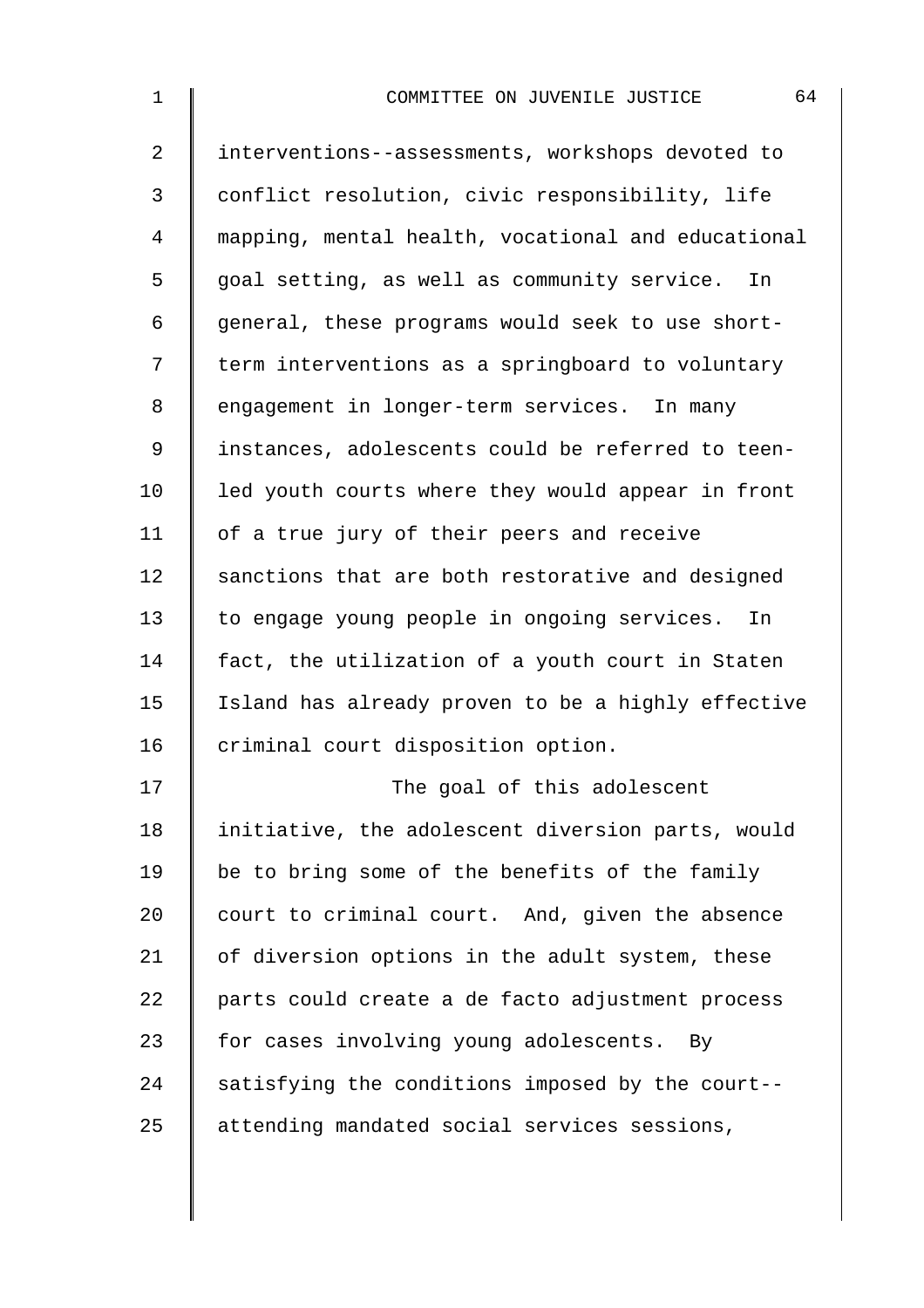| $\mathbf 1$    | 65<br>COMMITTEE ON JUVENILE JUSTICE                |
|----------------|----------------------------------------------------|
| $\overline{2}$ | and/or performing community service--participating |
| 3              | defendants would be able to earn an outright       |
| 4              | dismissal in some cases or have their charges      |
| 5              | reduced to non-criminal violations, thereby        |
| 6              | avoiding the collateral consequences and the long  |
| 7              | ranging impact of a criminal conviction.           |
| 8              | Through the problem solving                        |
| 9              | approach to delivery of justice, successfully      |
| 10             | implemented through the state and the community    |
| 11             | courts, drug courts, domestic violence courts,     |
| 12             | mental health courts--this has clearly             |
| 13             | demonstrated that courts can play a significant    |
| 14             | role in changing behavior, reducing offending, and |
| 15             | helping individuals down the road to productive    |
| 16             | futures. Together with the family court, which is  |
| 17             | the original problem-solving court, New York State |
| 18             | and City have made tremendous strides on the path  |
| 19             | to juvenile justice reform, efforts that have      |
| 20             | dramatically reduced the numbers of young people   |
| 21             | who are removed from their schools, their          |
| 22             | families, and their communities. And indeed, New   |
| 23             | York City has successfully created a wide          |
| 24             | continuum of community-based care and supervision  |
| 25             | in every borough, including programs run by the    |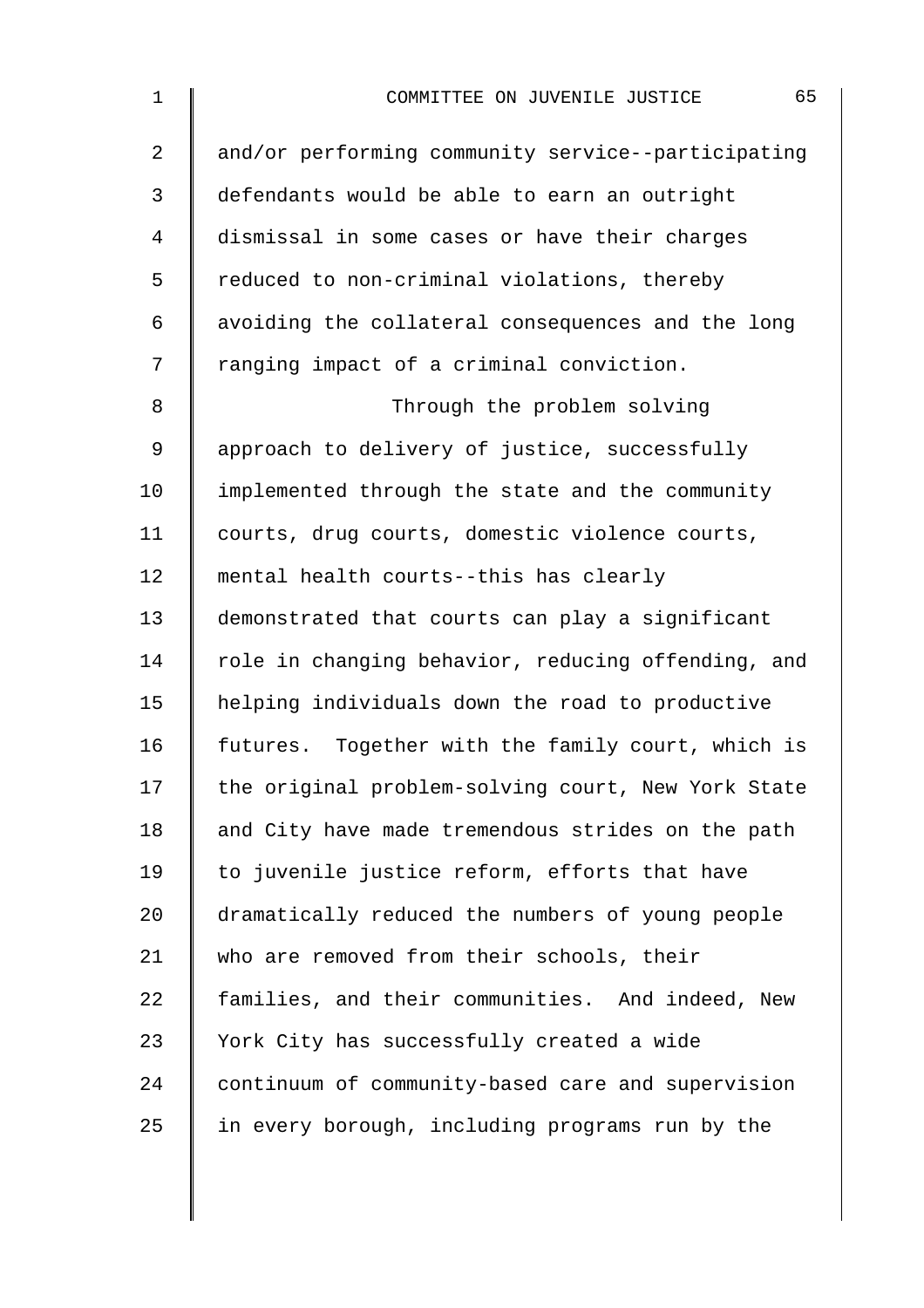| $\mathbf 1$    | 66<br>COMMITTEE ON JUVENILE JUSTICE                |
|----------------|----------------------------------------------------|
| $\overline{a}$ | Center--QUEST in Queens and Project READY in       |
| 3              | Staten Island. These programs help teenagers       |
| 4              | charged with delinquency get back on track by      |
| 5              | providing supervision, support, and services while |
| 6              | they remain in their schools and communities.      |
| 7              | There are programs in every borough run by legions |
| 8              | of community social service providers, youth       |
| 9              | serving organizations, treatment programs,         |
| 10             | alternatives to placement, alternatives to         |
| 11             | incarceration. And citywide in the alternative-    |
| 12             | to-detention programs, 81 % of youth remain        |
| 13             | compliant with program conditions, including       |
| 14             | school attendance and curfew, appear for court as  |
| 15             | directed, and are not re-arrested. We know what    |
| 16             | to do, we can do it, it's been demonstrated both   |
| 17             | here in the city in the ATD programs, as well as a |
| 18             | host of other efforts, as well as in states across |
| 19             | the country.                                       |
| 20             | Judge Lippman's proposal seeks to                  |
| 21             | bring those same problem-solving approaches to 16  |
| 22             | and 17-year-olds in the adult system. By holding   |
| 23             | young people accountable, while offering targeted  |

24 services and programming, the adolescent diversion 25 | initiative will build upon the lessons learned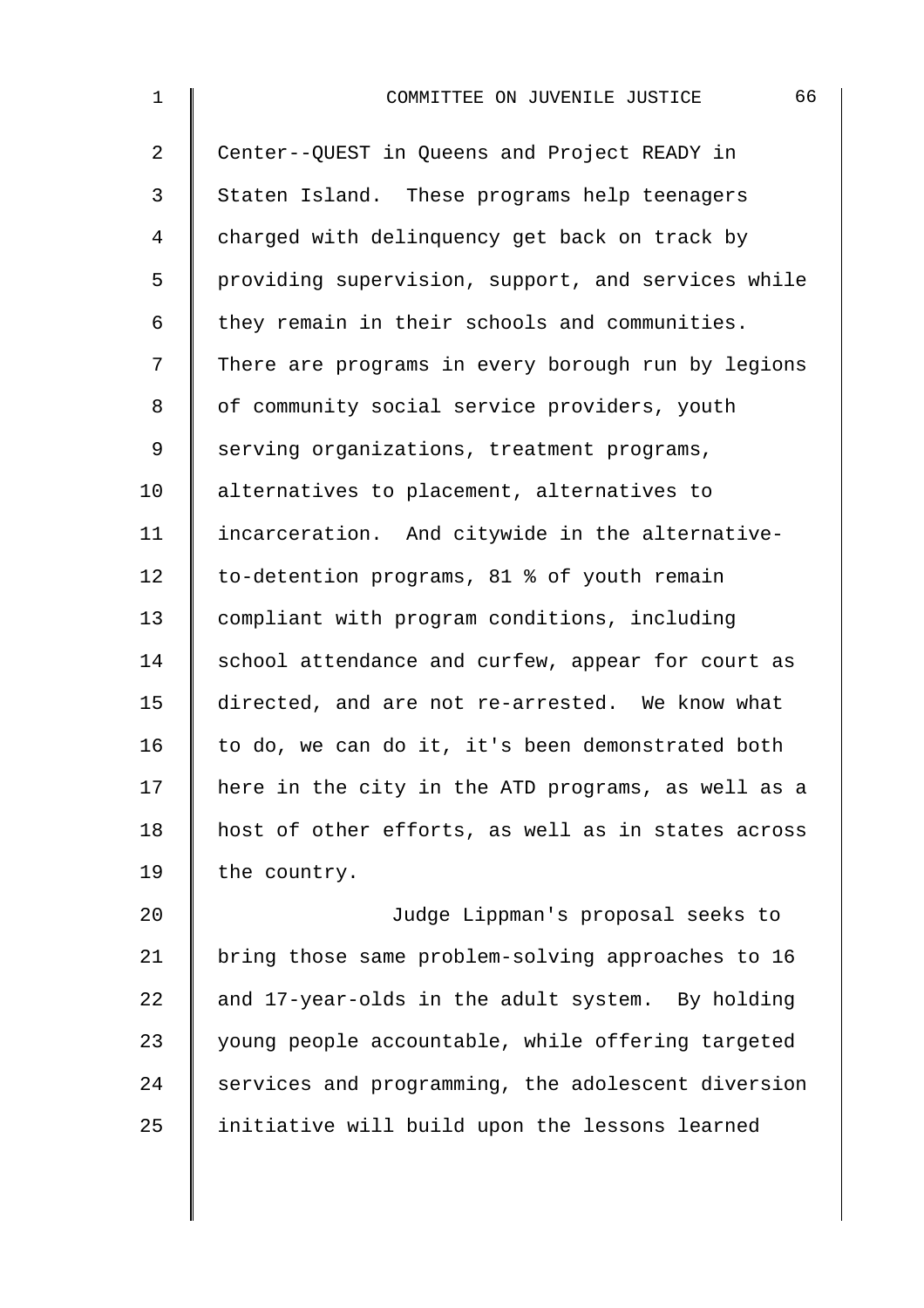| $\mathbf 1$    | 67<br>COMMITTEE ON JUVENILE JUSTICE                |
|----------------|----------------------------------------------------|
| $\overline{a}$ | through the wide-ranging reforms already           |
| 3              | implemented in the City's system and apply those   |
| $\overline{4}$ | benefits to young people caught up in the adult    |
| 5              | system. Judge Lippman's initiative does not        |
| 6              | require legislative reform, we're already working  |
| 7              | on it and hope to have parts starting just after   |
| 8              | the first of the year in January, both in every    |
| $\mathsf 9$    | borough in the city, as well as in four other      |
| 10             | jurisdictions upstate. These parts will provide    |
| 11             | an opportunity to test the effectiveness of the    |
| 12             | family court model on the older adolescent         |
| 13             | population.                                        |
| 14             | Where family court seeks to achieve                |
| 15             | outcomes that are in the best interests of child,  |
| 16             | the criminal court's approach has always been more |
| 17             | retributive. But these new pilots will adapt the   |
| 18             | strategies and approaches that work well in family |
| 19             | courts to 16 and 17-year-olds. There is much the   |
| 20             | criminal system can learn from the juvenile system |
| 21             | when it comes to handling adolescents, and we've   |
| 22             | all discussed, research in the field has           |
| 23             | consistently found that consigning adolescents to  |
| 24             | the adult criminal justice system is a recipe for  |
| 25             | failure--it fails to improve behavior and it       |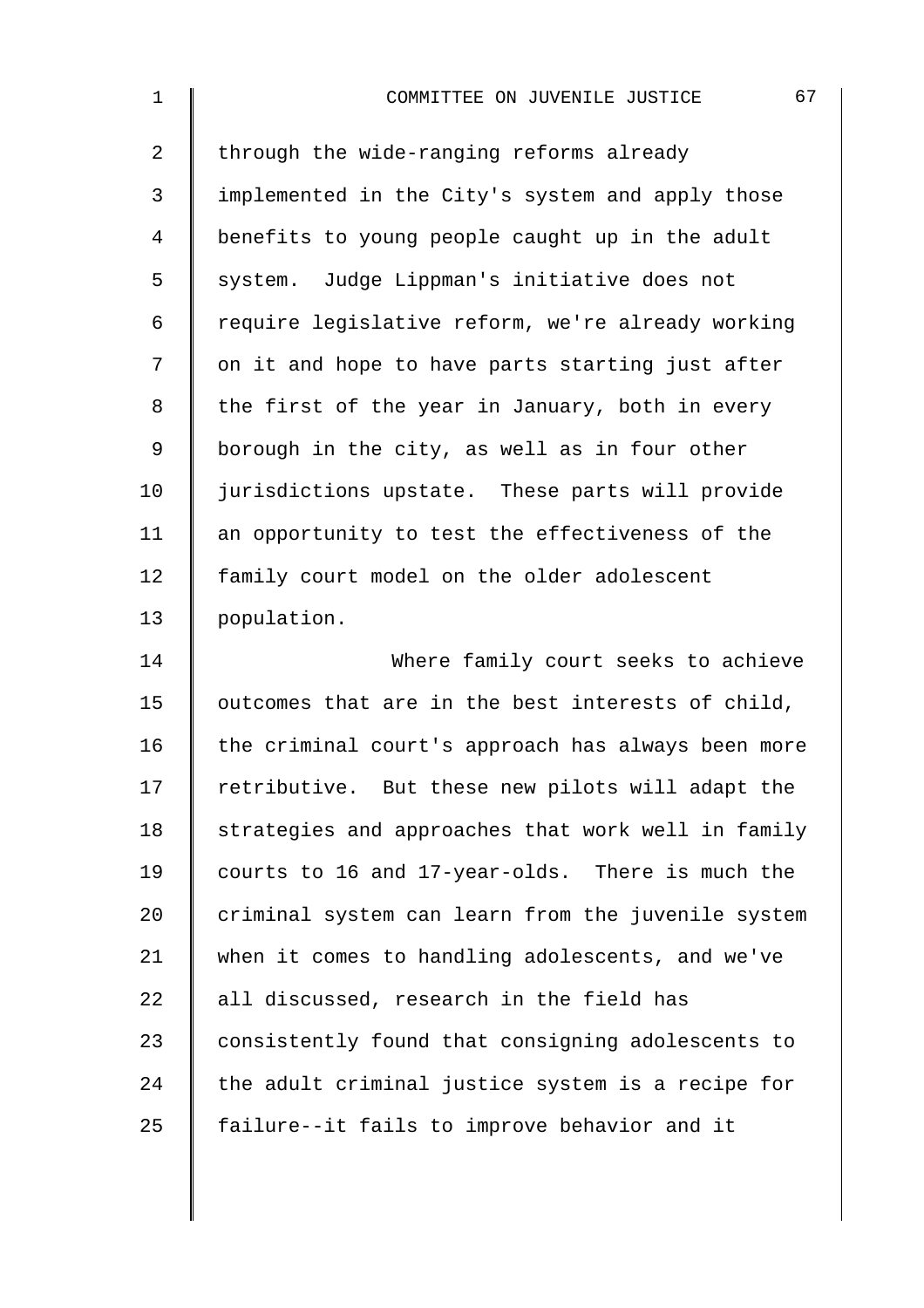| $\mathbf 1$    | 68<br>COMMITTEE ON JUVENILE JUSTICE                |
|----------------|----------------------------------------------------|
| $\overline{2}$ | increases the likelihood of future criminality.    |
| 3              | The time's ripe--beyond ripe, to do what 48, and   |
| 4              | soon 49, other states have chosen to do--to treat  |
| 5              | adolescents as the children they are and not       |
| 6              | pretend that they are adults. Implementing the     |
| 7              | Chief Judge's recommendation will benefit public   |
| 8              | safety and improve the prospects for safe and      |
| 9              | productive futures for scores of young people.     |
| 10             | Thank you.                                         |
| 11             | CHAIRPERSON GONZALEZ: Thank you.                   |
| 12             | Go ahead.                                          |
| 13             | STEVEN BANKS: My name is Steven                    |
| 14             | Banks, I'm Attorney-in-Chief for the Legal Aid     |
| 15             | Society. Thank you for giving us an opportunity    |
| 16             | to testify, you have our written testimony for the |
| 17             | record, I just want to highlight a few elements in |
| 18             | it.                                                |
| 19             | Going after Chief Judge Lippman and                |
| 20             | Judge Corriero, my colleague from the Center for   |
| 21             | Court Innovation, there's not a lot of issues left |
| 22             | to highlight so, in part, I want to lend our       |
| 23             | support to the--and embrace the comments in the    |
| 24             | testimony of Judge Lippman and as added to by      |
| 25             | Judge Corriero and the Center for Court            |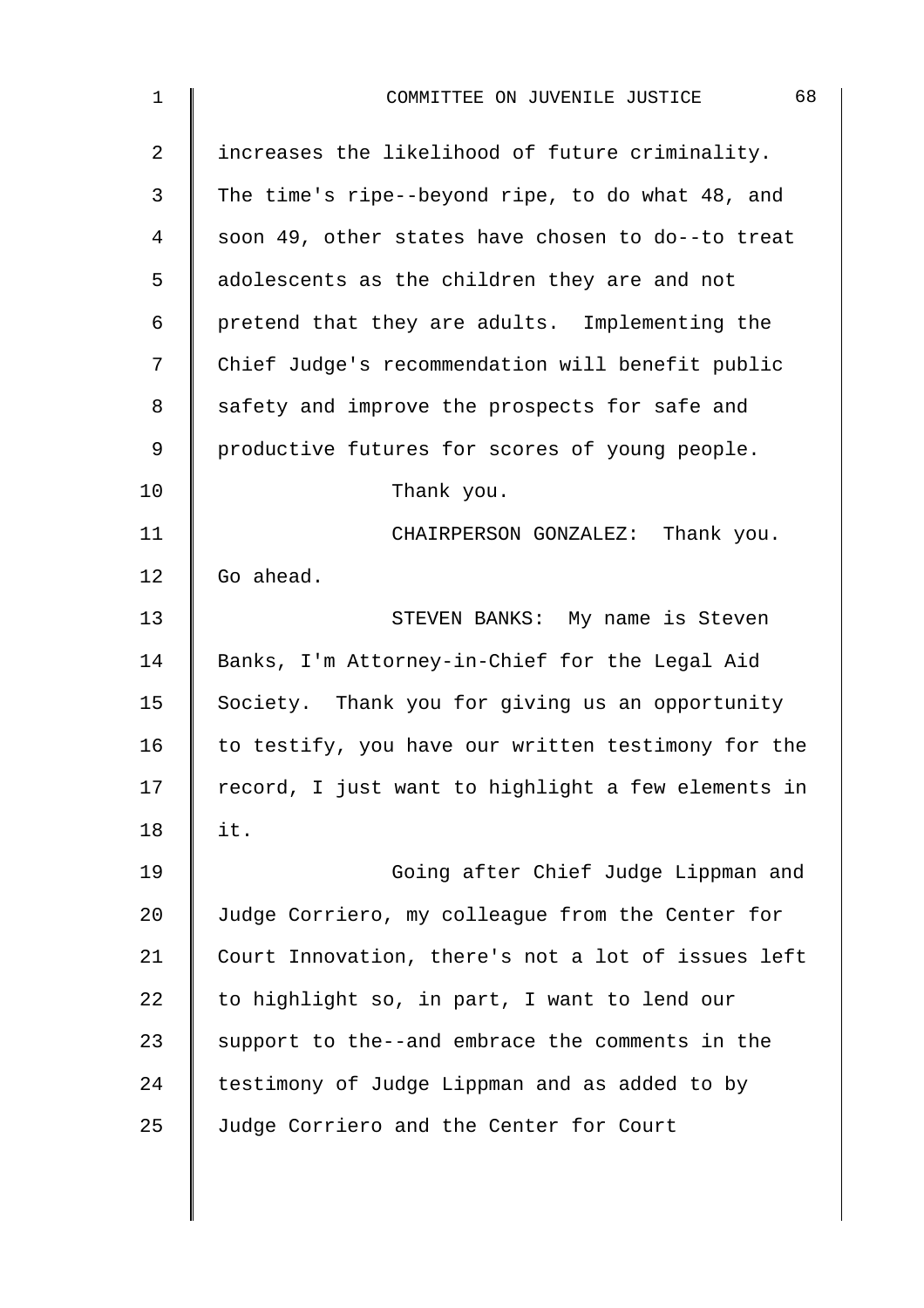| $\mathbf 1$ | 69<br>COMMITTEE ON JUVENILE JUSTICE                |
|-------------|----------------------------------------------------|
| 2           | Innovation. However, there are a few points that   |
| 3           | I just wanted to highlight.                        |
| 4           | First, as you know, the Legal Aid                  |
| 5           | Society, in addition to our civil legal services,  |
| 6           | which you're familiar with, has both a criminal    |
| 7           | and a juvenile rights practice, and here with me   |
| 8           | today is Nancy Ginsburg, who's the Director of our |
| $\mathsf 9$ | Adolescent Intervention and Diversion Project      |
| 10          | within our criminal practice, and I think you know |
| 11          | as well Tamara Steckler, who's not here today, who |
| 12          | runs our juvenile rights practice.                 |
| 13          | But we operate probably the                        |
| 14          | largest, what is the largest legal services        |
| 15          | program in the United States for exactly the       |
| 16          | population that will benefit from what the reforms |
| 17          | are, and so we see the progression of young people |
| 18          | from family court to criminal court on a           |
| 19          | tremendously different outcome in their lives as a |
| 20          | result of which door they happen to walk through.  |
| 21          | So we're very pleased to be working with Chief     |
| 22          | Judge Lippman and soon Chief Administrative Judge  |
| 23          | Prudenti, on how these new pilots are going to     |
| 24          | work because we feel that the vantage point from   |
| 25          | our juvenile rights practice and our criminal      |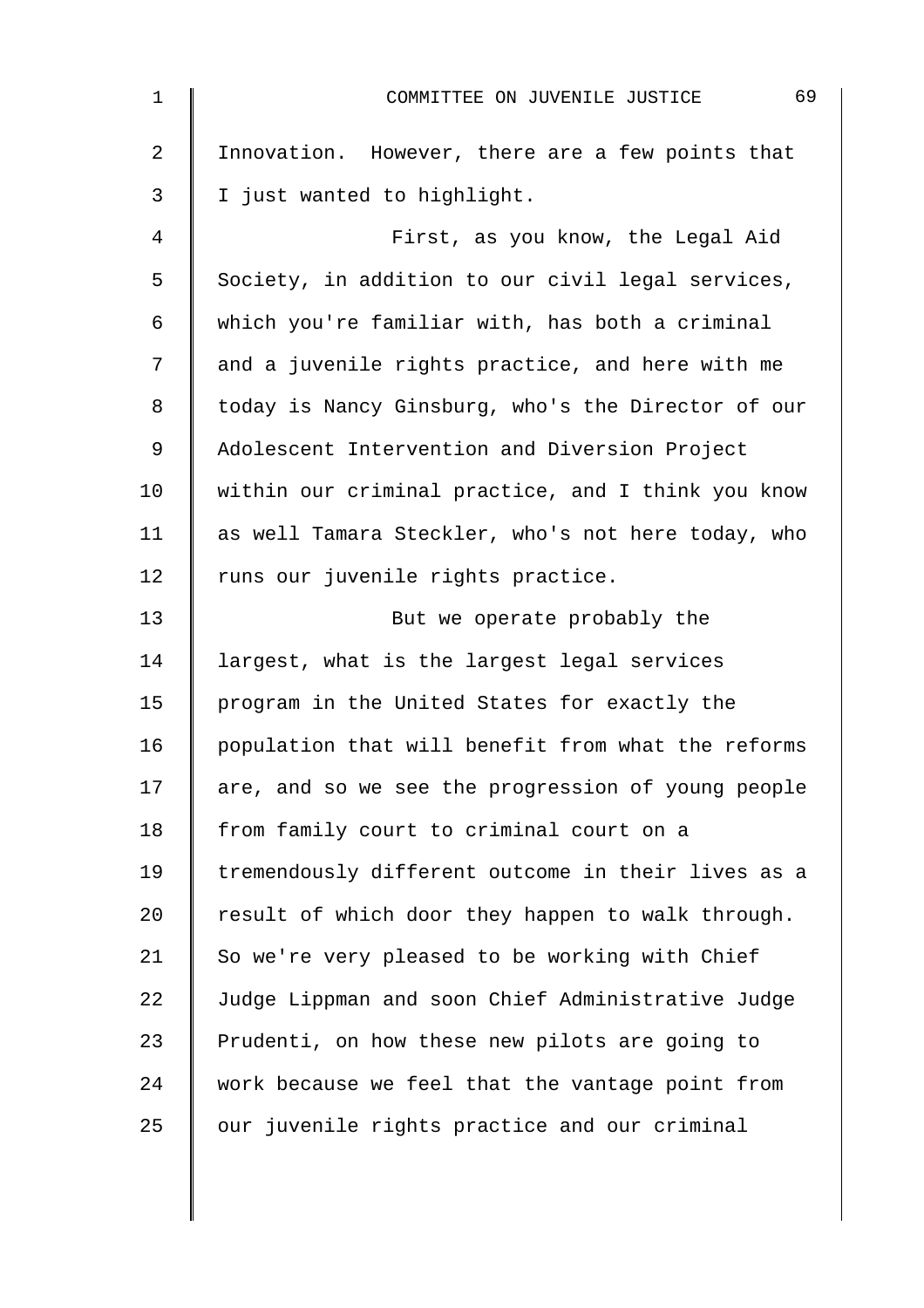| 1              | 70<br>COMMITTEE ON JUVENILE JUSTICE                |
|----------------|----------------------------------------------------|
| $\overline{2}$ | practice will bring to bear in these new parts     |
| 3              | exactly what the perspective needs to be, which is |
| 4              | a full comprehensive view of what young people     |
| 5              | need to get literally a second chance.             |
| 6              | I was struck by Judge Corriero's                   |
| 7              | testimony about the fifties and sixties about      |
| 8              | getting a second chance on the streets of Mulberry |
| 9              | and Hester, I won't say what street corner I was   |
| 10             | on, but I know exactly what he means. And I guess  |
| 11             | I would say that under oath for the record.        |
| 12             | MICHAEL CORRIERO: Right.                           |
| 13             | STEVEN BANKS: But I think that--                   |
| 14             | [Crosstalk]                                        |
| 15             | MICHAEL CORRIERO: --limitations.                   |
| 16             | STEVEN BANKS: It's a very long                     |
| 17             | statute of limitations. I think what's important   |
| 18             | to bear in mind is all the things that have        |
| 19             | happened in the last 25 years, our testimony       |
| 20             | highlights the reality that New York State is in a |
| 21             | time warp. The concept of treating young people    |
| 22             | this way goes back to the 1880s and, as Judge      |
| 23             | Lippman said, in 1962 we had a chance to do        |
| 24             | something different and we put a placeholder in    |
| 25             | and, as the Speaker so astutely observed, that's   |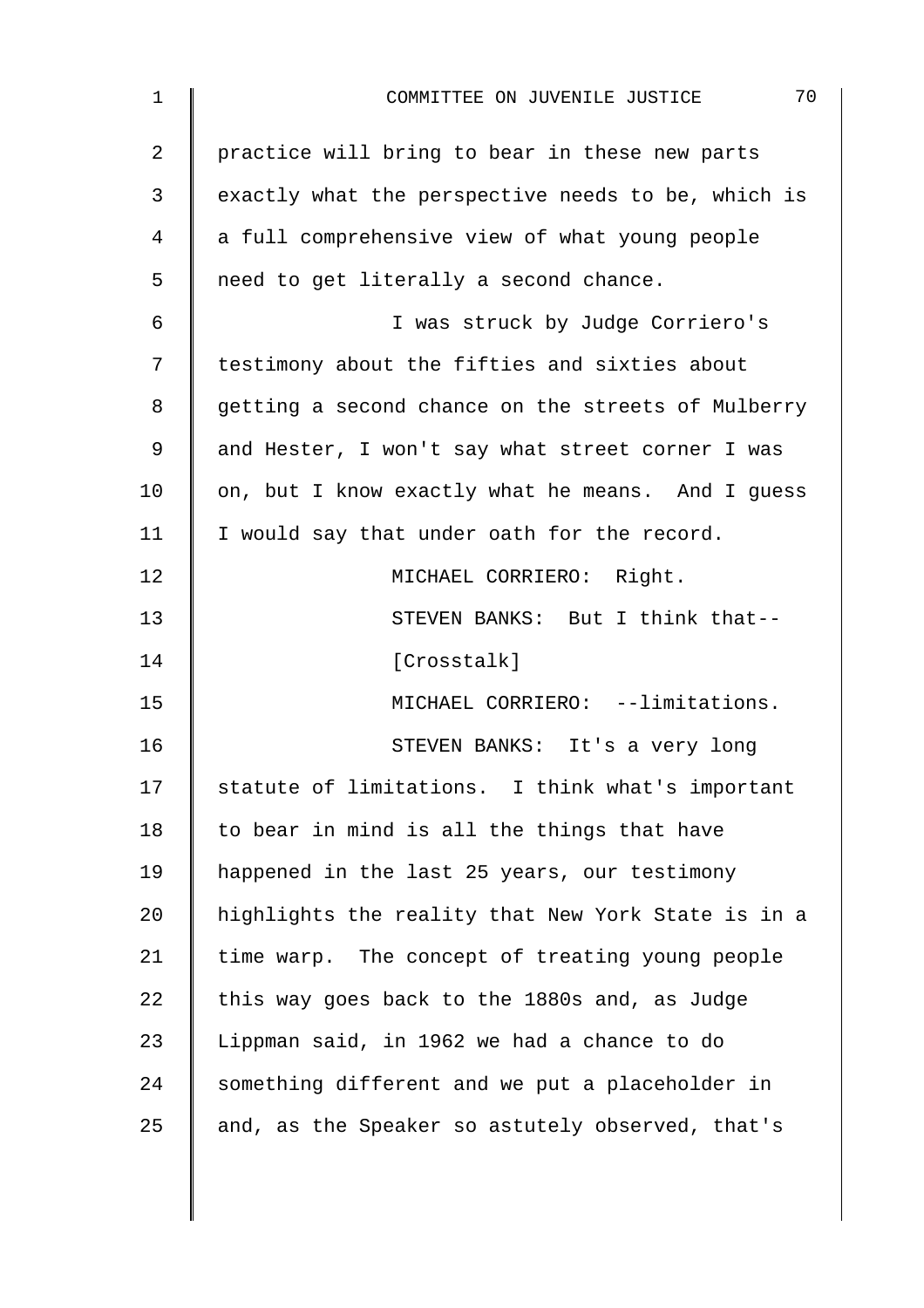| $\mathbf 1$    | 71<br>COMMITTEE ON JUVENILE JUSTICE                |
|----------------|----------------------------------------------------|
| $\overline{a}$ | the danger of placeholders. But a lot has          |
| 3              | happened in these last number of years.            |
| 4              | People have their views of the                     |
| 5              | United States Supreme Court and whether they       |
| 6              | embrace their rulings or not, but the United       |
| 7              | States Supreme Court is ahead of the State of New  |
| 8              | York in terms of its policy views of how young     |
| 9              | people should be treated, and there's a whole      |
| 10             | series of decisions--Roper and others--talking     |
| 11             | about looking at young people differently, looking |
| 12             | at the fact that scientific evidence shows the     |
| 13             | brain development and the psychosocial development |
| 14             | lead to different kinds of behavior that once you  |
| 15             | get into your twenties you regret, but if you've   |
| 16             | been processed for the criminal justice system,    |
| 17             | you don't have the opportunity to undo that what   |
| 18             | you did and you're left with more than the regret, |
| 19             | you're left with collateral consequences. And the  |
| 20             | law at the same time as has been frozen in New     |
| 21             | York, across the country, as well as in New York,  |
| 22             | has moved in the direction of having collateral    |
| 23             | consequences for criminal conduct.                 |
| 24             | So now the stakes are a lot higher                 |
| 25             | actually than in 1962, 1962 or in the 1950s and    |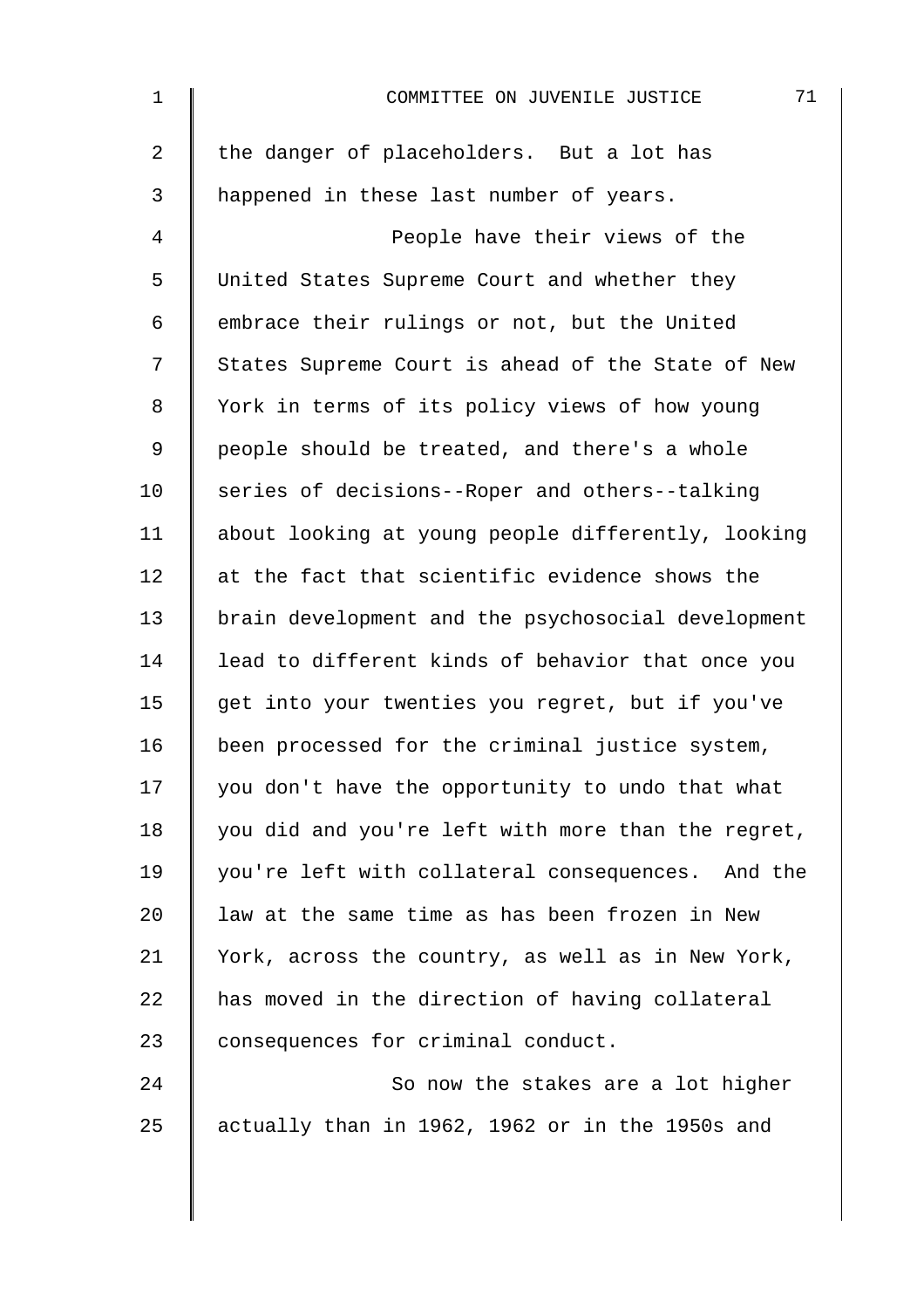| 1  | 72<br>COMMITTEE ON JUVENILE JUSTICE                |
|----|----------------------------------------------------|
| 2  | 1960s on Mulberry and Hester, there weren't the    |
| 3  | kind of consequences for the conduct that people   |
| 4  | are now sucked into the criminal justice system    |
| 5  | for when they're accused of doing it. So           |
| 6  | consequences financial aid and education,          |
| 7  | consequences for housing, for benefits, for        |
| 8  | employment, for immigration. These are all new     |
| 9  | developments that have occurred that make the      |
| 10 | mistake of not dealing with this issue in 1962 all |
| 11 | the more important.                                |
| 12 | At the same time, look at what age                 |
| 13 | of responsibilities we do have with respect to     |
| 14 | certain conduct you might observe in the streets   |
| 15 | of New York. Notwithstanding the Mayor's efforts,  |
| 16 | smoking is tied to the age of 18; drinking, tied   |
| 17 | to the age of 18; and I know near and dear to this |
| 18 | body, voting, tied to the age of 18. But when it   |
| 19 | comes to this particular population, the issues    |
| 20 | that are stake for them, they're treated           |
| 21 | differently than we look at them for voting, for   |
| 22 | smoking, and for drinking. If nothing else, that   |
| 23 | gives you a good reason for reevaluating the       |
| 24 | current situation.                                 |
| 25 | In our testimony, we present some                  |
|    |                                                    |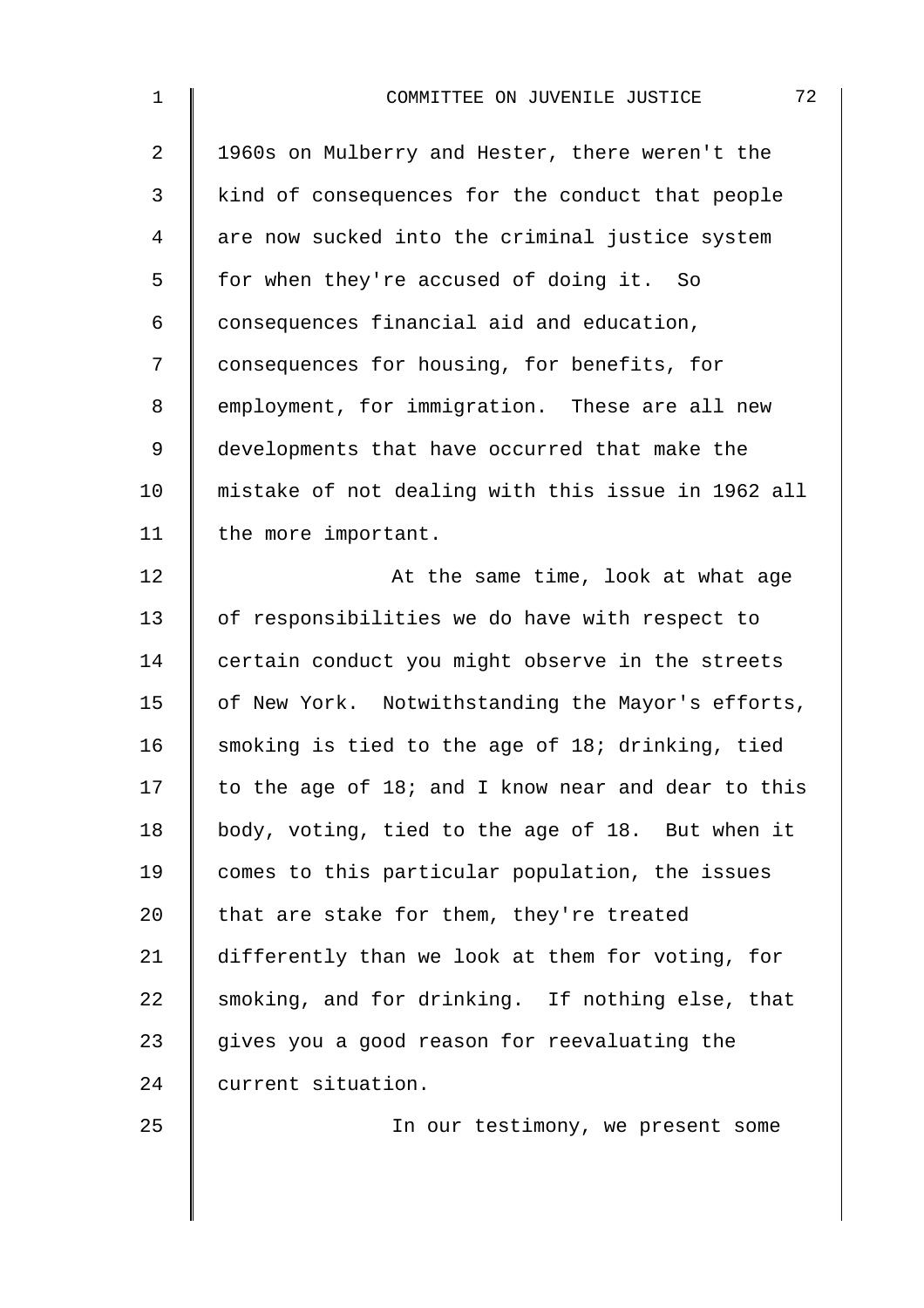| $\mathbf 1$    | 73<br>COMMITTEE ON JUVENILE JUSTICE                |
|----------------|----------------------------------------------------|
| $\overline{2}$ | of the very striking scientific evidence that we   |
| 3              | would ask that you take a look at, and obviously   |
| 4              | include in the record--evidence from Laurence      |
| 5              | Steinberg, evidence from a study done by the       |
| 6              | Allstate Insurance Company, evidence from the      |
| 7              | Department of Justice--all of that is making the   |
| 8              | point that Chief Judge Lippman made so             |
| $\mathsf 9$    | compellingly about adolescent brain development,   |
| 10             | adolescent psychosocial development. And in        |
| 11             | common sense terms, all of that research tells you |
| 12             | that teenagers will be teenagers. And all of that  |
| 13             | research tells you that there's something about    |
| 14             | teenagers together that's different than people in |
| 15             | their twenties in terms of what happens, and what  |
| 16             | you get caught up in, and what the consequences    |
| 17             | are. There are fascinating studies that we've      |
| 18             | summarized in the testimony about observing        |
| 19             | teenage behavior and the difference of adding      |
| 20             | another person and adding another teenager to that |
| 21             | behavior and it almost becomes an accelerant for   |
| 22             | what unfolds.                                      |
| 23             | All of that continues to be the way                |
| 24             | we treat teenagers, all of that continues to be    |

25 | ignored in the way we treat teenagers, and the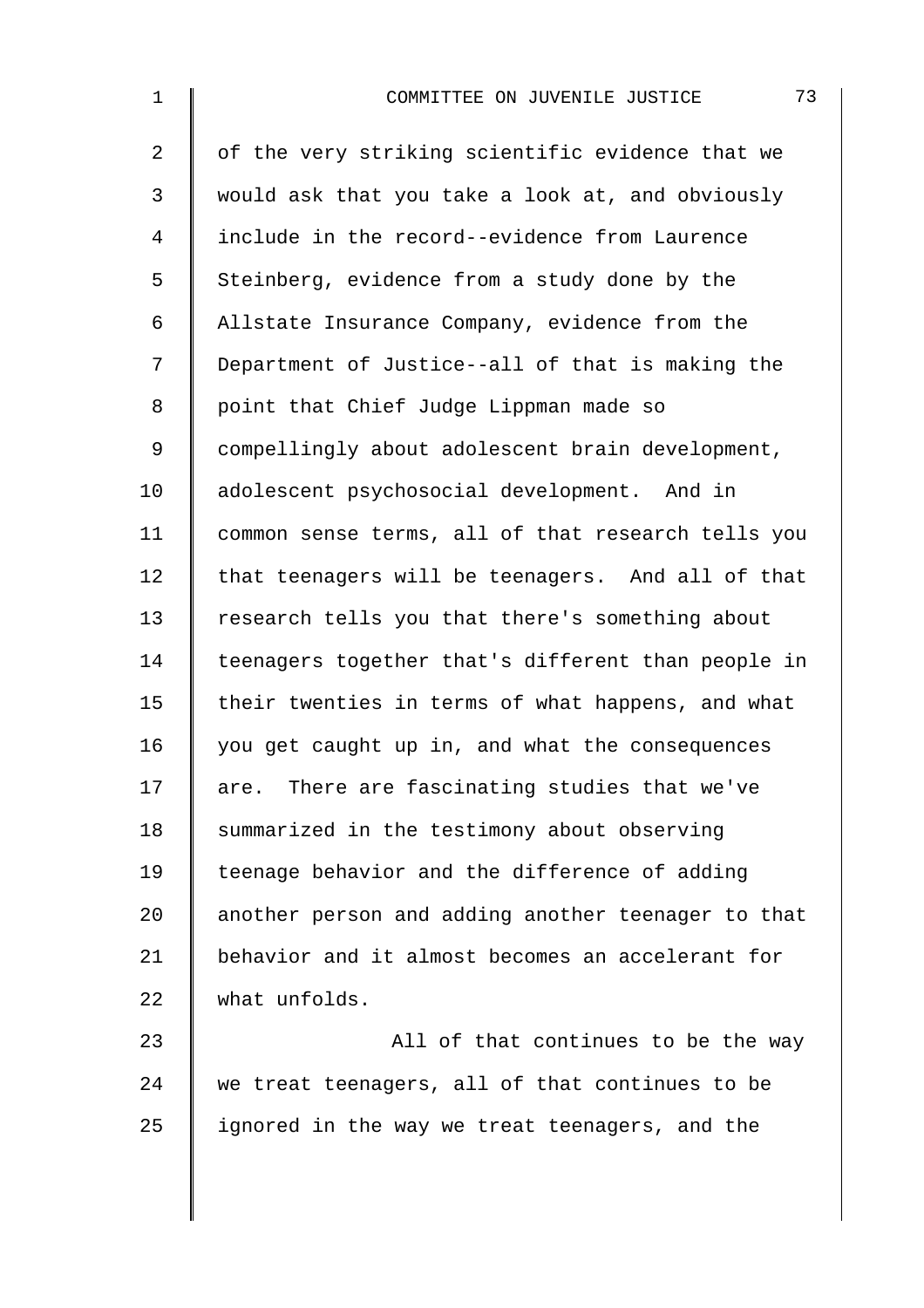| $\mathbf 1$    | 74<br>COMMITTEE ON JUVENILE JUSTICE                |
|----------------|----------------------------------------------------|
| $\overline{2}$ | importance of Chief Judge Lippman's proposal is    |
| 3              | that it takes advantage of what we've learned in   |
| 4              | the last 25 years in terms of scientific           |
| 5              | knowledge, in terms of psychosocial knowledge, in  |
| 6              | terms of the Supreme Court decisions, and in terms |
| 7              | of everything else. But in the end, his proposal   |
| 8              | does just that, it treats teenagers like teenagers |
| 9              | and gives them a second chance, which is what we   |
| 10             | would want for our kids, what we wanted for        |
| 11             | ourselves, and what we ought to want for every     |
| 12             | other person in New York City in that age group.   |
| 13             | ANDREW KALLOCH: Good morning,                      |
| 14             | Chair Gonzalez and members of the Committee, my    |
| 15             | name is Andrew Kalloch, I'm a lawyer and I work in |
| 16             | the policy unit for Manhattan Borough President    |
| 17             | Scott Stringer. You know, I'm having a little bit  |
| 18             | of déjà vu this morning listening to Judge         |
| 19             | Corriero, because, as an intern with Mr. Banks'    |
| 20             | organization some years ago, I heard the same      |
| 21             | passion directed toward prospective jurors. And I  |
| 22             | am completely--                                    |
| 23             | MICHAEL CORRIERO: Are you that                     |
| 24             | old?                                               |
| 25             | [Laughter]                                         |
|                |                                                    |
|                |                                                    |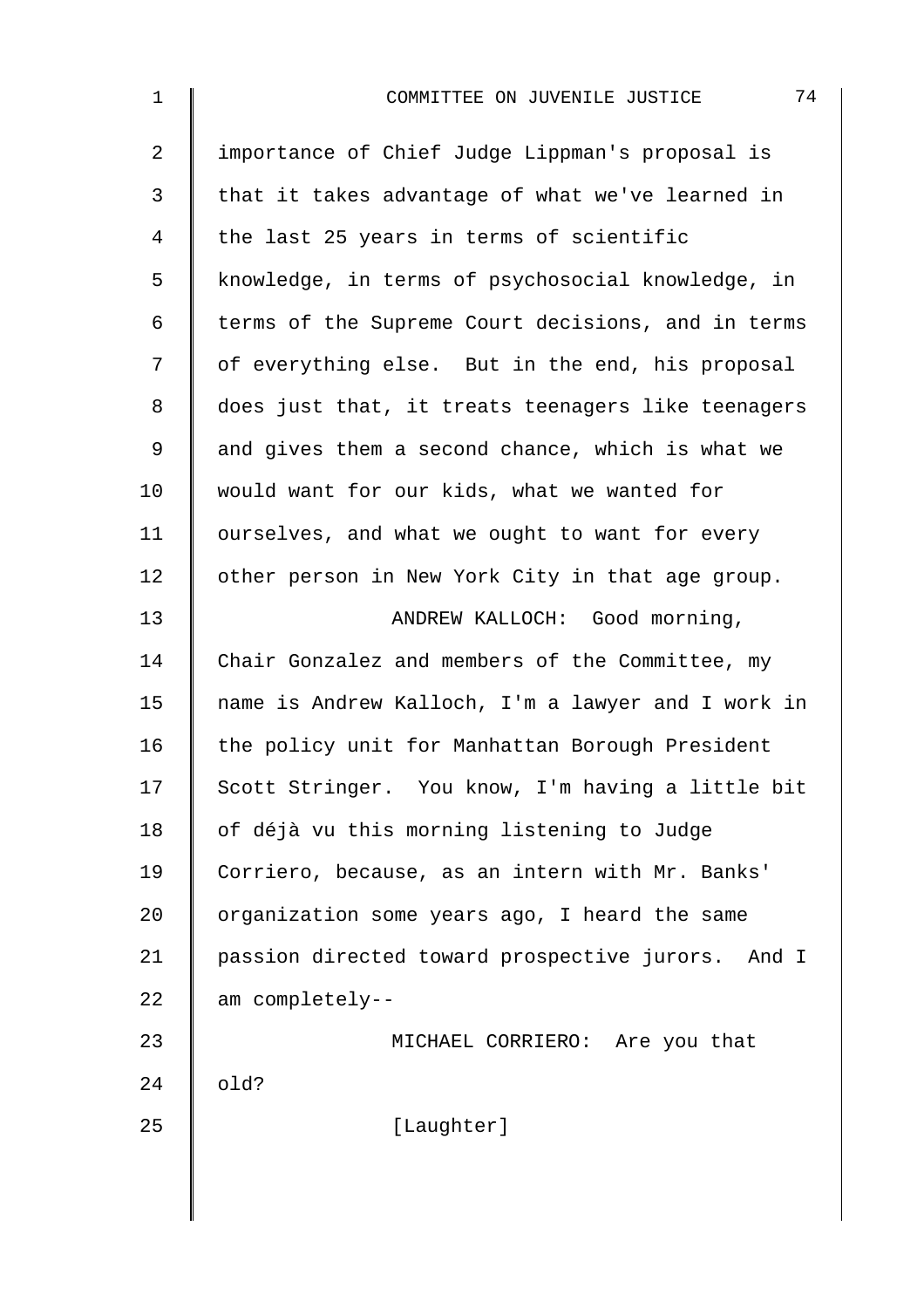| $\mathbf 1$    | 75<br>COMMITTEE ON JUVENILE JUSTICE                |
|----------------|----------------------------------------------------|
| $\overline{2}$ | ANDREW KALLOCH: I am completely                    |
| 3              | unsurprised that he has continued to bring that    |
| 4              | passion to bear after the bench, so I appreciated  |
| 5              | listening to him, as well as everyone else.        |
| $\epsilon$     | I'm testifying on behalf of Borough                |
| 7              | President Stringer, and Borough President Stringer |
| 8              | is proud to support bringing New York's juvenile   |
| $\mathsf 9$    | justice system into line with those of our sister  |
| 10             | states, and he urges the Council to adopt this     |
| 11             | resolution.                                        |
| 12             | Recent advancements in psychology                  |
| 13             | have confirmed what parents have long known, which |
| 14             | is that teenagers take longer to judge something   |
| 15             | to be a bad idea and have significant differences  |
| 16             | in cognitive processing that affect their ability  |
| 17             | to make sound judgments. The research has spurred  |
| 18             | a national consensus that youth are less culpable  |
| 19             | than adults because they do not fully comprehend   |
| 20             | the consequences of their actions and, thus,       |
| 21             | require a different response from the justice      |
| 22             | system.                                            |
| 23             | While advancements in the science                  |
| 24             | of adolescent psychology have added additional     |
| 25             | support for treating minors differently than       |
|                |                                                    |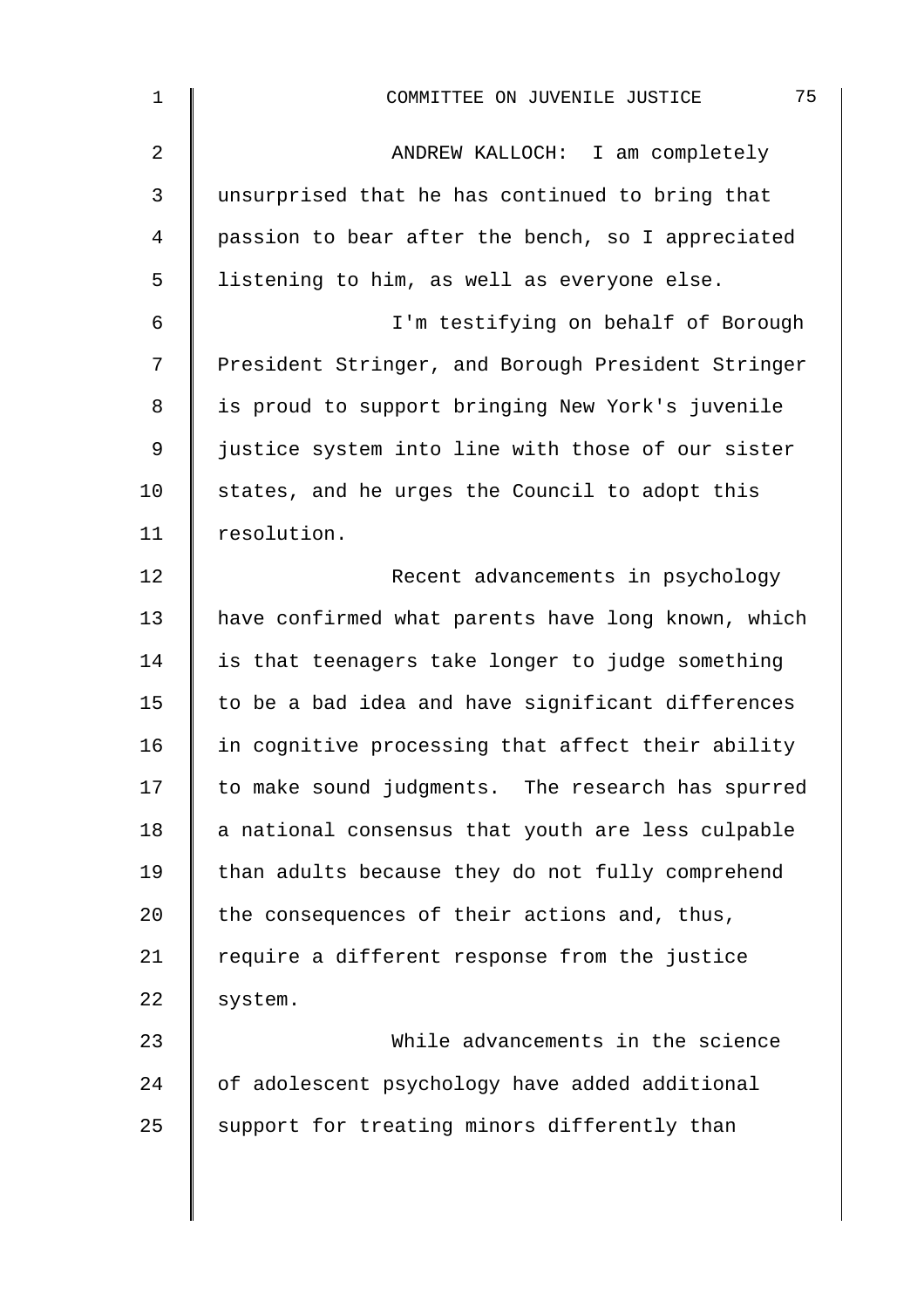| 1              | 76<br>COMMITTEE ON JUVENILE JUSTICE                |
|----------------|----------------------------------------------------|
| $\overline{2}$ | adults, we have long been aware of the deleterious |
| 3              | effects that the criminal justice system imposes   |
| 4              | on our young people and the state as a whole.      |
| 5              | We've heard the numbers already this morning from  |
| 6              | the Chief Judge and others on this panel, but they |
| 7              | are worth repeating because they are truly         |
| 8              | startling: New York now spends roughly \$266,000   |
| 9              | per child per year housing youth offenders in      |
| 10             | adult facilities. And, while the number of youths  |
| 11             | in these facilities has declined over the last     |
| 12             | couple years, the level of incarceration is still  |
| 13             | sufficiently high, such that it costs the State    |
| 14             | millions of dollars a year in incarceration costs. |
| 15             | And what do we get for that                        |
| 16             | investment? We get an 89 % recidivism rate for     |
| 17             | boys, and an 81 % recidivism rate for girls over a |
| 18             | 10-year period, and those numbers only lend        |
| 19             | credence to the idea that placing youth in adult   |
| 20             | facilities makes them more likely to re-offend     |
| 21             | than those who have spent time in juvenile         |
| 22             | institutions.                                      |
| 23             | And of course, as shocking as the                  |
| 24             | numbers are, they really fail to tell the whole    |
| 25             | story. New York's juvenile justice system has      |
|                |                                                    |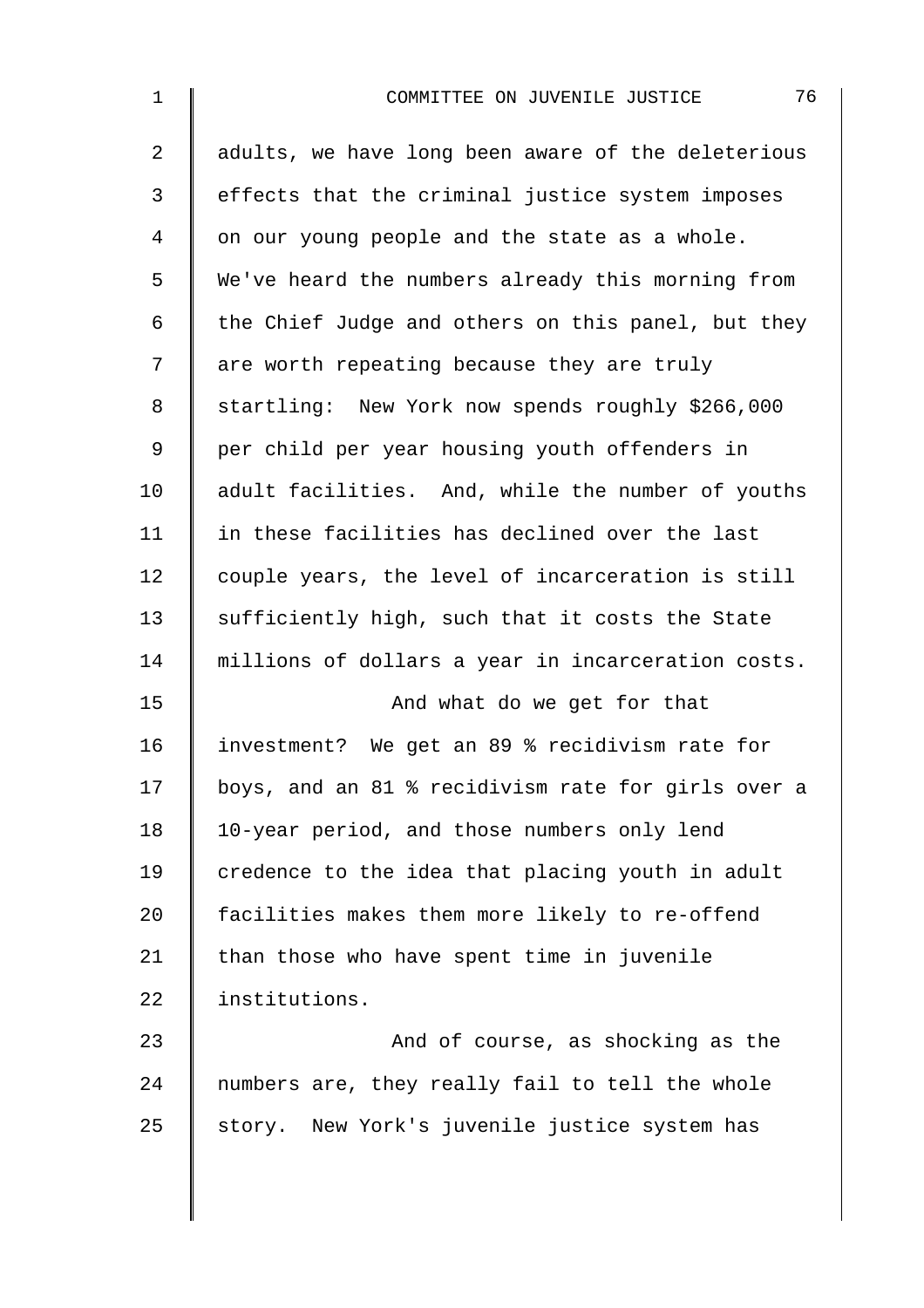| $\mathbf 1$    | 77<br>COMMITTEE ON JUVENILE JUSTICE                |
|----------------|----------------------------------------------------|
| $\overline{2}$ | been broken for decades and the juvenile justice   |
| 3              | advisory group just this past December issued a    |
| 4              | scathing report about just that, concluding that   |
| 5              | the juvenile justice system is ineffective,        |
| 6              | overpriced, and fosters brutal results.            |
| 7              | Mr. Banks mentioned the collateral                 |
| 8              | consequences of criminal convictions and the       |
| 9              | incredible rise in those consequences in recent    |
| 10             | years. It's important to note that those           |
| 11             | consequences are not equally shared across all     |
| 12             | racial and ethnic groups in New York City and New  |
| 13             | York State. Instead, Black and Hispanic youth in   |
| 14             | urban environments like New York City are          |
| 15             | disproportionately affected by these consequences. |
| 16             | According to the Urban Justice Center last year,   |
| 17             | Black and Hispanic youth accounted for 91 % of all |
| 18             | juvenile arrests in New York City. Moreover,       |
| 19             | studies by the civil rights organization           |
| 20             | Advancement Project show that African-American     |
| 21             | students are far more likely than their white      |
| 22             | peers to be suspended, expelled, or even arrested  |
| 23             | for precisely the same conduct in schools.         |
| 24             | So the policy change proposed by                   |
| 25             | Chief Judge Lippman will keep thousands of New     |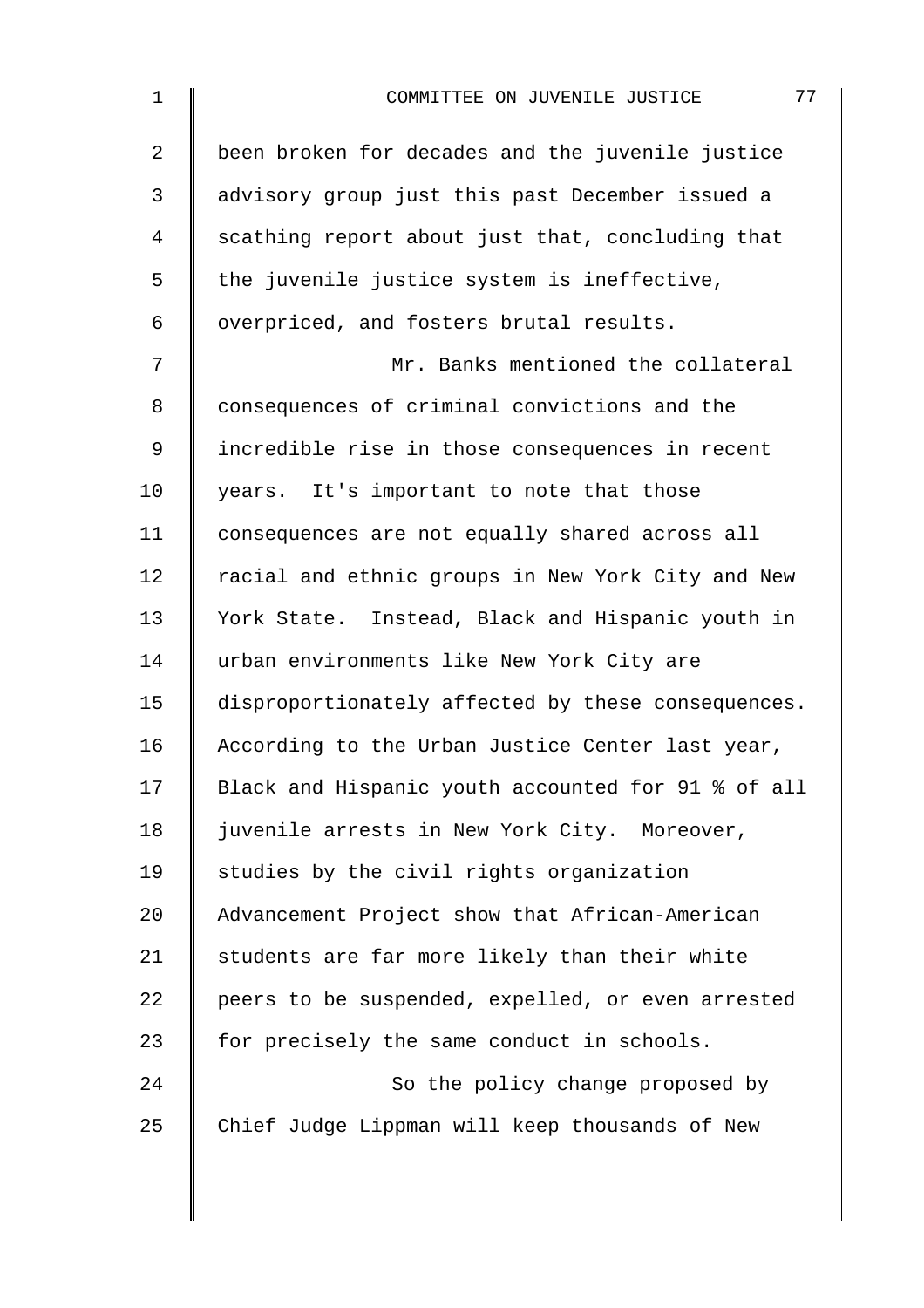| $\mathbf 1$    | 78<br>COMMITTEE ON JUVENILE JUSTICE                |
|----------------|----------------------------------------------------|
| $\overline{a}$ | York City teenagers--the majority Black and        |
| 3              | Hispanic--out of the criminal justice system and   |
| 4              | on the right track toward higher education and a   |
| 5              | productive future. It will dramatically reduce     |
| 6              | the cost of processing thousands of low-level      |
| 7              | cases through the criminal system every year, and  |
| 8              | all but eliminate the tens of millions spent       |
| 9              | incarcerating minors who commit non-violent crime. |
| 10             | Now the borough president has said                 |
| 11             | repeatedly that in order to be tough on crime, you |
| 12             | must be smart on crime. He said this in the        |
| 13             | context of calls for reforming the NYPD's stop and |
| 14             | frisk system, which is one of many things that     |
| 15             | brings thousands of young people into the criminal |
| 16             | justice system in our city every year. And Chief   |
| 17             | Judge Lippman's plan is both tough and smart.      |
| 18             | It's grounded in a modern understanding of child   |
| 19             | psychology and offers an empathetic approach to    |
| 20             | juvenile justice that promises to promote the best |
| 21             | interests of at-risk youth, not shuttle them down  |
| 22             | the well-worn path to criminality.                 |
| 23             | The proposed reform is a necessary                 |
| 24             | and progressive step in transforming New York's    |
| 25             | juvenile justice system and the borough president  |
|                |                                                    |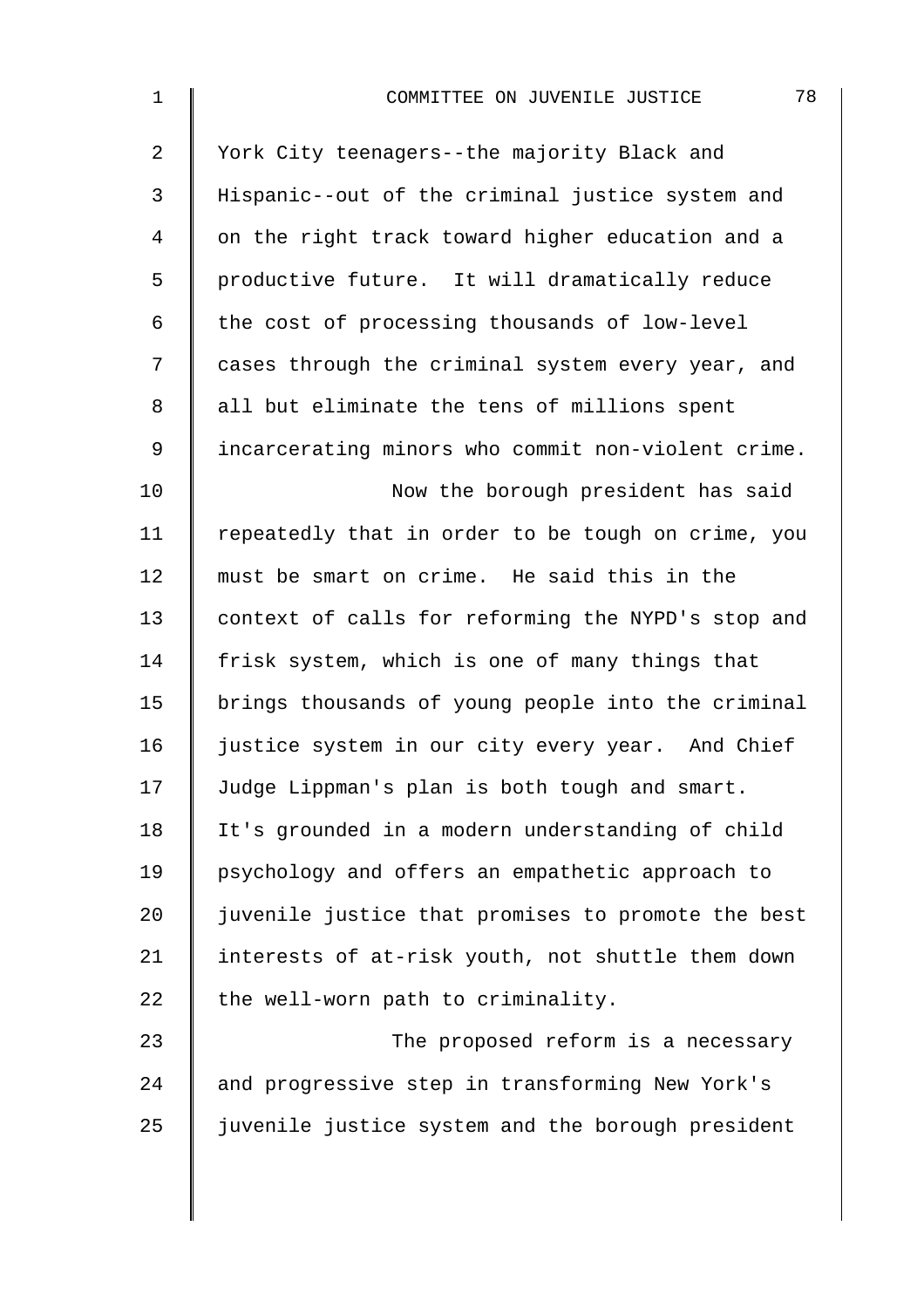| $\mathbf{1}$ | 79<br>COMMITTEE ON JUVENILE JUSTICE               |
|--------------|---------------------------------------------------|
| 2            | urges the City Council to pass the resolution.    |
| 3            | Thank you very much.                              |
| 4            | CHAIRPERSON GONZALEZ: Thank you.                  |
| 5            | Thank you. I just want to start first with Judge  |
| 6            | Corriero. I want to say to you, sir, you've been  |
| 7            | a leader, you've been a partner, I am so          |
| 8            | incredibly inspired with your life because        |
| 9            | everything that you have done has brought you to  |
| 10           | this place, and that's very significant to us.    |
| 11           | Your reputation exceeds you.                      |
| 12           | MICHAEL CORRIERO: Can I tell you                  |
| 13           | $one--$                                           |
| 14           | [background noise]                                |
| 15           | MICHAEL CORRIERO: -- my deputy,                   |
| 16           | Yuval, says that God wants us to raise the age of |
| 17           | criminal responsibility. So I think that's what   |
| 18           | you're talking--                                  |
| 19           | [Crosstalk]                                       |
| 20           | CHAIRPERSON GONZALEZ: Okay.                       |
| 21           | Great. So with that said, I think I certainly am  |
| 22           | honored to have you here today as well. You       |
| 23           | mentioned that currently we try 13, 14, and 15-   |
| 24           | year-olds in criminal court for violent crimes,   |
| 25           | they are tried as juvenile offenders. Do you      |
|              |                                                   |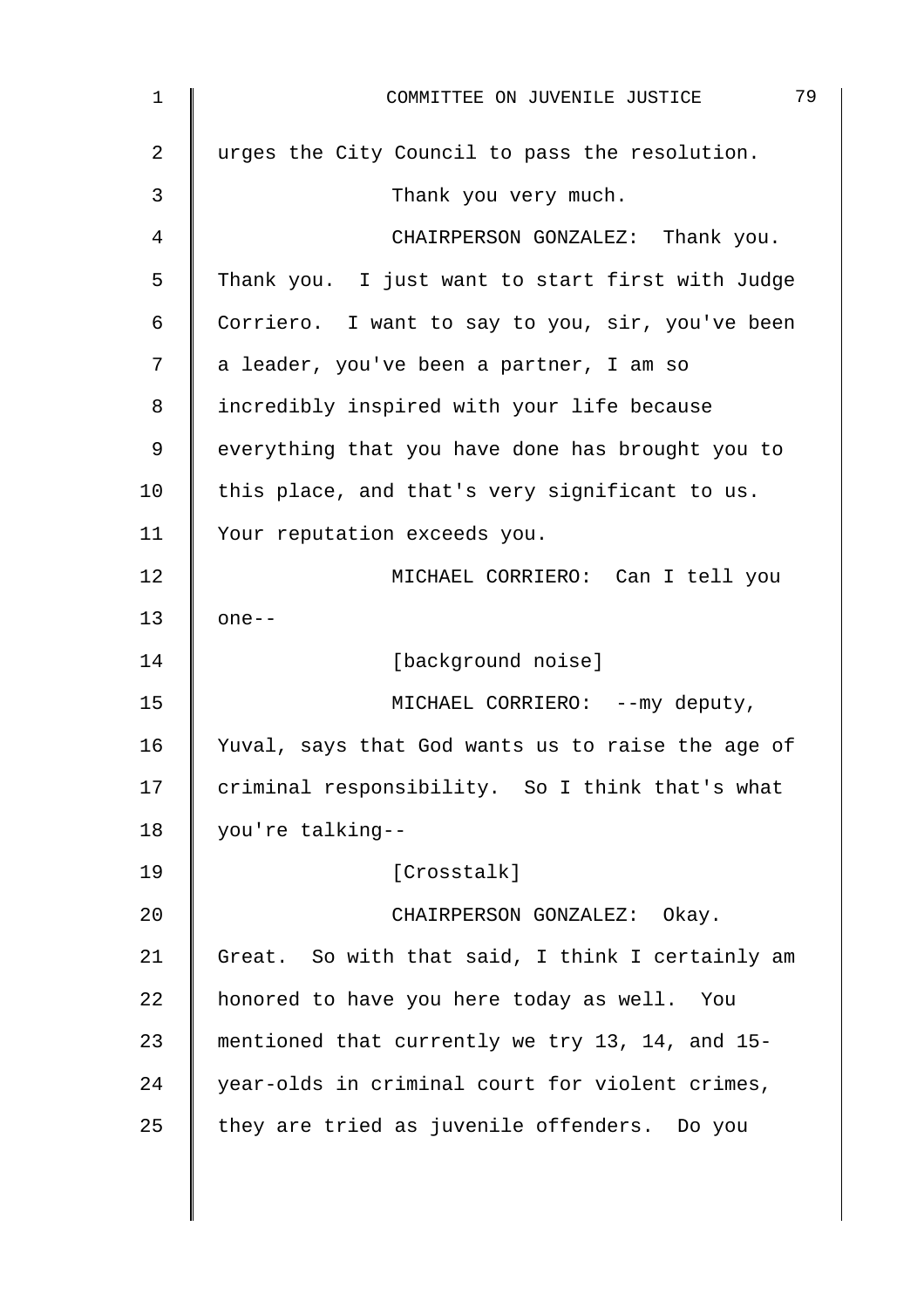| $\mathbf 1$ | 80<br>COMMITTEE ON JUVENILE JUSTICE                |
|-------------|----------------------------------------------------|
| 2           | think the new legislation would provide that 16    |
| 3           | and 17-year-olds be tried as juvenile offenders so |
| 4           | that the kids can remain in juvenile facilities    |
| 5           | until they turn 21?                                |
| 6           | MICHAEL CORRIERO: Well, you know,                  |
| 7           | I'm part of the working group that's working on    |
| 8           | the legislation and in many ways--this is not off  |
| 9           | the record, I guess, but I'll put it on, what do I |
| 10          | care, I'm retired--but in many ways working with   |
| 11          | the commission is like a mini legislature, you     |
| 12          | know, talking about give and take and compromise   |
| 13          | and points of view. Because we have a very good    |
| 14          | mix of people on that commission--we have          |
| 15          | prosecutors, we have defense lawyers, we have      |
| 16          | people who are not lawyers and who are             |
| 17          | researchers, and what have you. So a lot of this   |
| 18          | is first education, and I think I'm in a good      |
| 19          | position because of my experience, having presided |
| 20          | over the youth part, having had the responsibility |
| 21          | of sentencing so many 13, 14, and 15-year-olds,    |
| 22          | and familiarizing myself with the juvenile         |
| 23          | offender [off mic]. I think I'm in a good          |
| 24          | position to educate the various groups that don't  |
| 25          | deal with kids regularly and routinely, but I also |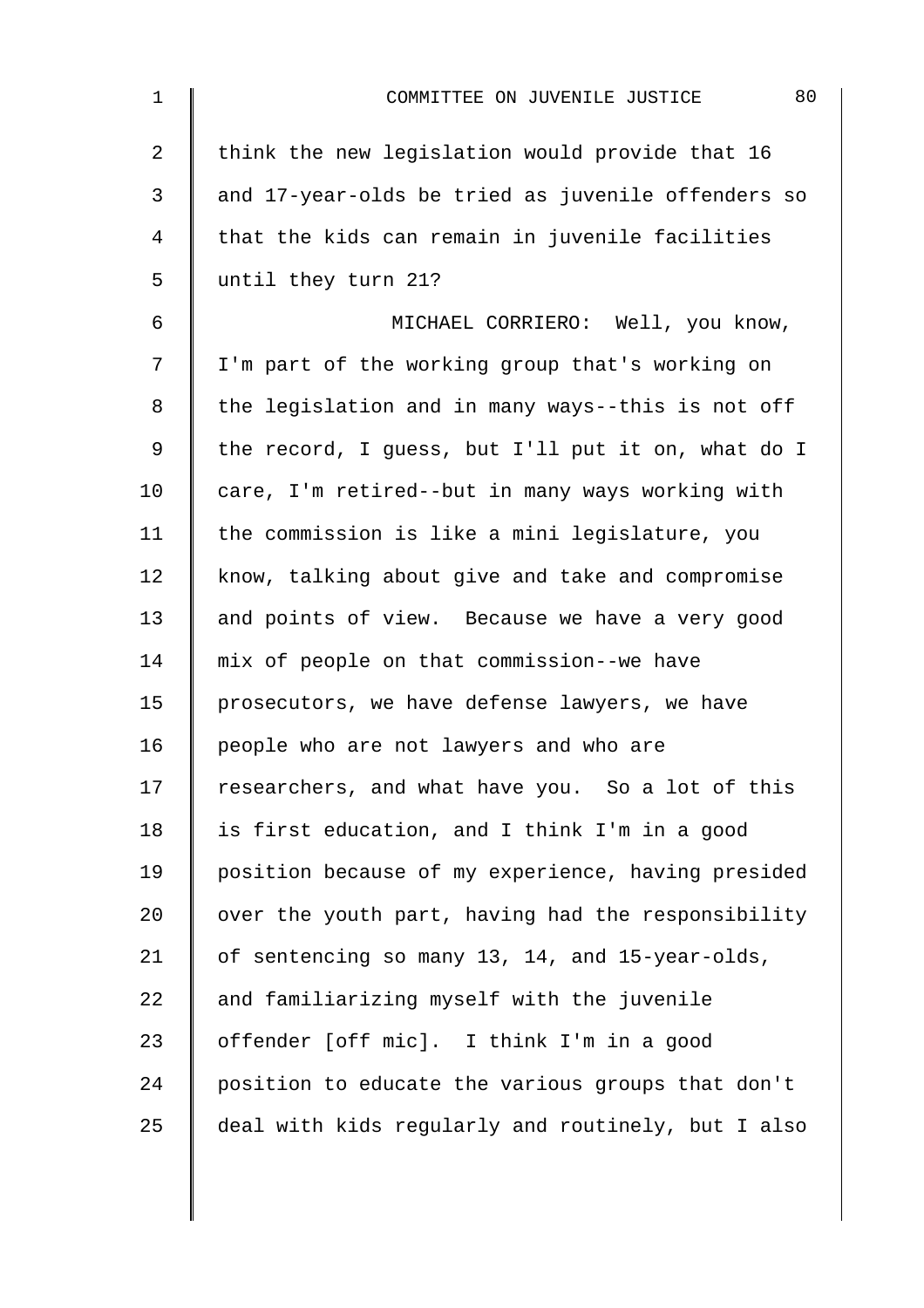| $\mathbf 1$    | 81<br>COMMITTEE ON JUVENILE JUSTICE                |
|----------------|----------------------------------------------------|
| $\overline{2}$ | feel that what we've been trying to do, for        |
| $\mathfrak{Z}$ | example, the Chief Judge talked about off-ramps in |
| $\overline{4}$ | the family court. Well I'm trying to talk about    |
| 5              | off-ramps in the criminal court for the 16 and 17- |
| 6              | year-olds. I'm talking about systemic flexibility  |
| 7              | for kids who may very well be initially prosecuted |
| 8              | in the adult court, but judges don't have the      |
| 9              | authority to kind of say wait a minute, wait a     |
| 10             | minute, this kid is different, this kid has        |
| 11             | potential, let me get them out of here and put     |
| 12             | them in the family court where I can link him with |
| 13             | services. I'm talking about expanding the judge's  |
| 14             | authority in--adult court judges, you know, as an  |
| 15             | adult court judge, I didn't have the same          |
| 16             | dispositional authority as a family court judge    |
| 17             | when I was dealing with a 14-year-old kid who was  |
| 18             | part of a group robbery. So if I wanted to place   |
| 19             | that kid in a mental health institution, the law   |
| 20             | didn't permit that, the only option I had was an   |
| 21             | indeterminate sentence to the Office of Children   |
| 22             | and Family Services or the granting of youthful    |
| 23             | offender treatment, placing a kid in probation and |
| 24             | probation was overwhelmed to begin with, and he    |
| 25             | wasn't going to get the kind of mental health      |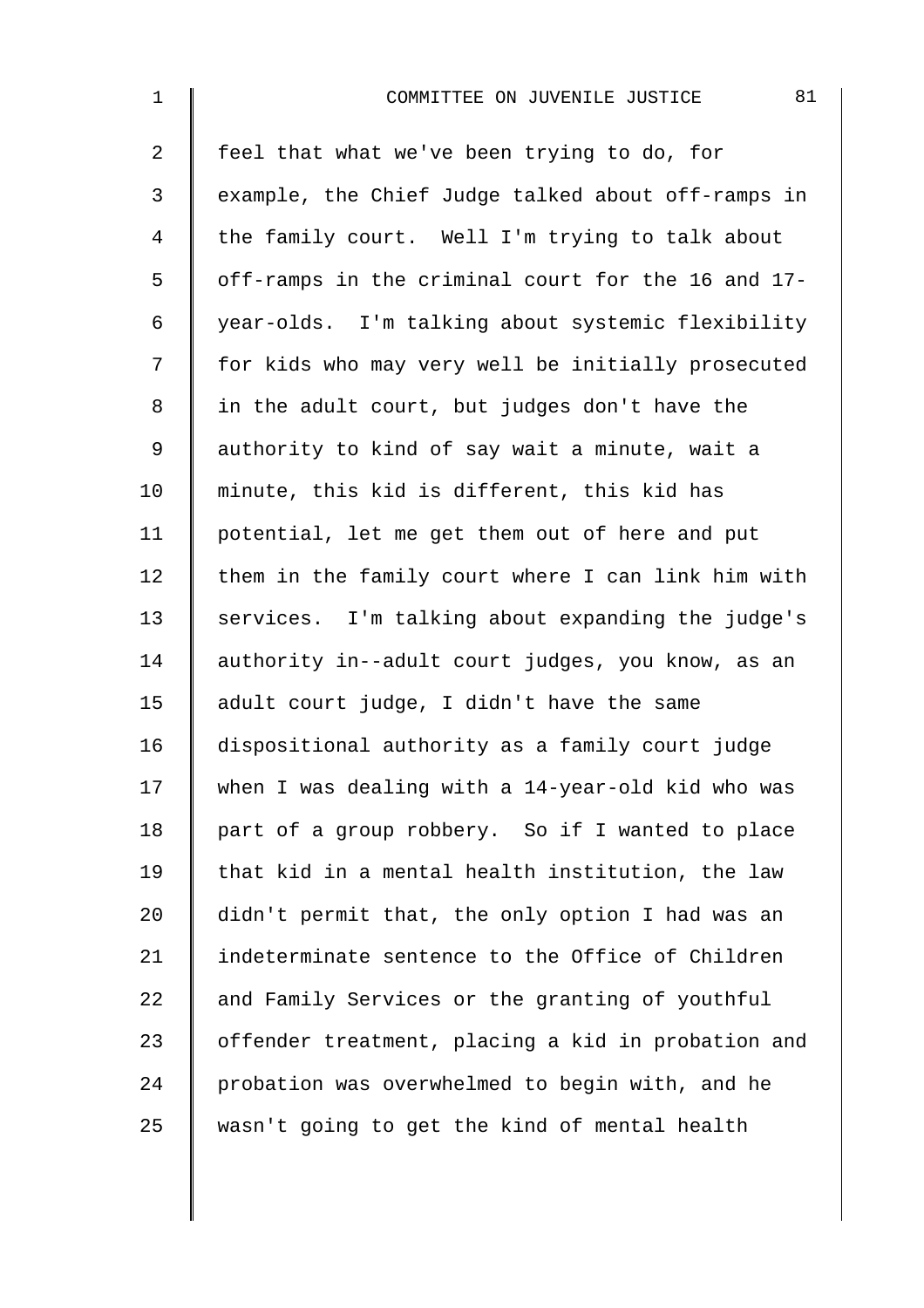| $\mathbf 1$    | 82<br>COMMITTEE ON JUVENILE JUSTICE                |
|----------------|----------------------------------------------------|
| $\overline{2}$ | services he needed.                                |
| 3              | And so there was a frustration and                 |
| $\overline{4}$ | continues to be a frustration on the part of the   |
| 5              | adult court judges dealing with 13, 14, 15, 16,    |
| 6              | and 17-year-old kids, who after an analysis of the |
| 7              | factual underpinnings of the case and their        |
| 8              | backgrounds, a judge might say, gee, you know, we  |
| $\mathsf 9$    | need another option here other than detaining a    |
| 10             | kid for a year at the cost of \$260,000 and then   |
| 11             | his coming out or her coming out with a recidivism |
| 12             | rate of 60 to 80, 90 % after ten years. I mean,    |
| 13             | it's just not acceptable. I think our Governor     |
| 14             | said it, he said, you know, he said, the most      |
| 15             | passionate part of his State of the Union speech   |
| 16             | was when he talked about juvenile justice.         |
| 17             | And that's one of the things I'm                   |
| 18             | trying to have filter up to the governor, that     |
| 19             | this involves his passion and if he wants to make  |
| 20             | New York the progressive leader that it once was,  |
| 21             | he's got to look at this in the way that we're     |
| 22             | doing.                                             |
| 23             | So yes, unfortunately, the way in                  |
| 24             | which Judge Lippman has preceded, which is, from   |
| 25             | my point of view, an incremental approach to       |
|                |                                                    |
|                |                                                    |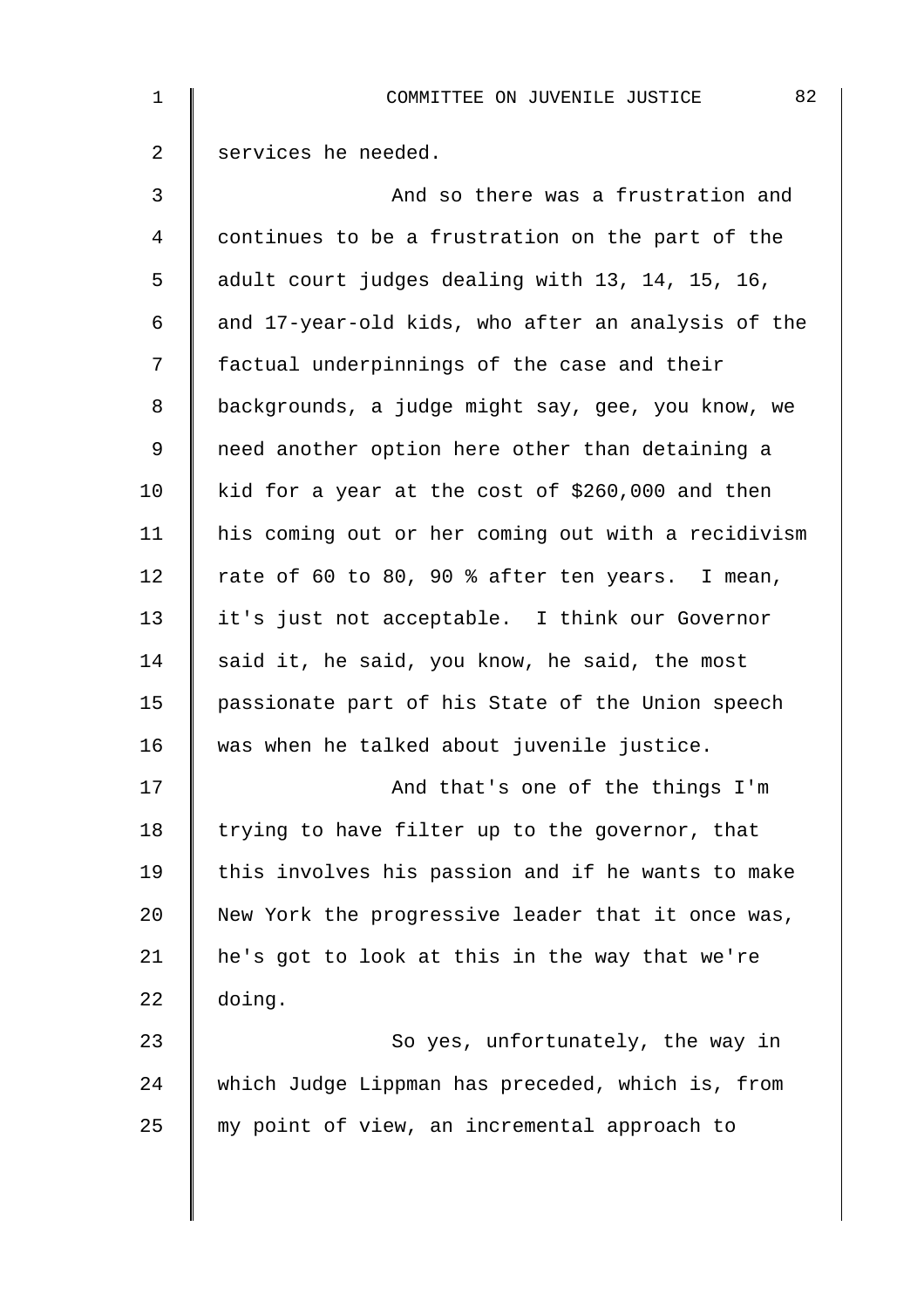| $\mathbf{1}$   | 83<br>COMMITTEE ON JUVENILE JUSTICE                |
|----------------|----------------------------------------------------|
| $\overline{a}$ | dealing with juvenile justice. I think he's        |
| 3              | looking at the realities of what can happen in our |
| 4              | state legislature at this moment in time. And so   |
| 5              | we are working trying to work within the           |
| 6              | commission to work within his framework of his     |
| 7              | proposal because, after all, that was his charge,  |
| 8              | here's my proposal, now you come up with some way  |
| 9              | of dealing with the kids, get some of the kids who |
| 10             | are accused of felonies into the family court.     |
| 11             | But even those 16 and 17-year-olds that are in the |
| 12             | adult court--now I'm not speaking for the          |
| 13             | commission now, I speak for myself--even those 16  |
| 14             | and 17-year-olds, I am trying to make the point    |
| 15             | that even they need off-ramps, even the 16 and 17- |
| 16             | year-olds, as well as the 14 and 15 need off-ramps |
| 17             | so that we can identify and safely channel out of  |
| 18             | the system appropriate children.                   |
| 19             | CHAIRPERSON GONZALEZ: Thank you.                   |
| 20             | $And--$                                            |
| 21             | [Crosstalk]                                        |
| 22             | MICHAEL CORRIERO: [Interposing]                    |
| 23             | Does that answer your question? I'm not sure if    |
| 24             | $it--$                                             |
| 25             | CHAIRPERSON GONZALEZ:                              |
|                |                                                    |
|                |                                                    |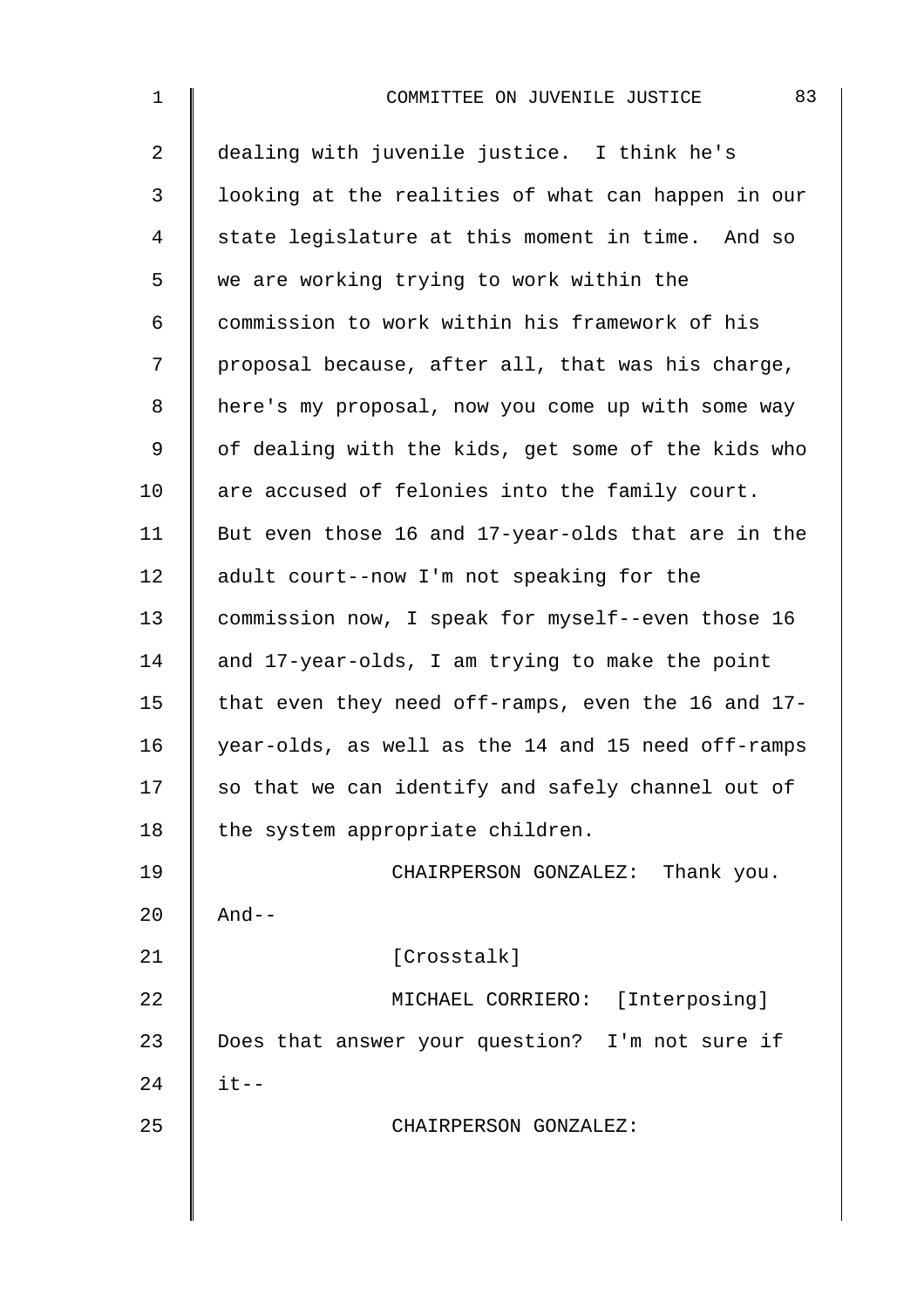| $\mathbf 1$    | 84<br>COMMITTEE ON JUVENILE JUSTICE                |
|----------------|----------------------------------------------------|
| $\overline{a}$ | [Interposing] Yes, and the one thing that I just   |
| 3              | want to say is, you know, the partnership of       |
| 4              | people like yourself is so significant, I can't    |
| 5              | even repeat myself more, thank you. Thank you so   |
| 6              | much.                                              |
| 7              | And then to Raye Barbieri, I want                  |
| 8              | to thank you for your commitment, your expertise   |
| $\mathsf 9$    | to this field, to young people, and I also want    |
| 10             | you to please thank Judge Calabrese who's done an  |
| 11             | incredible job in his role in Red Hook Justice. I  |
| 12             | mean, these are folks and these are judges that    |
| 13             | touch people's lives, they have no idea. I mean,   |
| 14             | because they exist, our children today, despite    |
| 15             | the lack of some legislation, the frustration we   |
| 16             | have with a lot of the different things that are   |
| 17             | going on with our children, those people have made |
| 18             | a difference, and I want you to let him know.      |
| 19             | And then we're going to go on to                   |
| 20             | Steve Banks. I want to say to Steve, thank you so  |
| 21             | much for everything you stated, all your           |
| 22             | commitments to our city, especially in respect to  |
| 23             | Legal Aid because I know it's so many different    |
| 24             | areas you cover, but today in respect to this      |
| 25             | legislation and to support what we do here. Thank  |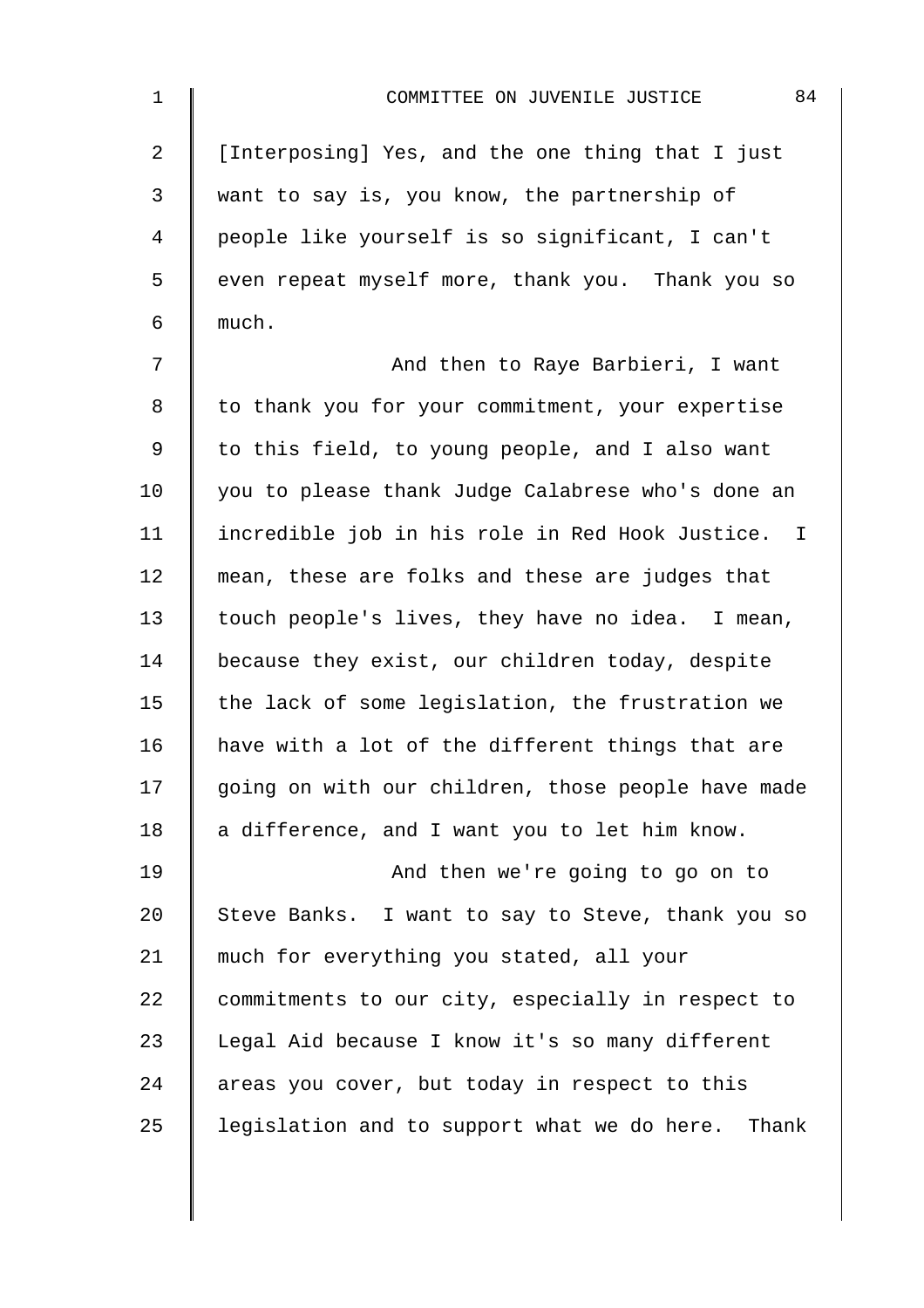| 1  | 85<br>COMMITTEE ON JUVENILE JUSTICE                |
|----|----------------------------------------------------|
| 2  | you, Steve.                                        |
| 3  | And this is for you this question,                 |
| 4  | Steve. If the age of criminal responsibility is    |
| 5  | raised from 16 to 18, would Legal Aid be able to   |
| 6  | shift its resources to its juvenile--I'm sorry, I  |
| 7  | don't have my glass--juvenile rights practice to   |
| 8  | handle the increase of juvenile delinquency case   |
| 9  | in family court, or do we have to fight for        |
| 10 | further funding in the Council? No, I just added   |
| 11 | that part.                                         |
| 12 | STEVEN BANKS: Well I'm going to                    |
| 13 | take a page from the Chief Judge, which is to say, |
| 14 | all of this is part of what the process is going   |
| 15 | to be. I will say that our juvenile rights         |
| 16 | practice is funded by the Office of Court          |
| 17 | Administration and our criminal defense practice   |
| 18 | is largely funded by the City, but in terms of the |
| 19 | funding to reduce our caseloads, that's also from  |
| 20 | the Office of Court Administration. So as the      |
| 21 | proposal progresses, focusing on which part of our |
| 22 | organization will have the bulk of the             |
| 23 | representation in these cases is certainly         |
| 24 | something that will be part of the conversation    |
| 25 | with the Office of Court Administration. We know,  |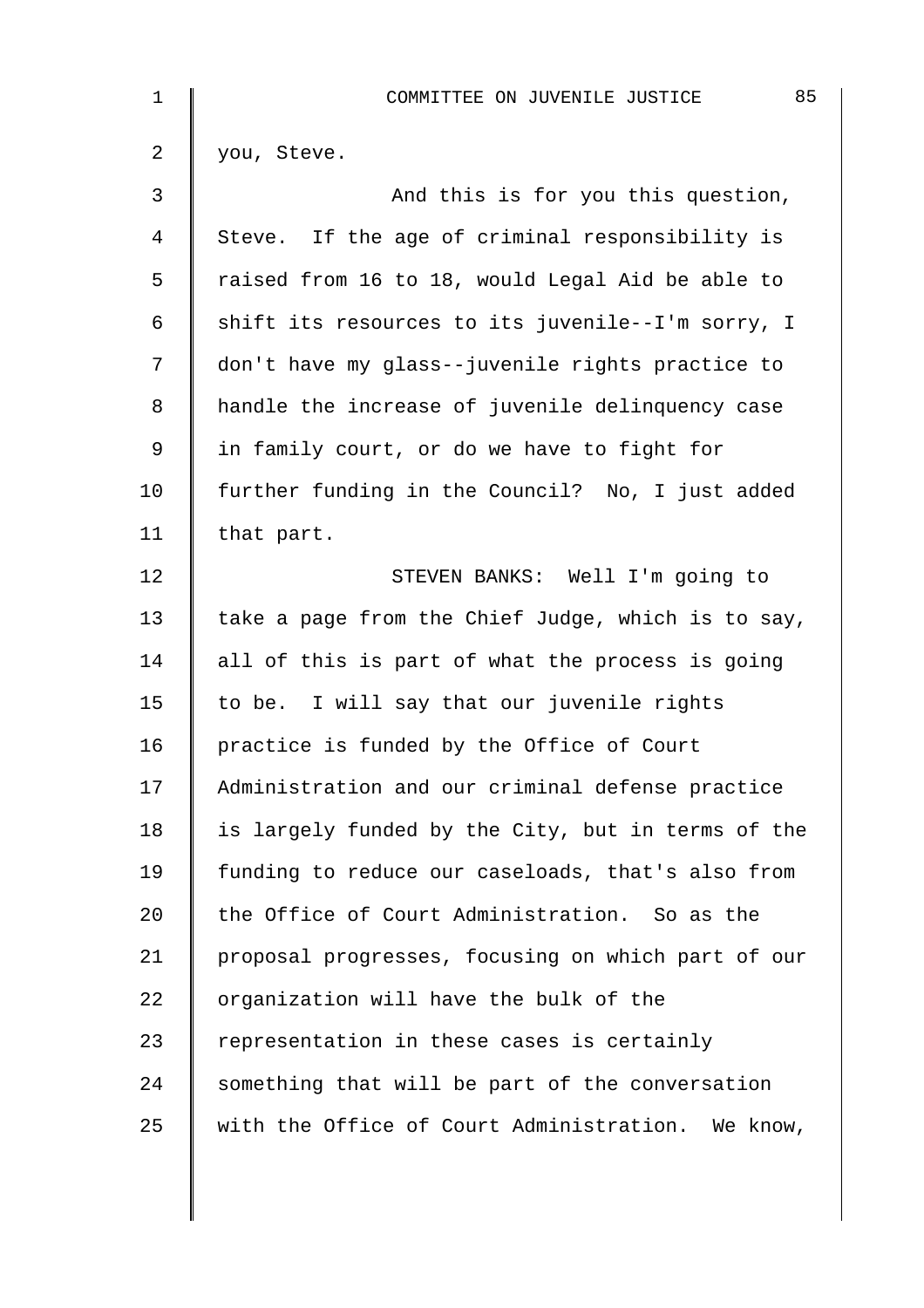| $\mathbf 1$ | 86<br>COMMITTEE ON JUVENILE JUSTICE                |
|-------------|----------------------------------------------------|
| 2           | having implemented the limitation in our caseloads |
| 3           | in our juvenile rights practice with the Office of |
| 4           | Court Administration and now in the process of     |
| 5           | doing the same for our caseloads in the criminal   |
| 6           | defense side, that the Chief Judge, the Chief      |
| 7           | Administrative Judge and OCA, I feel very strongly |
| 8           | about clients being represented by lawyers with    |
| $\mathsf 9$ | proper numbers of cases 'cause cases are people.   |
| 10          | So I think we have a high degree of confidence     |
| 11          | that there will be a focus with the Chief Judge    |
| 12          | and others at OCA about how best to do this.       |
| 13          | And in many respects, it's the                     |
| 14          | right moment to be in a place where OCA is         |
| 15          | providing funding for both the practices and we'll |
| 16          | work it out in terms of what's best for the        |
| 17          | clients, which after all, is the reason why we're  |
| 18          | here.                                              |
| 19          | CHAIRPERSON GONZALEZ: And then to                  |
| 20          | Andrew Kalloch, who is here today representing our |
| 21          | borough president, Scott Stringer from Manhattan,  |
| 22          | thank you for his support. Please let him know     |
| 23          | that I send my regards, and his support in this    |
| 24          | issue is very significant to us, thank you.        |
| 25          | ANDREW KALLOCH: Thank you, Chair.                  |
|             |                                                    |
|             |                                                    |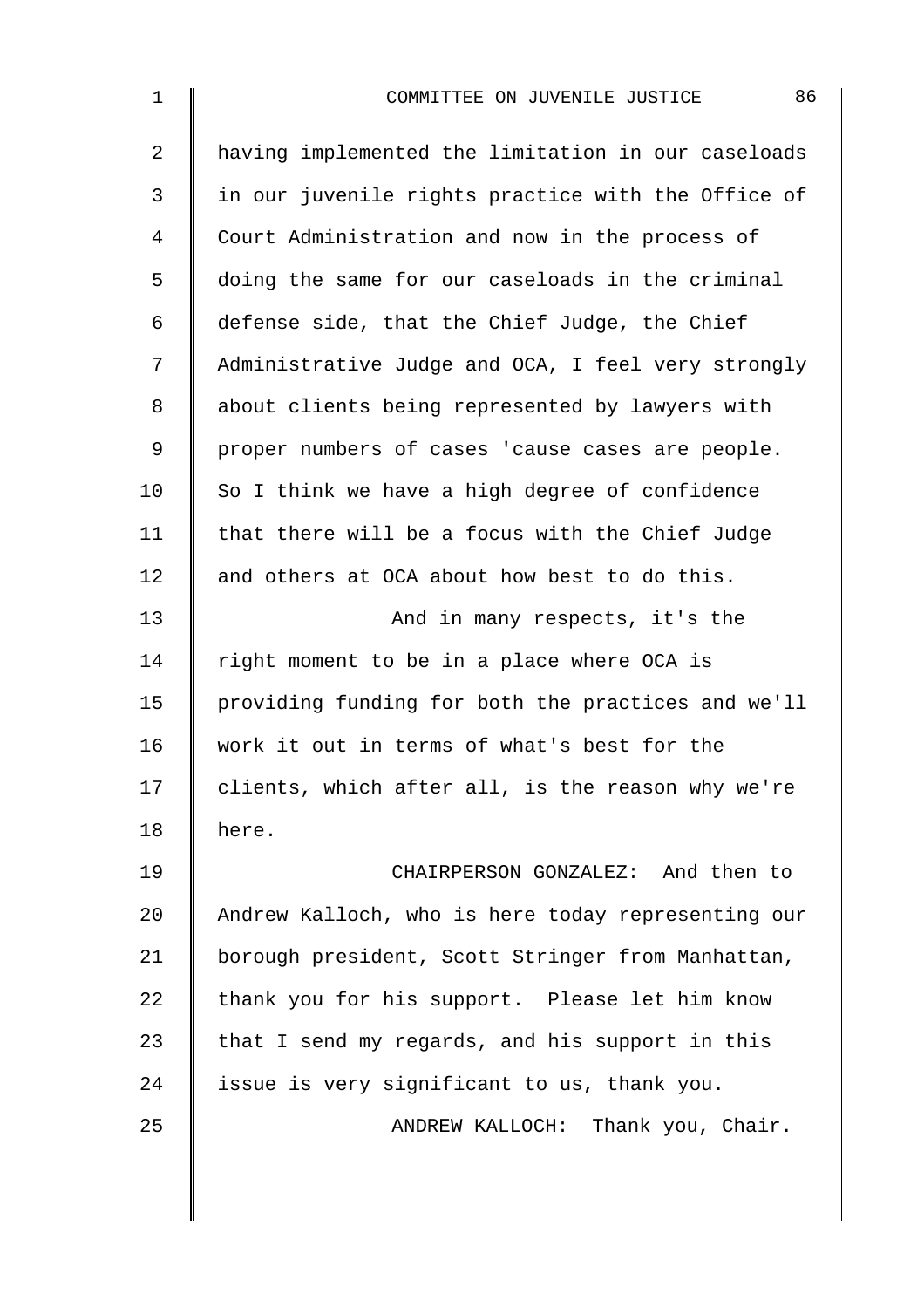| 1  | 87<br>COMMITTEE ON JUVENILE JUSTICE                |
|----|----------------------------------------------------|
| 2  | CHAIRPERSON GONZALEZ: And then I                   |
| 3  | just want to say that Councilman Sanders was here, |
| 4  | James Sanders, and he has signed on to the Intro,  |
| 5  | so that's for purpose of information. Thank you    |
| 6  | folks, have a good day.                            |
| 7  | MICHAEL CORRIERO: Andrew, you                      |
| 8  | were on my jury?                                   |
| 9  | ANDREW KALLOCH: No, I was sitting                  |
| 10 | at the--                                           |
| 11 | [background noise]                                 |
| 12 | CHAIRPERSON GONZALEZ: Liz Ryan,                    |
| 13 | Steven--                                           |
| 14 | FEMALE VOICE: Stephanie Gendell.                   |
| 15 | CHAIRPERSON GONZALEZ: I'm sorry,                   |
| 16 | Stephanie Gendell, I really--let me put on my      |
| 17 | glasses. Okay. Avery Irons, of course, and         |
| 18 | Gabrielle Prisco, please step to the table, thank  |
| 19 | you. State your name for the record.               |
| 20 | FEMALE VOICE: Thank you.                           |
| 21 | [Off mic]                                          |
| 22 | CHAIRPERSON GONZALEZ: As soon as                   |
| 23 | you're ready, you could proceed, please state your |
| 24 | name for the record. Thank you.                    |
| 25 | [Off mic]                                          |
|    |                                                    |
|    |                                                    |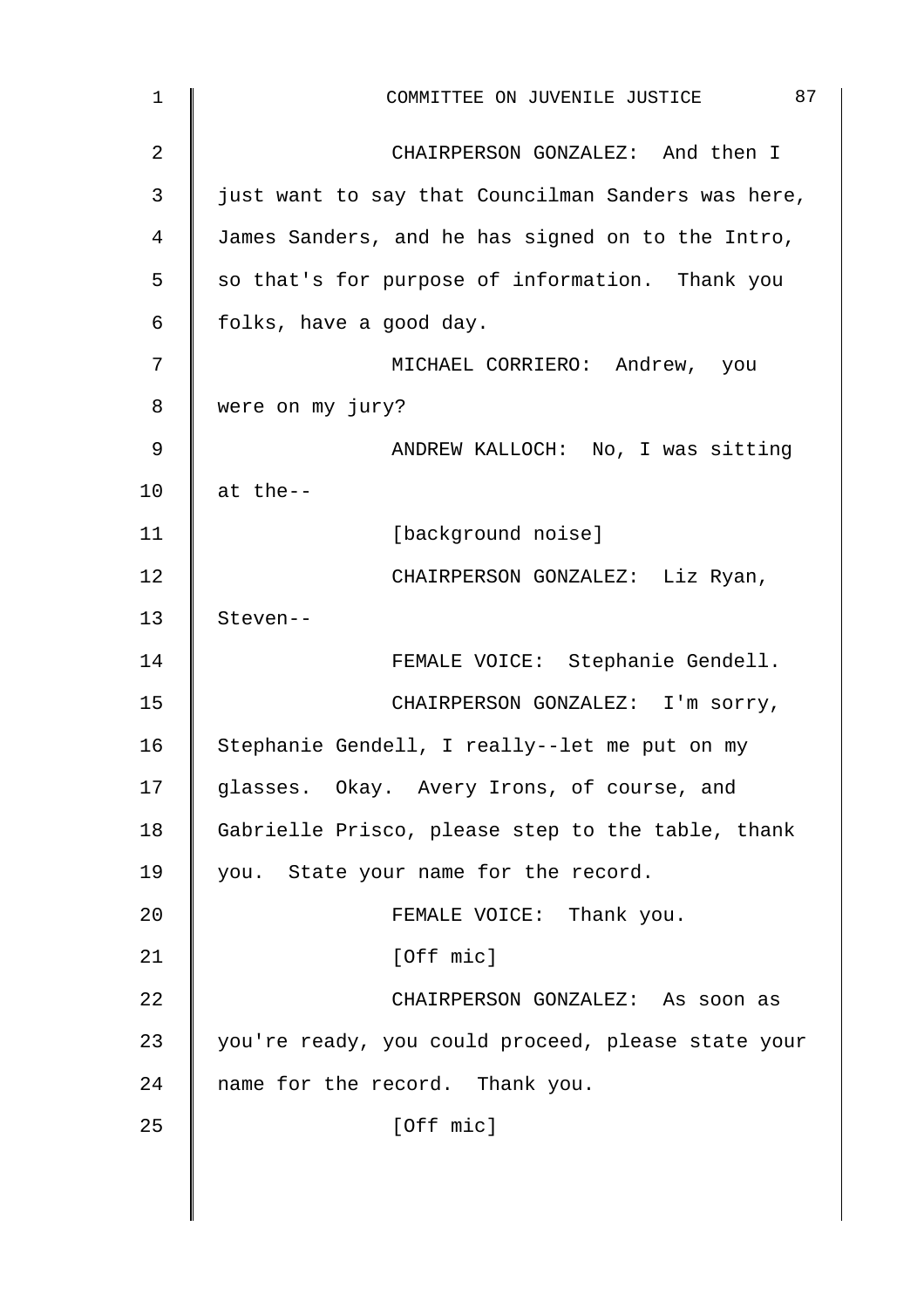| $\mathbf{1}$   | 88<br>COMMITTEE ON JUVENILE JUSTICE                |
|----------------|----------------------------------------------------|
| $\overline{2}$ | FEMALE VOICE: You should go                        |
| 3              | because they don't have our written testimony.     |
| 4              | LIZ RYAN: Okay. Liz Ryan,                          |
| 5              | Campaign for Youth Justice. Thank you, Madam       |
| 6              | Chairwoman for having me today. My name is Liz     |
| 7              | Ryan, I'm here on behalf of the Campaign for Youth |
| 8              | Justice, we are a national initiative dedicated to |
| 9              | ending the practice of trying, sentencing, and     |
| 10             | incarcerating children in the adult criminal       |
| 11             | justice system. We serve as a clearinghouse on     |
| 12             | this issue, we work with elected officials,        |
| 13             | advocates, families, and young people all over the |
| 14             | country. And so I want to applaud this committee   |
| 15             | for raising this issue, and also for Peggy Chan    |
| 16             | for reaching out to me and inviting me to be here  |
| 17             | today.                                             |
| 18             | I'm not going to repeat what was                   |
| 19             | said earlier, I just want to give a little bit of  |
| 20             | a national snapshot on this issue around the       |
| 21             | country. And before I say that, I want to preface  |
| 22             | that by saying that there is very limited national |
| 23             | data on this issue. The Office of Juvenile         |
| 24             | Justice and Delinquency Prevention released a      |
| 25             | report recently showing that only 13 states        |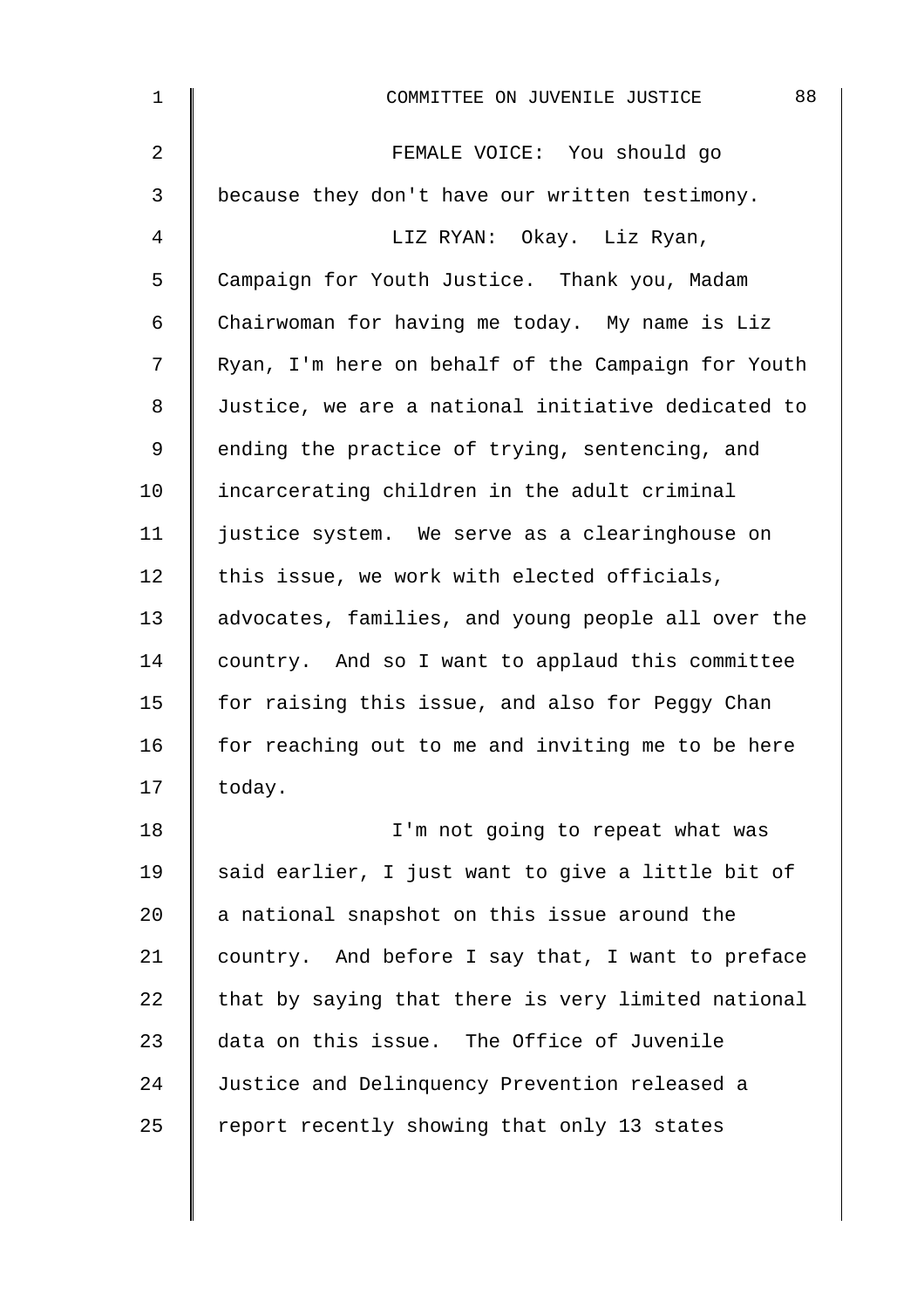| $\mathbf 1$    | 89<br>COMMITTEE ON JUVENILE JUSTICE                |
|----------------|----------------------------------------------------|
| $\overline{a}$ | collect data on kids in adult criminal court, so   |
| $\mathsf{3}$   | these data gaps make it challenging to assess      |
| 4              | trends as well as to adequately compare across     |
| 5              | states. But we do know a number of things, so I    |
| 6              | want to just recap quickly what we do know.        |
| 7              | Sort of ten key facts. One is that                 |
| 8              | nationally, roughly 250,000 kids are prosecuted in |
| 9              | adult criminal court every year, and on any given  |
| 10             | day there 10,000 kids in adult jails and prisons,  |
| 11             | and that number is magnified by 12 to 20 times     |
| 12             | over the course of a year. So we have a lot of     |
| 13             | kids in adult criminal court, and here in New      |
| 14             | York, you have 47,000 kids, 16 and 17 in adult     |
| 15             | criminal court automatically and another nearly    |
| 16             | 1,000 kids, 13 to 15.                              |
| 17             | A second key feature is that the                   |
| 18             | consequences of an adult conviction, as you know,  |
| 19             | are lifelong, very serious, and in some cases,     |
| 20             | deadly. I've had the opportunity to go to Riker's  |
| 21             | Island a couple of years ago with one of our young |
| 22             | people and we were just--it greatly impacted our   |
| 23             | views on this and so it's something that we're     |
| 24             | very well aware of.                                |
| 25             | Another key fact that you should                   |
|                |                                                    |
|                |                                                    |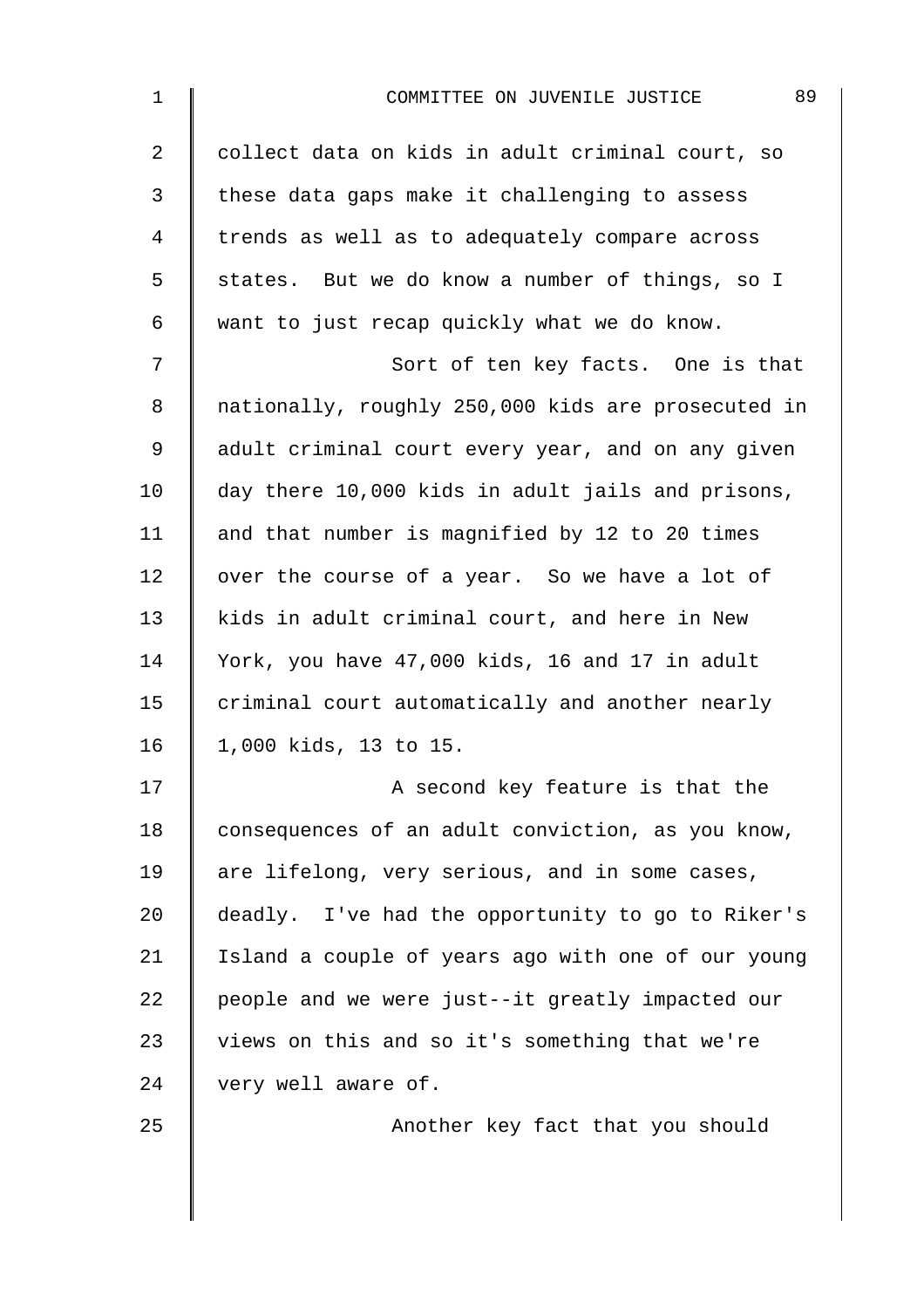| $\mathbf 1$    | 90<br>COMMITTEE ON JUVENILE JUSTICE                |
|----------------|----------------------------------------------------|
| $\overline{a}$ | know is that the majority of young people in the   |
| 3              | country who are tried in adult criminal court are  |
| 4              | not there for the most serious violent crimes.     |
| 5              | And in fact, 80 % of youth who are sentenced to a  |
| 6              | prison term are released by their 21st birthday    |
| 7              | and 95 % are released by their 25th birthday. So   |
| 8              | that's a fact that should be taken into account as |
| 9              | you're thinking about this issue.                  |
| 10             | A couple of other things, we looked                |
| 11             | at data that states about a dozen states collected |
| 12             | that show a few troubling facts about kids in      |
| 13             | adult court which you should add into the mix      |
| 14             | here. One is that there are lots of youth getting  |
| 15             | processed through adult criminal court who are     |
| 16             | charged with one thing, which gets them into adult |
| 17             | criminal court, and then they're convicted of      |
| 18             | something for which they never would have been in  |
| 19             | adult court in the first place.                    |
| 20             | Second is that in some states that                 |
| 21             | have what's called a reverse waiver provision,     |
| 22             | where kids go to adult criminal court, then they   |
| 23             | can be sentenced back, we're finding out that      |
| 24             | large numbers of those kids are getting sent back  |
| 25             | to the juvenile justice system. So Maryland, for   |
|                |                                                    |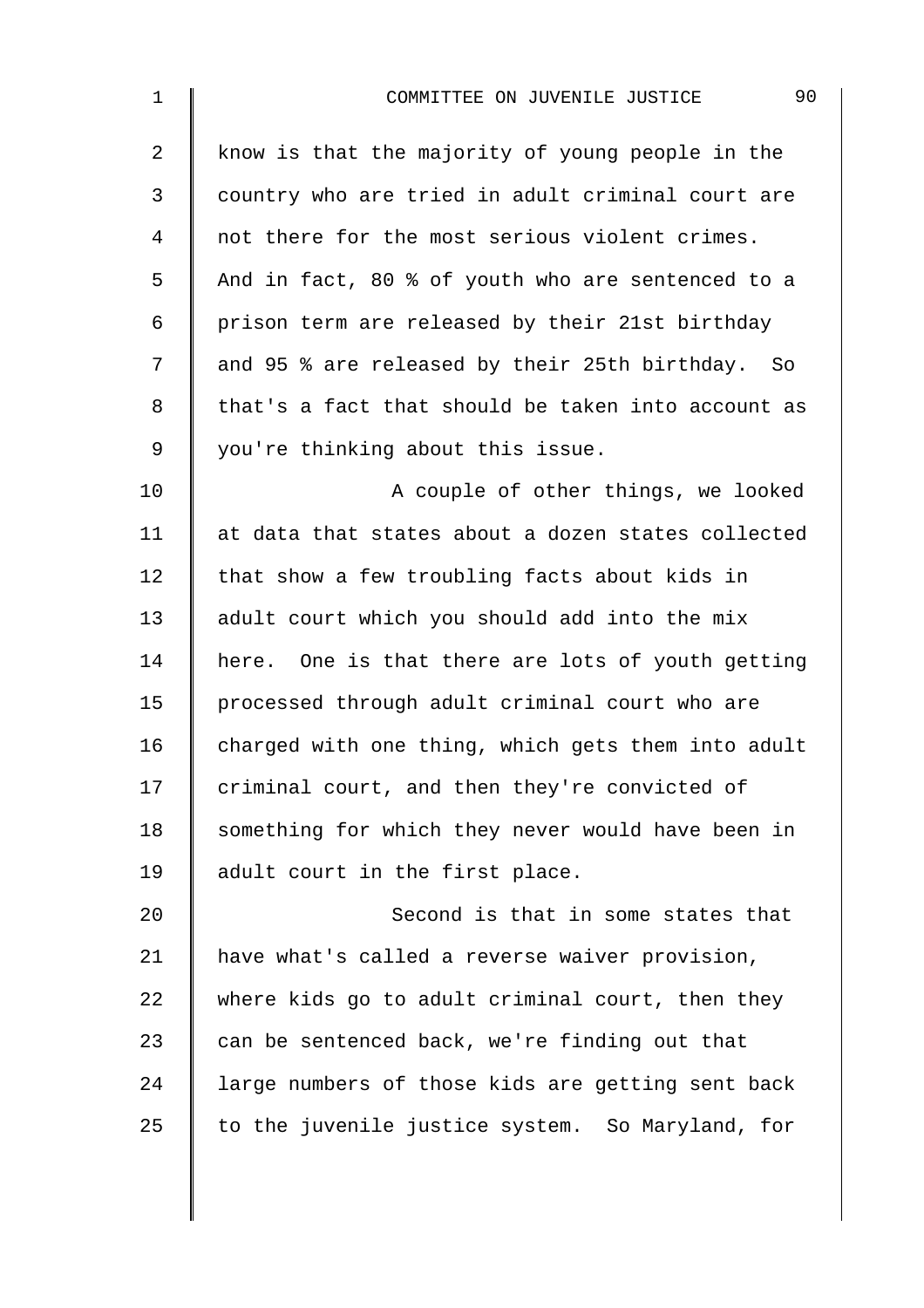| $\mathbf{1}$   | 91<br>COMMITTEE ON JUVENILE JUSTICE                |
|----------------|----------------------------------------------------|
| $\overline{a}$ | example, did a study on this recently showing that |
| 3              | and that really underscores the--you know, calls   |
| 4              | into question why those kids are being processed   |
| 5              | in adult court in the first place. And I think     |
| 6              | there are a number of studies around the country   |
| 7              | that are showing this as well.                     |
| 8              | In several other states recently,                  |
| 9              | in Virginia and Texas, they show that there are a  |
| 10             | lot of first-time offenders in adult criminal      |
| 11             | court, and that undermines the use of the juvenile |
| 12             | justice system, which is supposed to be dealing    |
| 13             | with kids when they get into trouble for the       |
| 14             | first, second, and maybe third time.               |
| 15             | And then another fact that a lot of                |
| 16             | folks, I think, here in New York is true is that a |
| 17             | lot of kids who are sentenced in adult court are   |
| 18             | placed on adult probation, and that to me really   |
| 19             | calls into question why are you sending these kids |
| 20             | to adult court in the first place. And in some of  |
| 21             | the studies that we've seen we're talking about    |
| 22             | the same kids, you know, the kids that are         |
| 23             | processed in adult court, the kids that are        |
| 24             | processed in the juvenile justice system, they     |
| 25             | have the same features, same demographics, and why |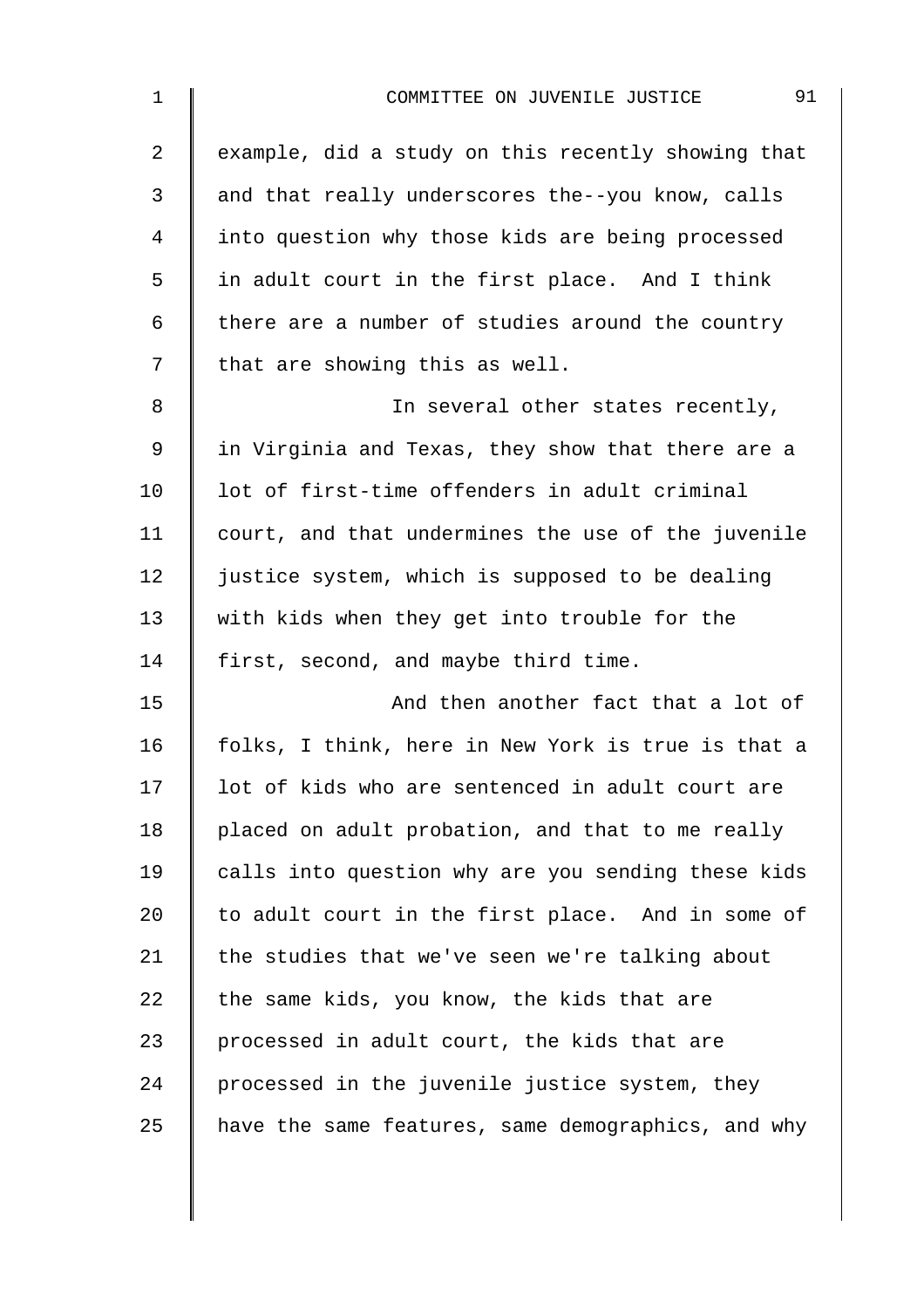| $\mathbf{1}$   | 92<br>COMMITTEE ON JUVENILE JUSTICE                |
|----------------|----------------------------------------------------|
| $\overline{a}$ | are some kids being treated one way and some       |
| 3              | another.                                           |
| 4              | And I think finally the last point                 |
| 5              | I want to just make about kids in adult criminal   |
| 6              | court is that it disproportionately affects young  |
| 7              | people of color. We did a study on African-        |
| 8              | American youth in the justice system and we did    |
| 9              | one on Latino youth in the justice system recently |
| 10             | showing the devastating consequences of trying     |
| 11             | kids in adult criminal court, and it's not because |
| 12             | young people of color commit more crime than white |
| 13             | youth, it's because the justice system treats them |
| 14             | differently. And for this reason alone, it calls   |
| 15             | into question the idea putting kids in adult       |
| 16             | criminal court.                                    |
| 17             | So given all of that, I think a                    |
| 18             | couple of recommendations for the committee. One   |
| 19             | is that, states all over the country have started  |
| 20             | to re-examine these kinds of statutes because of   |
| 21             | this kind of research. And we did a study          |
| 22             | recently called State Trends, looking at examples  |
| 23             | of states around the country that were reducing    |
| 24             | the prosecution of kids in adult criminal court,   |
| 25             | and we go into detail about the kinds of changes   |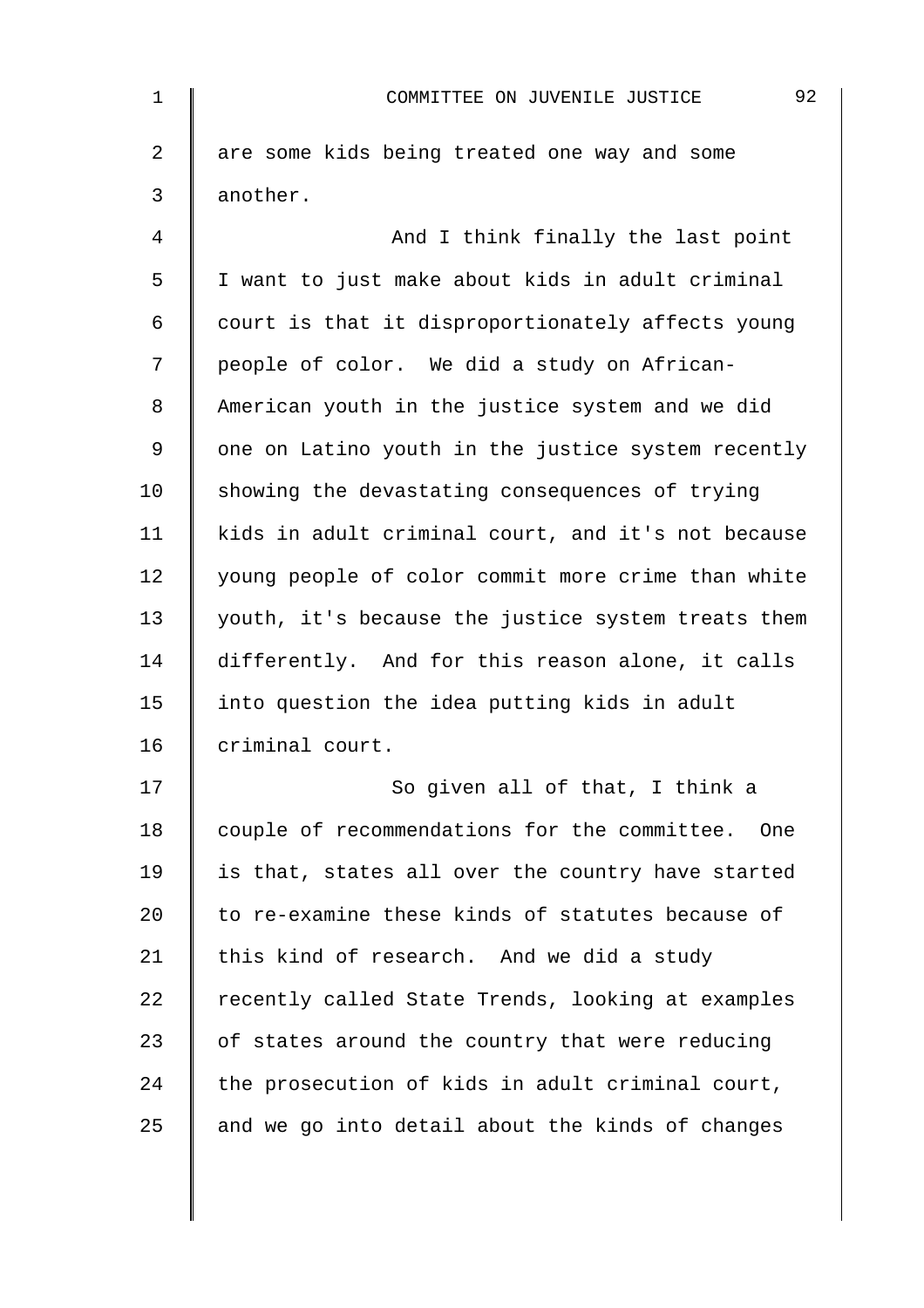| $\mathbf 1$ | 93<br>COMMITTEE ON JUVENILE JUSTICE                |
|-------------|----------------------------------------------------|
| 2           | and I'm happy to share that with the committee.    |
| 3           | Also, we released a poll a few                     |
| 4           | weeks ago showing that the public overwhelmingly   |
| 5           | supports these kinds of changes, the kind of       |
| 6           | changes you're talking about here today. And you   |
| 7           | know, we did a poll nationally, New Yorkers were   |
| 8           | included in that poll, and so it's good news for   |
| 9           | those of you who are in elected office to know     |
| 10          | that your constituents support these kind of       |
| 11          | changes.                                           |
| 12          | So I would make four                               |
| 13          | recommendations to this committee. One is that     |
| 14          | the state should be commended for your work on     |
| 15          | juvenile justice reforms, they're being noted      |
| 16          | around the country. And that now is the time to    |
| 17          | really examine kids in adult criminal court, given |
| 18          | all the changes you've been undertaking on your    |
| 19          | juvenile justice system.                           |
| 20          | Second is, with the data that I                    |
| 21          | mention and the recidivism research, it really     |
| 22          | calls into question the prosecution of kids in     |
| 23          | adult court in any fashion, at any age. So I do    |
| 24          | believe that Judge Lippman's proposal would go a   |
| 25          | long way towards removing the vast majority of     |
|             |                                                    |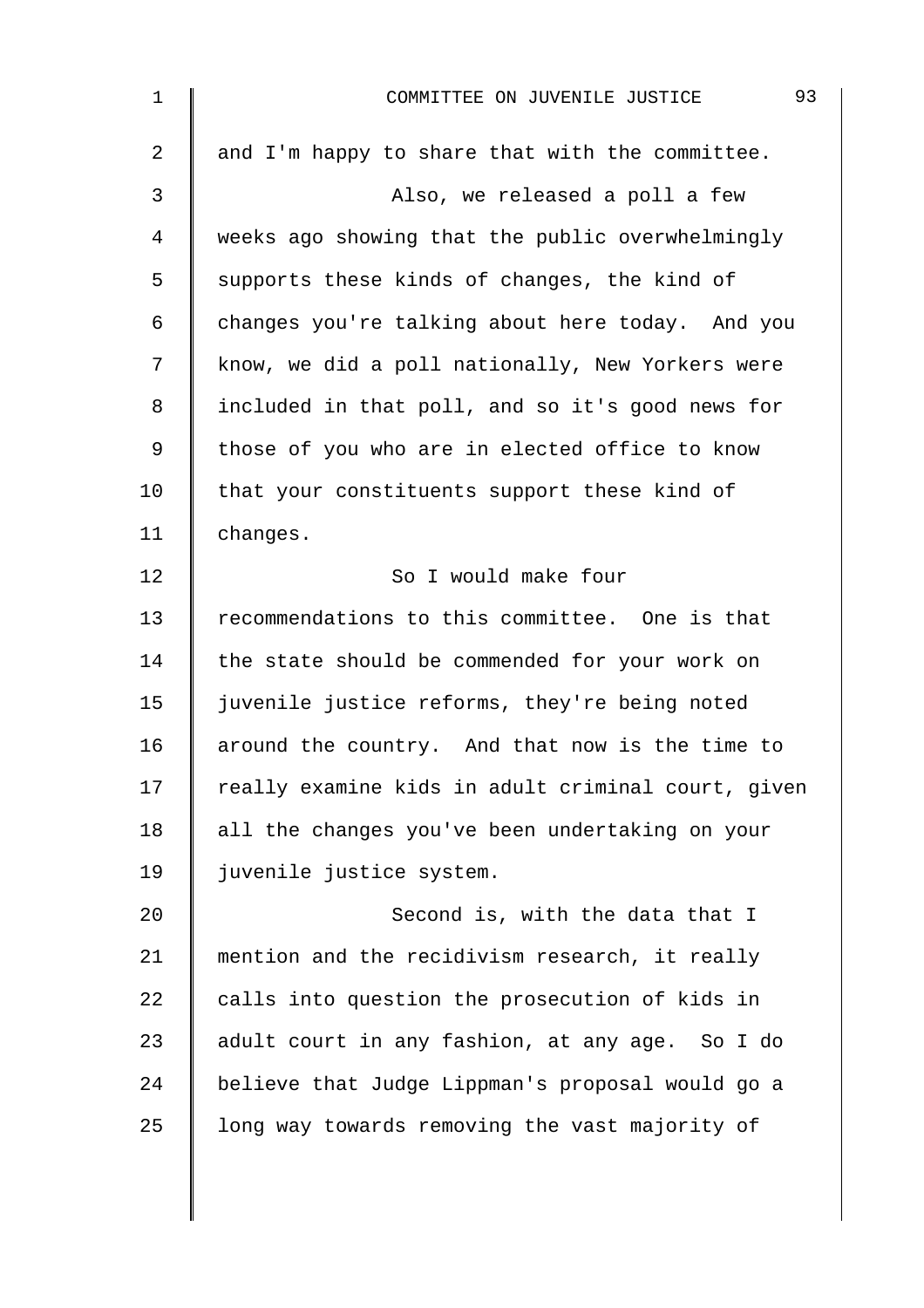| $\mathbf{1}$   | 94<br>COMMITTEE ON JUVENILE JUSTICE                |
|----------------|----------------------------------------------------|
| $\overline{2}$ | kids in New York state from adult criminal court   |
| $\mathsf{3}$   | prosecution, but I think you should take a step    |
| 4              | further and look at the 13 to 15-year-olds, I      |
| 5              | think you should look at any offense at any age    |
| 6              | here in the state. That would be a, I think, a     |
| 7              | missed opportunity, we don't want to leave a few   |
| 8              | more kids on the table while some kids are         |
| 9              | removed.                                           |
| 10             | And again, as I mentioned with the                 |
| 11             | public opinion polling, I think that's great news, |
| 12             | and it demonstrates that the public, they don't    |
| 13             | want kids in adult criminal court automatically,   |
| 14             | they want a juvenile court judge, they want a      |
| 15             | hearing, they want individualized justice for      |
| 16             | kids, they want kids closer to home, they want     |
| 17             | them in rehabilitation programs, and they believe  |
| 18             | that states should reduce racial and ethnic        |
| 19             | disparities, and this is a huge area in that       |
| 20             | regard.                                            |
| 21             | So I want to applaud the Committee                 |
| 22             | for having me here today, and I'm happy to be a    |
| 23             | resource to this Committee as you deliberate this  |
| 24             | process. Thank you.                                |
| 25             | STEPHANIE GENDELL: Good morning,                   |
|                |                                                    |
|                |                                                    |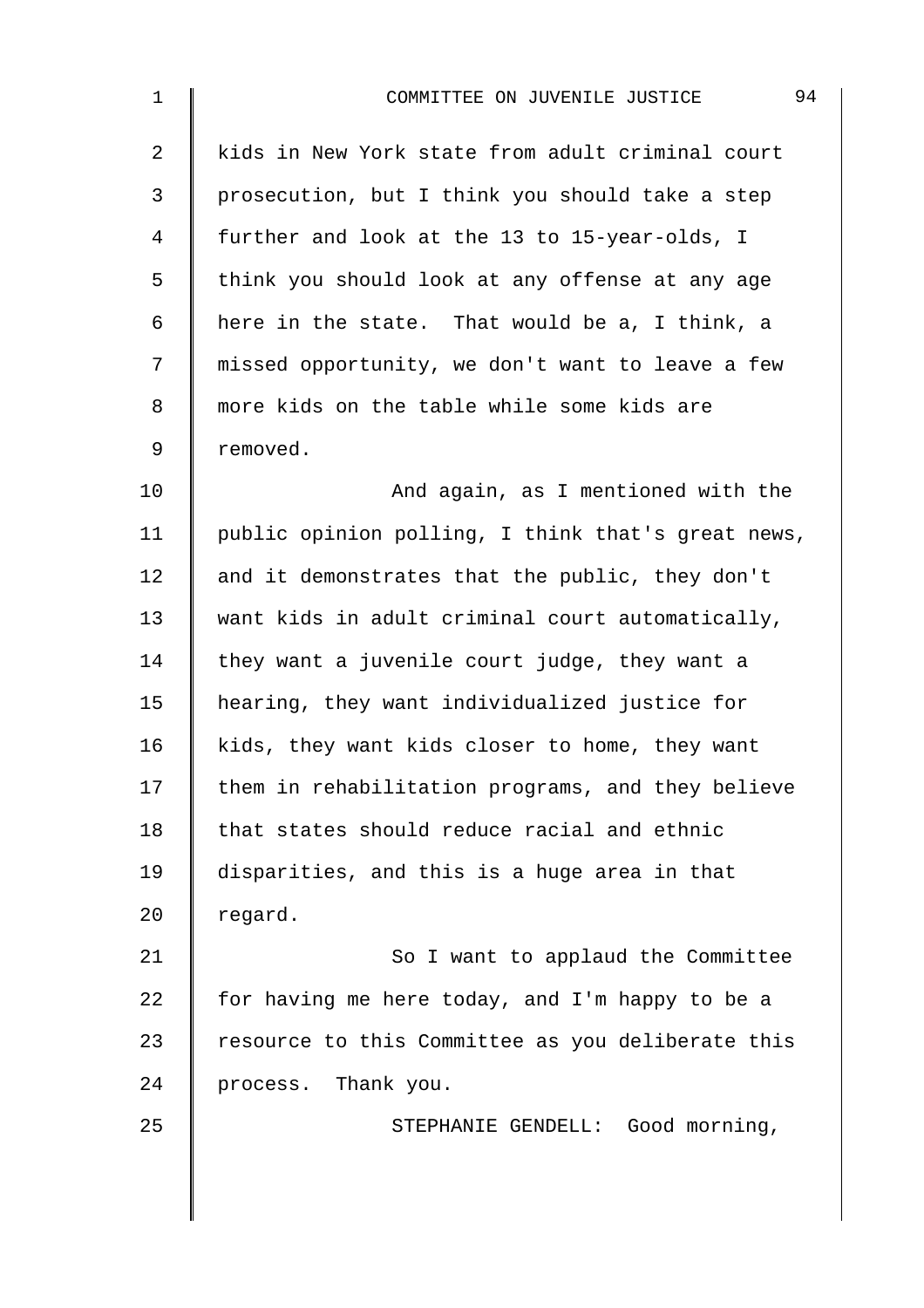| $\mathbf 1$    | 95<br>COMMITTEE ON JUVENILE JUSTICE                |
|----------------|----------------------------------------------------|
| $\overline{2}$ | I'm Stephanie Gendell, the Associate Executive     |
| 3              | Director for Policy and Public Affairs at          |
| 4              | Citizens' Committee for Children. CCC is a 68-     |
| 5              | year old independent, multi-issue child advocacy   |
| 6              | organization.                                      |
| 7              | I just first wanted to really thank                |
| 8              | this Committee and the Speaker for their           |
| $\mathsf 9$    | commitment to this issue, and thank all of the     |
| 10             | Council Members who have and shortly will sign on  |
| 11             | to the resolution and hopefully pass it soon in    |
| 12             | support of Judge Lippman's call.                   |
| 13             | CCC has long supported the                         |
| 14             | principle that children should be treated like     |
| 15             | children in the justice system, and, thus, all     |
| 16             | children should have the opportunity to have their |
| 17             | cases heard in family court, rather than in the    |
| 18             | adult criminal justice system. The purpose of the  |
| 19             | juvenile justice system is different, it's to      |
| 20             | protect the public safety and to meet the          |
| 21             | rehabilitative needs of the young people, unlike   |
| 22             | the criminal justice system, punishment is not a   |
| 23             | principle of juvenile justice.                     |
| 24             | As you know, New York is one of                    |
| 25             | only two states that treat 16 and 17-year-olds as  |
|                |                                                    |
|                |                                                    |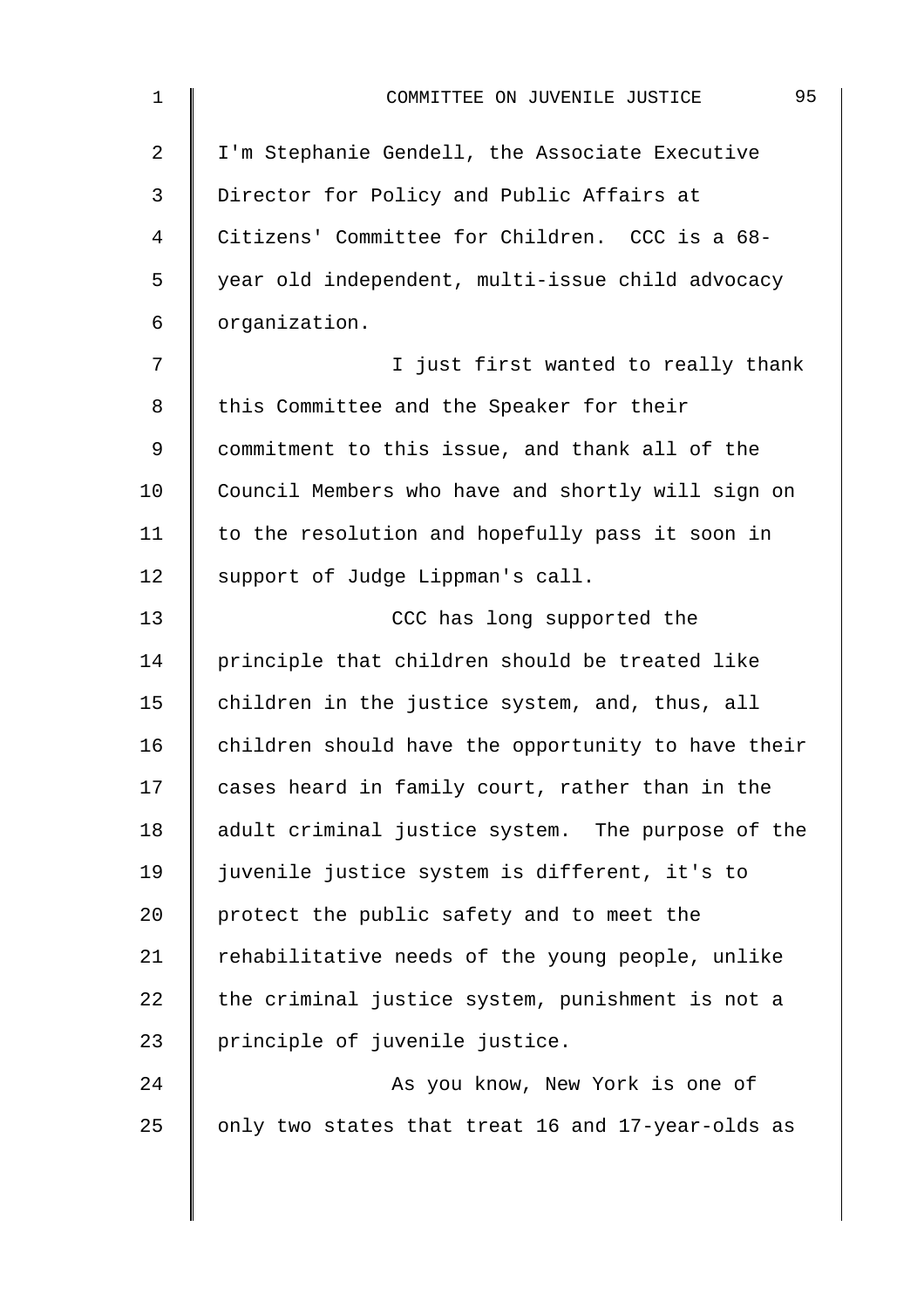| $\mathbf 1$    | 96<br>COMMITTEE ON JUVENILE JUSTICE                |
|----------------|----------------------------------------------------|
| $\overline{2}$ | adults, yet anyone who has ever interacted with a  |
| 3              | 16 or 17-year-old knows they are nothing like      |
| $\overline{4}$ | adults. And this is not just perception, it has    |
| 5              | been proven by brain science. Numerous brain       |
| $\epsilon$     | studies have now proven that the adolescent brain  |
| 7              | is not fully developed. Specifically, the frontal  |
| 8              | lobe, which is the part of the brain that supports |
| $\mathsf 9$    | reasoning, advanced thought, and impulse control   |
| 10             | develops last, leaving the adolescent brain to     |
| 11             | rely heavily on its emotional center. This is why  |
| 12             | youth often have less self-control, are drawn to   |
| 13             | higher levels of risk and stimulation, have        |
| 14             | undeveloped decision-making abilities, and are bad |
| 15             | predictors of consequences.                        |
| 16             | The laws of New York already                       |
| 17             | recognize that adolescents are not able to make    |
| 18             | the same sound judgments and decisions as adults.  |
| 19             | As has been mentioned earlier, you have to be 21   |
| 20             | to drink alcohol, 18 to marry without parental     |
| 21             | permission, 18 to vote, and 18 to join the         |
| 22             | military. The United State Supreme Court has also  |
| 23             | been deliberate in recognizing that children are   |
| 24             | different from adults in decisions that have been  |
| 25             | mentioned already today, and I won't reiterate     |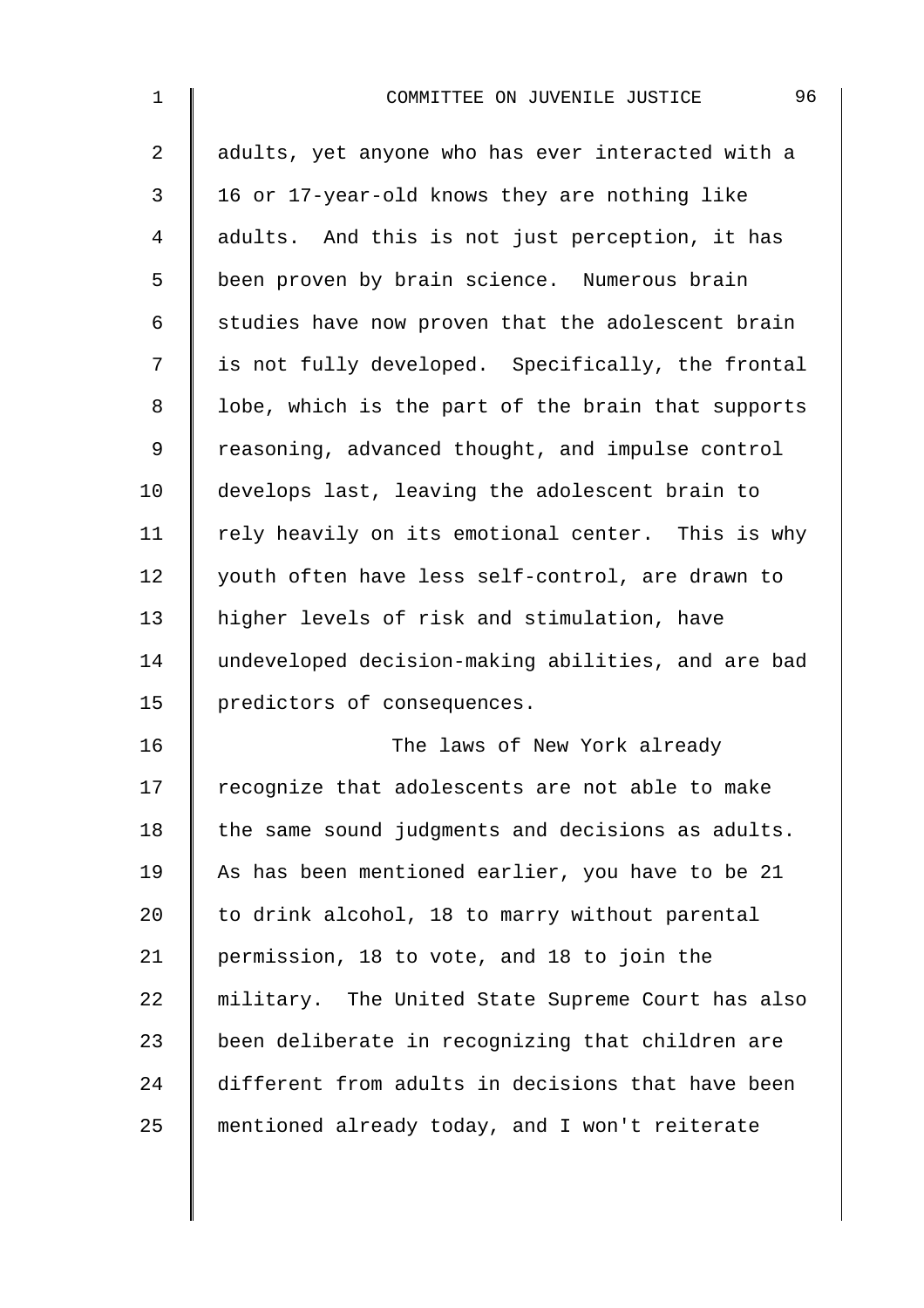| $\mathbf 1$ | 97<br>COMMITTEE ON JUVENILE JUSTICE                |
|-------------|----------------------------------------------------|
| 2           | them.                                              |
| 3           | So it is now time for New York to                  |
| 4           | recognize what the science, 48 other states, and   |
| 5           | the United States Supreme Court have all           |
| $\epsilon$  | recognized--children are different from adults and |
| 7           | should be treated different by the juvenile        |
| 8           | justice system. CCC applauds Judge Lippman for so  |
| 9           | publicly recognizing this and for pushing the      |
| 10          | Legislature and the Governor to make this change   |
| 11          | now. Judge Lippman is correct that children ages   |
| 12          | 16 and 17 should be having their cases heard in    |
| 13          | the family court by family court judges pursuant   |
| 14          | to the Family Court Act.                           |
| 15          | While CCC wholeheartedly supports                  |
| 16          | Judge Lippman's proposal to raise the age of       |
| 17          | criminal responsibility for nonviolent offenses to |
| 18          | 18, we also fully support making this proposal     |
| 19          | broader so that all youth, including those 13 to   |
| 20          | 17 charged with more serious crimes, can also have |
| 21          | their cases heard in the family court. This would  |
| 22          | require also changing the Juvenile Offender laws.  |
| 23          | Finally, as has been discussed                     |
| 24          | earlier, we recognize that there are a significant |
| 25          | number of logistics, resource needs, and costs     |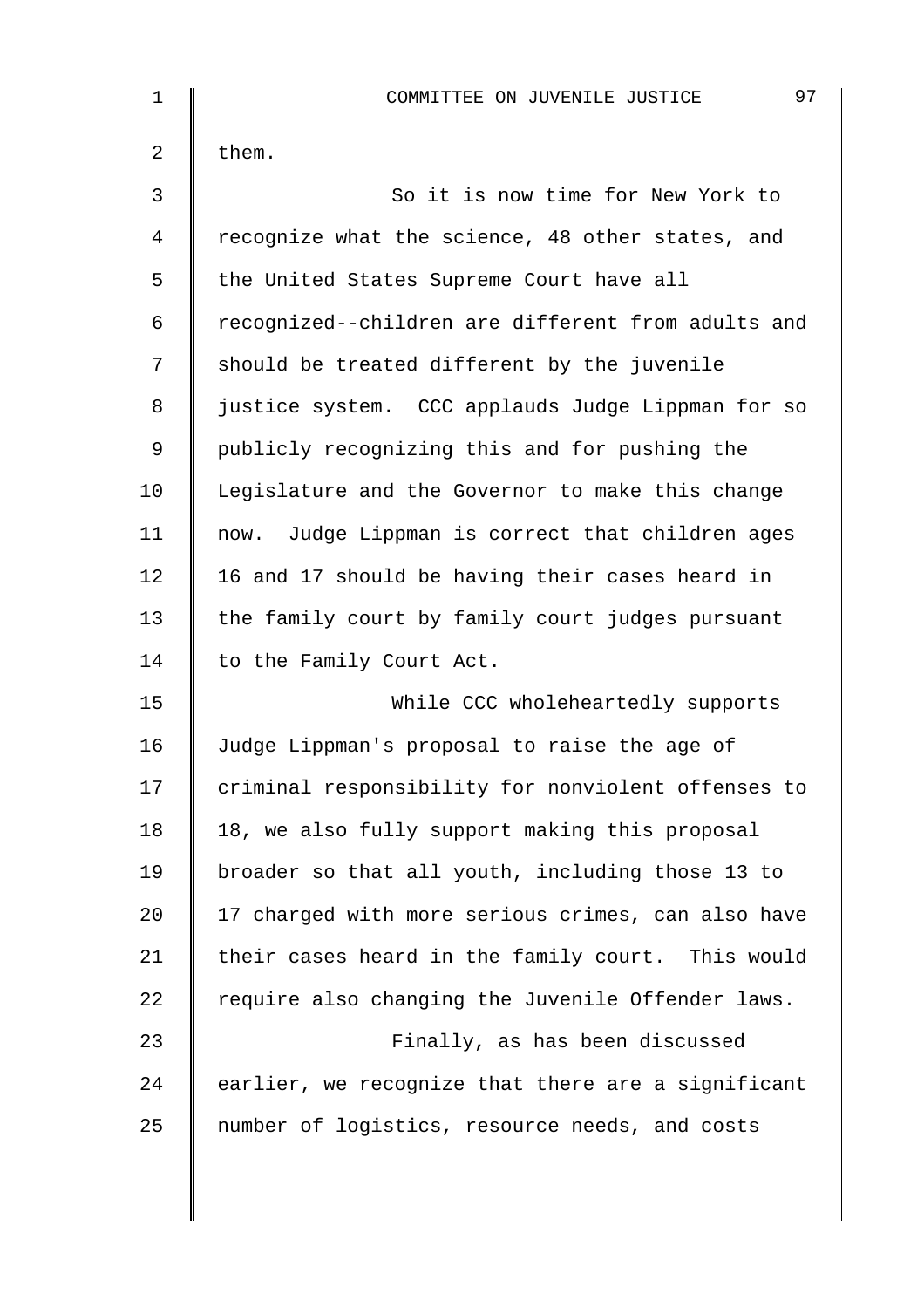| $\mathbf 1$    | 98<br>COMMITTEE ON JUVENILE JUSTICE                |
|----------------|----------------------------------------------------|
| $\overline{a}$ | that would need to be resolved. For starters, the  |
| 3              | family court already needs more family court       |
| 4              | judges, so we already support more family court    |
| 5              | judges and this opens the door to having a real    |
| 6              | conversation. We have not had more family court    |
| 7              | judges since 1991 by statute, and so that needs to |
| 8              | be changed anyway.                                 |
| 9              | We'd also need more resources for                  |
| 10             | alternatives to detention and placement, and we    |
| 11             | already support all those things and we're already |
| 12             | looking to make them happen. We already know that  |
| 13             | they're most cost-effective, and so while there    |
| 14             | might be an additional input of resources over     |
| 15             | time, we would actually be saving the State and    |
| 16             | the City and the other counties a lot of money.    |
| 17             | The children of New York have been                 |
| 18             | waiting for 50 years to be treated like children.  |
| 19             | We must embrace the opportunity of Judge Lippman's |
| 20             | proposal that has been raised to the table and     |
| 21             | work together to ensure our raising the age of     |
| 22             | criminality becomes a reality now and not later.   |
| 23             | We look forward to working with the City Council,  |
| 24             | the advocates, stakeholders, Judge Lippman, State  |
| 25             | legislators, and the Governor to accomplish these  |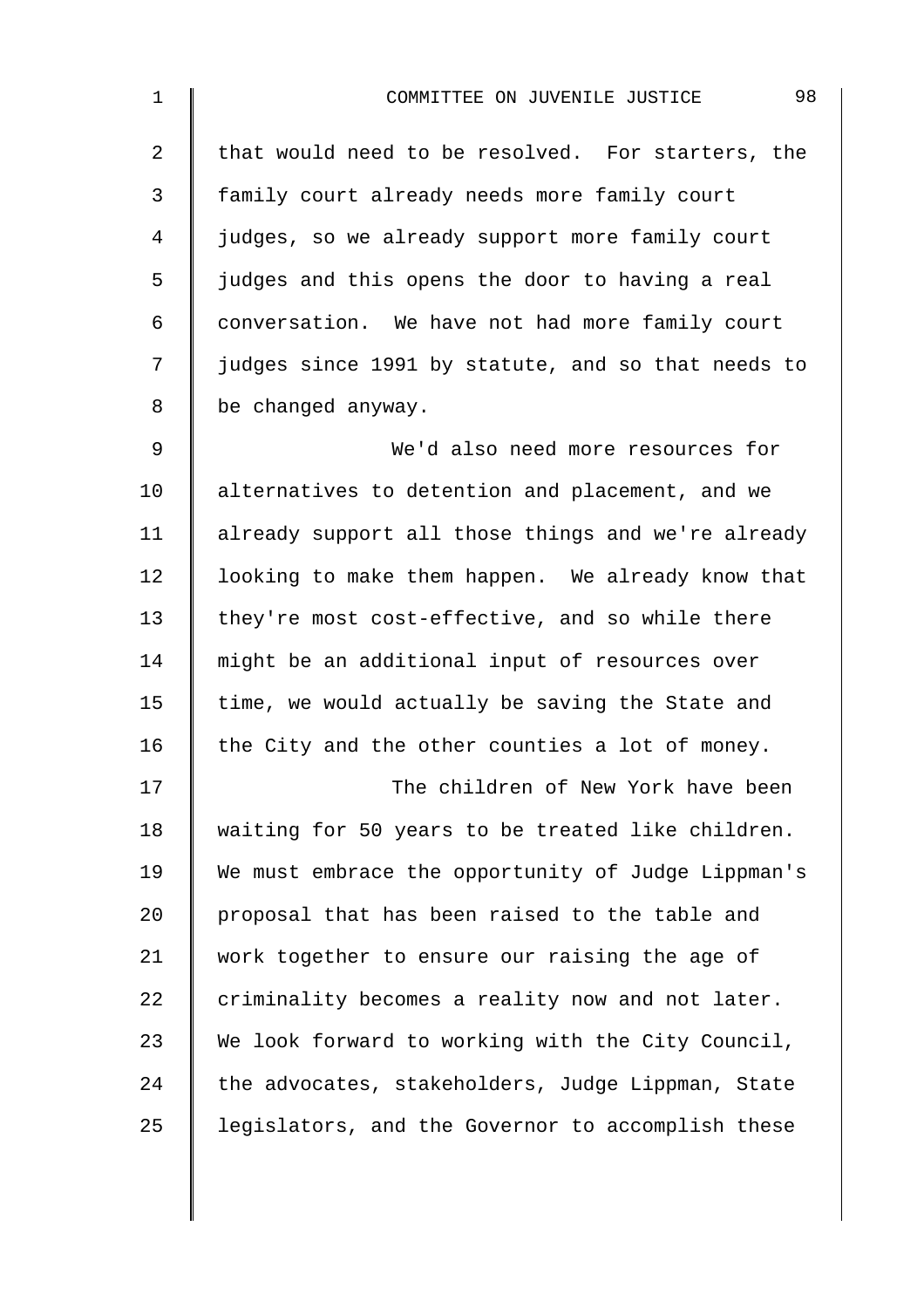| $\mathbf{1}$   | 99<br>COMMITTEE ON JUVENILE JUSTICE                |
|----------------|----------------------------------------------------|
| $\overline{a}$ | legislative change in this upcoming session.       |
| 3              | Thank you for the opportunity to testify.          |
| 4              | AVERY IRONS: Good morning, my name                 |
| 5              | is Avery Irons, I am the Director of Youth Justice |
| 6              | Programs at the Children's Defense Fund New York,  |
| 7              | thank you--                                        |
| 8              | CHAIRPERSON GONZALEZ: How are you?                 |
| 9              | AVERY IRONS: --Chair Gonzalez, I'm                 |
| 10             | good, thank you. Thank you for calling this        |
| 11             | hearing on raising the age, it's incredibly timely |
| 12             | and an amazing opportunity to be having this       |
| 13             | discussion right now on all levels of state and    |
| 14             | local government.                                  |
| 15             | The Children's Defense Fund                        |
| 16             | appreciates Judge Lippman stepping into this and   |
| 17             | taking such a public stance on what is, no doubt,  |
| 18             | going to be a very highly charged and complicated  |
| 19             | debate.                                            |
| 20             | We agree with his urgency and his                  |
| 21             | goals and, you know, the opportunity to bring so   |
| 22             | many thousands of young people back into the       |
| 23             | juvenile justice system. However, we want at the   |
| 24             | Children's Defense Fund to really push the         |
| 25             | conversation as far as we can take it and to urge  |
|                |                                                    |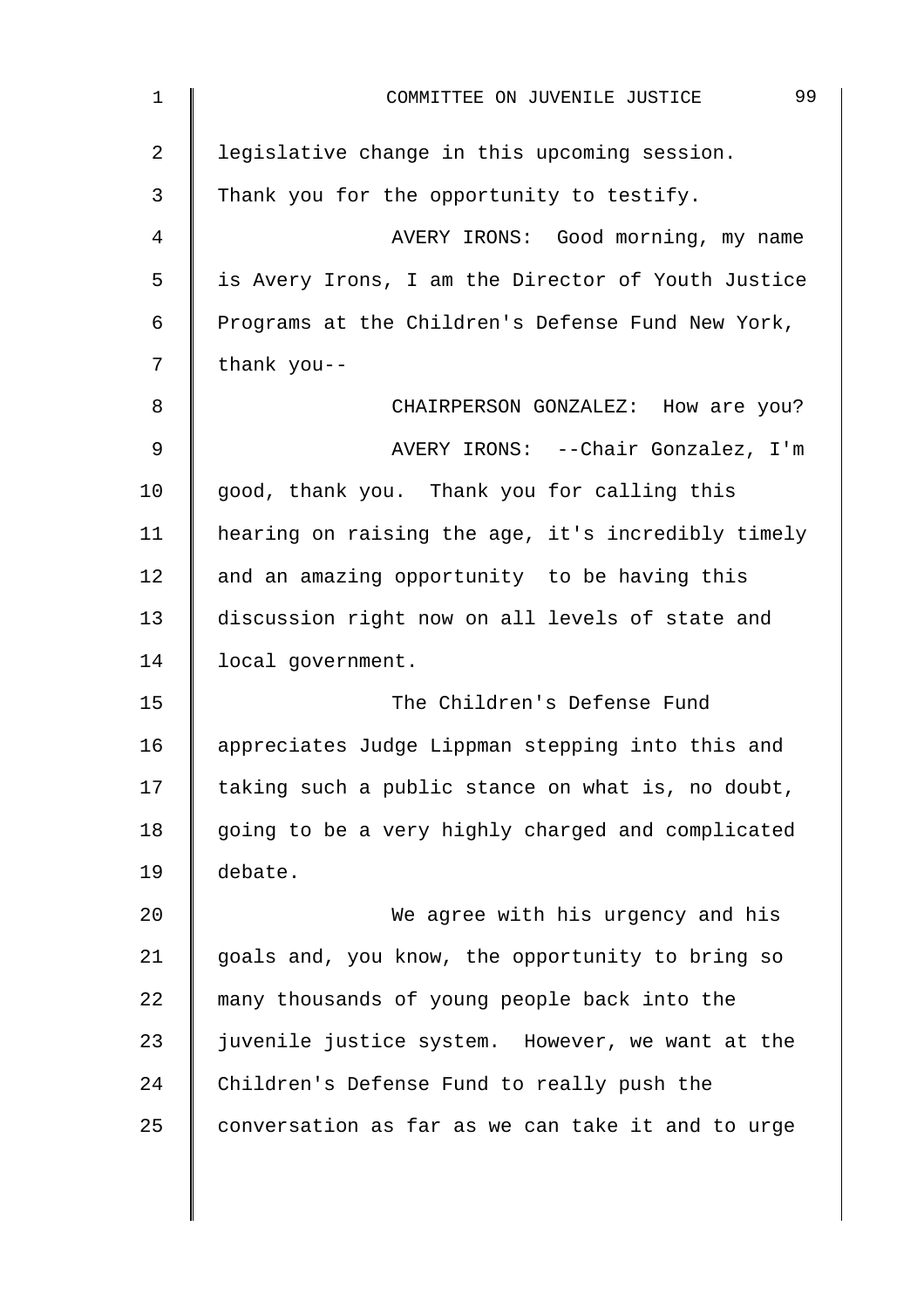| $\mathbf 1$    | 100<br>COMMITTEE ON JUVENILE JUSTICE               |
|----------------|----------------------------------------------------|
| $\overline{2}$ | this body and state elected officials to include   |
| 3              | in the raise the age process 13, 14, and 15-year-  |
| 4              | old charged as juvenile offenders and 16 and 17-   |
| 5              | year-olds charged with violent crimes.             |
| 6              | We, of course, firmly believe in                   |
| 7              | accountability, but we don't know how we can get   |
| 8              | to accountability and justice if we're not looking |
| 9              | individually at the circumstances of a young       |
| 10             | person's crime and kind of the life situations     |
| 11             | that they're presenting. Over the years, it's as   |
| 12             | this body and the City and the State have really   |
| 13             | embraced alternative programs and really trying to |
| 14             | figure out what are the underlying causes of a     |
| 15             | young person's actions, it's become clear that we  |
| 16             | need this individual attention and individualized  |
| 17             | decision-making to really impact this process.     |
| 18             | I also think that we should be very                |
| 19             | nuanced in our discussion about what is a violent  |
| 20             | charge and who are the young people that are [off  |
| 21             | mic] these jails. So many people's minds just      |
| 22             | jumps to murder and Willie Bosket, but that is     |
| 23             | actually just very few, that's a handful of        |
| 24             | children every year. In New York City last year,   |
| 25             | there were 598 young people charged as juvenile    |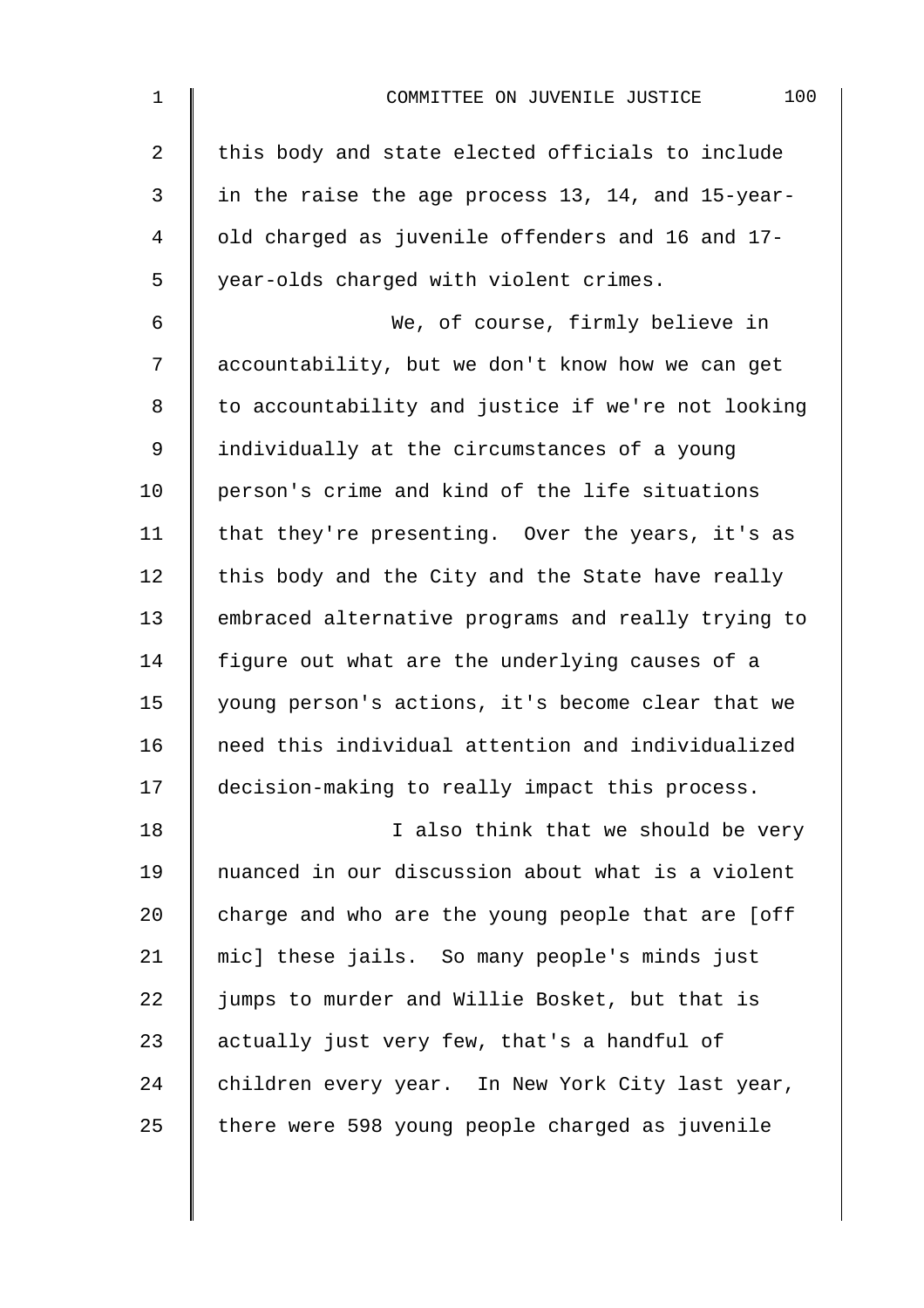| $\mathbf 1$    | 101<br>COMMITTEE ON JUVENILE JUSTICE               |
|----------------|----------------------------------------------------|
| $\overline{2}$ | offenders, 77 % of those were charged for robbery. |
| 3              | I don't want to be robbed, I don't want anyone to  |
| $\overline{4}$ | be robbed, but I think we really need to look at a |
| 5              | process that figures out ways to address young     |
| 6              | people who do rob others and who do take other     |
| 7              | people's property. It's not I don't think any kid  |
| 8              | wakes up and says, I want to be a stickup kid, you |
| $\mathsf 9$    | know. Stuff is happening in communities, the       |
| 10             | economic crisis are pushing a lot of people to do  |
| 11             | things that if we could address those underlying   |
| 12             | issues, we'd have a much better chance of the      |
| 13             | long-term protecting public safety.                |
| 14             | I don't want to go through my whole                |
| 15             | testimony, I really want to summarize. I think     |
| 16             | folks have made really good statements about the   |
| 17             | collateral consequences, I really want to just     |
| 18             | highlight a few of those things. Liz very aptly    |
| 19             | spoke about Rikers Island, I've been to Rikers far |
| 20             | too many times, just to me, one of the worst       |
| 21             | places on earth. We had 16 and 17-year-olds go in  |
| 22             | there.                                             |
| 23             | If you look at the legislation or                  |
| 24             | the statistics coming out of the legislation that  |
| 25             | this body required, the fight infractions are      |
|                |                                                    |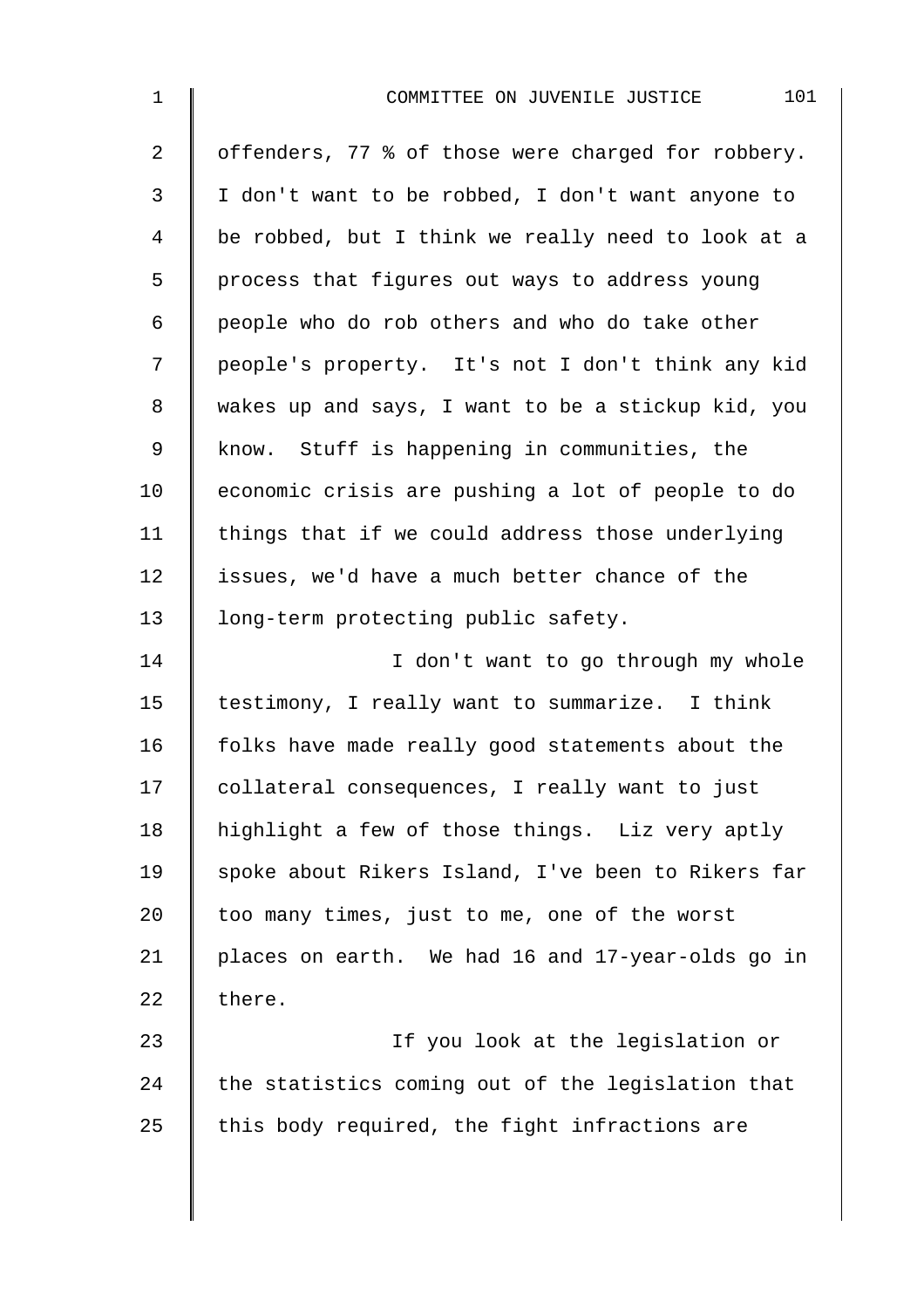| $\mathbf 1$    | 102<br>COMMITTEE ON JUVENILE JUSTICE               |
|----------------|----------------------------------------------------|
| $\overline{2}$ | insane. Every quarter, the fight infractions go    |
| 3              | up, there may be a small dip and then they go back |
| $\overline{4}$ | up. So we're talking 323 fight infractions listed  |
| 5              | in this quarter alone, 7 youth with serious        |
| 6              | injuries, 42 incidences in which Department of     |
| 7              | Correction staff actually used chemical agents.    |
| $\,8\,$        | So we send young people to facilities like this    |
| $\mathsf 9$    | and then get surprised when they have to adapt to  |
| 10             | highly charged violent situations and environments |
| 11             | and then come back out into the community and      |
| 12             | can't figure out how to be the person that we      |
| 13             | think that three months in Rikers Island should    |
| 14             | have made them be.                                 |
| 15             | Locking young people up in adult                   |
| 16             | facilities, you know, increases risk of suicide,   |
| 17             | increases risk of sexual victimization. There are  |
| 18             | also long-term consequences to treating young      |
| 19             | people as adults. We all know about the            |
| 20             | employment consequences, education consequences.   |
| 21             | Even in New York State, for our state university   |
| 22             | application, you have to check the box and then    |
| 23             | you have to submit an essay explaining how you are |
| 24             | not a threat to public safety. So just think of a  |
| 25             | young person trying to put his or her life back    |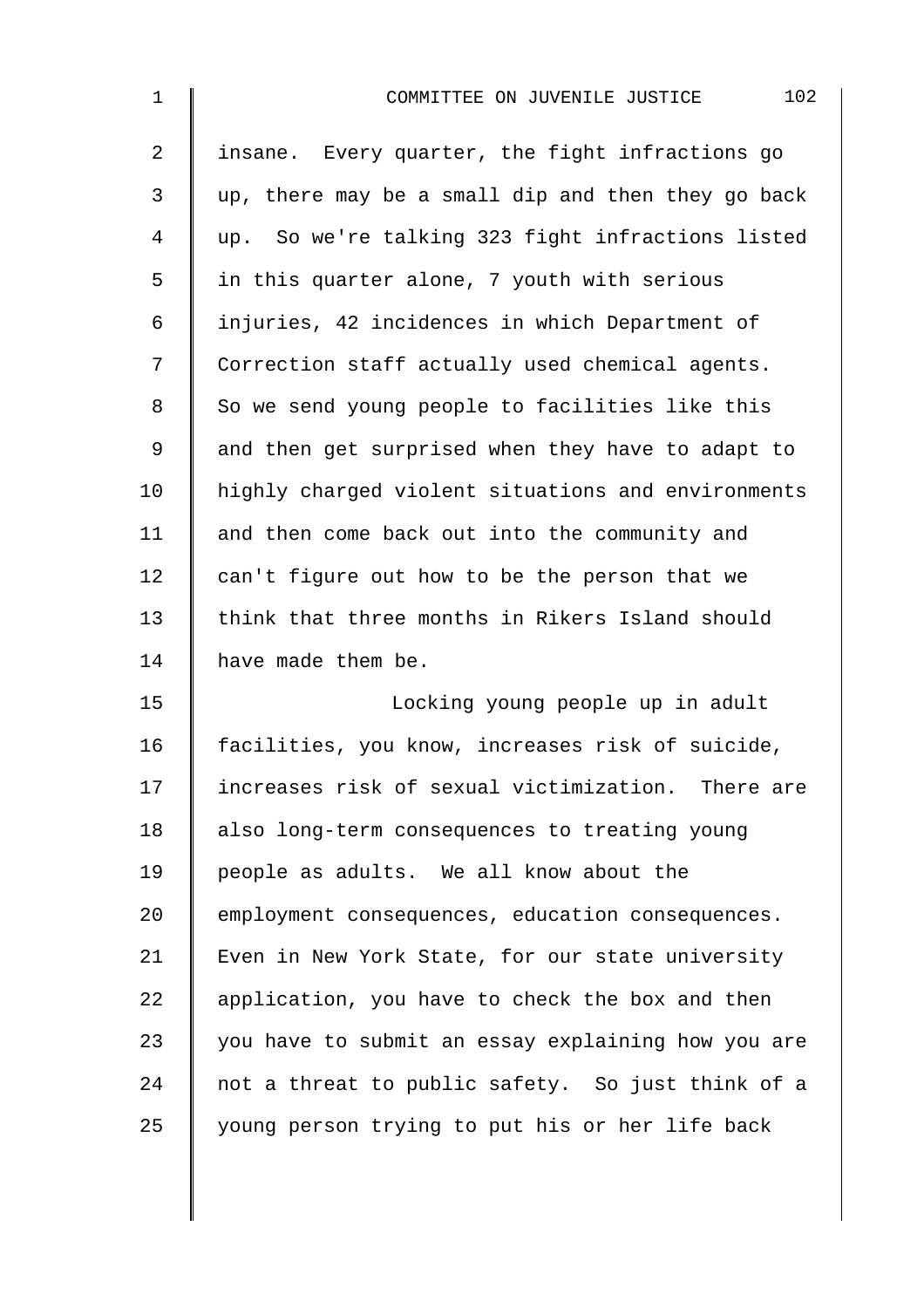| $\mathbf 1$ | 103<br>COMMITTEE ON JUVENILE JUSTICE               |
|-------------|----------------------------------------------------|
| 2           | together and even on a state school application    |
| 3           | you have to put this. Every college does it        |
| 4           | differently, every college has a different         |
| 5           | process. And I think I would be highly             |
| 6           | intimidated if I were a young person having to go  |
| 7           | through that process and trying to get my          |
| 8           | education, trying to do right.                     |
| 9           | There are housing consequences.                    |
| 10          | NYCHA can ban an adult with multiple misdemeanors  |
| 11          | and violations for up to five years and also, you  |
| 12          | know, felony drug offenses. So essentially we      |
| 13          | could be forcing parents to choose, do I take my   |
| 14          | young person home and care for them and subject    |
| 15          | myself to unstable living; or, you know, do I just |
| 16          | say, young person, you can't live here, find your  |
| 17          | own way, and potentially push young people into    |
| 18          | shelters.                                          |
| 19          | These consequences fall most                       |
| 20          | heavily on communities and youth of color.<br>We   |
| 21          | know, you know, looking at the city system, 95 %   |
| 22          | of the kids in the system are youth of color, the  |
| 23          | majority of it being Black and Latino. There's no  |
| 24          | good statistics on adolescence charge in the adult |
| 25          | system, the racial breakdown, but if you look at   |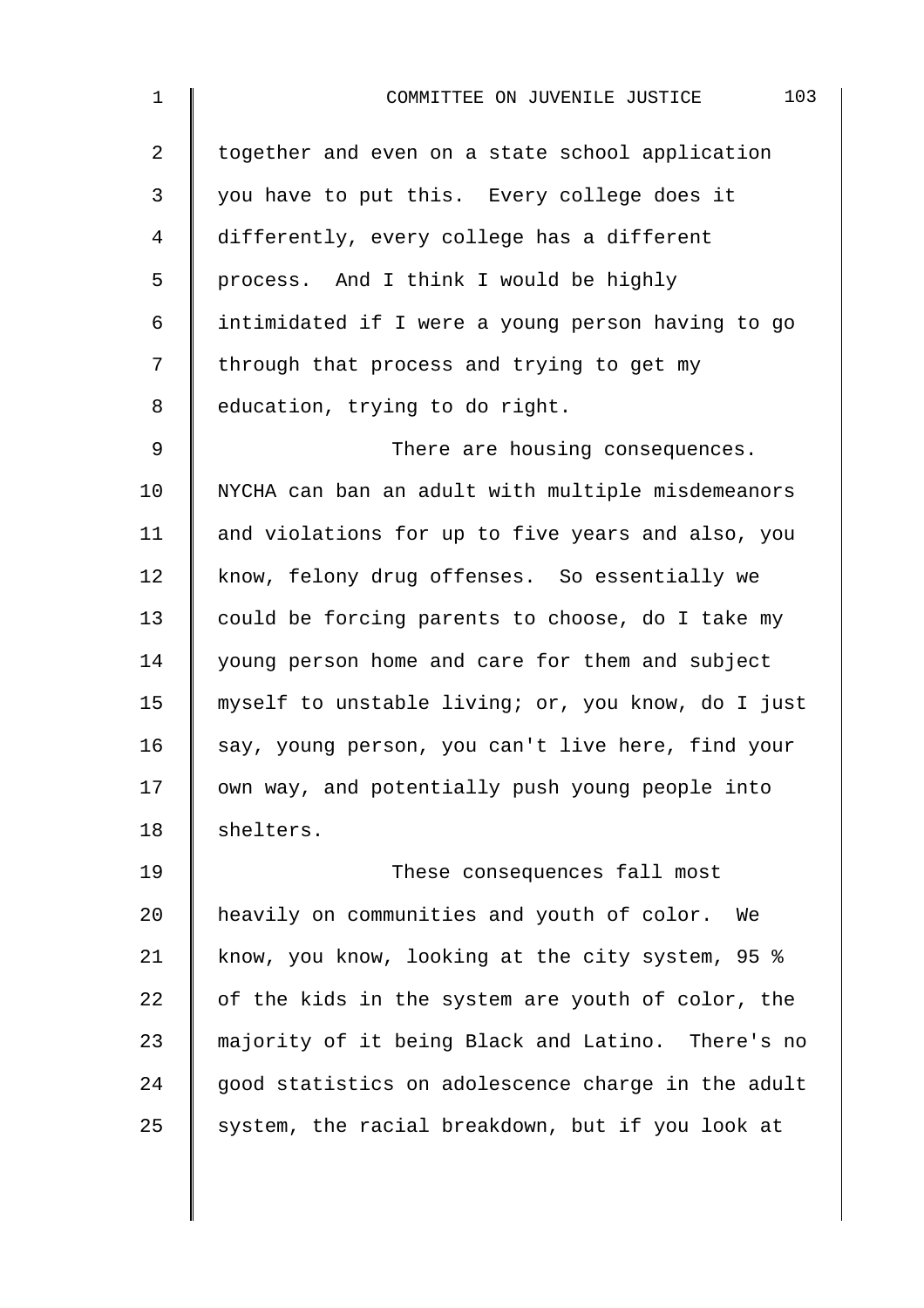| $\mathbf 1$    | 104<br>COMMITTEE ON JUVENILE JUSTICE               |
|----------------|----------------------------------------------------|
| $\overline{a}$ | the disparities in every other part in the system, |
| 3              | I think it's a reasonable supposition that there   |
| 4              | are disparities in that process as well. And my    |
| 5              | testimony goes into more specifics on that.        |
| 6              | So what we're essentially doing is                 |
| 7              | we're like spending all this money on the juvenile |
| 8              | and criminal justice systems and then creating a   |
| 9              | circumstance and situations in which young people  |
| 10             | coming out can't get jobs, and we don't expect     |
| 11             | this to have any type of impact on the community,  |
| 12             | which to me seems ludicrous. So we're forcing      |
| 13             | communities in dismal fiscal climates to reabsorb  |
| 14             | hundreds of people every year who are going to     |
| 15             | have difficulty finding employment, difficulty     |
| 16             | getting back into school, where jobs are scarce    |
| 17             | and programs are being cut every year, as the City |
| 18             | Council is well aware.                             |
| 19             | I think raising the age creates an                 |
| 20             | amazing opportunity for us to, not only bring in   |
| 21             | 16 and 17-year-olds with nonviolent charges and    |
| 22             | misdemeanors, but to also bring in the 13, 14 and  |
| 23             | 15-year-olds. And really I think the key for       |
| 24             | Children's Defense Fund is a process that really   |
| 25             | allows time to think about and hammer out all of   |
|                |                                                    |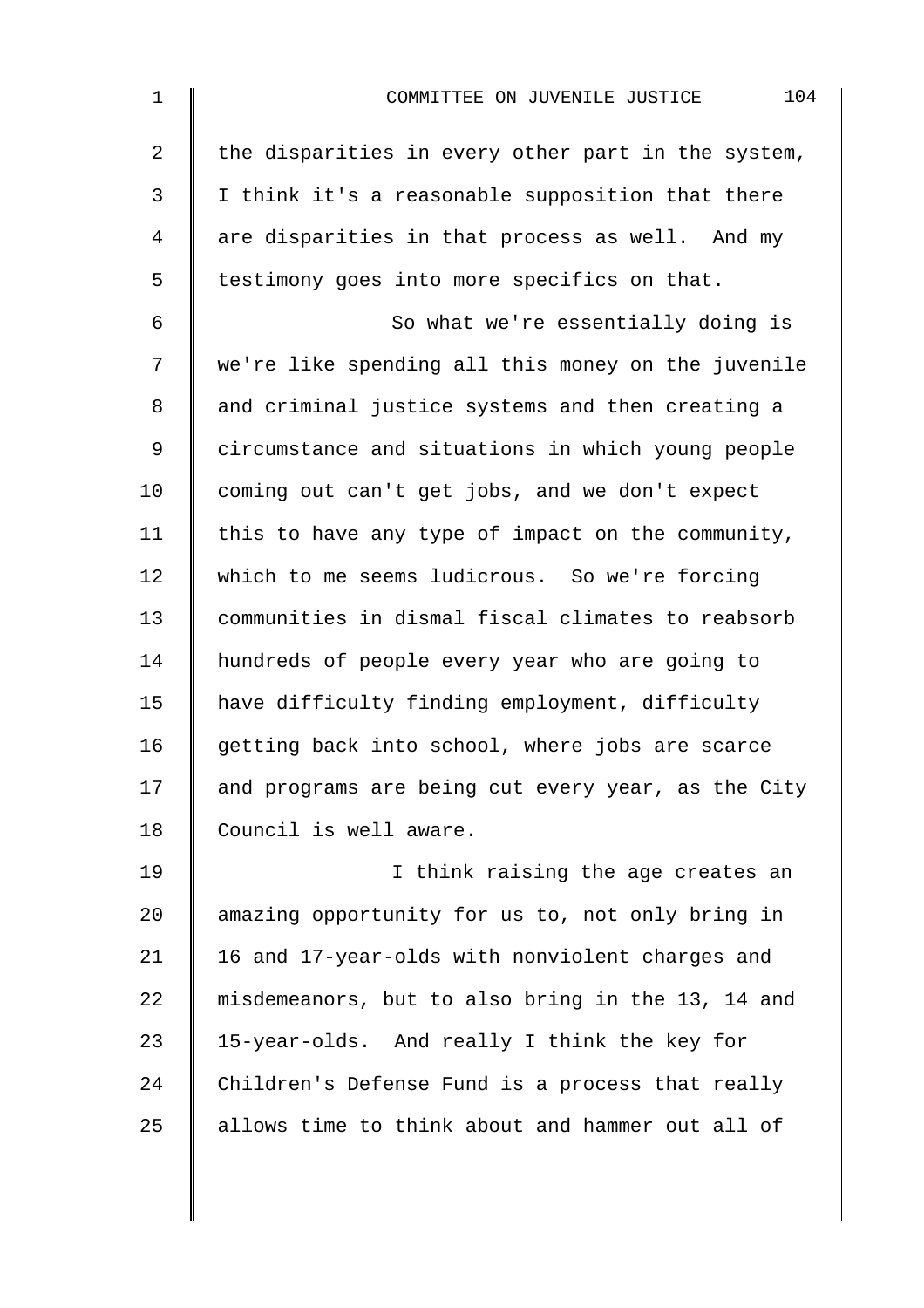| $\mathbf 1$    | 105<br>COMMITTEE ON JUVENILE JUSTICE               |
|----------------|----------------------------------------------------|
| $\overline{a}$ | these tricky questions and to really put in place  |
| 3              | priorities for how do we effectively deal with     |
| 4              | young people who are committing robbery. I think   |
| 5              | that's the opportunity that we have in this        |
| 6              | process, and I'm worried that if we say, we're not |
| 7              | going to do it now, that it will be another 50     |
| 8              | years, or they will never get back to it. And      |
| $\mathsf 9$    | we've created, you know, for every year you're     |
| 10             | having 500, 600 kids in New York City alone going  |
| 11             | through the system as adults, or, you know, the 16 |
| 12             | and 17-year-olds with violent charges, I think the |
| 13             | consequences are going to be long-term and         |
| 14             | devastating for communities in New York City.      |
| 15             | I just want to close by saying, we                 |
| 16             | are at the brink of really momentous change and I  |
| 17             | think in this conversation, because it's so highly |
| 18             | and politically charged, that we have to be brave  |
| 19             | in how we have this conversation. I think one of   |
| 20             | the things that I was thinking about when I was    |
| 21             | writing this testimony was about, what the kids    |
| 22             | have to do to go through this and how brave they   |
| 23             | have to be to make it through every step of the    |
| 24             | process and then to come out of the system and to  |
| 25             | try to put their lives back together, that is a    |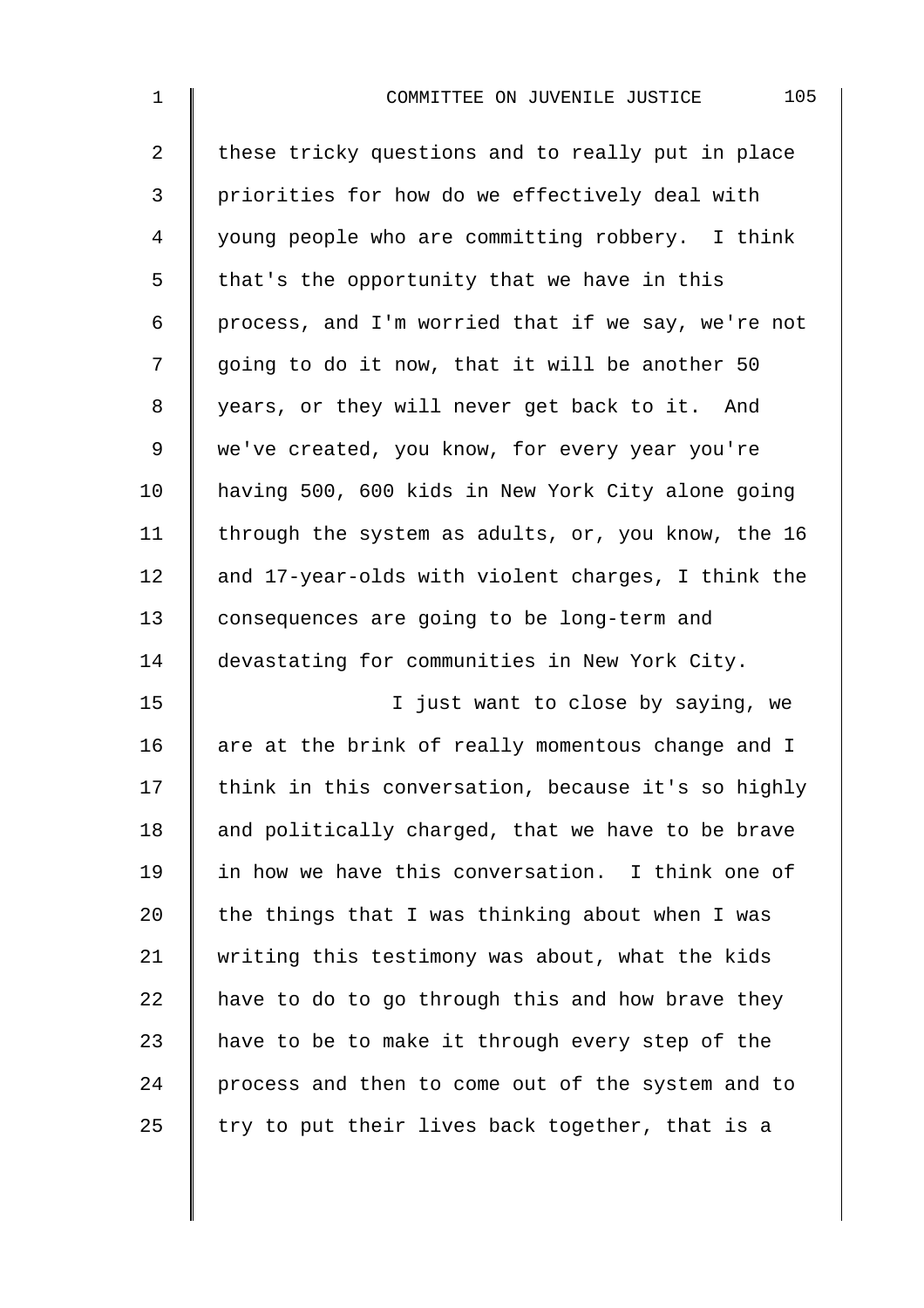| 106<br>COMMITTEE ON JUVENILE JUSTICE              |
|---------------------------------------------------|
| bravery unparalleled because I'm not sure I could |
| do it, or if I could have done it when I was 13,  |
| 14, 15, 16, 17. I think we have to be as brave as |
| we ask our children to be as we try to solve the  |
| problems that we've created for them.             |
| So I'm happy to, you know, continue               |
| to talk with the Council and be a resource, and I |
| look forward to continuing that conversation.     |
| CHAIRPERSON GONZALEZ: Thank you.                  |
| Before we move on to the next person I just want  |
| to let everyone know that Elizabeth Crowley,      |
| Council Member Crowley has joined us, and she's   |
| also a co-sponsor of this legislation, 1067.      |
| Thank you.                                        |
| GABRIELLE PRISCO: Thank you. I                    |
| think I have the distinction of being the first   |
| person to say good afternoon, so good afternoon.  |
| Thank you, Chairperson Gonzalez and Council       |
| Members and staff, my name is Gabrielle Prisco,   |
| I'm the Director of the Juvenile Justice Project  |
| of the Correctional Association of New York, I'm  |
| also an attorney who has represented children in  |
| New York City's family court in three boroughs of |
| New York City.                                    |
|                                                   |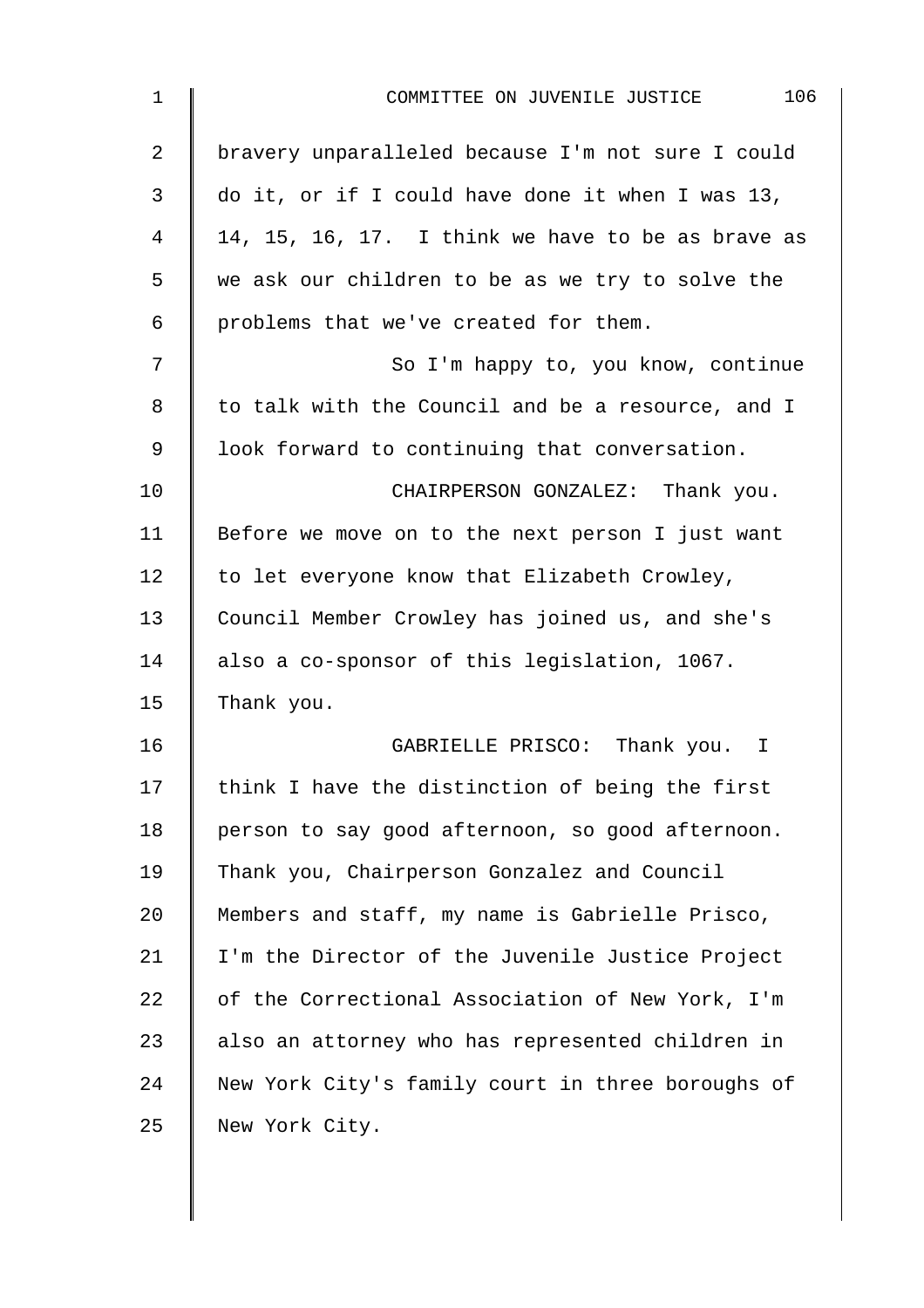| $\mathbf 1$    | 107<br>COMMITTEE ON JUVENILE JUSTICE               |
|----------------|----------------------------------------------------|
| $\overline{2}$ | The Correctional Association is an                 |
| 3              | independent, non-profit organization that was      |
| 4              | founded in 1844 and is granted the authority by    |
| 5              | the New York State Legislature to inspect prisons  |
| 6              | and report its findings and recommendations to the |
| 7              | legislature, the public, and the press. As has     |
| 8              | been stated--and going at the end is both          |
| 9              | wonderful because I can just say ditto to my       |
| 10             | colleagues, but draw attention to some highlights. |
| 11             | So as has been stated, New York is                 |
| 12             | one of only two states, the other being North      |
| 13             | Carolina, that automatically prosecutes every      |
| 14             | single 16 and 17-year-old as an adult. As you've   |
| 15             | also heard, New York State treats 13, 14 and 15-   |
| 16             | year-olds charged with more serious crimes as      |
| 17             | juvenile offenders. And as you heard from Judge    |
| 18             | Corriero, in addition to the risk of a lifelong    |
| 19             | criminal record to these 13, 14, and 15-year-olds, |
| 20             | judges hearing the cases of juvenile offenders     |
| 21             | have less opportunities for services, such as      |
| 22             | mental health services, for this population.       |
| 23             | And in his testimony and in his                    |
| 24             | speech, Judge Lippman, presented a series of       |
| 25             | compelling arguments about the differences between |
|                |                                                    |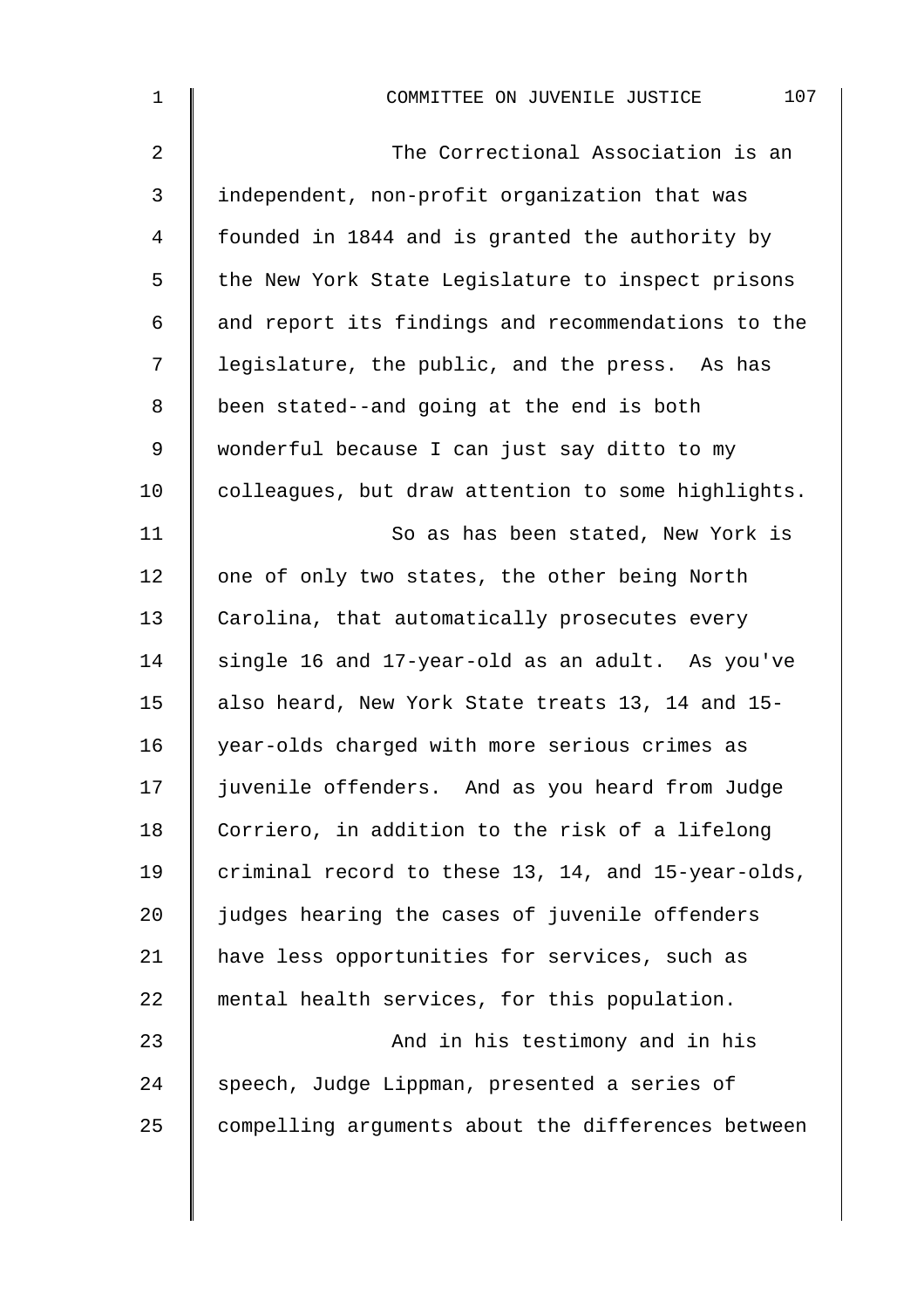| $\mathbf 1$    | 108<br>COMMITTEE ON JUVENILE JUSTICE               |
|----------------|----------------------------------------------------|
| $\overline{a}$ | the brain development of children and adults, and  |
| 3              | the key differences between the family court and   |
| $\overline{4}$ | adult criminal justice system. The Correctional    |
| 5              | Association of New York applauds Judge Lippman's   |
| 6              | courageous position and we strongly believe that   |
| 7              | the scientific research and analysis cited by      |
| 8              | Judge Lippman as grounds for his proposal extend   |
| $\mathsf 9$    | to all children, regardless of charge severity.    |
| 10             | So like my colleagues, we would urge this body and |
| 11             | the state legislature to consider adopting Judge   |
| 12             | Lippman's proposal and also extending it to 13,    |
| 13             | 14, and 15-year-olds currently eligible for        |
| 14             | charges as juvenile offenders, as well as 16 and   |
| 15             | 17-year-olds charged with more violent crimes.     |
| 16             | And it's really relevant to know,                  |
| 17             | and the work of the Campaign for Youth Justice in  |
| 18             | their State Trends report, which you heard         |
| 19             | testimony from Ms. Ryan about, articulates that a  |
| 20             | lot of the states you've heard testimony about     |
| 21             | today as models have actually gone beyond just     |
| 22             | nonviolent crime. Mississippi, for example,        |
| 23             | recently amended its a law so that 17-year-olds    |
| 24             | accused of violent crimes, many of them are        |
| 25             | originally, their cases are heard in the juvenile  |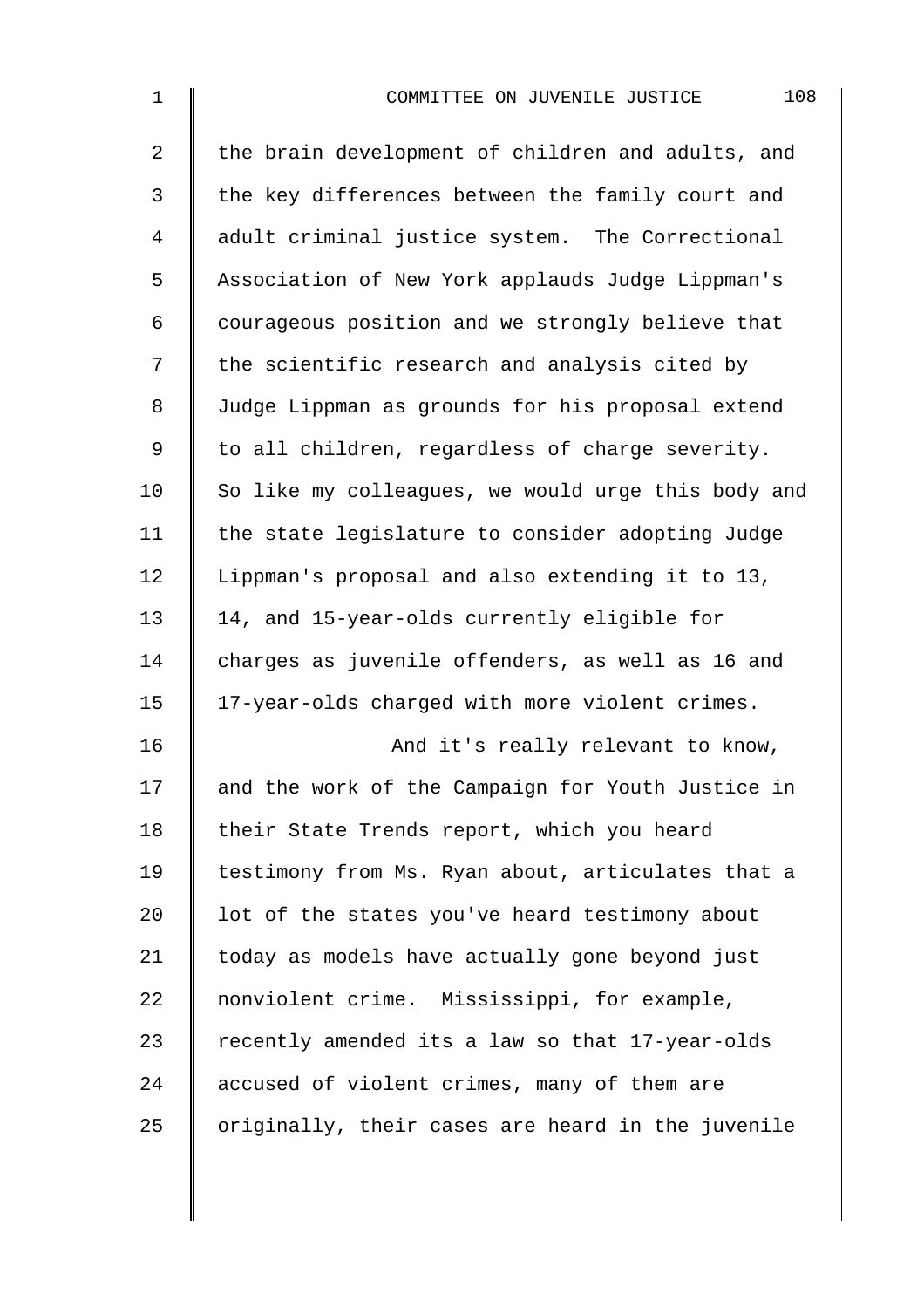| $\mathbf{1}$   | 109<br>COMMITTEE ON JUVENILE JUSTICE                 |
|----------------|------------------------------------------------------|
| $\overline{a}$ | court. So it's important when we look at the         |
| 3              | state by state analysis that we realize that many    |
| 4              | states have not--are not making a nonviolent,        |
| 5              | violent crime distinction and that a lot of the      |
| 6              | research also does not make that distinction.<br>And |
| 7              | that's where I'd like to turn my attention now.      |
| 8              | So we know, and you've heard a lot                   |
| 9              | of testimony about how adolescents have not yet      |
| 10             | developed the ability to understand consequences     |
| 11             | and are less in control of impulse and aggression.   |
| 12             | I'm not going to reiterate that body of research,    |
| 13             | it is in my written testimony and you've heard       |
| 14             | testimony from others. You've also heard, and I      |
| 15             | think we all know, the ample anecdotal research      |
| 16             | that teenagers are different. The scientific         |
| 17             | research on adolescent brain development does not    |
| 18             | distinguish between nonviolent and violent acts.     |
| 19             | It does not say, for example, that teenagers lack    |
| 20             | the impulse control when committing nonviolent       |
| 21             | acts, but they suddenly develop a frontal cortex     |
| 22             | sort of ability to control their impulses when       |
| 23             | engaged in violent acts. So I think it's really      |
| 24             | important when the committee considers and when      |
| 25             | the Council considers that body of research that     |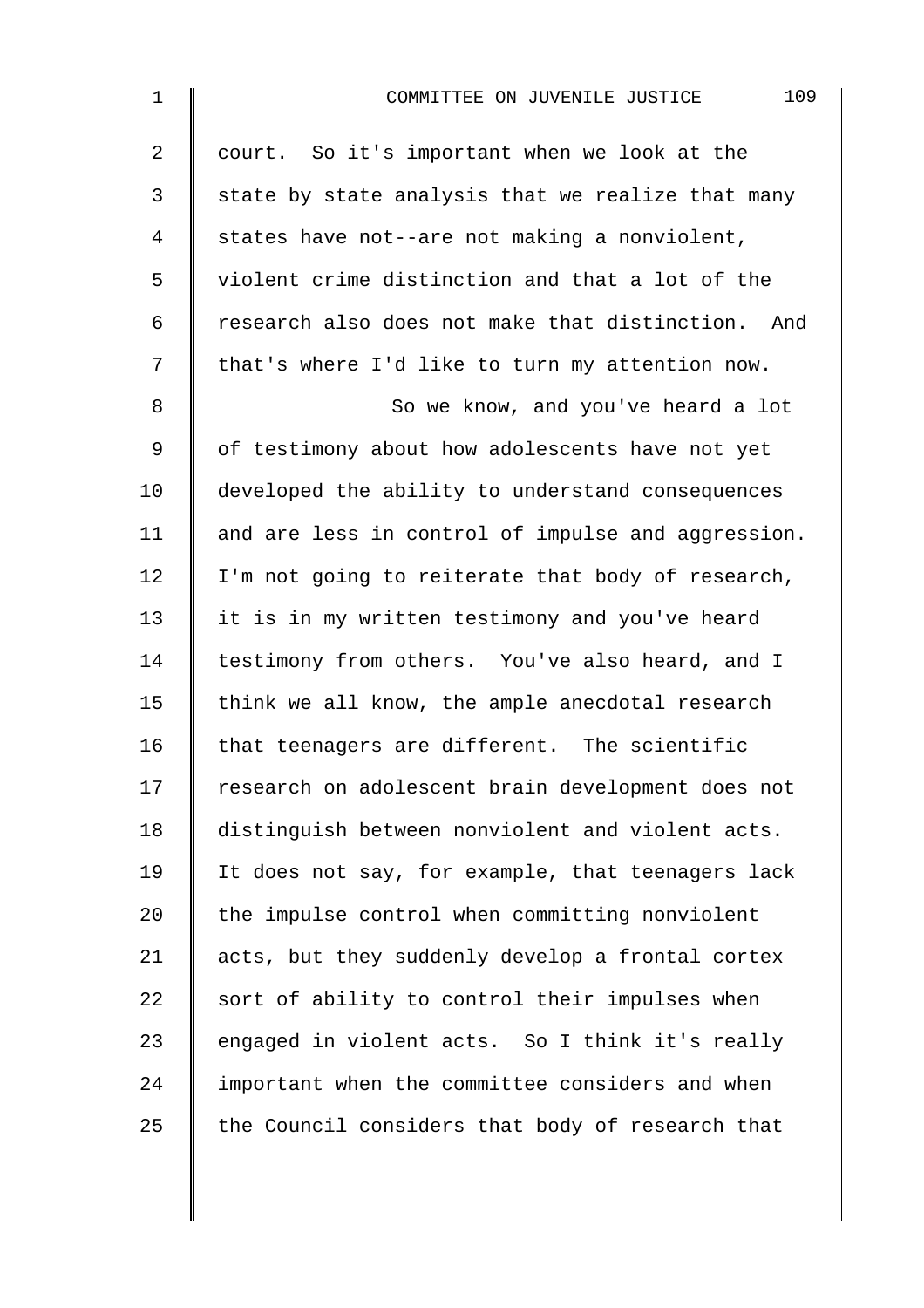| $\mathbf 1$    | 110<br>COMMITTEE ON JUVENILE JUSTICE               |
|----------------|----------------------------------------------------|
| $\overline{2}$ | it keeps in mind that the researchers and the      |
| 3              | evidence does not distinguish between behavior.    |
| 4              | And in fact, the only categorical distinction made |
| 5              | is between children and adults.                    |
| 6              | We as a society recognize this type                |
| 7              | of categorical and bright line distinction between |
| 8              | children and adults in many social situations.     |
| 9              | You've heard testimony and certainly we all know   |
| 10             | that children under the age of 18 can't vote,      |
| 11             | serve in the military, drop out of school, consent |
| 12             | to their own medical care in most situations; they |
| 13             | also can't enter into a cell phone contract with   |
| 14             | AT&T or any one of a number of corporate           |
| 15             | providers; they can't attend an R-rated movie      |
| 16             | without parental consent. And we also say as a     |
| 17             | society that 18, 19, and 20-year-olds lack         |
| 18             | sufficient emotional and cognitive development to  |
| 19             | drink alcohol or gamble, but I want to go a step   |
| 20             | further and say we as a society don't then look at |
| 21             | those children and say, wait a minute, did the     |
| 22             | kind of behavior they've engaged in suddenly means |
| 23             | that they're eligible to watch an R-rated movie or |
| 24             | to enter into a cell phone contract.               |
| 25             | We routinely and categorically                     |
|                |                                                    |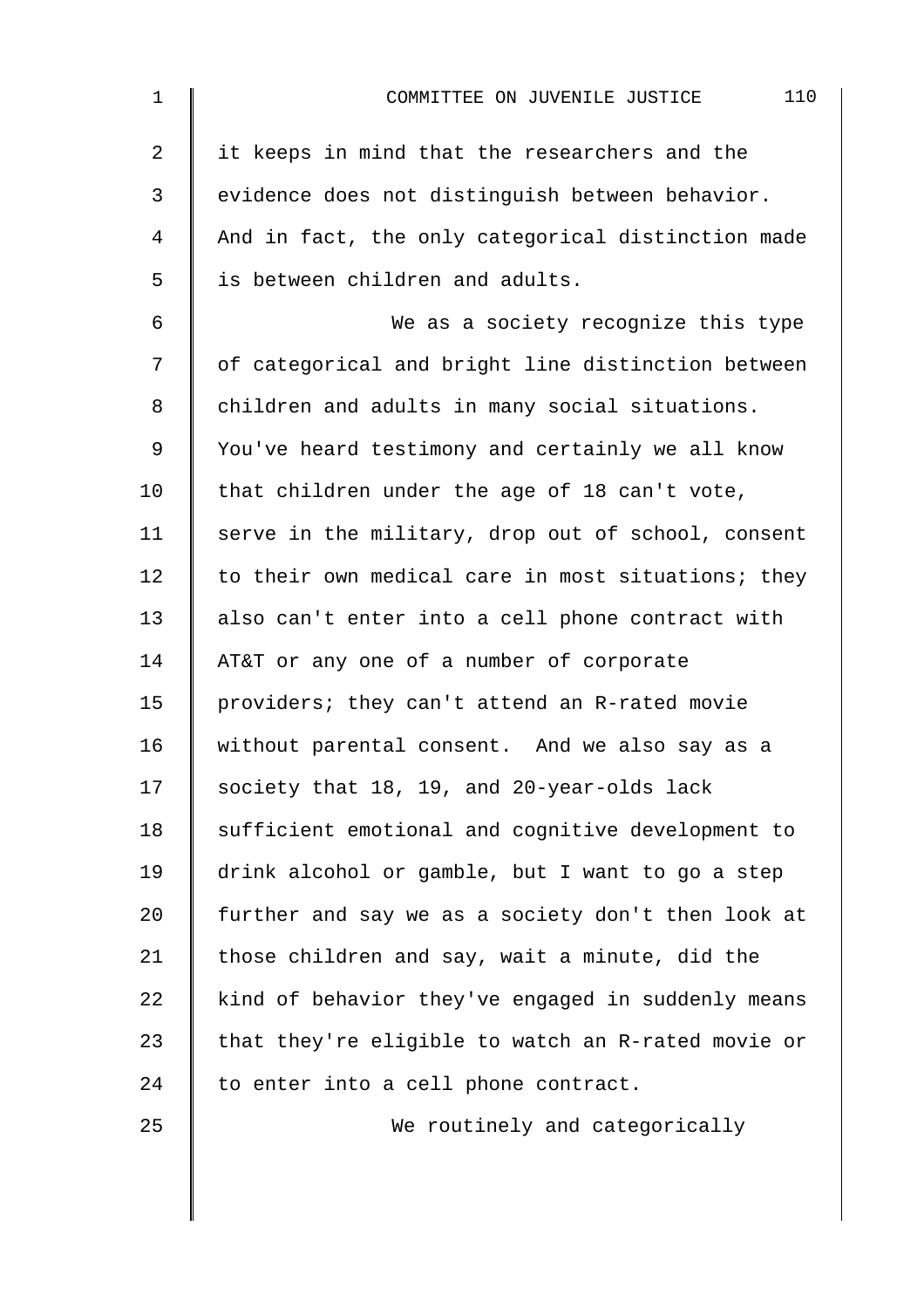| $\mathbf 1$    | 111<br>COMMITTEE ON JUVENILE JUSTICE              |
|----------------|---------------------------------------------------|
| $\overline{a}$ | recognize that children are different. It is only |
| 3              | in the area of justice that we make a behavioral- |
| 4              | based distinction and say that children lack      |
| 5              | sufficient emotional and cognitive maturity if    |
| 6              | they do something we consider relatively minor,   |
| 7              | but we can imbue that maturity to them and treat  |
| 8              | them as an adult if they do something that's more |
| 9              | serious.                                          |
| 10             | And like my colleagues, and like                  |
| 11             | you've heard, this proposal, the proposal that    |
| 12             | would look at extending the age of criminal       |
| 13             | responsibility for all young people regardless of |
| 14             | charge severity, does not mean that young people  |
| 15             | will not be subject to consequences, it does not  |
| 16             | mean that victims will not have their voices      |
| 17             | heard, and it does not mean that recidivism or    |
| 18             | violent crime will increase--in fact, it is quite |
| 19             | the opposite. And as you've heard, there is an    |
| 20             | extensive body of research that demonstrates that |
| 21             | children prosecuted in adult courts--and here the |
| 22             | body research again extends to children who are   |
| 23             | convicted or accused of violent crimes, of        |
| 24             | felonies, of violent felonies--that when those    |
| 25             | children are prosecuted in adult courts they      |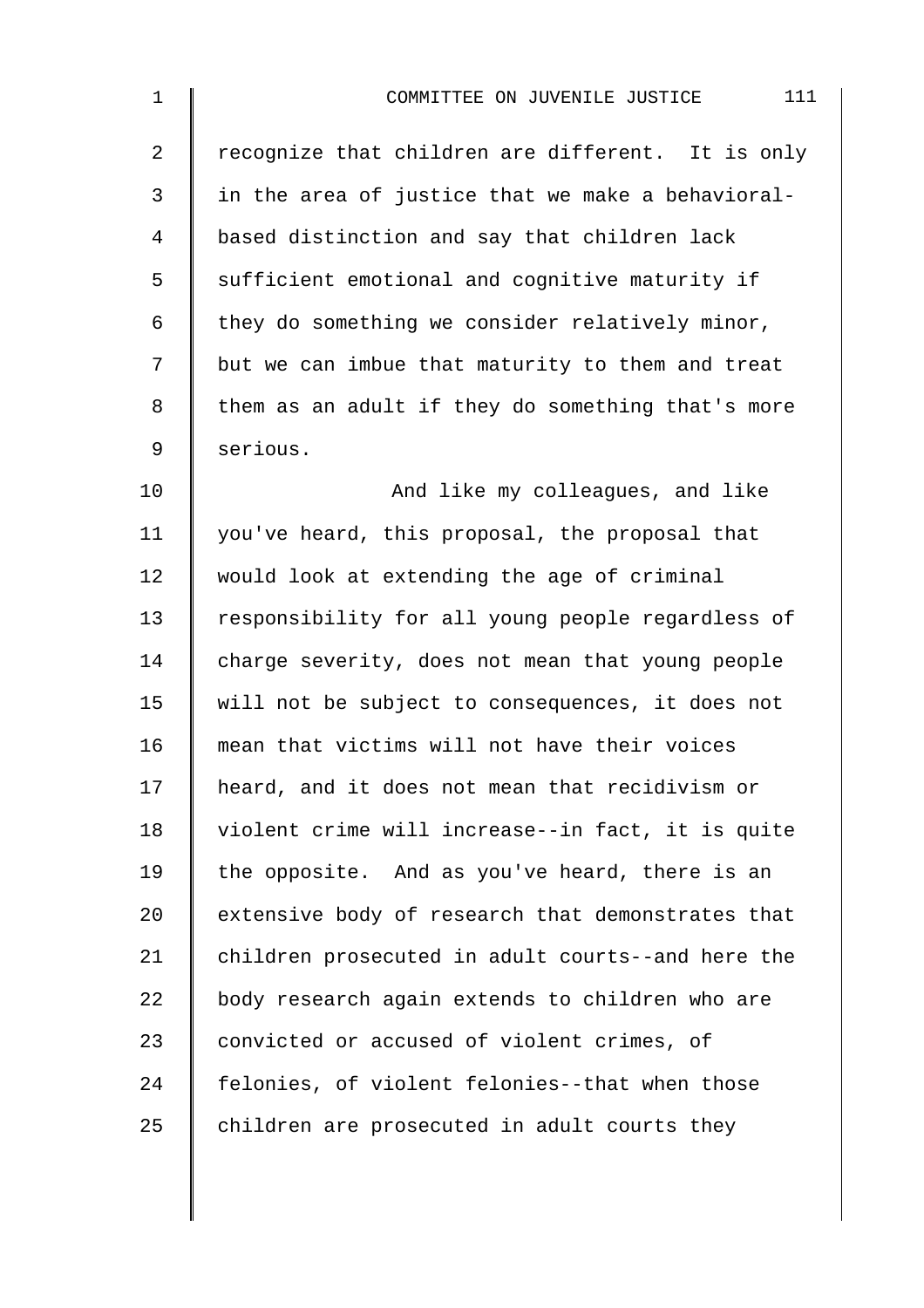| $\mathbf 1$    | 112<br>COMMITTEE ON JUVENILE JUSTICE                |
|----------------|-----------------------------------------------------|
| $\overline{a}$ | recidivate at higher rates, they re-offend sooner,  |
| $\mathfrak{Z}$ | and they not only recidivate, they go on to commit  |
| 4              | a greater number of more serious and violent        |
| 5              | crimes, including felony property crimes and        |
| 6              | additional violent crimes to other people.          |
| 7              | It is the Correctional                              |
| 8              | Association's position that this body of research   |
| 9              | supports Judge Lippman's proposal as a first step,  |
| 10             | but it also supports a series of additional steps   |
| 11             | including the reform of New York State's current    |
| 12             | juvenile offender laws and raising the age of       |
| 13             | criminal responsibility for all 16 and 17-year-     |
| 14             | olds regardless of charge severity. And again,      |
| 15             | when we look at the recidivism rates and at the     |
| 16             | studies, it's important to notice that those        |
| 17             | studies, again, many of them say that these kinds   |
| 18             | of dangers to public safety--we are less safe when  |
| 19             | children are prosecuted as adults and that extends  |
| 20             | to children who are convicted of bad things.<br>And |
| 21             | again, it doesn't mean that those children          |
| 22             | shouldn't face consequences, it means we should     |
| 23             | think about how we're treating them and how we may  |
| 24             | treat them in a way that is more safe for all of    |
| 25             | public safety.                                      |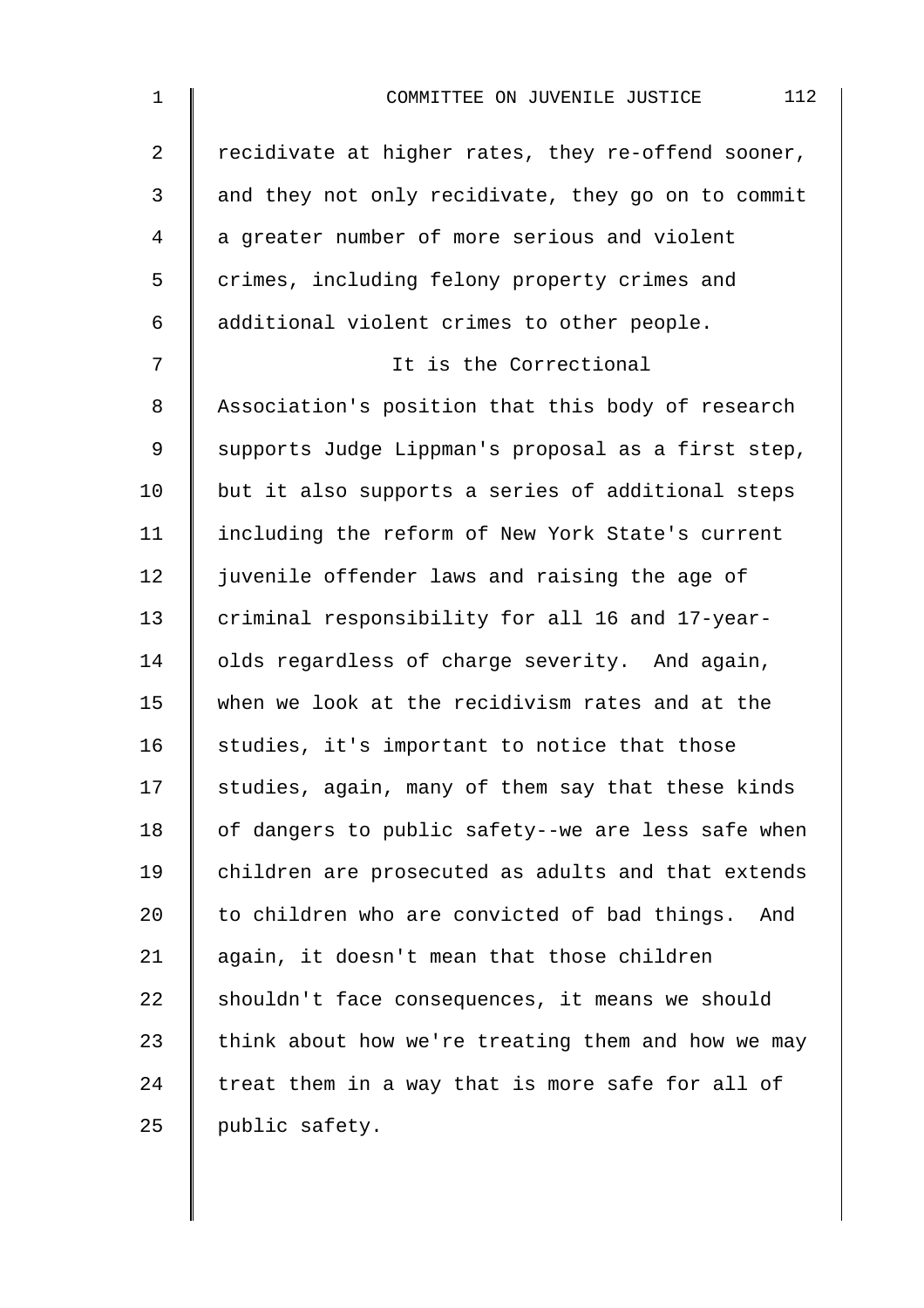| $\mathbf{1}$ | 113<br>COMMITTEE ON JUVENILE JUSTICE               |
|--------------|----------------------------------------------------|
| 2            | And I see the microphone, are we                   |
| 3            | running short of time, Chairperson Gonzalez, or--  |
| 4            | [Off mic]                                          |
| 5            | GABRIELLE PRISCO: Okay. So I                       |
| 6            | wanted to just highlight a few other points about  |
| 7            | young people who are in adult jails and prisons,   |
| 8            | much of which is also represented and Liz Ryan     |
| 9            | talked about some of the research that she'll make |
| 10           | available to the Council, but I want to highlight  |
| 11           | a few quick statistics and then make a series of   |
| 12           | policy recommendations. So according to a          |
| 13           | national expert, Professor Michele Deitch,         |
| 14           | children housed in adult prisons are 50 % more     |
| 15           | likely to face an armed attack from other inmates; |
| 16           | twice as likely as adult inmates to face physical  |
| 17           | assault; and according to the Federal Prison Rape  |
| 18           | Elimination Act, youth housed in adult prisons are |
| 19           | five times more likely to be sexually abused or    |
| 20           | raped than their counterparts in youth centers,    |
| 21           | again, that extends to young people who are        |
| 22           | convicted of violent, as well as nonviolent        |
| 23           | crimes.                                            |
| 24           | And I want to wrap up. You've                      |
| 25           | heard discussion of racial and ethnic disparities, |
|              |                                                    |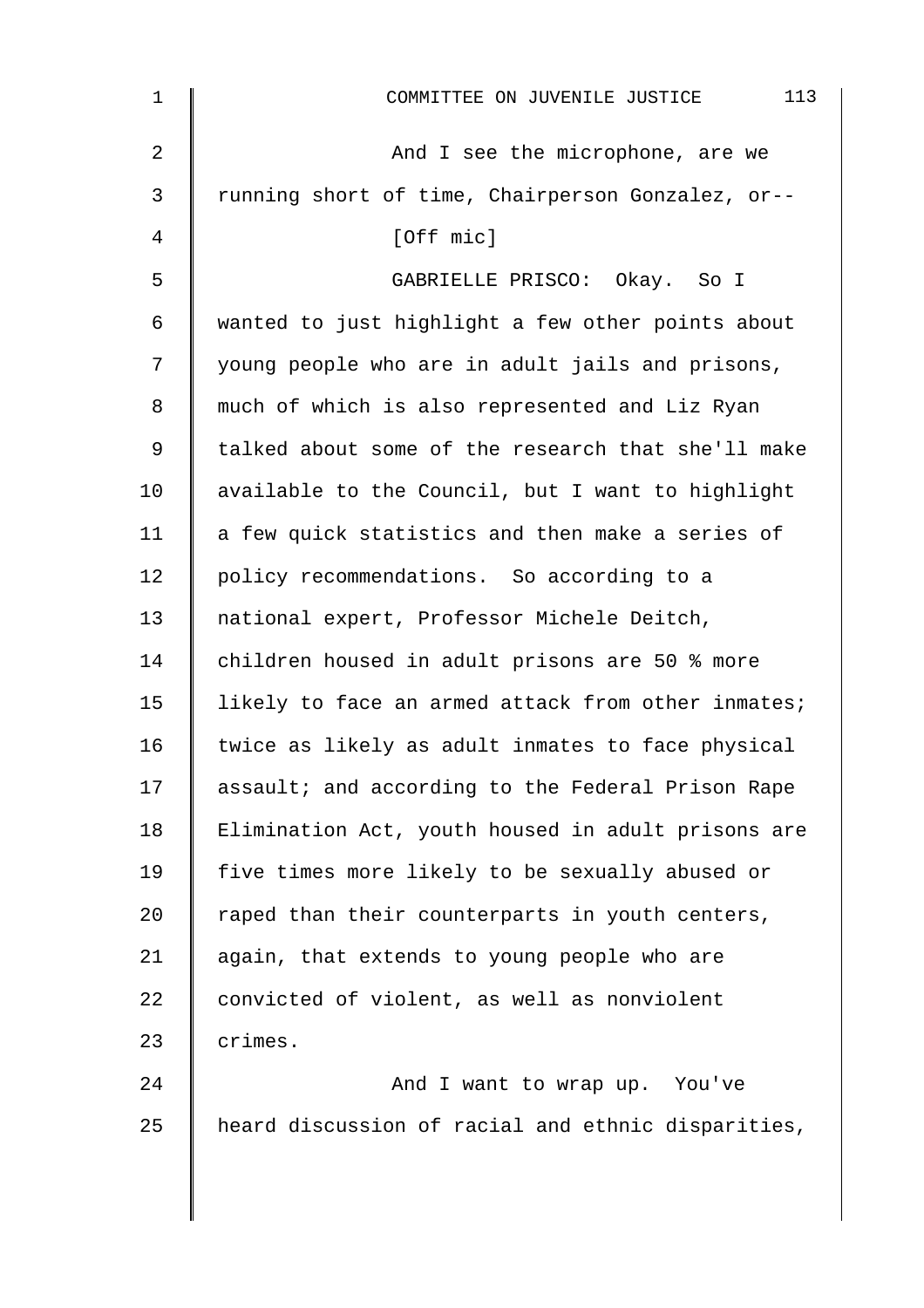| $\mathbf{1}$   | 114<br>COMMITTEE ON JUVENILE JUSTICE               |
|----------------|----------------------------------------------------|
| $\overline{a}$ | many people movingly testified about that. I       |
| 3              | think it's really important for this body to also  |
| 4              | understand that when states do allow for a         |
| 5              | transfer or waiver provision, so when cases are    |
| 6              | first heard in juvenile court, but a judge has a   |
| 7              | discretion to then transfer that case to adult     |
| 8              | court, research has shown that children of color   |
| 9              | are more likely to be processed in adult court or  |
| 10             | to be transferred or waived to adult court. So,    |
| 11             | for example, African-American youth represent 17 % |
| 12             | of the overall youth population, 30 % of those     |
| 13             | arrested, and 62 % of those prosecuted in the      |
| 14             | adult criminal court system. They are also nine    |
| 15             | times more likely than white youth to receive an   |
| 16             | adult prison sentence. And these disadvantages     |
| 17             | may attach to discretionary decisions to prosecute |
| 18             | children as adults.                                |
| 19             | And so this research makes a number                |
| 20             | of points very clear. The first is that the issue  |
| 21             | of racial and ethnic disparities must be part of   |
| 22             | all of our youth justice reform efforts, it's      |
| 23             | something the Council, I know, is very committed   |
| 24             | to and I've spoken here before in other hearings   |
| 25             | on this issue. But the second is that when we're   |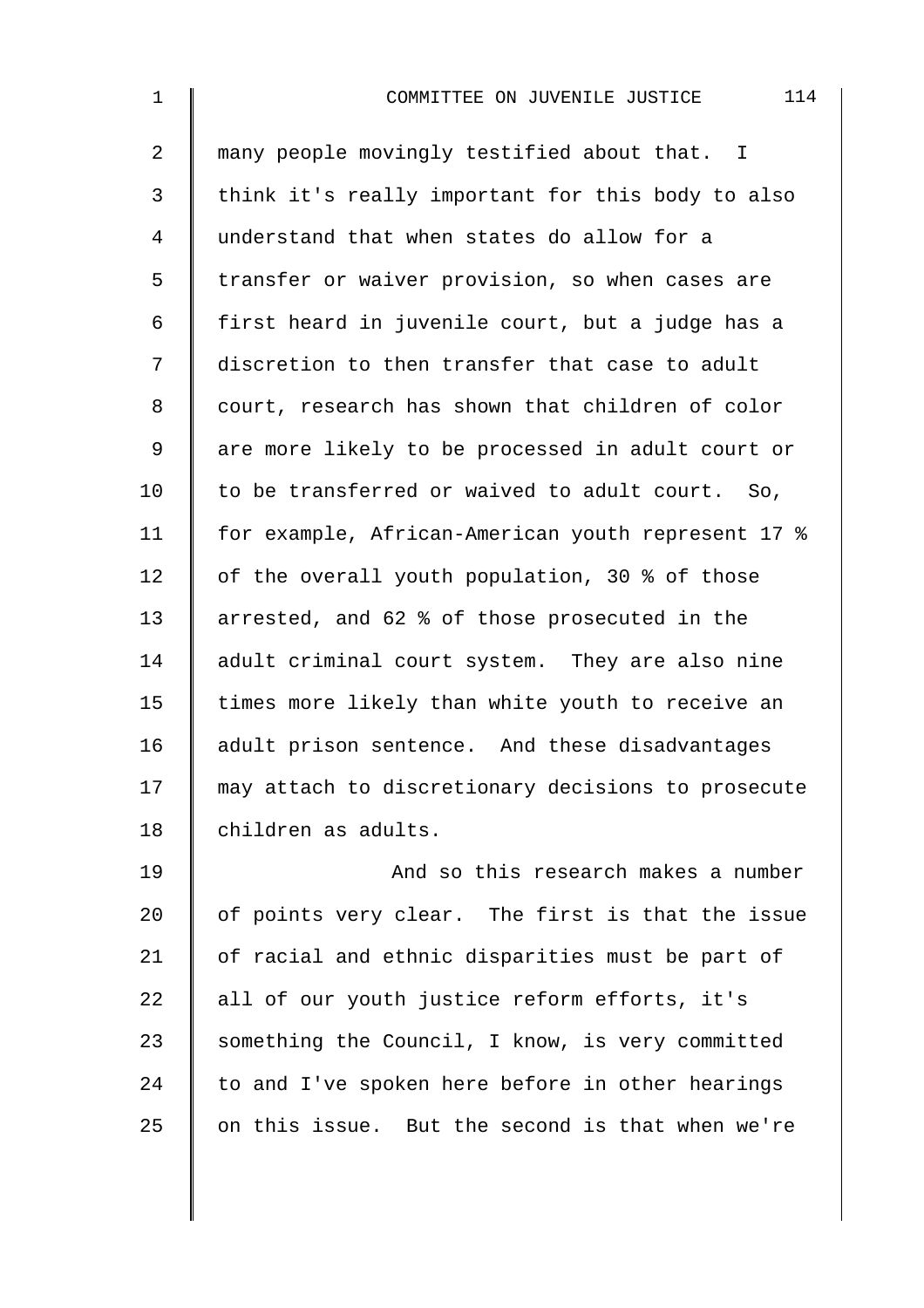| $\mathbf{1}$   | 115<br>COMMITTEE ON JUVENILE JUSTICE               |
|----------------|----------------------------------------------------|
| $\overline{2}$ | looking specifically at the issue of raising the   |
| 3              | age, we must look at if there is discretion for    |
| 4              | judges to transfer or waive a child from juvenile  |
| 5              | court to family court, that specific mechanisms    |
| 6              | must be included to ensure that the discretion is  |
| 7              | equally available and applied to all children.     |
| 8              | So in conclusion, the Correctional                 |
| 9              | Association would make five policy                 |
| 10             | recommendations. The first is that New York State  |
| 11             | raise the age of criminal responsibility to 18     |
| 12             | years of age for all youth, regardless of charge   |
| 13             | severity. The second is that all applicable laws   |
| 14             | be reformed to ensure that no child under 18,      |
| 15             | regardless of what they have done, be held in an   |
| 16             | adult jail or prison. The third is that any        |
| 17             | system handling the case of a child should operate |
| 18             | as a child serving system. As you've heard others  |
| 19             | speak about, there's an overarching need for a     |
| 20             | cultural reform of both our family court and our   |
| 21             | criminal court system, as well as whatever model   |
| 22             | this may look like if the age is raised, the       |
| 23             | fundamental principle should be that children      |
| 24             | should be treated as children and that we must     |
| 25             | create and fund a robust continuum of prevention,  |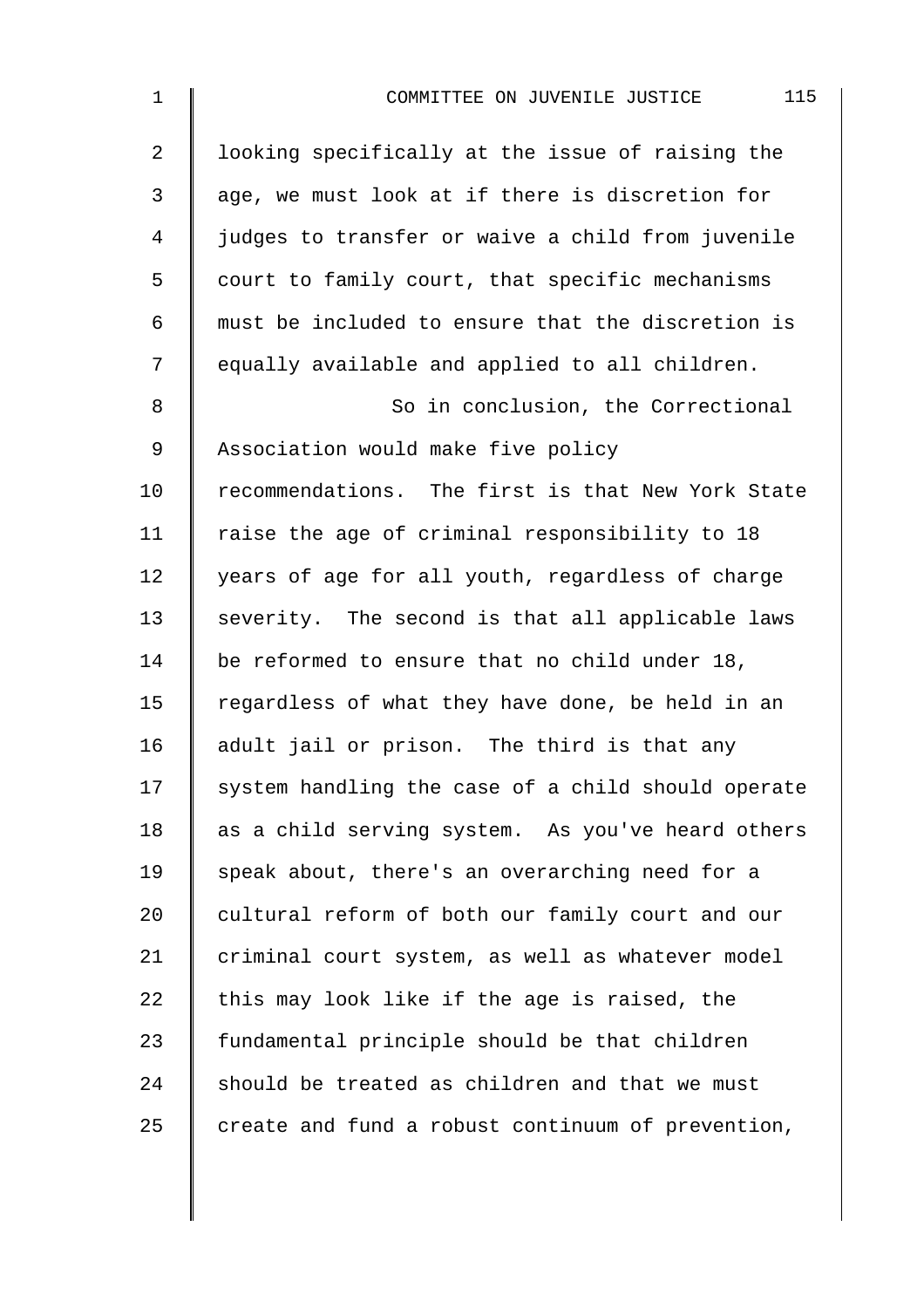| $\mathbf 1$    | 116<br>COMMITTEE ON JUVENILE JUSTICE               |
|----------------|----------------------------------------------------|
| $\overline{a}$ | supervision, and treatment services designed for   |
| $\mathfrak{Z}$ | children.                                          |
| $\overline{4}$ | The fourth is a clear diversion                    |
| 5              | mechanisms from the justice--excuse me--from the   |
| 6              | justice system should be developed, regularly      |
| 7              | analyzed, and, if necessary, modified. These are   |
| 8              | the off-ramps you've heard others speak about, and |
| $\mathsf 9$    | it's very important that, if the age of criminal   |
| 10             | responsibility is raised, that these off-ramps are |
| 11             | clearly designed, that data is collected about     |
| 12             | them, and that there is a regular review and       |
| 13             | analysis of that data, and that's one place the    |
| 14             | Council can be of particular use in mandating that |
| 15             | kind of data.                                      |
| 16             | And the fifth and final point is                   |
| 17             | that the collection and public release of court    |
| 18             | related data should be legally mandated, that data |
| 19             | should be broken down by race, ethnicity, sex,     |
| 20             | geography, offense, and when available, the LGBTQ  |
| 21             | status of children. And if the age of criminal     |
| 22             | responsibility is raised and there is a transfer   |
| 23             | or waiver provision, we must consistently analyze  |
| 24             | which children are being waived or transferred to  |
| 25             | adult court. And again, this is a place where the  |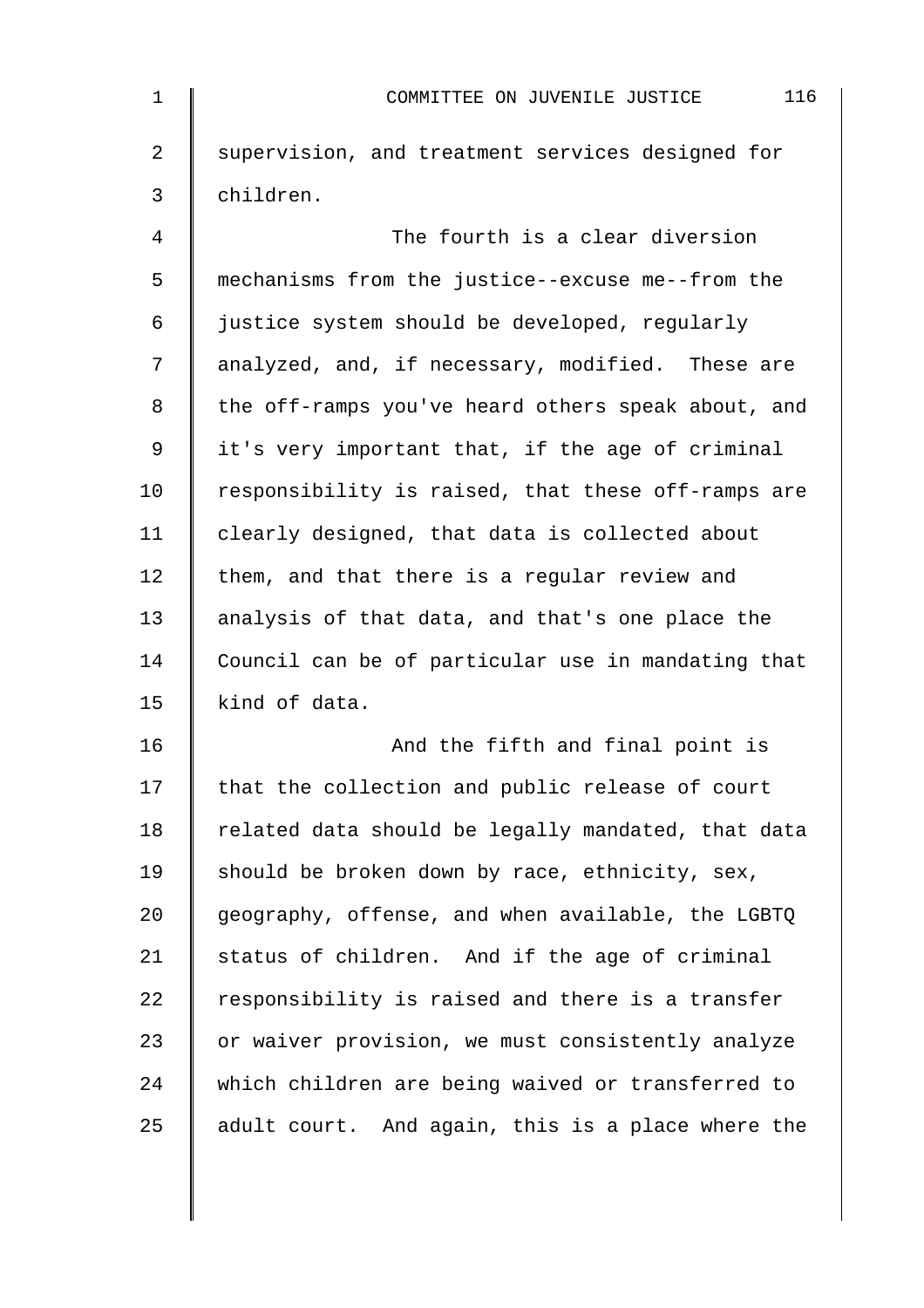| $\mathbf 1$ | 117<br>COMMITTEE ON JUVENILE JUSTICE               |
|-------------|----------------------------------------------------|
| 2           | Council has tremendous authority to mandate the    |
| 3           | public release of that data and its regular        |
| 4           | review.                                            |
| 5           | Thank you for your time and                        |
| 6           | attention.                                         |
| 7           | CHAIRPERSON GONZALEZ: Thank you.                   |
| 8           | I'm going to begin with Liz Ryan, who came very    |
| 9           | far. Thank you for being here--she's from          |
| 10          | Washington, DC, I believe, from Campaign for Youth |
| 11          | and Justice. I have a question in respect to, are  |
| 12          | there any studies that you know of to measure the  |
| 13          | long-term impact raising the age of criminal       |
| 14          | responsibility have on employment, youth           |
| 15          | employment, prospects, or even earnings, is there  |
| 16          | anything like that?                                |
| 17          | LIZ RYAN: I haven't seen a study                   |
| 18          | quite framed that way, but there has been a study  |
| 19          | by Mark Cohen, a professor out of the University   |
| 20          | of Tennessee I believe, looking at the high costs  |
| 21          | of having a young person go through the justice    |
| 22          | system, and what that cost is to society. So I     |
| 23          | mean, I'm happy to get you that study, if that's   |
| 24          | helpful.                                           |
| 25          | CHAIRPERSON GONZALEZ: Yeah, and                    |
|             |                                                    |
|             |                                                    |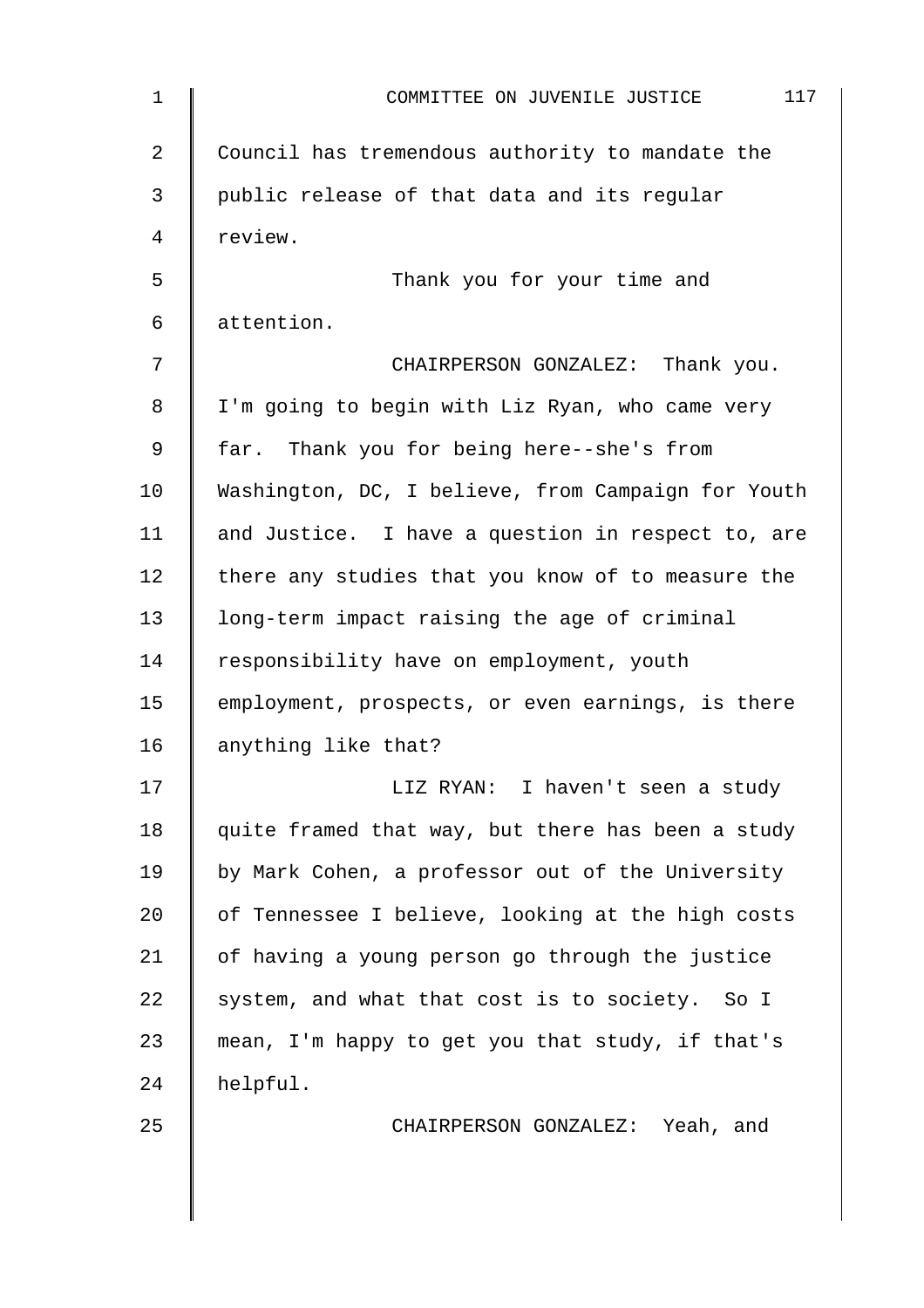| $\mathbf{1}$   | 118<br>COMMITTEE ON JUVENILE JUSTICE              |
|----------------|---------------------------------------------------|
| $\overline{a}$ | then I was also wondering, in respect to once the |
| 3              | age is raised and the family courts versus the    |
| 4              | criminal court, do you have any studies that show |
| 5              | the impact on family court in respect to dockets  |
| 6              | and things like that?                             |
| 7              | LIZ RYAN: So a couple of things.                  |
| 8              | One is that some of these changes that I briefly  |
| 9              | mentioned that are captured in the State Trends   |
| 10             | report are more recent. So Connecticut changed    |
| 11             | their statute, it went into effect a little under |
| 12             | two years ago for the 16-year-olds and the 17-    |
| 13             | year-olds are coming back in, in 2012; and        |
| 14             | Illinois, their statute to remove 17-year-old     |
| 15             | misdemeanants has been in place for a little less |
| 16             | than two years; and Mississippi's law change went |
| 17             | into effect last July. So we don't have lots of   |
| 18             | documentation on this, but I can tell you from    |
| 19             | discussions with policy makers, you know, your    |
| 20             | counterparts in those states, a couple of things. |
| 21             | One is that the cost estimates were much lower,   |
| 22             | came out much lower than people originally        |
| 23             | anticipated. Second is, a lot of those kids just  |
| 24             | were diverted from the system altogether. So      |
| 25             | juvenile courts, particularly in Connecticut,     |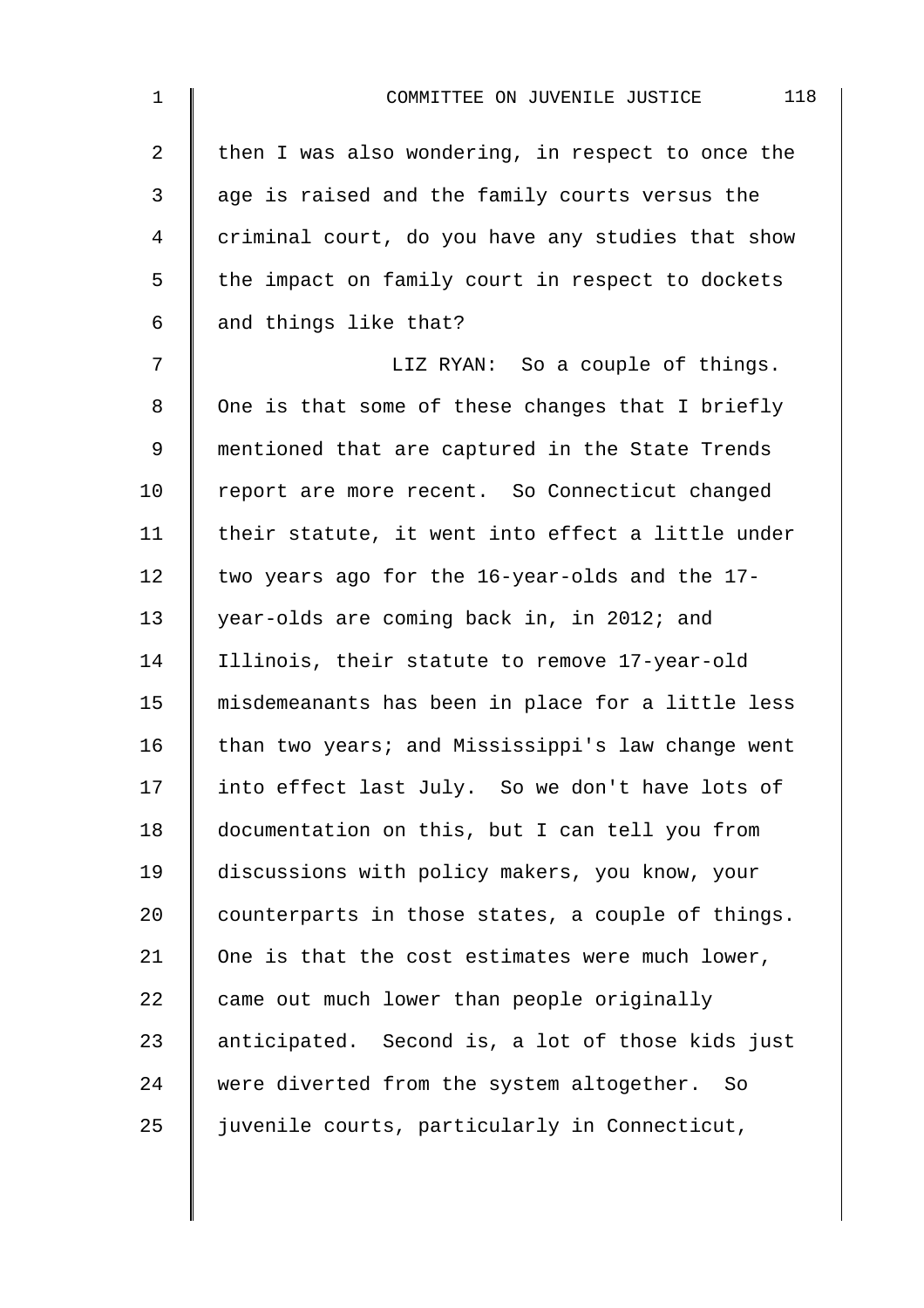| $\mathbf 1$    | 119<br>COMMITTEE ON JUVENILE JUSTICE              |
|----------------|---------------------------------------------------|
| $\overline{2}$ | where they actually did a study of this, they     |
| 3              | weren't overwhelmed by hundreds more kids; and    |
| 4              | Illinois also did a study--again, I'd be happy to |
| 5              | give you this--showing that there wasn't a        |
| 6              | negative impact on juvenile courts. Now, what     |
| 7              | these states did is they phased these changes in, |
| 8              | so when they changed the statute, they gave       |
| $\mathsf 9$    | themselves, you know, six months, a year, or two  |
| 10             | years to have an implementation timeframe, and    |
| 11             | then to work out the bugs in the system and to    |
| 12             | transition kids back into juvenile court by that  |
| 13             | date that they'd set. So they tried to do it in a |
| 14             | responsible manner and I think the results have   |
| 15             | been really terrific. We've been tracking them as |
| 16             | people have been doing that.                      |
| 17             | CHAIRPERSON GONZALEZ: Thank you,                  |
| 18             | and I just want to encourage you to continue to   |
| 19             | support us and work with us. I thank you for      |
| 20             | coming such a long way. And we definitely will    |
| 21             | get there with folks like you. Thank you.         |
| 22             | LIZ RYAN: Thank you, I wouldn't                   |
| 23             | have missed it, I appreciate the opportunity.     |
| 24             | CHAIRPERSON GONZALEZ: Thank you so                |
| 25             | much. And then Stephanie Gendell, from Citizens   |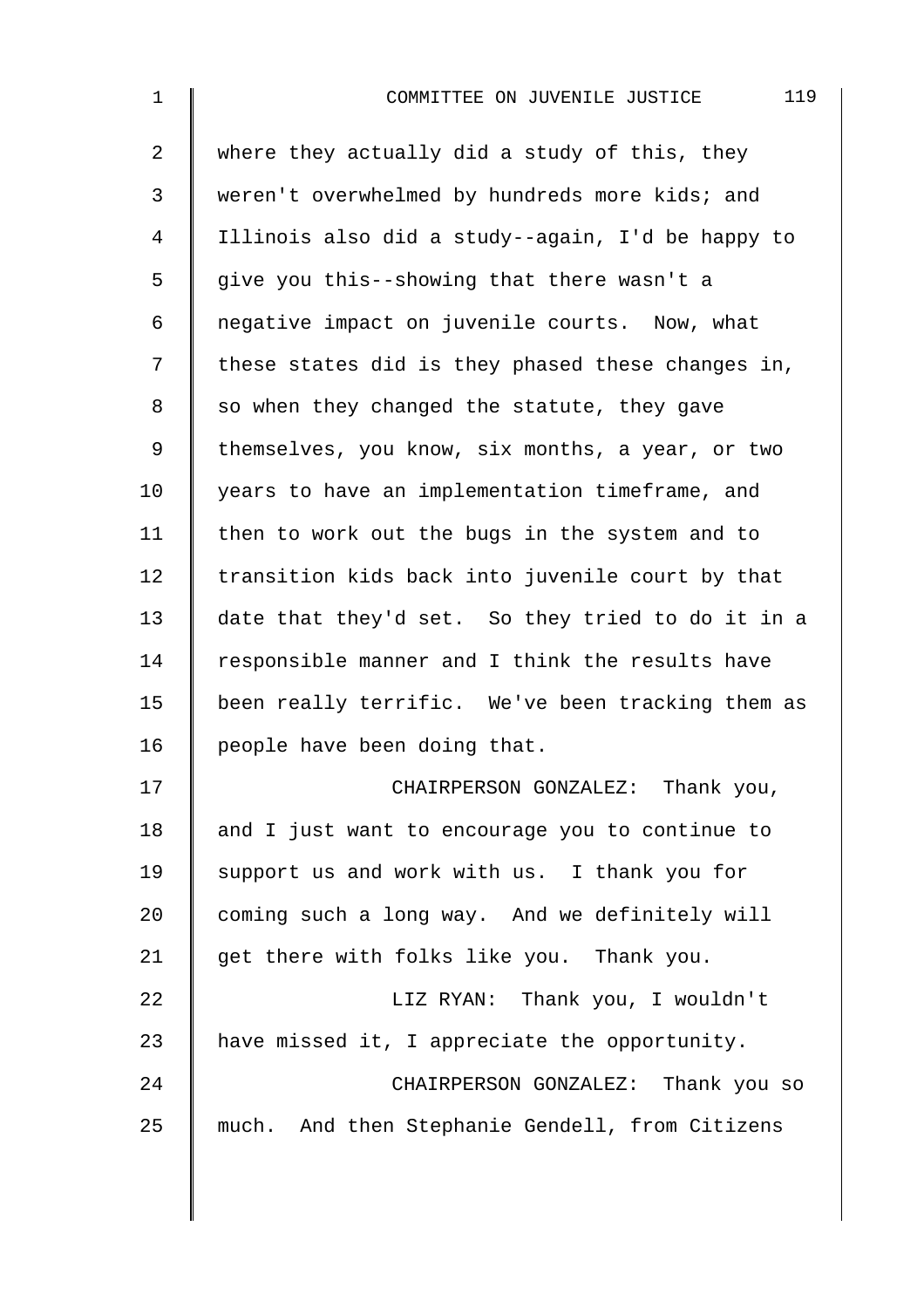| $\mathbf 1$ | 120<br>COMMITTEE ON JUVENILE JUSTICE              |
|-------------|---------------------------------------------------|
| 2           | Committee, thank you so much for your expertise   |
| 3           | and the work that you do, because again, together |
| 4           | we can get where we're going. Thank you.          |
| 5           | [Crosstalk]                                       |
| 6           | CHAIRPERSON GONZALEZ: And then I                  |
| 7           | just want to say to Avery Irons, the advocacy and |
| 8           | the incredible work that you do is so significant |
| 9           | to us, we need your support, we welcome it, and   |
| 10          | strength is important in respect to the future of |
| 11          | our children. Thank you so much.                  |
| 12          | And lastly is--what's our last                    |
| 13          | speaker? Here she is. Gabrielle, sorry,           |
| 14          | Gabrielle.                                        |
| 15          | GABRIELLE PRISCO: That's okay.                    |
| 16          | CHAIRPERSON GONZALEZ: You're very                 |
| 17          | eloquent, by the way, all of you, all of you are  |
| 18          | very eloquent. And I know it's lengthy, but it's  |
| 19          | very, very interesting. I certainly appreciate    |
| 20          | all your expertise and all the facts that are     |
| 21          | given to us in this hearing because it is         |
| 22          | important moving forward that we have as much     |
| 23          | information expertise as possible. And Council    |
| 24          | Member Crowley would like to ask a question.      |
| 25          | COUNCIL MEMBER CROWLEY: Thank you,                |
|             |                                                   |
|             |                                                   |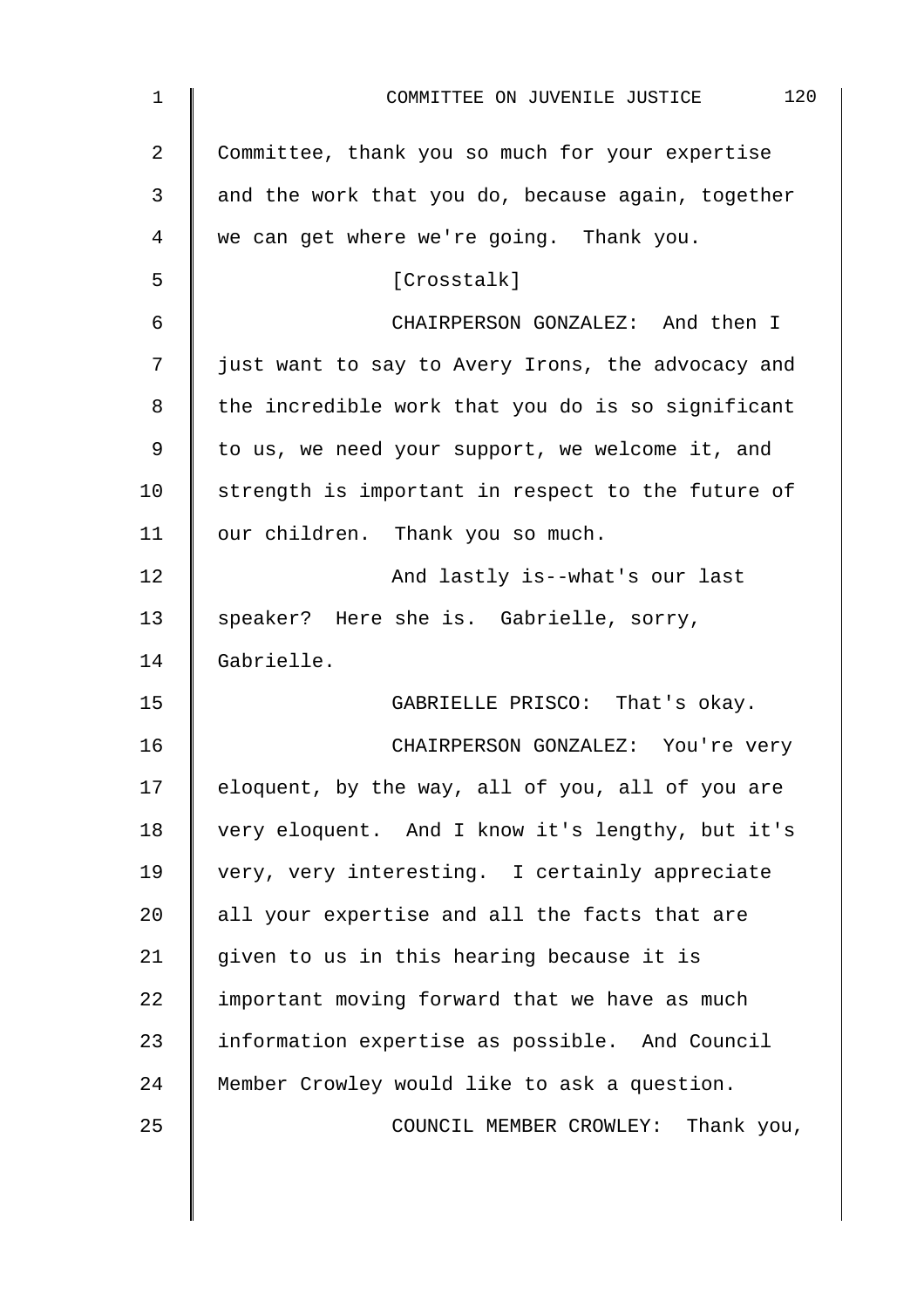| $\mathbf 1$    | 121<br>COMMITTEE ON JUVENILE JUSTICE               |
|----------------|----------------------------------------------------|
| $\overline{2}$ | Chair Gonzalez. Good afternoon, thank you--        |
| $\mathfrak{Z}$ | GABRIELLE PRISCO: Good afternoon.                  |
| 4              | COUNCIL MEMBER CROWLEY: --all for                  |
| 5              | being here today and for your advocacy work on     |
| 6              | behalf of the youth in the criminal justice        |
| 7              | system. I'm a mother of a son that's going to be   |
| 8              | 15 on Thursday and it's hard to think in a year    |
| 9              | from now he would be considered an adult.          |
| 10             | However, that's the way it is in New York State    |
| 11             | right now, when it comes to crimes. And what I     |
| 12             | would like to know is if you do believe here today |
| 13             | that there will be a chance at somehow preventing  |
| 14             | youth who haven't been convicted of violent        |
| 15             | felonies to get a chance at going into a program   |
| 16             | that can prevent them from even going back into    |
| 17             | the juvenile justice system? Like an alternative   |
| 18             | to incarceration program where they could be       |
| 19             | trained to be better citizens and given an         |
| 20             | opportunity versus going upstate at one of the     |
| 21             | prisons where many are taught to be better         |
| 22             | criminals. Are there statistics that you're        |
| 23             | looking at right now that are tracking the youth?  |
| 24             | And this question is open to anybody who wants to  |
| 25             | answer it. But in your estimate, if we were to     |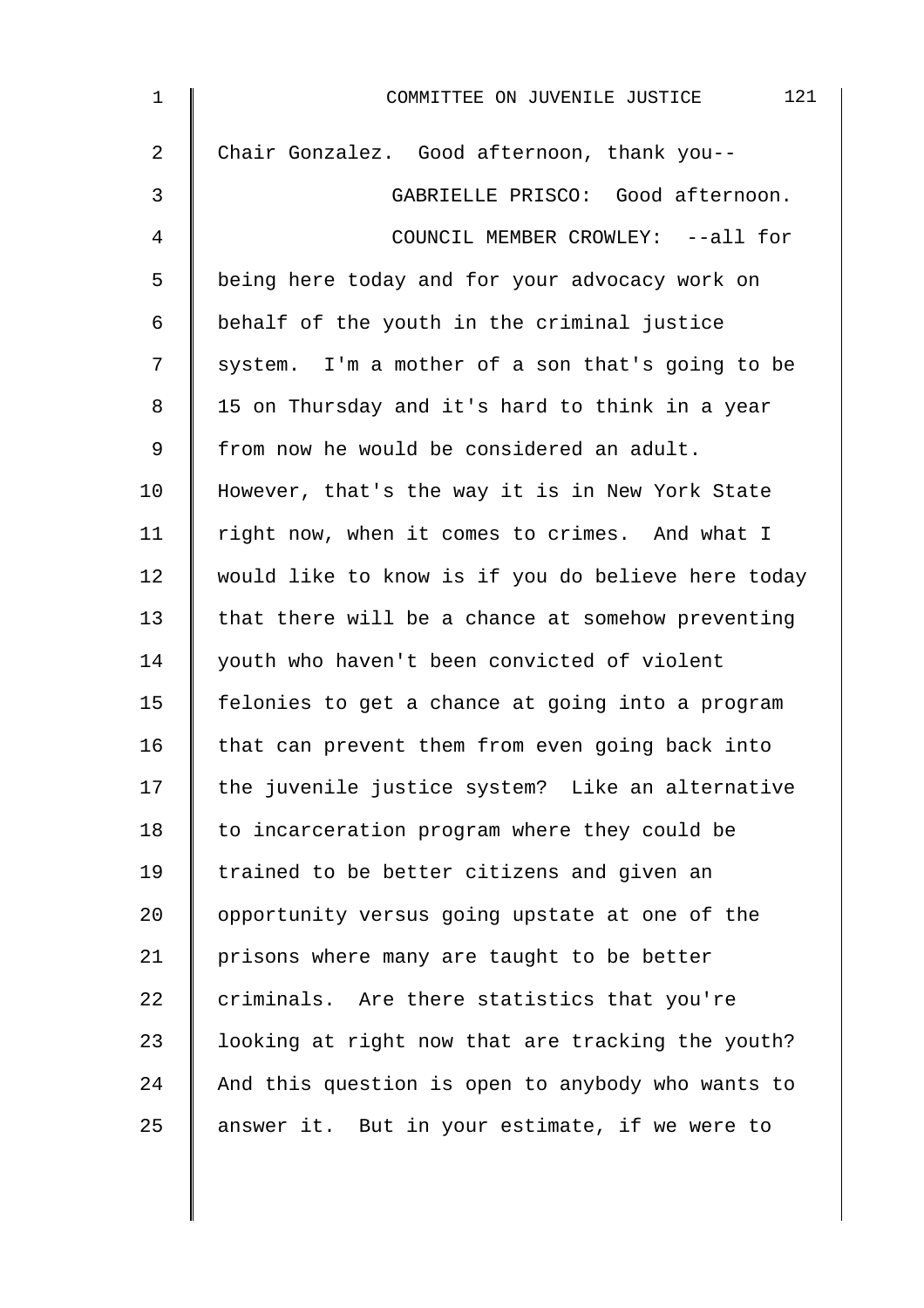| $\mathbf 1$    | 122<br>COMMITTEE ON JUVENILE JUSTICE               |
|----------------|----------------------------------------------------|
| $\overline{a}$ | raise the age to 17 or 18, how many more youth     |
| $\mathbf{3}$   | will be prevented from going into the system and   |
| 4              | visiting a life of crime and continuing to go back |
| 5              | into the system, if we were to catch them at a     |
| 6              | young age and try to give them better              |
| 7              | opportunities at life?                             |
| 8              | GABRIELLE PRISCO: That is such a                   |
| 9              | great question, I'm take a second to answer it,    |
| 10             | and just say and I often think about when I'm      |
| 11             | doing this work, like, who's the child I love most |
| 12             | in the world and if that child was in the system   |
| 13             | what would I want the system to do for them. And   |
| 14             | so I think, you know, talking about your son and   |
| 15             | your own experience of him really helps us all     |
| 16             | sort of humanize the issue and think about these   |
| 17             | are someone's children.                            |
| 18             | And there have been some really                    |
| 19             | interesting studies, one compared the recidivism   |
| 20             | rates of youth in New York, where 16 and 17-year-  |
| 21             | olds are prosecuted as adults, and New Jersey      |
| 22             | where 16 and 17-year-olds are prosecuted in family |
| 23             | court, and obviously, New Jersey is also close     |
| 24             | geographic neighbor, so it's a good comparison     |
| 25             | point. The study compared youth who had committed  |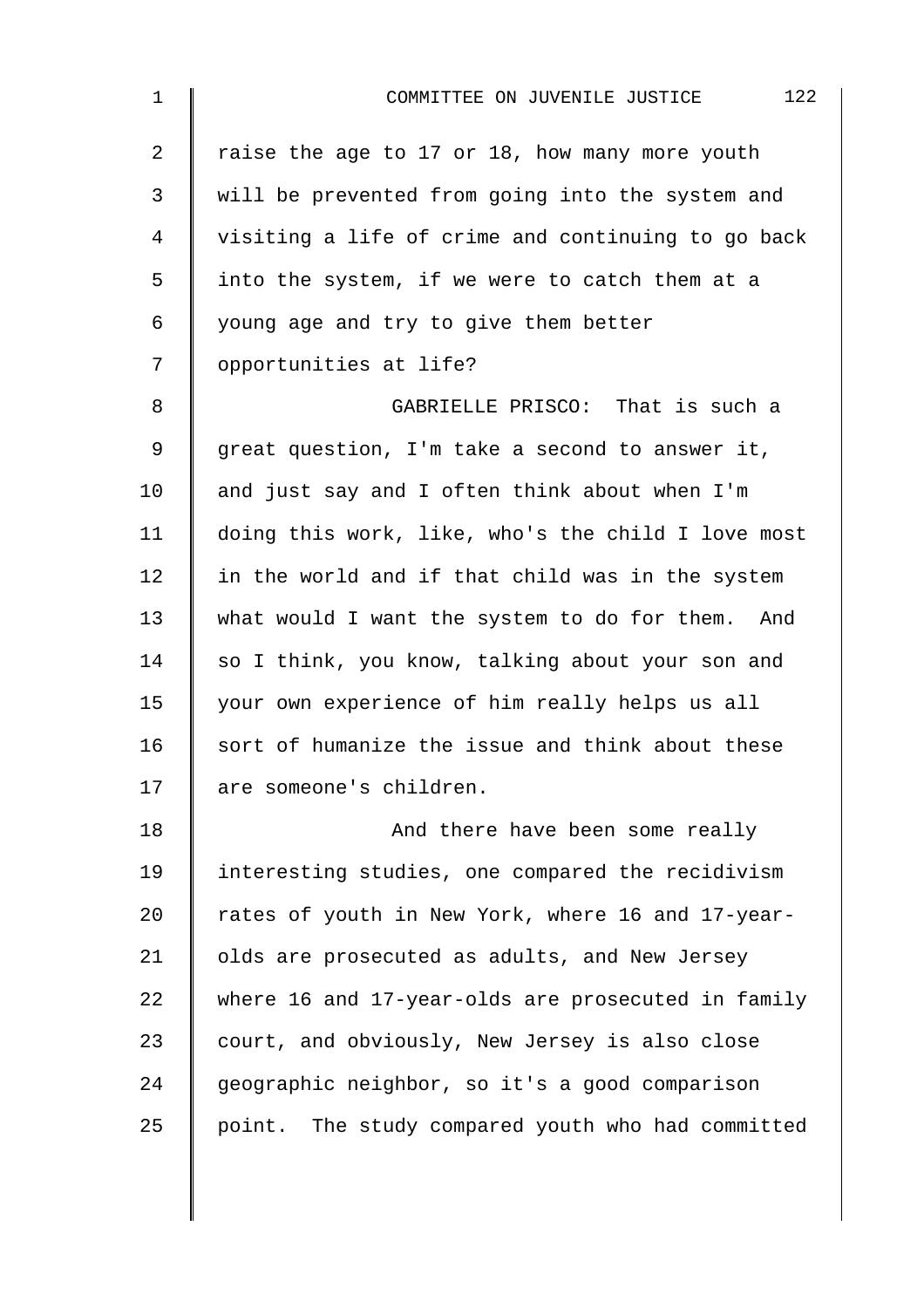| 1  | 123<br>COMMITTEE ON JUVENILE JUSTICE               |
|----|----------------------------------------------------|
| 2  | the same serious crimes with similar backgrounds   |
| 3  | and circumstances and found that youth prosecuted  |
| 4  | in the adult courts in New York were 85 % more     |
| 5  | likely to be re-arrested for violent crimes--85 %  |
| 6  | more likely--and 44 % more likely to be arrested   |
| 7  | for felony property crimes. And I can certainly--  |
| 8  | actually the study is cited in my testimony, it    |
| 9  | was also cited in the Children's Cabinet Advisory  |
| 10 | Board, which issued a--                            |
| 11 | COUNCIL MEMBER CROWLEY:                            |
| 12 | [Interposing] Well what do they do in New Jersey   |
| 13 | that prevents them from going into the system?     |
| 14 | [Off mic]                                          |
| 15 | COUNCIL MEMBER CROWLEY: I mean,                    |
| 16 | outside of being tried--                           |
| 17 | GABRIELLE PRISCO: Yeah.                            |
| 18 | COUNCIL MEMBER CROWLEY: My mic not                 |
| 19 | on? Oh, I apologize. It's one thing to be tried    |
| 20 | as an adult and I know that the penalties are      |
| 21 | stiffer, but what is it that New Jersey does, what |
| 22 | type of intervention work do they do so            |
| 23 | successfully that our rates of success are not     |
| 24 | near what theirs are?                              |
| 25 | GABRIELLE PRISCO: I think my                       |
|    |                                                    |
|    |                                                    |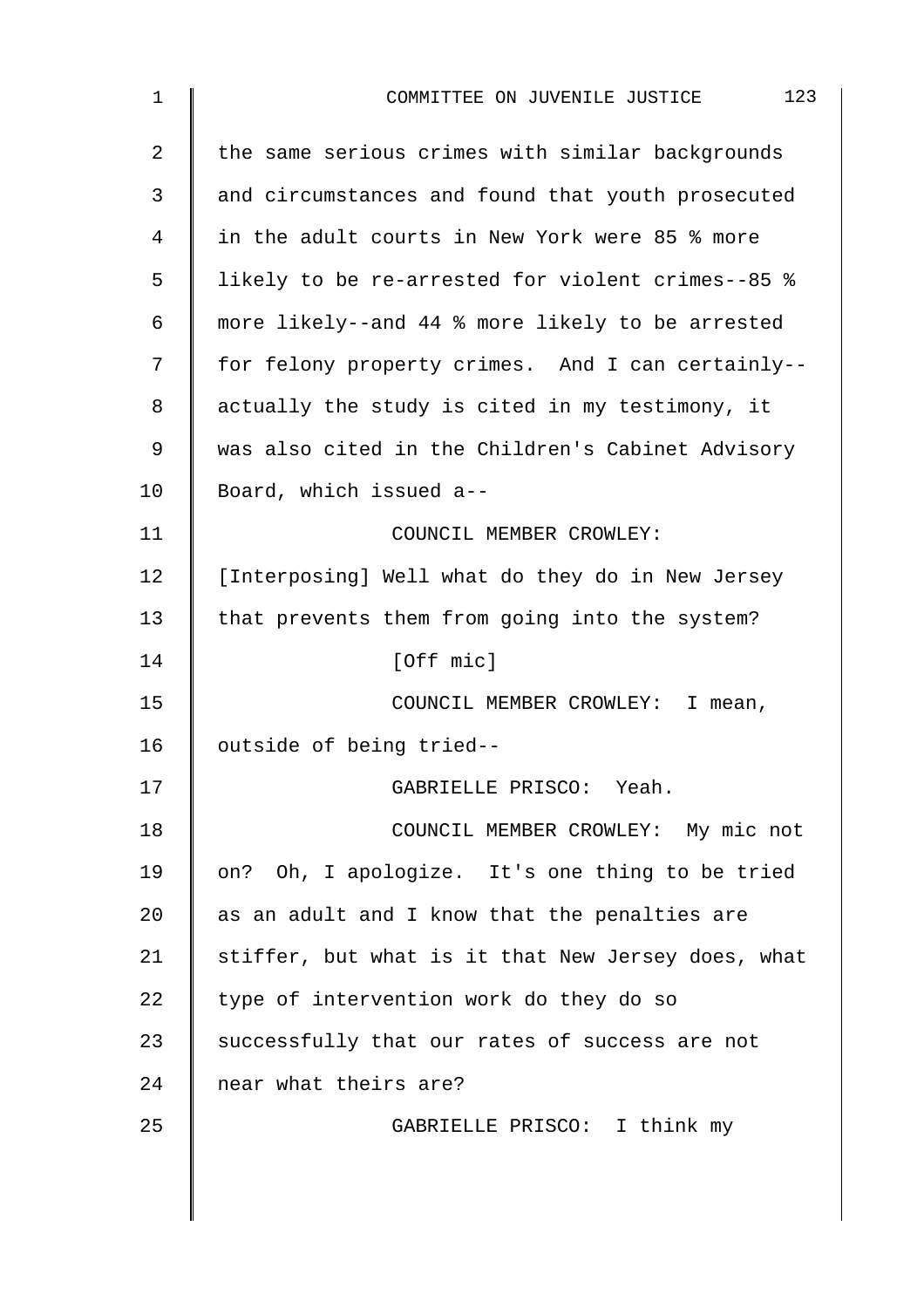| $\mathbf 1$    | 124<br>COMMITTEE ON JUVENILE JUSTICE               |
|----------------|----------------------------------------------------|
| $\overline{2}$ | colleagues can--                                   |
| 3              | STEPHANIE GENDELL: [Interposing]                   |
| 4              | So I don't have the answer for New Jersey per se,  |
| 5              | but just looking at what we've done in New York    |
| 6              | City, New York City through the Administration for |
| 7              | Children's Services and the Department of          |
| 8              | Probation, they have the series of alternative to  |
| 9              | detention and some alternative to incarceration    |
| 10             | programs that have already proven for the younger  |
| 11             | children to have much lower recidivism rates, and  |
| 12             | so we already have programs in the city that work  |
| 13             | at keeping the younger children from recidivating  |
| 14             | by getting these programs in their community and   |
| 15             | not being incarcerated. And so there's really no   |
| 16             | reason to think that these same types of programs, |
| 17             | some may be adjusted a little bit for age,         |
| 18             | wouldn't have the same sort of impact on the 16    |
| 19             | and 17-year-olds.                                  |
| 20             | GABRIELLE PRISCO: We do have                       |
| 21             | research that--advocates at this table have        |
| 22             | research on the sort of comparative success rates  |
| 23             | of the kinds of alternative to detention and       |
| 24             | placement programs that Ms. Gendell spoke about.   |
| 25             | We can share that with your office.                |
|                |                                                    |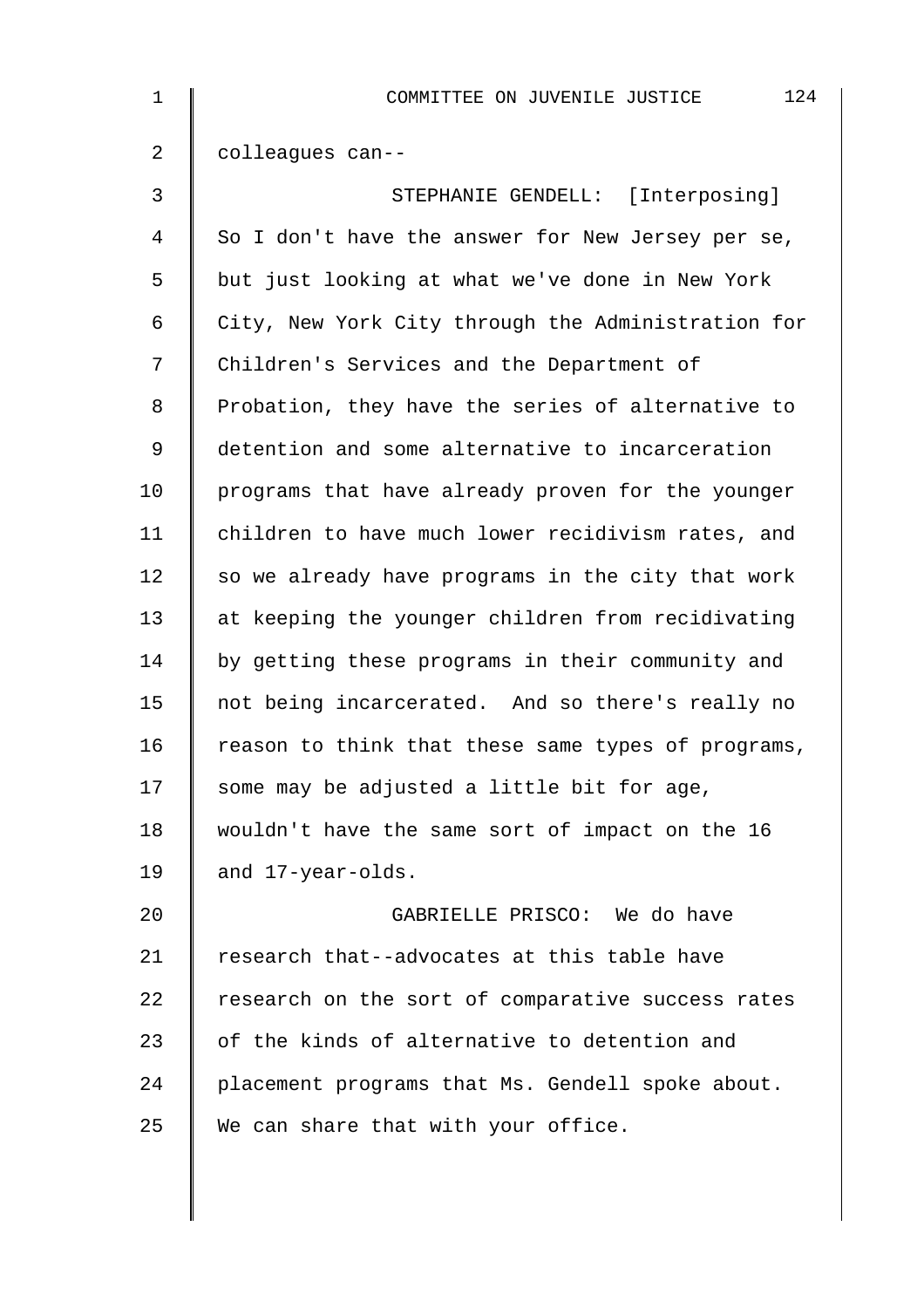| $\mathbf 1$    | 125<br>COMMITTEE ON JUVENILE JUSTICE               |
|----------------|----------------------------------------------------|
| $\overline{2}$ | CHAIRPERSON GONZALEZ: And I just                   |
| $\mathsf{3}$   | want to say also that I think it's really          |
| 4              | important not to expose that young person to the   |
| 5              | adult criminal system. That's for me so important  |
| 6              | because, in family court, he will receive          |
| 7              | alternatives to incarceration, he will receive     |
| 8              | some type of productive direction, and so that's   |
| 9              | the difference. The exposure, I think, begins      |
| 10             | there in the criminal system, so that's what we're |
| 11             | trying to work towards.                            |
| 12             | STEPHANIE GENDELL: And just to add                 |
| 13             | one last thing is that many of the cases of the 16 |
| 14             | and 17-year-olds would never actually have to go   |
| 15             | into court because, if they were pursuant to the   |
| 16             | juvenile laws, they could get adjusted out of the  |
| 17             | system altogether and never have to even be in     |
| 18             | court.                                             |
| 19             | CHAIRPERSON GONZALEZ: Okay. Well                   |
| 20             | I think this ends our hearing, and I just want to  |
| 21             | say to each and every one of you, thank you for    |
| 22             | your commitment. And, again, it's Intro 1067, we   |
| 23             | now have 24 Council Members on board. We look      |
| 24             | forward to passing this legislation so we could    |
| 25             | support Chief Judge Lippman and, of course, Judge  |
|                |                                                    |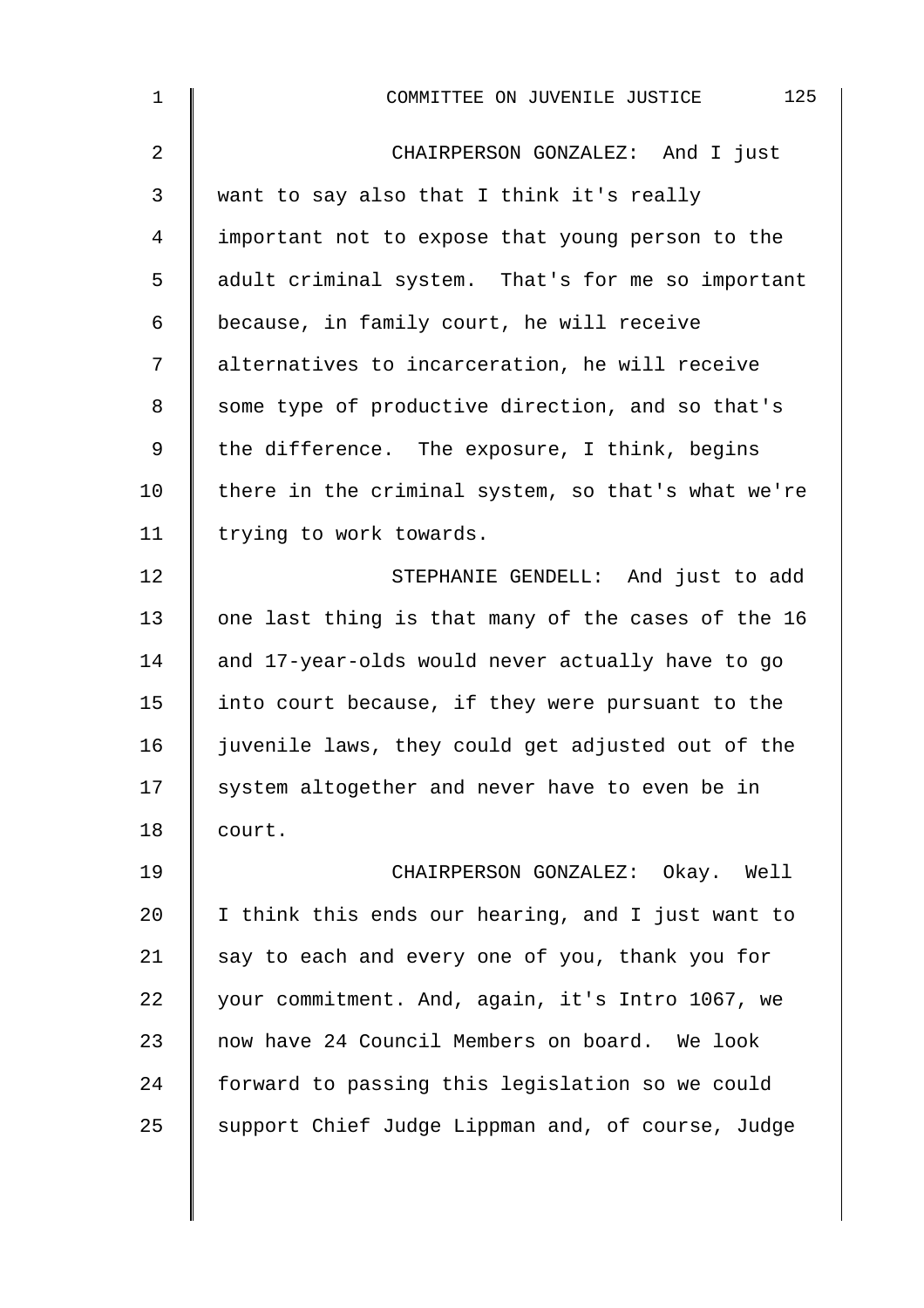| $1\,$          | 126<br>COMMITTEE ON JUVENILE JUSTICE               |
|----------------|----------------------------------------------------|
| $\overline{2}$ | Corriero, that continued to stay here with us, has |
| 3              | partnered with us.                                 |
| 4              | To all of you as advocates, we                     |
| 5              | thank you, and we look forward, and we're going to |
| $\epsilon$     | celebrate it really soon. Thank you.               |
| 7              | COUNCIL MEMBER CROWLEY: Good job.                  |
| 8              | CHAIRPERSON GONZALEZ: Oh, before                   |
| 9              | we leave I just want to say, this is really        |
| 10             | significant, I'm sorry, Peggy Chan, our counsel,   |
| 11             | and William Hongach have done incredible work with |
| 12             | this legislation. They have made it possible that  |
| 13             | we're here today, that this is so history altering |
| 14             | because we always think it's one person, but you   |
| 15             | know what, it's so many people. I thank you from   |
| 16             | the bottom of my heart, you've done a terrific     |
| 17             | job. Thank you.                                    |
|                |                                                    |